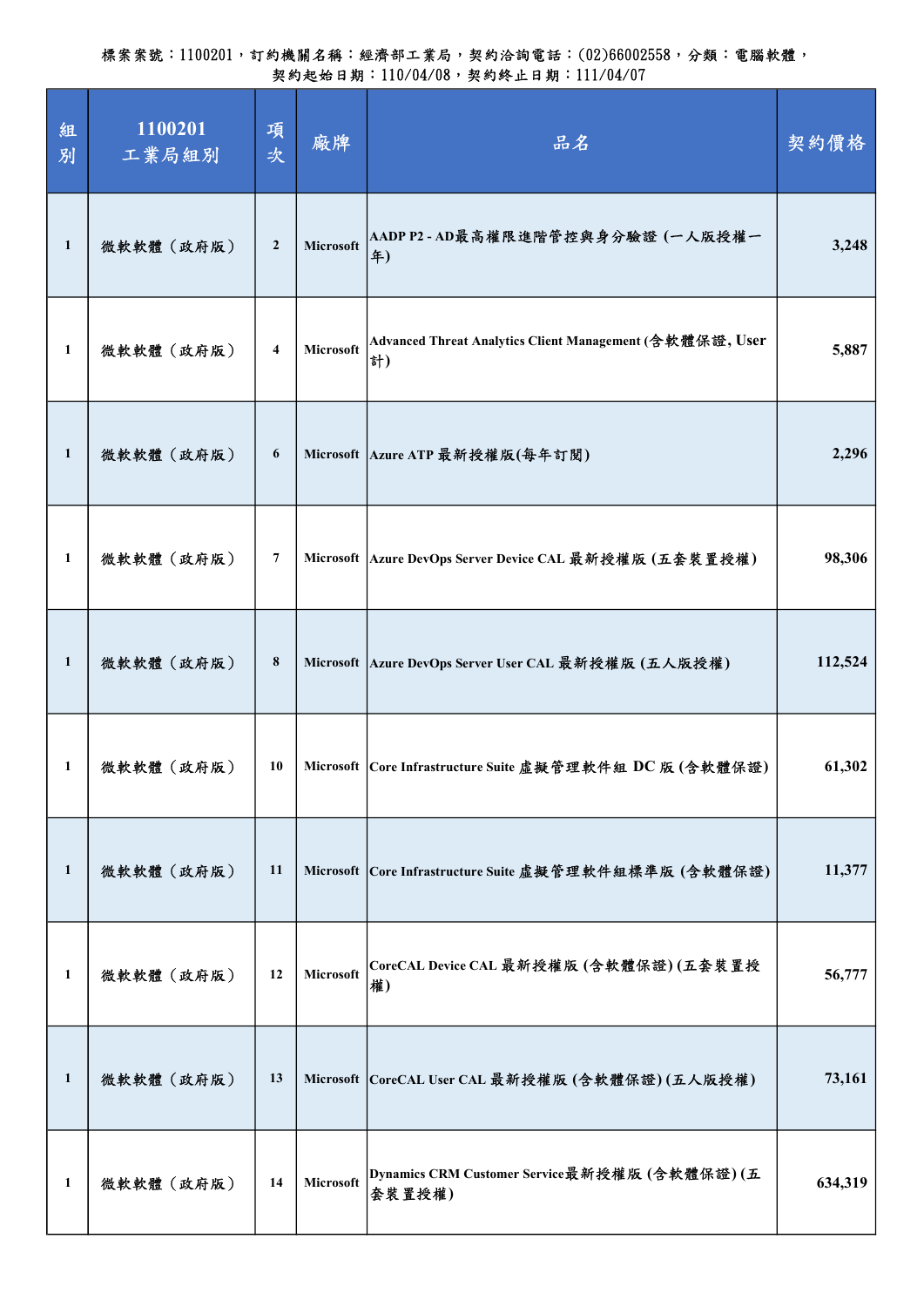| 組<br>別       | 1100201<br>工業局組別 | 項<br>次 | 廠牌 | 品名                                                             | 契約價格    |
|--------------|------------------|--------|----|----------------------------------------------------------------|---------|
| $\mathbf{1}$ | 微軟軟體(政府版)        | 34     |    | Microsoft EMS E3最新授權版 (每年訂閱)                                   | 3,151   |
| $\mathbf{1}$ | 微軟軟體(政府版)        | 36     |    | Microsoft Exchange Server Enterprise 最新授權版                     | 162,732 |
| $\mathbf{1}$ | 微軟軟體(政府版)        | 38     |    | Microsoft Exchange Server Standard 最新授權版                       | 28,445  |
| 1            | 微軟軟體(政府版)        | 39     |    | Microsoft Exchange Server Standard 最新授權版 (含軟體保證)               | 39,996  |
| $\mathbf{1}$ | 微軟軟體(政府版)        | 40     |    | Microsoft Identity Manager User CAL 最新授權版 (五人版授權)              | 3,321   |
| $\mathbf{1}$ | 微軟軟體(政府版)        | 43     |    | Microsoft Microsoft Endpoint Configuration Manager 用戶端管理授權-OSE | 2,312   |
| $\mathbf{1}$ | 微軟軟體(政府版)        | 46     |    | Microsoft Office 365 E1 Plan 最新授權版 (每年訂閱)                      | 3,067   |
| 1            | 微軟軟體(政府版)        | 47     |    | Microsoft Office 365 E3 Plan 最新授權版 (每年訂閱)                      | 7,927   |
| 1            | 微軟軟體(政府版)        | 48     |    | Microsoft Office 365 威脅智慧分析 (每年訂閱)                             | 3,039   |
| 1            | 微軟軟體(政府版)        | 49     |    | Microsoft Office 365 進階合規解決方案 (每年訂閱)                           | 3,195   |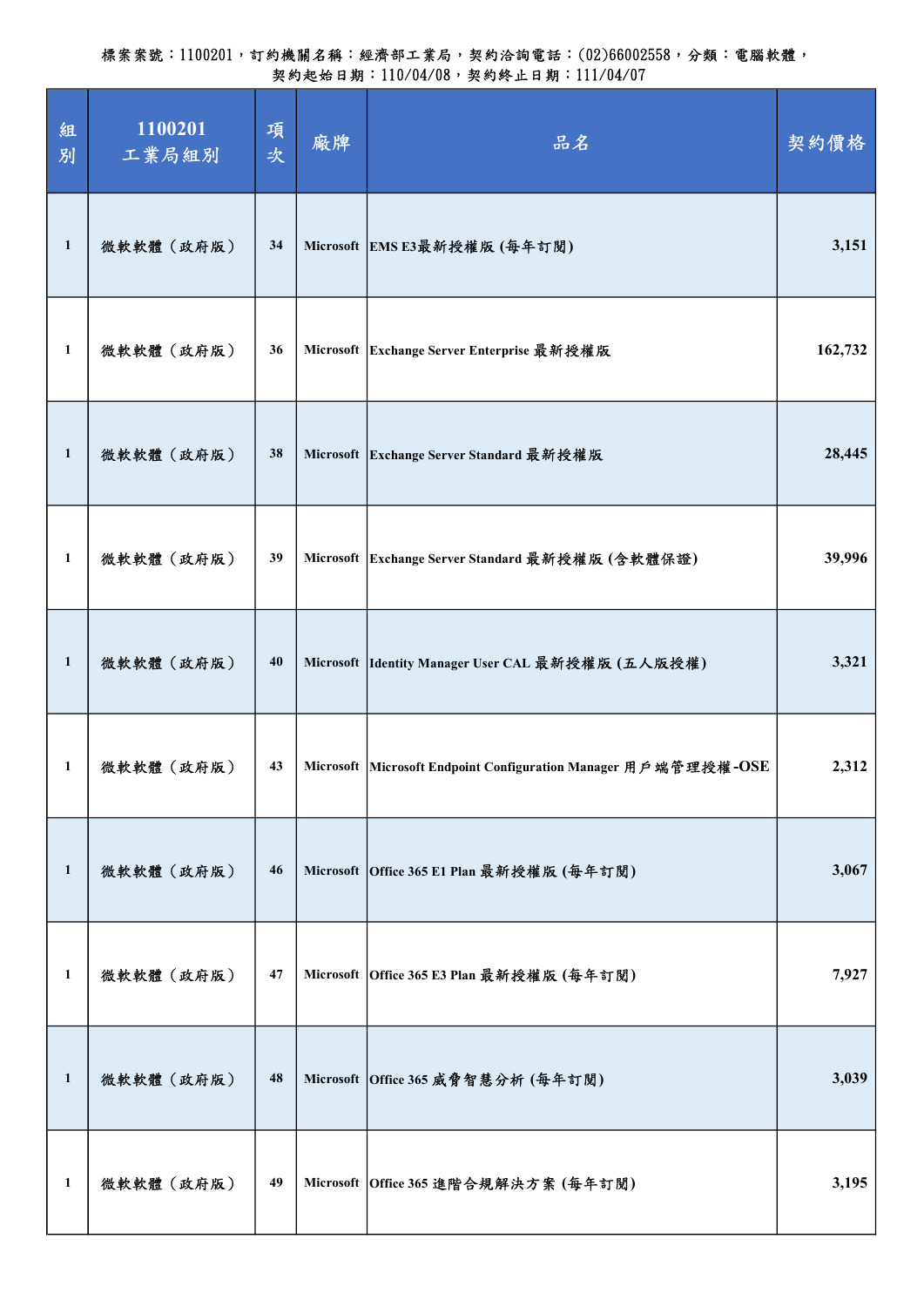| 組<br>別       | 1100201<br>工業局組別 | 項<br>次 | 廠牌 | 品名                                                     | 契約價格    |
|--------------|------------------|--------|----|--------------------------------------------------------|---------|
| $\mathbf{1}$ | 微軟軟體(政府版)        | 50     |    | Microsoft Office ProPlus 最新授權版                         | 19,131  |
| 1            | 微軟軟體(政府版)        | 51     |    | Microsoft Office ProPlus 最新授權版 GOV (含軟體保證)             | 30,190  |
| $\mathbf{1}$ | 微軟軟體(政府版)        | 52     |    | Microsoft Office Standard 最新授權版                        | 14,031  |
| 1            | 微軟軟體(政府版)        | 53     |    | Microsoft Power BI 專業版 (每年訂閱)GOV                       | 3,757   |
| $\mathbf{1}$ | 微軟軟體(政府版)        | 54     |    | Microsoft Project Online 專業版 (每年訂閱)                    | 10,821  |
| 1            | 微軟軟體(政府版)        | 55     |    | Microsoft Project Online 進階版 (每年訂閱)                    | 19,846  |
| $\mathbf{1}$ | 微軟軟體(政府版)        | 57     |    | Microsoft Project Professional 最新授權版 (含軟體保證)           | 55,929  |
| 1            | 微軟軟體(政府版)        | 58     |    | Microsoft Project Server Device CAL 最新授權版 (五套裝置授權) GOV | 31,811  |
| $\mathbf{1}$ | 微軟軟體(政府版)        | 59     |    | Microsoft Project Server User CAL 最新授權版 (五人版授權) GOV    | 39,254  |
| 1            | 微軟軟體(政府版)        | 61     |    | Microsoft Project Server 最新授權版 (含軟體保證)                 | 320,051 |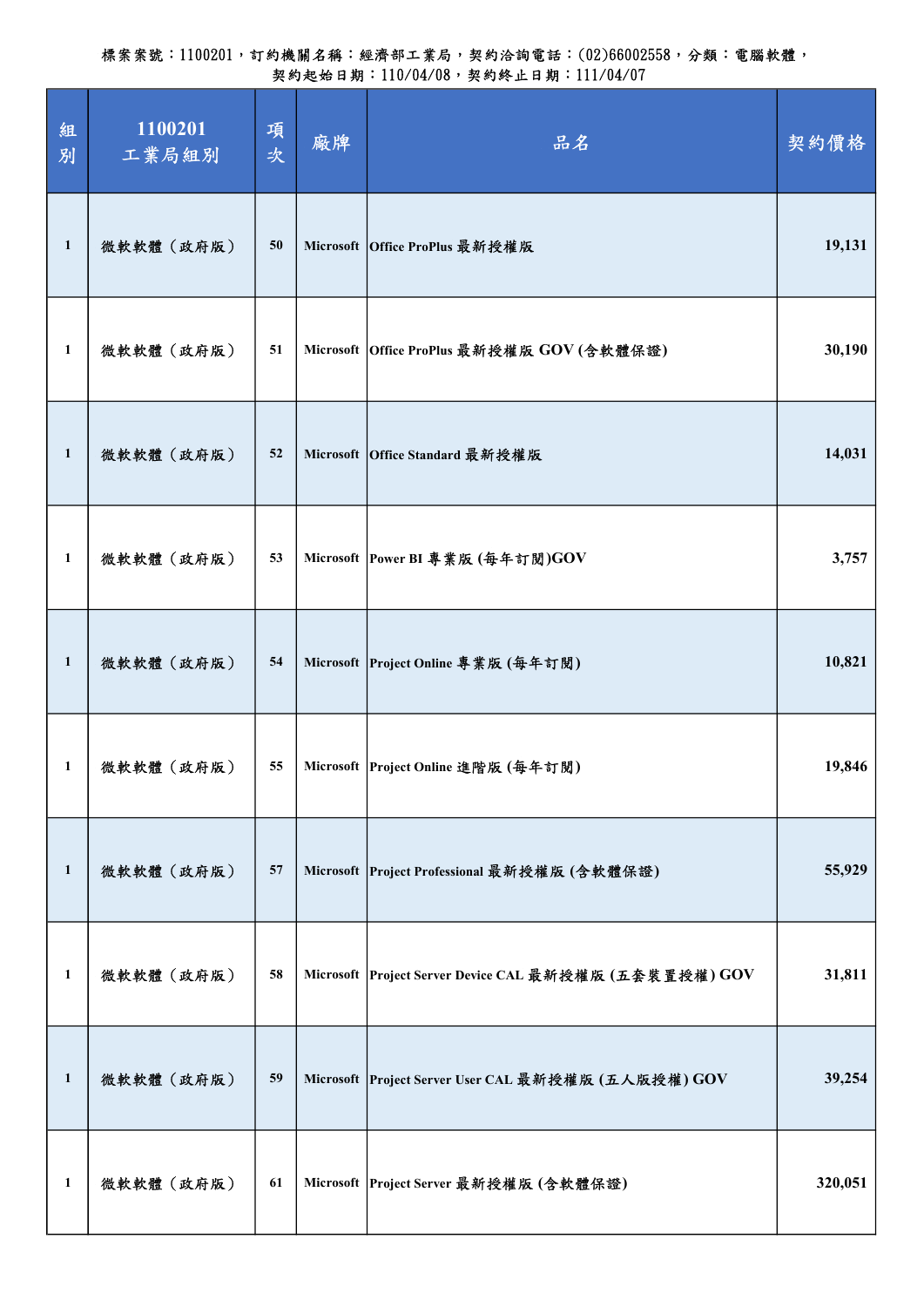| 組<br>別       | 1100201<br>工業局組別 | 項<br>次 | 廠牌        | 品名                                                                 | 契約價格    |
|--------------|------------------|--------|-----------|--------------------------------------------------------------------|---------|
| $\mathbf{1}$ | 微軟軟體(政府版)        | 62     |           | Microsoft Project Standard 最新授權版                                   | 21,084  |
| 1            | 微軟軟體(政府版)        | 63     |           | Microsoft Project Standard 最新授權版 (含軟體保證)                           | 33,322  |
| $\mathbf{1}$ | 微軟軟體(政府版)        | 65     |           | Microsoft Remote Desktop Service External Connector 最新授權版          | 483,308 |
| 1            | 微軟軟體(政府版)        | 66     |           | Microsoft Right Management Service External Connector 最新授權版        | 674,133 |
| $\mathbf{1}$ | 微軟軟體(政府版)        | 68     |           | Microsoft Sharepoint Online Plan 2 授權方案 (每年訂閱)                     | 3,840   |
| 1            | 微軟軟體(政府版)        | 69     | Microsoft | SharePoint Server Standard Device CAL 最新授權版 (五套裝置授<br>權)           | 19,203  |
| 1            | 微軟軟體(政府版)        | 70     |           | Microsoft SharePoint Server Standard User CAL 最新授權版 (五人版授權)        | 24,663  |
| 1            | 微軟軟體(政府版)        | 71     |           | Microsoft Skype for Busienss Phone Sys (每年訂閱)                      | 3,074   |
| $\mathbf{1}$ | 微軟軟體(政府版)        | 72     | Microsoft | Skype for Business Server Enterprise Device CAL 最新授權版 (五<br>套裝置授權) | 21,703  |
| 1            | 微軟軟體(政府版)        | 73     | Microsoft | Skype for Business Server Enterprise User CAL 最新授權版 (五人<br>版授權)    | 23,808  |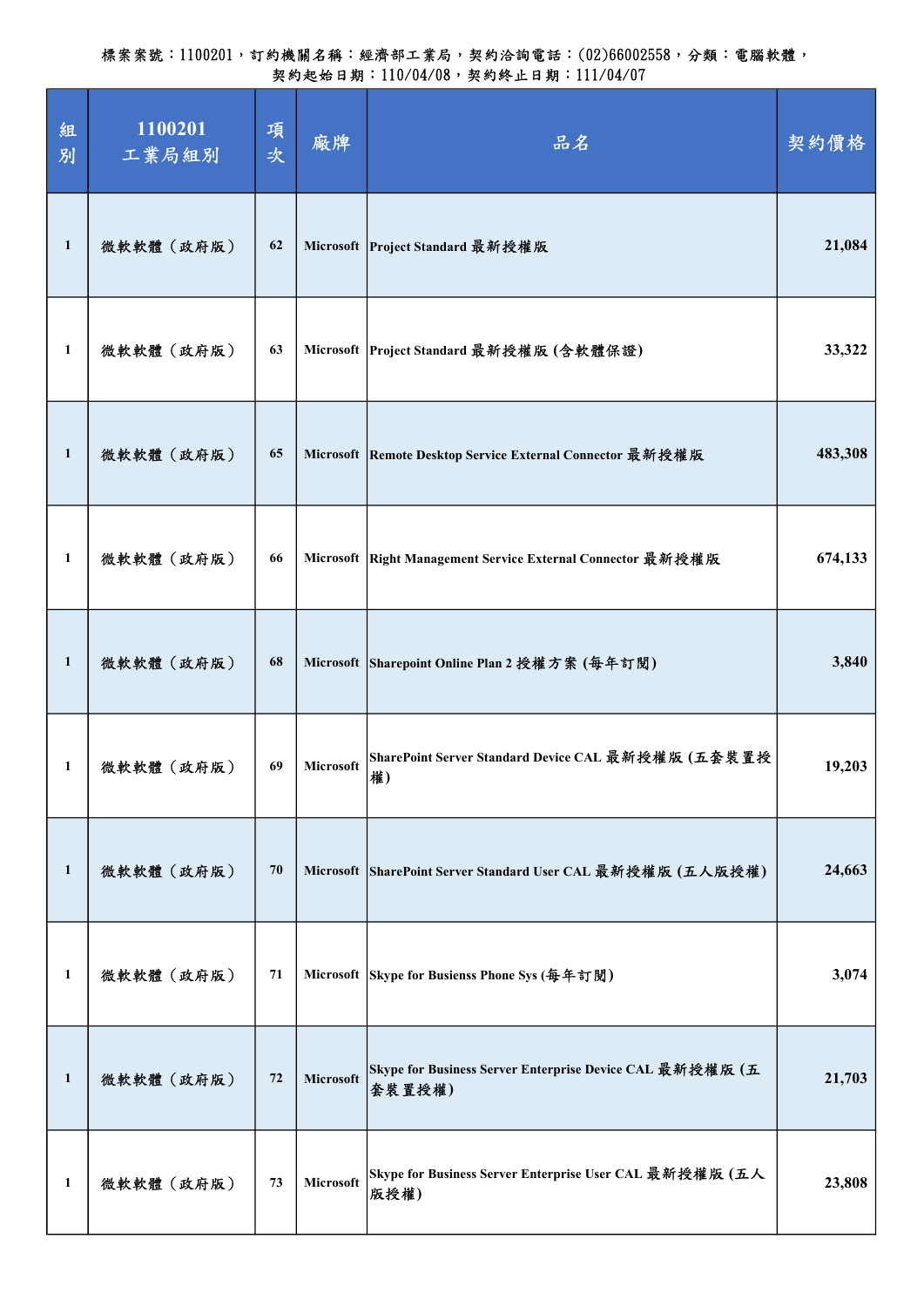| 組<br>別       | 1100201<br>工業局組別 | 項<br>次 | 廠牌        | 品名                                                               | 契約價格    |
|--------------|------------------|--------|-----------|------------------------------------------------------------------|---------|
| $\mathbf{1}$ | 微軟軟體(政府版)        | 75     | Microsoft | Skype for Business Server Plus User CAL 最新授權版 (五人版授<br>權)        | 24,166  |
| 1            | 微軟軟體(政府版)        | 76     | Microsoft | Skype for Business Server Standard Device CAL 最新授權版 (五套<br>装置授權) | 6,413   |
| $\mathbf{1}$ | 微軟軟體(政府版)        | 78     |           | Microsoft Skype for Business Server 最新授權版 (含軟體保證)                | 205,996 |
| 1            | 微軟軟體(政府版)        | 79     |           | Microsoft Skype for Business Server 最新授權版 GOV                    | 136,569 |
| $\mathbf{1}$ | 微軟軟體(政府版)        | 80     |           | Microsoft Skype for Business 最新授權版                               | 1,166   |
| 1            | 微軟軟體(政府版)        | 81     |           | Microsoft SQL Server Device CAL 最新授權版 (依實際連線數購買)                 | 7,242   |
| $\mathbf{1}$ | 微軟軟體(政府版)        | 83     |           | Microsoft SQL Server 企業版 2 Core 最新授權版                            | 508,502 |
| 1            | 微軟軟體(政府版)        | 85     |           | Microsoft System Center DataCenter 2Core 虛擬管理軟件組 (含軟體保證)         | 17,540  |
| $\mathbf{1}$ | 微軟軟體(政府版)        | 86     |           | Microsoft System Center 標準版 2Core 虛擬管理軟件組 (含軟體保證)                | 5,733   |
| 1            | 微軟軟體(政府版)        | 87     |           | Microsoft   Visio Online Plan 1 (每年訂閱)                           | 1,993   |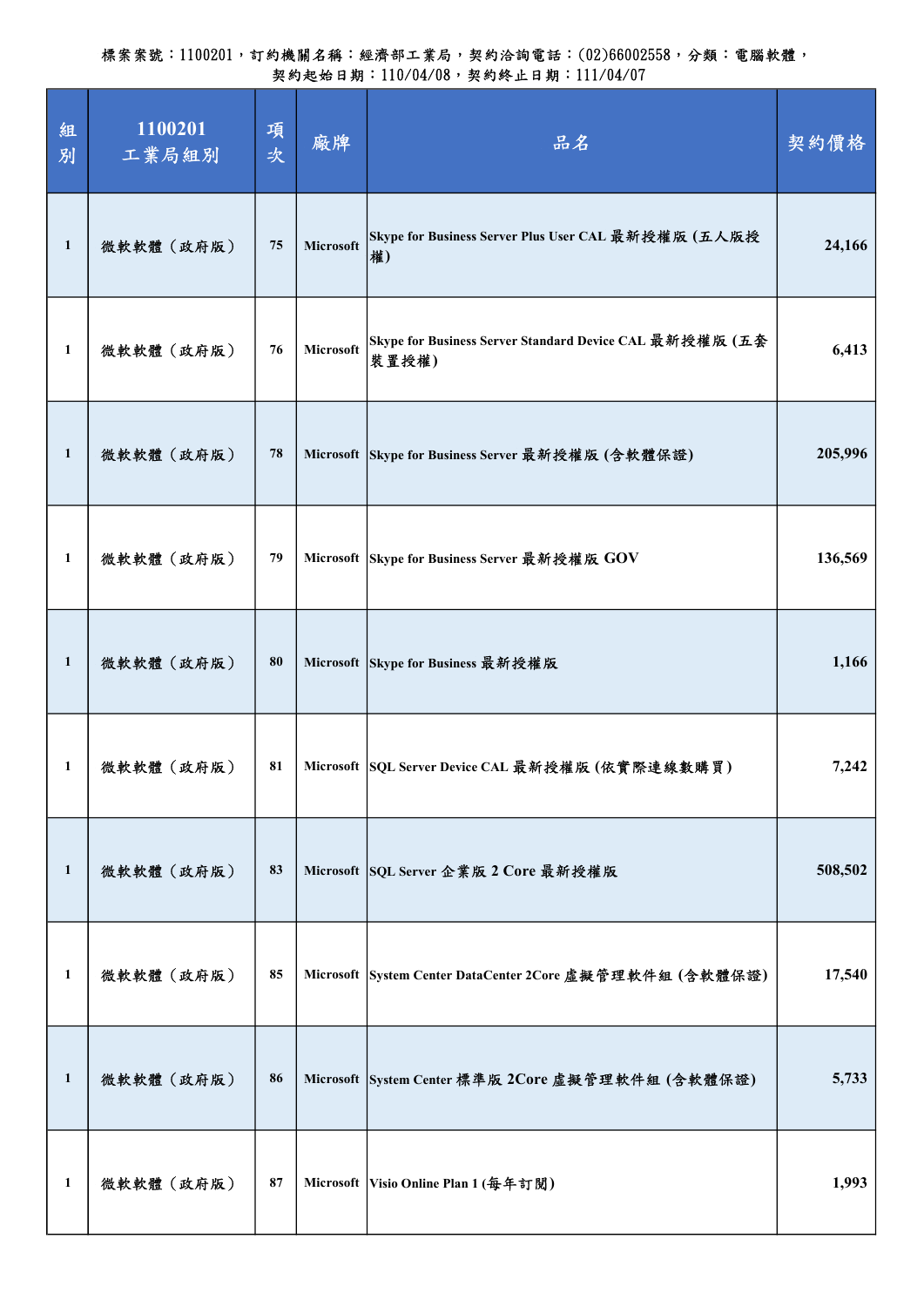| 組<br>別       | 1100201<br>工業局組別 | 項<br>次 | 廠牌        | 品名                                                           | 契約價格    |
|--------------|------------------|--------|-----------|--------------------------------------------------------------|---------|
| $\mathbf{1}$ | 微軟軟體(政府版)        | 88     |           | Microsoft Visio Online Plan 2 (每年訂閱)                         | 6,050   |
| 1            | 微軟軟體(政府版)        | 92     |           | Microsoft Visio Standard 最新授權版 (含軟體保證)                       | 13,866  |
| 1            | 微軟軟體(政府版)        | 93     | Microsoft | Visual Studio Enterprise 訂閱最新授權版 (含軟體保證與<br>MSDN 訂閱權益) GOV   | 330,081 |
| 1            | 微軟軟體(政府版)        | 94     |           | Microsoft Visual Studio Professional 最新授權版                   | 17,264  |
| 1            | 微軟軟體(政府版)        | 95     | Microsoft | Visual Studio Professional 訂閱最新授權版 (含軟體保證與<br>MSDN 訂閱權益) GOV | 42,028  |
| 1            | 微軟軟體(政府版)        | 96     |           | Microsoft   Windows Enterprise Upgrade 最新授權版                 | 10,878  |
| $\mathbf{1}$ | 微軟軟體(政府版)        | 97     |           | Microsoft Windows Enterprise Upgrade 最新授權版 (含軟體保證)           | 12,216  |
| 1            | 微軟軟體(政府版)        | 98     |           | Microsoft Windows GGWA 作業系統完整版                               | 6,772   |
| 1            | 微軟軟體(政府版)        | 99     |           | Microsoft   Windows Professional Upgrade 最新授權版               | 6,482   |
| 1            | 微軟軟體(政府版)        | 100    |           | Microsoft   Windows Server Datacenter版 2 Core 最新授權版          | 26,363  |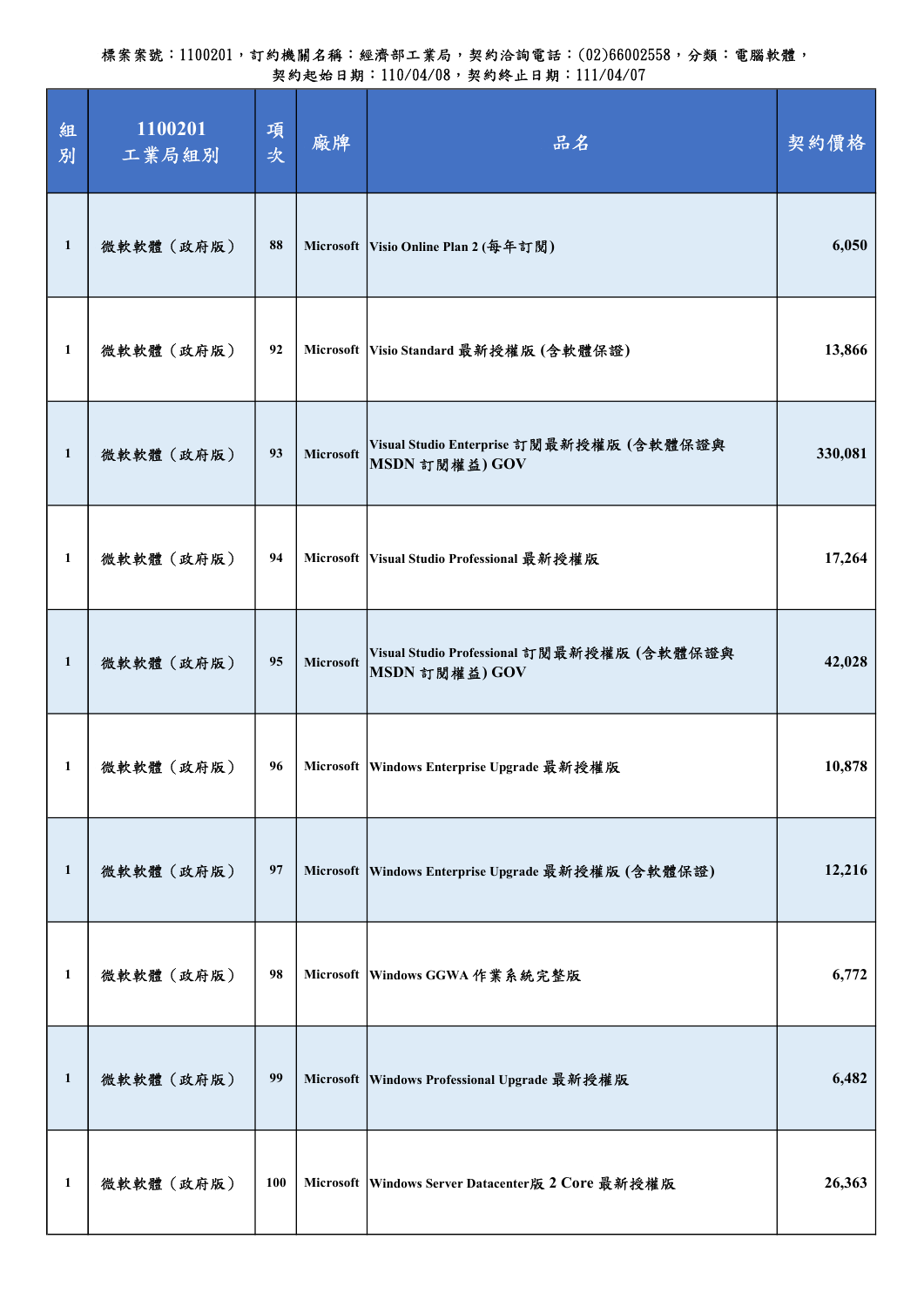| 組<br>別         | 1100201<br>工業局組別 | 項<br>次                  | 廠牌        | 品名                                                       | 契約價格   |
|----------------|------------------|-------------------------|-----------|----------------------------------------------------------|--------|
| $\mathbf{1}$   | 微軟軟體(政府版)        | 102                     |           | Microsoft Windows Server 標準版 2Core 最新授權版                 | 4,210  |
| 1              | 微軟軟體(政府版)        | 115                     | Microsoft | 監控雲端服務使用流量與雲端資料存取控制解決方案(一人<br>版授權一年)                     | 1,558  |
| 1              | 微軟軟體(政府版)        | 118                     |           | Microsoft 行動裝置管理與存取管控解決方案 (一人版授權一年)                      | 2,777  |
| $\mathbf{2}$   | 微軟軟體(教育版)        | 3                       |           | Microsoft Core Infrastructure Suite 虛擬管理軟件組標準版 (含軟體保證)   | 3,909  |
| $\mathbf{2}$   | 微軟軟體(教育版)        | $\overline{\mathbf{4}}$ |           | Microsoft Enterprise Mobility Suite E3 Plan 最新授權版 (每年訂閱) | 730    |
| $\mathbf{2}$   | 微軟軟體(教育版)        | 5                       |           | Microsoft Enterprise Mobility Suite E5 Plan 最新授權版 (每年訂閱) | 1,508  |
| $\mathbf{2}$   | 微軟軟體(教育版)        | 6                       |           | Microsoft Exchange Server Enterprise 最新授權版               | 52,368 |
| $\mathbf{2}$   | 微軟軟體(教育版)        | $\overline{7}$          |           | Microsoft Exchange Server Enterprise 最新授權版 (含軟體保證)       | 78,554 |
| $\overline{2}$ | 微軟軟體(教育版)        | 8                       |           | Microsoft Exchange Server Standard 最新授權版                 | 9,154  |
| $\mathbf{2}$   | 微軟軟體(教育版)        | 9                       |           | Microsoft Exchange Server Standard 最新授權版 (含軟體保證)         | 13,734 |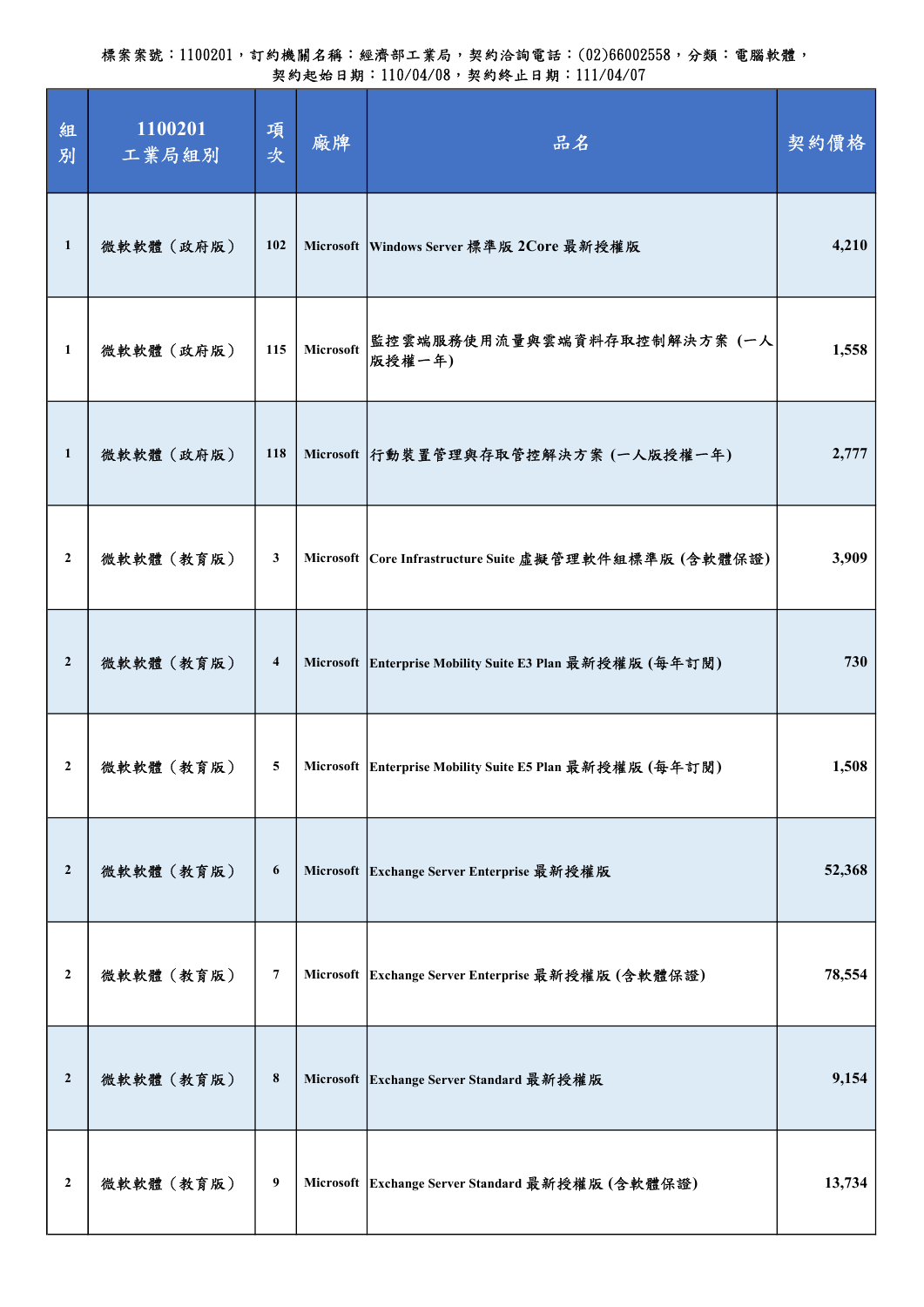| 組<br>別         | 1100201<br>工業局組別 | 項<br>次 | 廠牌        | 品名                                                          | 契約價格    |
|----------------|------------------|--------|-----------|-------------------------------------------------------------|---------|
| $\overline{2}$ | 微軟軟體(教育版)        | 12     |           | Microsoft Office 365 A3 Plan 最新授權版 (每年訂閱)                   | 1,695   |
| $\overline{2}$ | 微軟軟體(教育版)        | 13     | Microsoft | Office 365 Exchange Online ATP 教職員版 最新授權版 (每年訂<br>閲)        | 651     |
| $\overline{2}$ | 微軟軟體(教育版)        | 14     |           | Microsoft Office 365 Pro Plus 教職員版 (每年訂閱)                   | 1,198   |
| $\mathbf{2}$   | 微軟軟體(教育版)        | 15     |           | Microsoft Project Professional 最新授權版                        | 7,571   |
| $\overline{2}$ | 微軟軟體(教育版)        | 16     |           | Microsoft Project Professional 最新授權版 (含軟體保證)                | 11,077  |
| $\mathbf{2}$   | 微軟軟體(教育版)        | 17     |           | Microsoft Project Server 最新授權版                              | 76,047  |
| $\overline{2}$ | 微軟軟體(教育版)        | 18     |           | Microsoft Project Server 最新授權版 (含軟體保證)                      | 114,065 |
| $\mathbf{2}$   | 微軟軟體(教育版)        | 20     |           | Microsoft Project Standard 最新授權版 (含軟體保證)                    | 6,597   |
| $\overline{2}$ | 微軟軟體(教育版)        | 21     |           | Microsoft Remote Desktop Service External Connector 最新授權版   | 155,503 |
| $\mathbf{2}$   | 微軟軟體(教育版)        | 22     |           | Microsoft Right Management Service External Connector 最新授權版 | 214,172 |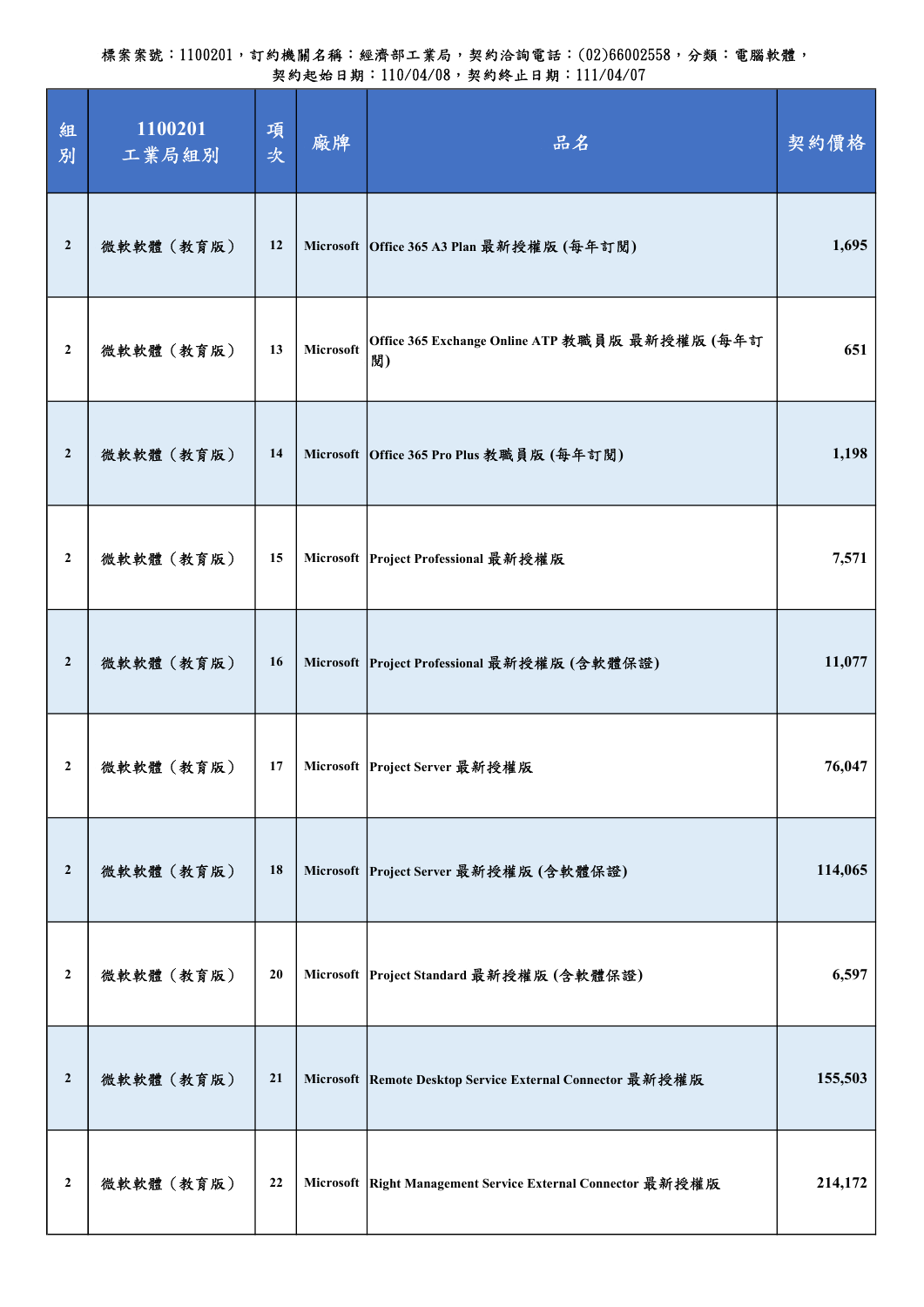| 組<br>別         | 1100201<br>工業局組別 | 項<br>次 | 廠牌        | 品名                                                                 | 契約價格   |
|----------------|------------------|--------|-----------|--------------------------------------------------------------------|--------|
| $\overline{2}$ | 微軟軟體(教育版)        | 23     | Microsoft | SharePoint Server Standard Device CAL 最新授權版 (五套裝置授<br>權)           | 6,111  |
| $\mathbf{2}$   | 微軟軟體 (教育版)       | 24     |           | Microsoft SharePoint Server Standard User CAL 最新授權版 (五人版授權)        | 6,111  |
| $\overline{2}$ | 微軟軟體(教育版)        | 25     |           | Microsoft SharePoint Server 最新授權版                                  | 88,190 |
| $\mathbf{2}$   | 微軟軟體(教育版)        | 26     | Microsoft | Skype for Business Server Enterprise Device CAL 最新授權版 (五<br>套装置授權) | 7,051  |
| $\overline{2}$ | 微軟軟體(教育版)        | 27     | Microsoft | Skype for Business Server Enterprise User CAL 最新授權版 (五人<br>版授權)    | 7,051  |
| $\mathbf{2}$   | 微軟軟體 (教育版)       | 29     | Microsoft | Skype for Business Server Plus User CAL 最新授權版 (五人版授<br>權)          | 7,051  |
| $\mathbf{2}$   | 微軟軟體(教育版)        | 30     | Microsoft | Skype for Business Server Standard Device CAL 最新授權版 (五套<br>装置授權)   | 2,059  |
| $\mathbf{2}$   | 微軟軟體(教育版)        | 31     | Microsoft | Skype for Business Server Standard User CAL 最新授權版 (五人版<br>授權)      | 2,059  |
| $\mathbf{2}$   | 微軟軟體(教育版)        | 32     |           | Microsoft Skype for Business Server 最新授權版                          | 45,251 |
| $\mathbf{2}$   | 微軟軟體(教育版)        | 33     |           | Microsoft Skype for Business Server 最新授權版 (含軟體保證)                  | 70,713 |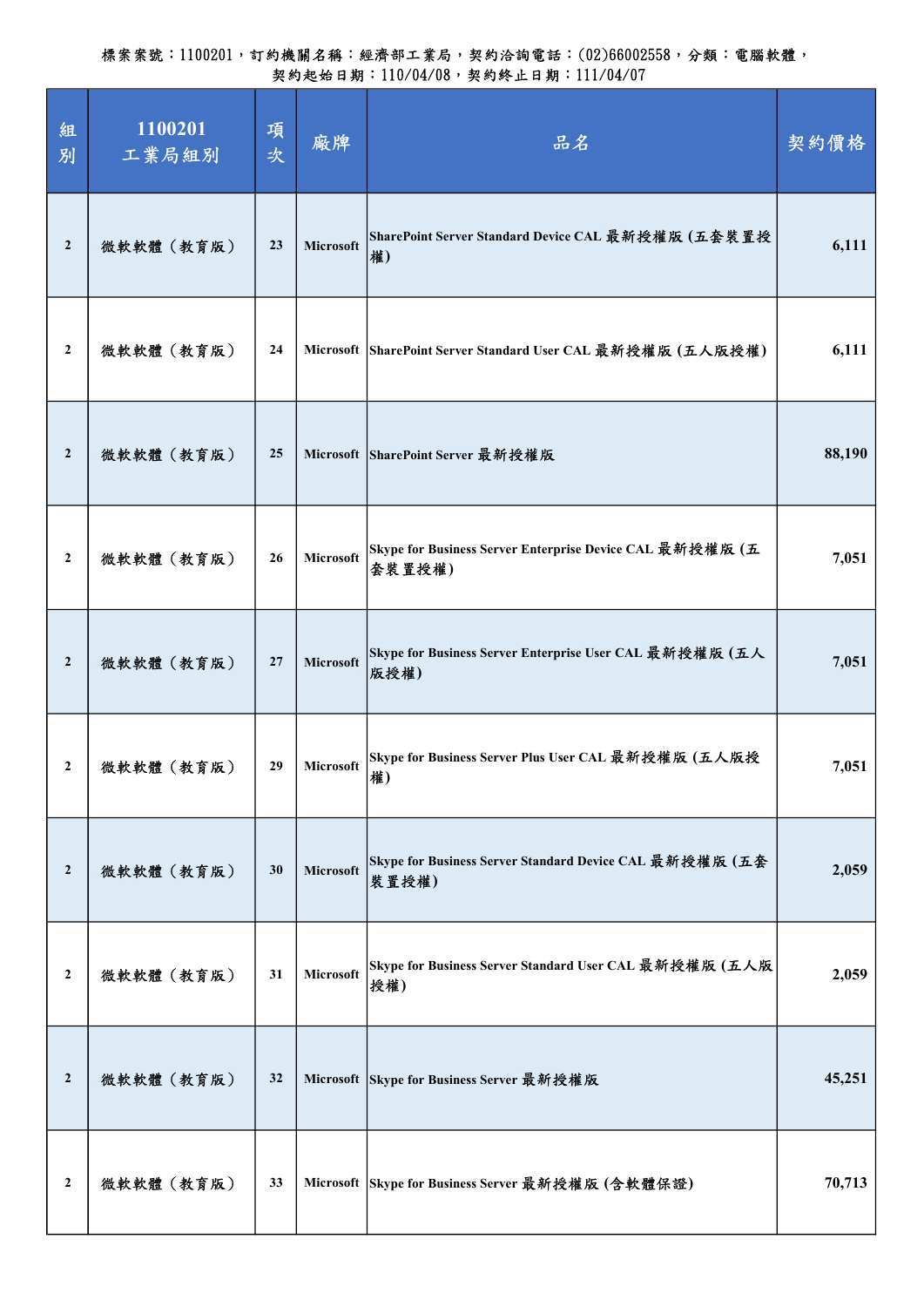| 組<br>別         | 1100201<br>工業局組別 | 項<br>次                  | 廠牌                          | 品名                                                       | 契約價格    |
|----------------|------------------|-------------------------|-----------------------------|----------------------------------------------------------|---------|
| $\overline{2}$ | 微軟軟體(教育版)        | 35                      | Microsoft                   | SQL Server 企業版 2 Core 最新授權版 (含軟體保證才能享用<br>不限次數的虛擬機)      | 240,939 |
| $\mathbf{2}$   | 微軟軟體(教育版)        | 36                      |                             | Microsoft System Center DataCenter 2Core 虚擬管理軟件組 (含軟體保證) | 5,293   |
| $\overline{2}$ | 微軟軟體(教育版)        | 38                      |                             | Microsoft Visio Professional 最新授權版                       | 3,723   |
| $\mathbf{2}$   | 微軟軟體(教育版)        | 40                      |                             | Microsoft Visio Standard 最新授權版                           | 1,860   |
| $\overline{2}$ | 微軟軟體(教育版)        | 41                      |                             | Microsoft Visio Standard 最新授權版 (含軟體保證)                   | 2,949   |
| $\mathbf{2}$   | 微軟軟體(教育版)        | 42                      |                             | Microsoft Windows Professional Upgrade 最新授權版             | 3,395   |
| $\overline{2}$ | 微軟軟體(教育版)        | 43                      |                             | Microsoft 行動裝置管理與存取管控解決方案 (一人版授權一年)                      | 287     |
| 3              | 自由軟體             | $\mathbf{2}$            | <b>NewSoft</b><br><b>OA</b> | FusionAT 專業考勤系統-10user                                   | 82,912  |
| $\mathbf{3}$   | 自由軟體             | $\overline{\mathbf{4}}$ | <b>NewSoft</b><br><b>OA</b> | LeaderView 文件管理系統-10user                                 | 44,489  |
| $\mathbf{3}$   | 自由軟體             | 5                       | <b>NewSoft</b><br><b>OA</b> | RealArc企業EIP系統-10user                                    | 44,489  |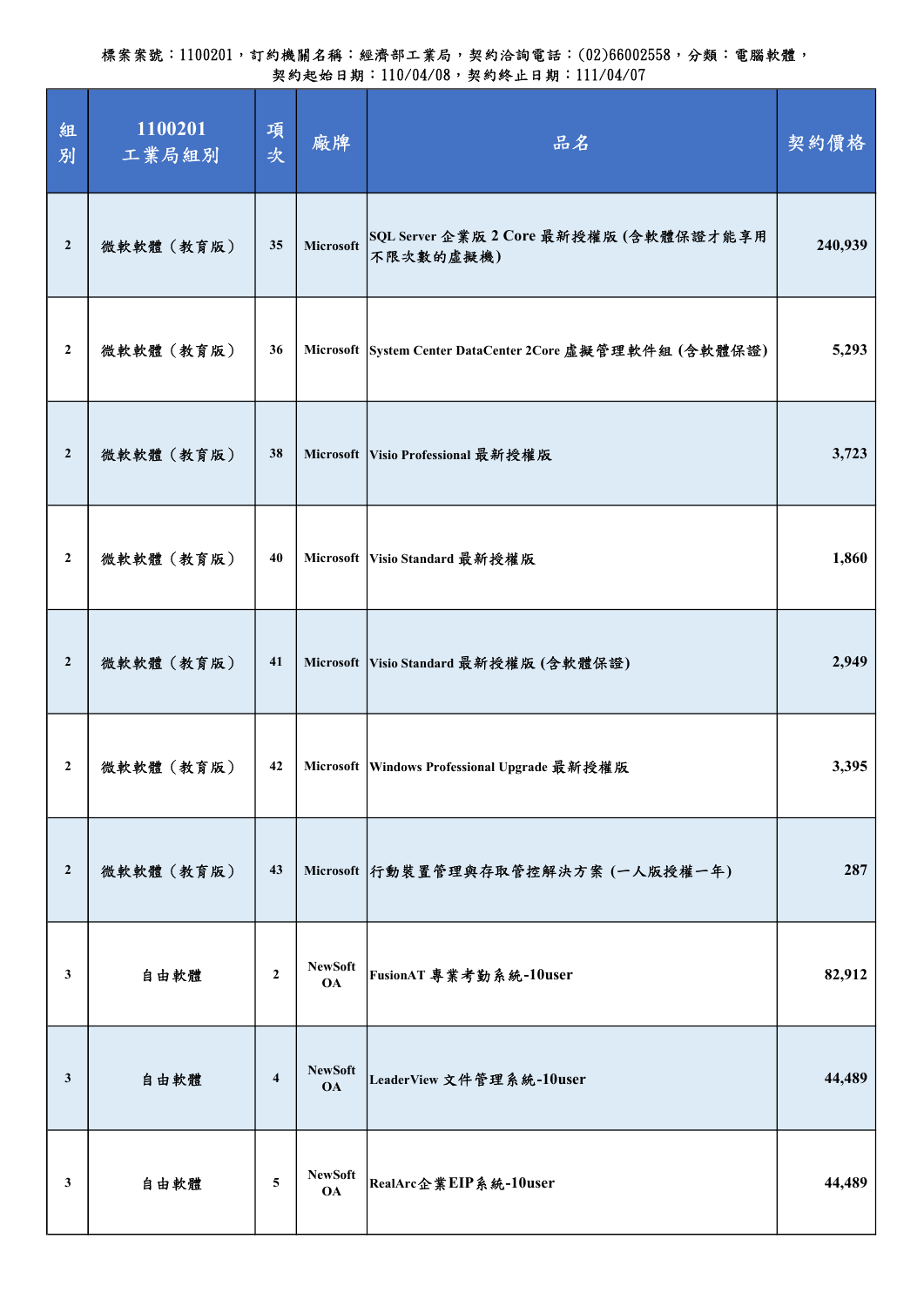| 組<br>別         | 1100201<br>工業局組別 | 項<br>次           | 廠牌             | 品名                                                                                                | 契約價格    |
|----------------|------------------|------------------|----------------|---------------------------------------------------------------------------------------------------|---------|
| $\mathbf{3}$   | 自由軟體             | $\boldsymbol{9}$ | <b>Red Hat</b> | Red Hat Enterprise Linux Server 2 sockets 7x24 三年訂閱                                               | 116,380 |
| 3              | 自由軟體             | 10               | <b>Red Hat</b> | Red Hat Enterprise Linux Server 2 sockets, 5x8 三年訂閱                                               | 75,126  |
| $\mathbf{3}$   | 自由軟體             | <b>11</b>        | <b>Red Hat</b> | Red Hat JBoss Enterprise Application Platform, 16-Core 7x24 一年訂<br>関                              | 541,860 |
| 4              | 備份工具             | 75               | Cohesity       | Cohesity Data Platform Data Protection 資料備份授權                                                     | 444,863 |
| 4              | 備份工具             | 76               | Cohesity       | Cohesity Data Platform Virtual Data Protection 資料備份授權                                             | 363,974 |
| 4              | 備份工具             | 77               | Cohesity       | Cohesity Data Platform 重複性資料刪除授權                                                                  | 404,419 |
| $\overline{4}$ | 備份工具             | 78               | Cohesity       | Cohesity Data Platform 重複性資料刪除虛擬平台版授權                                                             | 161,749 |
| 4              | 備份工具             | 79               | t              | Commvaul Commvault Backup & Recovery for Endpoint Users, Per User 授<br>權-1年版本更新維護授權               | 1,277   |
| 4              | 備份工具             | 81               | t              | Commvaul Commvault Backup & Recovery for Mail and Cloud Applications,<br>Per User 授權-1年版本更新維護授權   | 336     |
| 4              | 備份工具             | 82               | t              | Commvaul Commvault Backup & Recovery for Mail and Cloud Applications,<br>Per User 授權(含一年免費軟體版本昇級) | 2,180   |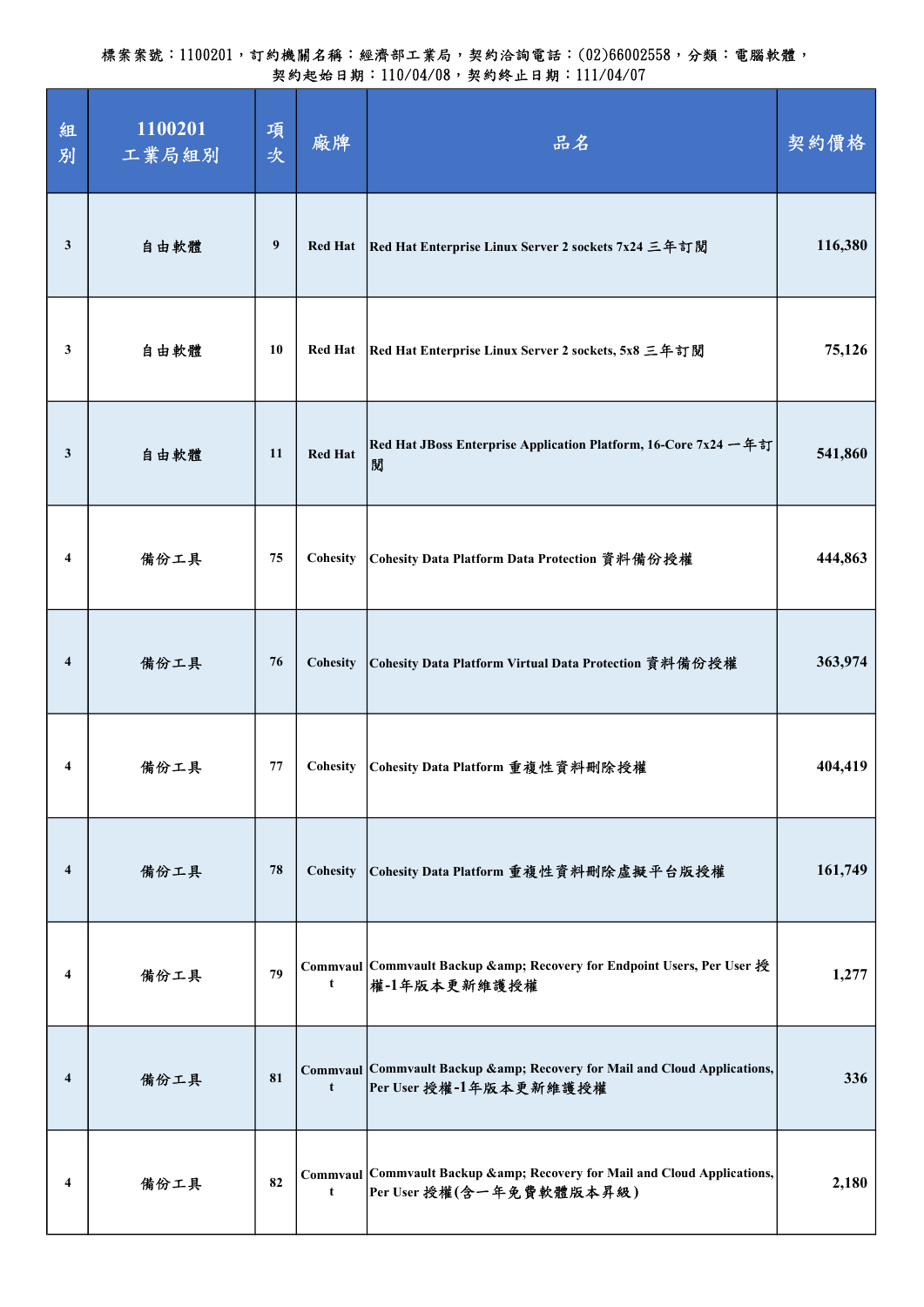| 組<br>別         | 1100201<br>工業局組別 | 項<br>次 | 廠牌            | 品名                                                                                                                   | 契約價格    |
|----------------|------------------|--------|---------------|----------------------------------------------------------------------------------------------------------------------|---------|
| 4              | 備份工具             | 83     | Commvaul<br>t | Commvault Backup & Recovery for Non-Virtual & File<br>500GB Capped Operating Instance), Per OI -1年版本更新維護授<br>權       | 30,579  |
| 4              | 備份工具             | 86     | t             | Commvaul Commvault Backup & amp; Recovery for Non-Virtual and File, Per<br>Front-End Terabyte 授權(含一年免費軟體版本昇級)        | 416,799 |
| 4              | 備份工具             | 87     | t             | Commvaul Commvault Backup & Recovery for Virtual Machines, Per VM<br>(10-Pack)-1年版本更新維護授權                            | 33,670  |
| 4              | 備份工具             | 88     | t             | Commvaul Commvault Backup & amp; Recovery for Virtual Machines, Per VM<br> (10-Pack)授權(含一年免費軟體版本昇級)                  | 220,890 |
| 4              | 備份工具             | 89     | t             | Commvaul Commvault Complete DP (Data Protection) for Non-Virtual and File,<br>Per Front-End Terabyte -1年版本更新維護授權     | 95,349  |
| 4              | 備份工具             | 90     | t             | Commvaul Commvault Complete DP (Data Protection) for Non-Virtual and File,<br>Per Front-End Terabyte 授權(含一年免費軟體版本昇級) | 625,278 |
| $\overline{4}$ | 備份工具             | 92     | t             | Commvaul Commvault Complete DP (Data Protection) for Virtual Machines, Per<br>VM (10-Pack) 授權(含一年免費軟體版本昇級)           | 331,446 |
| 4              | 備份工具             | 93     | t             | Commvaul   Commvault Disaster Recovery for Non-Virtual and File, Per Front-End<br>Terabyte-1年版本更新維護授權                | 55,612  |
| 4              | 備份工具             | 94     | t             | Commvaul Commvault Disaster Recovery for Non-Virtual and File, Per Front-End<br>Terabyte 授權(含一年免費軟體版本昇級)             | 364,712 |
| 4              | 備份工具             | 95     | t             | Commvaul Commvault Disaster Recovery for Virtual Machines, Per VM (10-<br>Pack)-1年版本更新維護授權                           | 29,424  |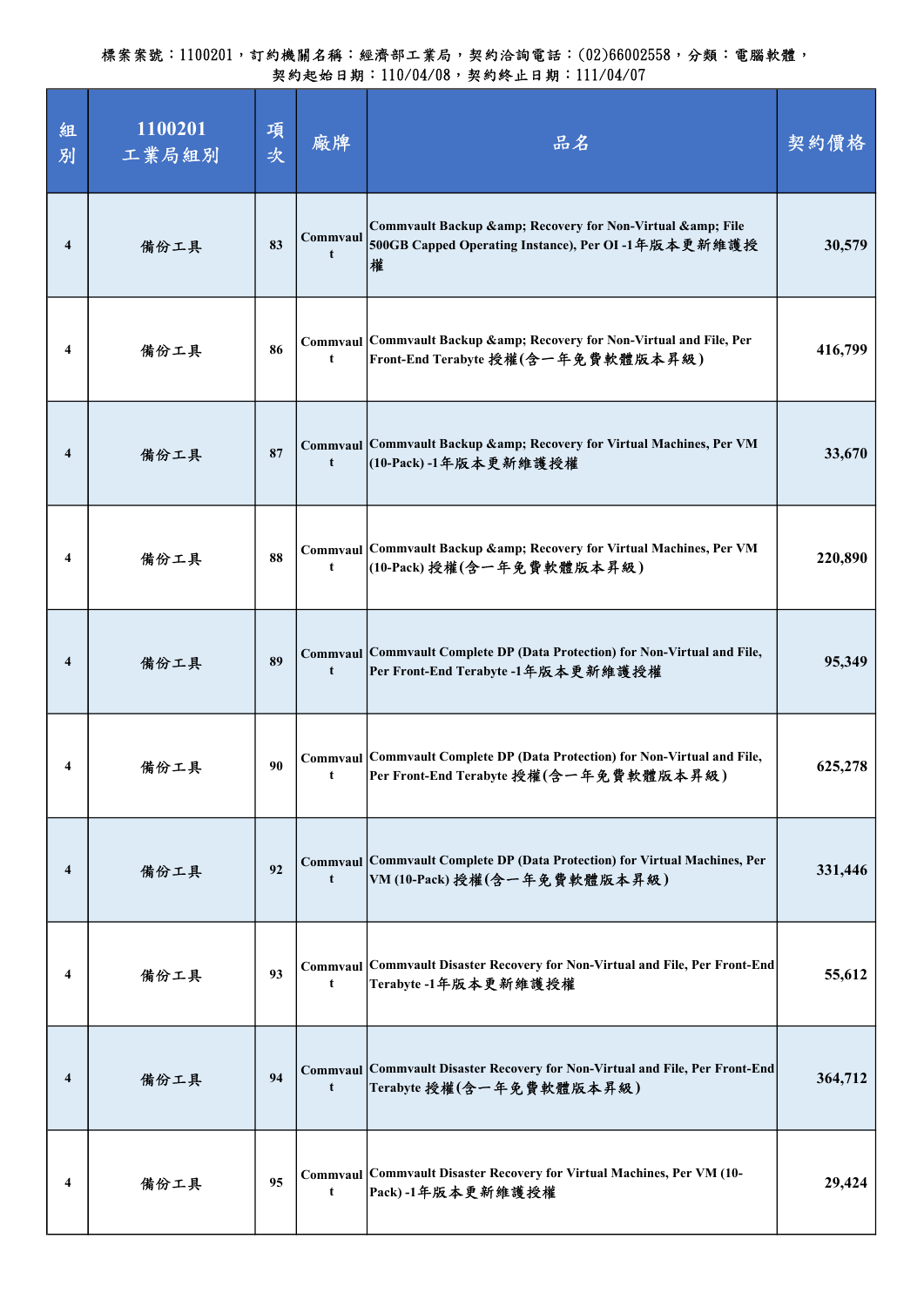| 組<br>別         | 1100201<br>工業局組別 | 項<br>次 | 廠牌              | 品名                                                                                             | 契約價格    |
|----------------|------------------|--------|-----------------|------------------------------------------------------------------------------------------------|---------|
| $\overline{4}$ | 備份工具             | 96     | t               | Commvaul Commvault Disaster Recovery for Virtual Machines, Per VM (10-<br>Pack)授權(含一年免費軟體版本昇級) | 193,327 |
| 4              | 備份工具             | 97     |                 | Dell EMC  Dell EMC AVAMAR備份軟體授權                                                                | 432,760 |
| $\overline{4}$ | 備份工具             | 98     |                 | Dell EMC Dell EMC Data Domain OS重複資料刪除虛擬版                                                      | 75,508  |
| 4              | 備份工具             | 99     |                 | Dell EMC Dell EMC Data Domain OS 重複資料刪除虛擬版                                                     | 72,922  |
| $\overline{4}$ | 備份工具             | 100    | <b>Dell EMC</b> | <b>Dell EMC Data Protection Suite for VMware虚擬機去重複刪除備</b><br>份、連續性資料保護主程式                      | 550,880 |
| 4              | 備份工具             | 101    | <b>Dell EMC</b> | Dell EMC Data Protection Suite for VMware虛擬機去重複刪除備<br>份、連續性資料保護授權擴充                            | 102,326 |
| 4              | 備份工具             | 102    | <b>Dell EMC</b> | Dell EMC Data Protection Suite備份軟體授權1 CPU (by CPU<br>Socket)                                   | 520,526 |
| 4              | 備份工具             | 103    |                 | Dell EMC Dell EMC Data Protection Suite備份軟體授權1 TB(by TB)                                       | 520,526 |
| 4              | 備份工具             | 104    |                 | Dell EMC  Dell EMC NetWorker備份軟體 1T主程式含備份空間授權                                                  | 263,612 |
| 4              | 備份工具             | 105    |                 | Dell EMC Dell EMC NetWorker備份軟體 1T主程式含備份空間授權                                                   | 258,081 |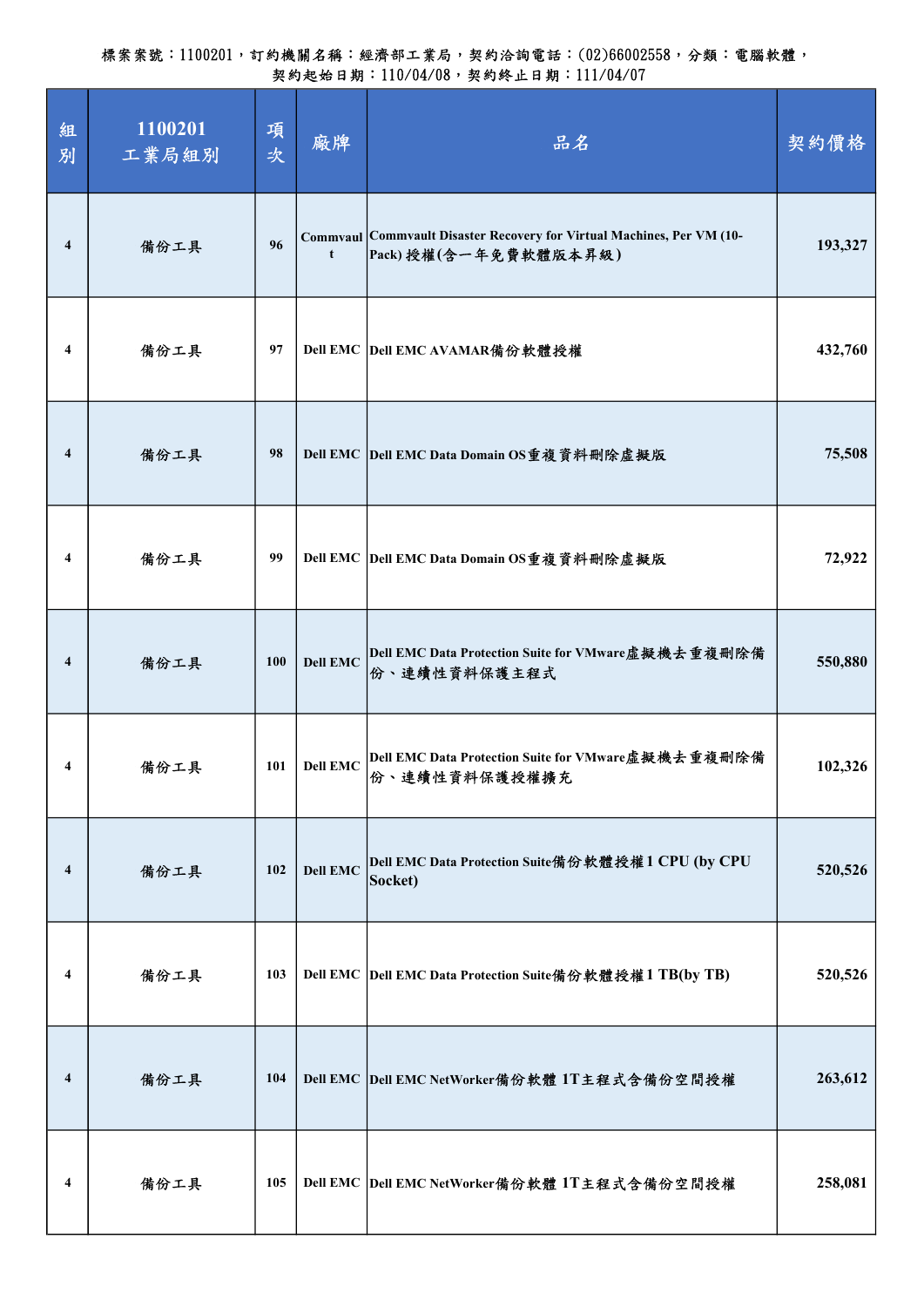| 組<br>別         | 1100201<br>工業局組別 | 項<br>次     | 廠牌                 | 品名                                                                        | 契約價格    |
|----------------|------------------|------------|--------------------|---------------------------------------------------------------------------|---------|
| 4              | 備份工具             | 106        | <b>Dell EMC</b>    | Dell EMC PowerProtect Data Manager資料保護軟體授權1 CPU<br>(by CPU Socket)        | 144,146 |
| 4              | 備份工具             | 107        | <b>Dell EMC</b>    | Dell EMC PowerProtect Data Manager 資料保護軟體授權1 CPU<br>(by CPU Socket)       | 136,000 |
| 4              | 備份工具             | 108        | <b>Dell EMC</b>    | Dell EMC PowerProtect Data Manager 資料保護軟體授權1 TB(by<br>TB)                 | 144,146 |
| 4              | 備份工具             | 109        | <b>Dell EMC</b>    | Dell EMC PowerProtect Data Manager 資料保護軟體授權1 TB(by<br>TB)                 | 136,000 |
| $\overline{4}$ | 備份工具             | <b>110</b> |                    | Dell EMC 訂閱1年期 Dell EMC Data Domain OS重複資料刪除虛擬版                           | 96,097  |
| 4              | 備份工具             | 111        | <b>Dell EMC</b>    | 訂閱1年期 Dell EMC Data Protection Suite備份軟體授權1<br><b>CPU</b> (by CPU Socket) | 381,193 |
| 4              | 備份工具             | 112        | <b>Dell EMC</b>    | 訂閱1年期 Dell EMC Data Protection Suite備份軟體授權1<br>TB(by TB)                  | 381,193 |
| 4              | 備份工具             | 113        | <b>Dell EMC</b>    | 訂閱1年期 Dell EMC PowerProtect Data Manager資料保護<br>軟體授權1 CPU (by CPU Socket) | 80,081  |
| 4              | 備份工具             | 114        | <b>Dell EMC</b>    | 訂閱1年期-Dell EMC PowerProtect Data Manager資料保護<br>軟體授權1 TB(by TB)           | 80,081  |
| 4              | 備份工具             | 121        | Hitachi<br>Vantara | Hitachi Vantara Ops Center Protector 主動式資料保護軟體授權<br> (以 TB 容量計算)          | 121,234 |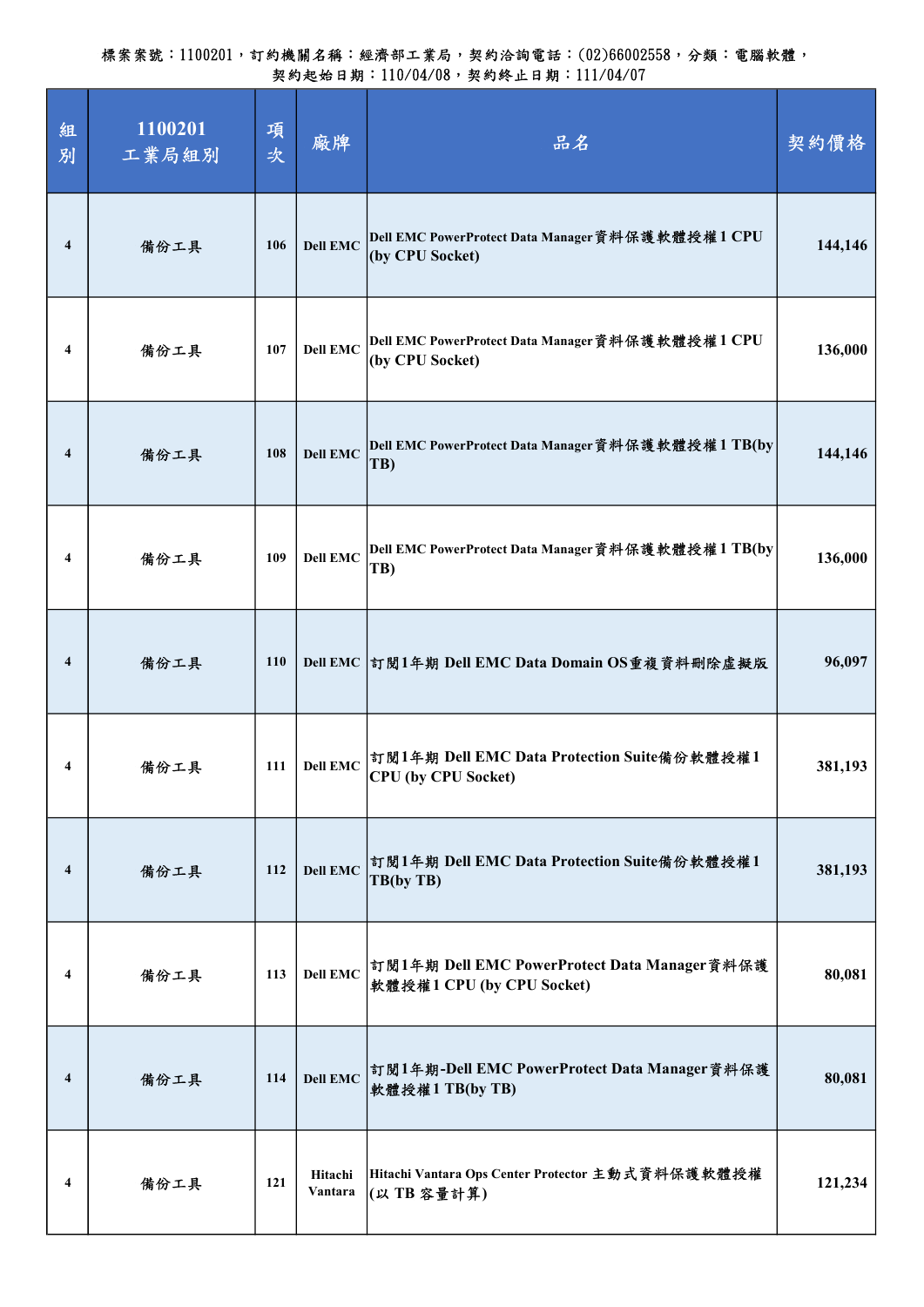| 組<br>別                  | 1100201<br>工業局組別 | 項<br>次 | 廠牌             | 品名                                                                                            | 契約價格    |
|-------------------------|------------------|--------|----------------|-----------------------------------------------------------------------------------------------|---------|
| $\overline{\mathbf{4}}$ | 備份工具             | 122    | Micro<br>Focus | Micro Focus PlateSpin Migrate 雲主機遷移                                                           | 14,262  |
| 4                       | 備份工具             | 123    | <b>NAKIVO</b>  | <b>NAKIVO Backup &amp; Replication Ent Ess for Physical (5-Servers</b><br>或 15-Workstations)  | 40,476  |
| 4                       | 備份工具             | 124    | <b>NAKIVO</b>  | NAKIVO Backup & Replication Ent Ess for Physical (5-Servers<br>或 15-Workstations)(續約一年)       | 8,575   |
| 4                       | 備份工具             | 125    | <b>NAKIVO</b>  | NAKIVO Backup & Replication Ent for Physical (5-Servers 或<br>15-Workstations)                 | 64,258  |
| 4                       | 備份工具             | 126    | <b>NAKIVO</b>  | NAKIVO Backup & Replication Ent for Physical (5-Servers 或<br>15-Workstations)(續約一年)           | 13,586  |
| 4                       | 備份工具             | 127    | <b>NAKIVO</b>  | NAKIVO Backup & Replication Ent Plus 1 cpu for VMware,<br>Hyper-V, and Nutanix                | 132,346 |
| 4                       | 備份工具             | 128    | <b>NAKIVO</b>  | NAKIVO Backup & Replication Ent Plus 1 cpu for VMware,<br><b>Hyper-V, and Nutanix</b>         | 100,480 |
| 4                       | 備份工具             | 129    | <b>NAKIVO</b>  | <b>NAKIVO Backup &amp; Replication Ent Plus for Oracle (per Oracle</b><br>Database)           | 17,544  |
| 4                       | 備份工具             | 131    | <b>NAKIVO</b>  | <b>NAKIVO Backup &amp; Replication Ent Plus for Physical (5-Servers</b><br>或 15-Workstations) | 88,039  |
| 4                       | 備份工具             | 133    | <b>NAKIVO</b>  | NAKIVO Backup & Replication for Microsoft Office 365 一年訂<br>閲授權 (10 Licenses)                 | 14,860  |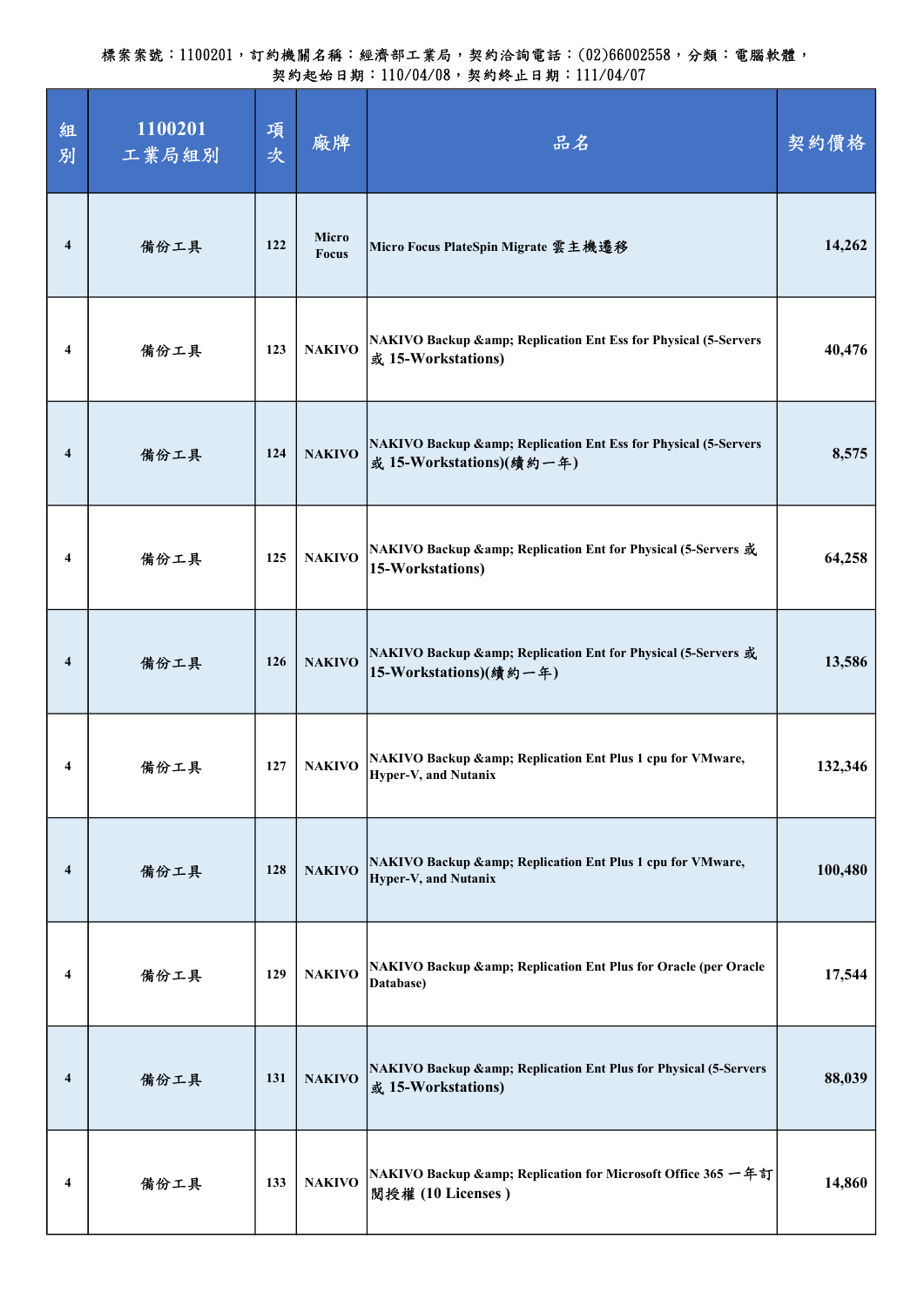| 組<br>別 | 1100201<br>工業局組別 | 項<br>次 | 廠牌            | 品名                                                                                      | 契約價格    |
|--------|------------------|--------|---------------|-----------------------------------------------------------------------------------------|---------|
| 4      | 備份工具             | 134    | <b>NAKIVO</b> | NAKIVO Backup & Replication Pro Ess for Physical (5-Servers<br>或 15-Workstations)       | 29,435  |
| 4      | 備份工具             | 135    | <b>NAKIVO</b> | NAKIVO Backup & Replication Pro Ess for Physical (5-Servers<br>或 15-Workstations)(續約一年) | 6,197   |
| 4      | 備份工具             | 136    | <b>NAKIVO</b> | NAKIVO Backup & Replication Pro for Physical (5-Servers 或<br>15-Workstations)           | 59,090  |
| 4      | 備份工具             | 137    | <b>NAKIVO</b> | NAKIVO Backup & Replication Pro for Physical (5-Servers 或<br>15-Workstations)(續約一年)     | 12,312  |
| 4      | 備份工具             | 140    | Quest         | Quest Foglight for Virtualization Enterprise Edition虛擬化監控(每<br>CPU授權)                   | 77,881  |
| 4      | 備份工具             | 141    | Quest         | Quest Foglight for Virtualization Enterprise Edition虛擬化監控(每<br>CPU授權)-1年版本更新維           | 12,176  |
| 4      | 備份工具             | 143    | Quest         | Quest vRanger(每個CPU)虛擬主機備份最新版授權(含一年免<br>費軟體版本昇級)                                        | 31,367  |
| 4      | 備份工具             | 144    | Quest         | Recovery Manager for Active Directry 備份模組                                               | 1,725   |
| 4      | 備份工具             | 145    | Quest         | Recovery Manager for Exchange備份模組                                                       | 518     |
| 4      | 備份工具             | 150    | Veeam         | Veeam Availability Suite Enterprise Plus - 7x24一年原廠保固,單<br>CPU授權                        | 177,856 |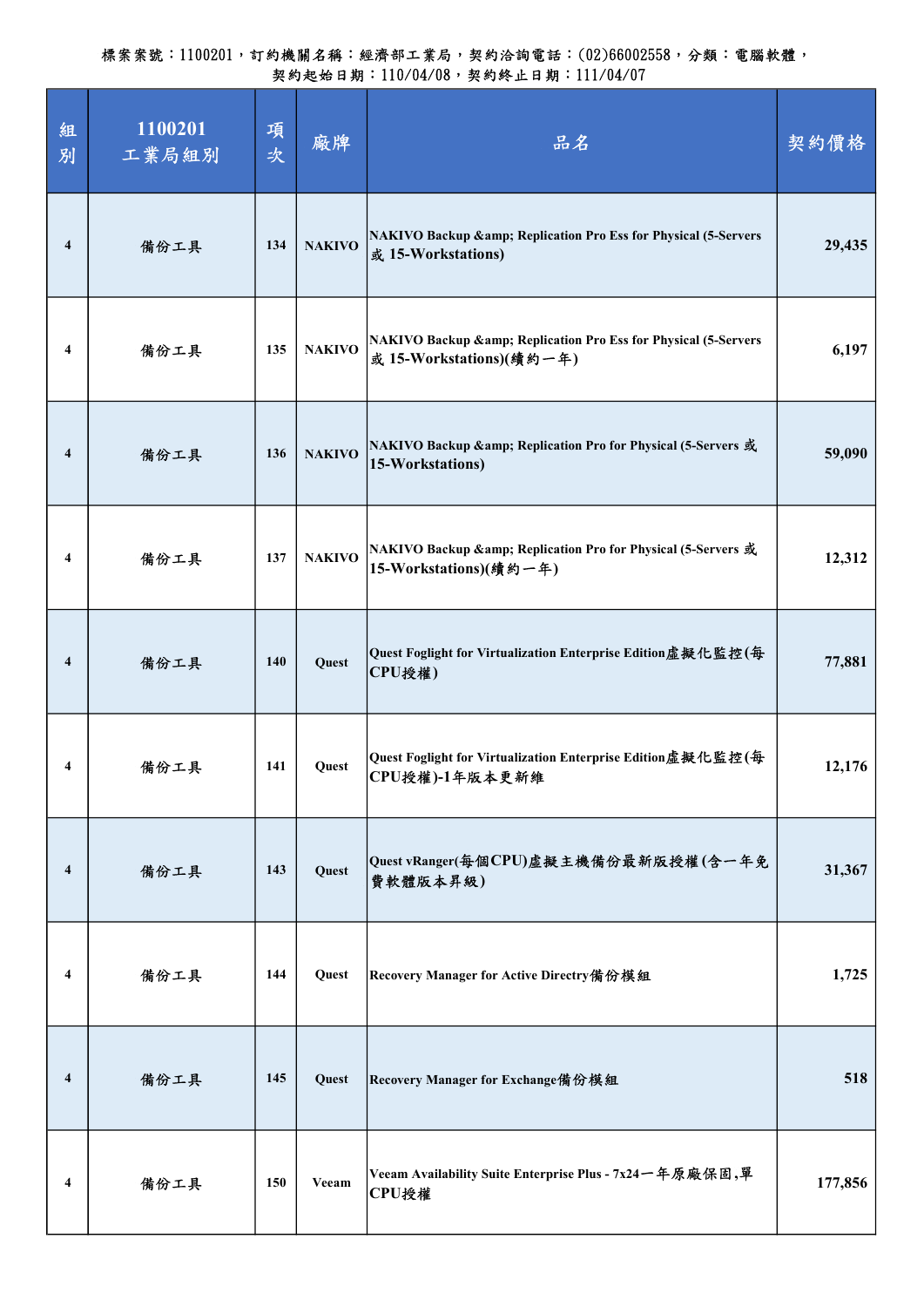| 組<br>別 | 1100201<br>工業局組別 | 項<br>次 | 廠牌    | 品名                                                                                                                                       | 契約價格    |
|--------|------------------|--------|-------|------------------------------------------------------------------------------------------------------------------------------------------|---------|
| 4      | 備份工具             | 151    | Veeam | Veeam Availability Suite Universal Perpetual 企業增強版本-10個<br>虚擬機授權(Hyper V and VMware and AHV);含原廠一年<br>7*24電話支援及保固內軟體免費下載升級               | 323,549 |
| 4      | 備份工具             | 152    | Veeam | Veeam Availability Suite Universal Perpetual 企業增強版本-10個<br>虚擬機授權(Hyper V and VMware and AHV);含原廠三年<br>7*24電話支援及保固內軟體免費下載升級               | 485,329 |
| 4      | 備份工具             | 153    | Veeam | Veeam Availability Suite Universal Perpetual 企業增強版本-10個<br>虚擬機授權(Hyper V and VMware and AHV);含原廠五年<br>7*24電話支援及保固內軟體免費下載升級               | 647,108 |
| 4      | 備份工具             | 154    | Veeam | Veeam Backup & Replication Universal Perpetual License. 企業<br>增強版本-10個虛擬機授權(Hyper V and VMware and<br>AHV);含原廠一年7*24電話支援及保固內軟體免費下載升<br>級 | 250,404 |
| 4      | 備份工具             | 156    | Veeam | Veeam Backup & Replication Universal Perpetual License. 企業<br>增強版本-10個虛擬機授權(Hyper V and VMware and<br>AHV);含原廠五年7*24電話支援及保固內軟體免費下載升<br>級 | 533,782 |
| 4      | 備份工具             | 157    | Veeam | Veeam Backup and Replication Enterprise Plus - 7x24 一年原廠保<br>固,單CPU授權                                                                    | 160,152 |
| 4      | 備份工具             | 158    | Veeam | Veeam Backup and Replication Enterprise Plus 企業增強版一年擴<br>充保固單顆CPU授權                                                                      | 57,745  |
| 4      | 備份工具             | 159    | Veeam | Veeam Backup and Replication Enterprise 企業版一年擴充保固單<br>颗CPU授權                                                                             | 38,473  |
| 4      | 備份工具             | 160    | Veeam | Veeam Backup and Replication Standard 標準版一年擴充保固單<br>顆CPU授權                                                                               | 24,014  |
| 4      | 備份工具             | 161    | Veeam | Veeam NAS備份入門包(上限50TB)10 TB 一年保固授權                                                                                                       | 242,214 |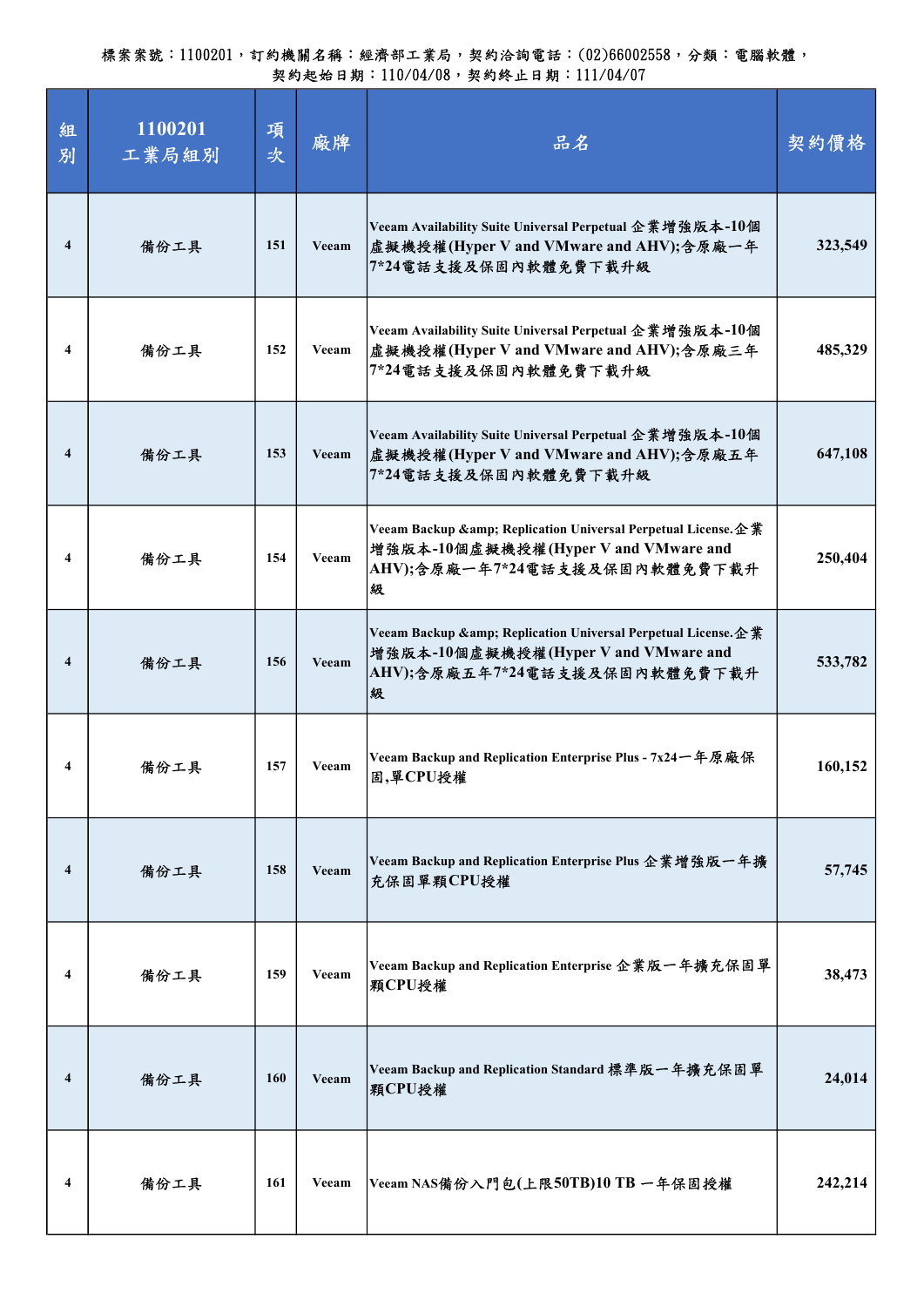| 組<br>別         | 1100201<br>工業局組別 | 項<br>次 | 廠牌             | 品名                                                                                 | 契約價格    |
|----------------|------------------|--------|----------------|------------------------------------------------------------------------------------|---------|
| $\overline{4}$ | 備份工具             | 162    | Veeam          | Veeam 備份入門包(Veeam Backup Essentials)-企業增強版<br>enterprise plus(上限6CPU)--雙cpu授權,一年保固 | 242,214 |
| 4              | 備份工具             | 163    | Veeam          | Veeam 備份入門包(Veeam Backup Essentials)-企業版<br>enterprise (上限6CPU)-雙cpu授權,一年保固        | 177,503 |
| 4              | 備份工具             | 164    | Veeam          | Veeam 備份入門包(Veeam Backup Essentials)-標準版<br>standard (上限6CPU)-雙cpu授權,一年保固          | 113,195 |
| 4              | 備份工具             | 165    | Veeam          | Veeam 監控軟體一年擴充保固單顆 CPU授權                                                           | 23,074  |
| $\overline{4}$ | 備份工具             | 166    | <b>Veritas</b> | Aptare IT Analytics, Backup management (依來源資料量1TB),<br>一年授權                        | 25,373  |
| 4              | 備份工具             | 167    | <b>Veritas</b> | Aptare IT Analytics, Storage management 容量授權 (依儲存體空<br>間1TB), 一年授權                 | 13,567  |
| 4              | 備份工具             | 168    | <b>Veritas</b> | Backup Exec, VMware and Hyper-V 備份模組最新版                                            | 102,253 |
| 4              | 備份工具             | 169    | <b>Veritas</b> | Backup Exec, Windows作業系統備份終端代理程式最新版                                                | 31,582  |
| 4              | 備份工具             | 170    | <b>Veritas</b> | Backup Exec, Windows作業系統資料備份重複資料刪除技術                                               | 94,051  |
| 4              | 備份工具             | 171    | <b>Veritas</b> | Backup Exec Linux作業系統備份終端代理程式最新版                                                   | 27,691  |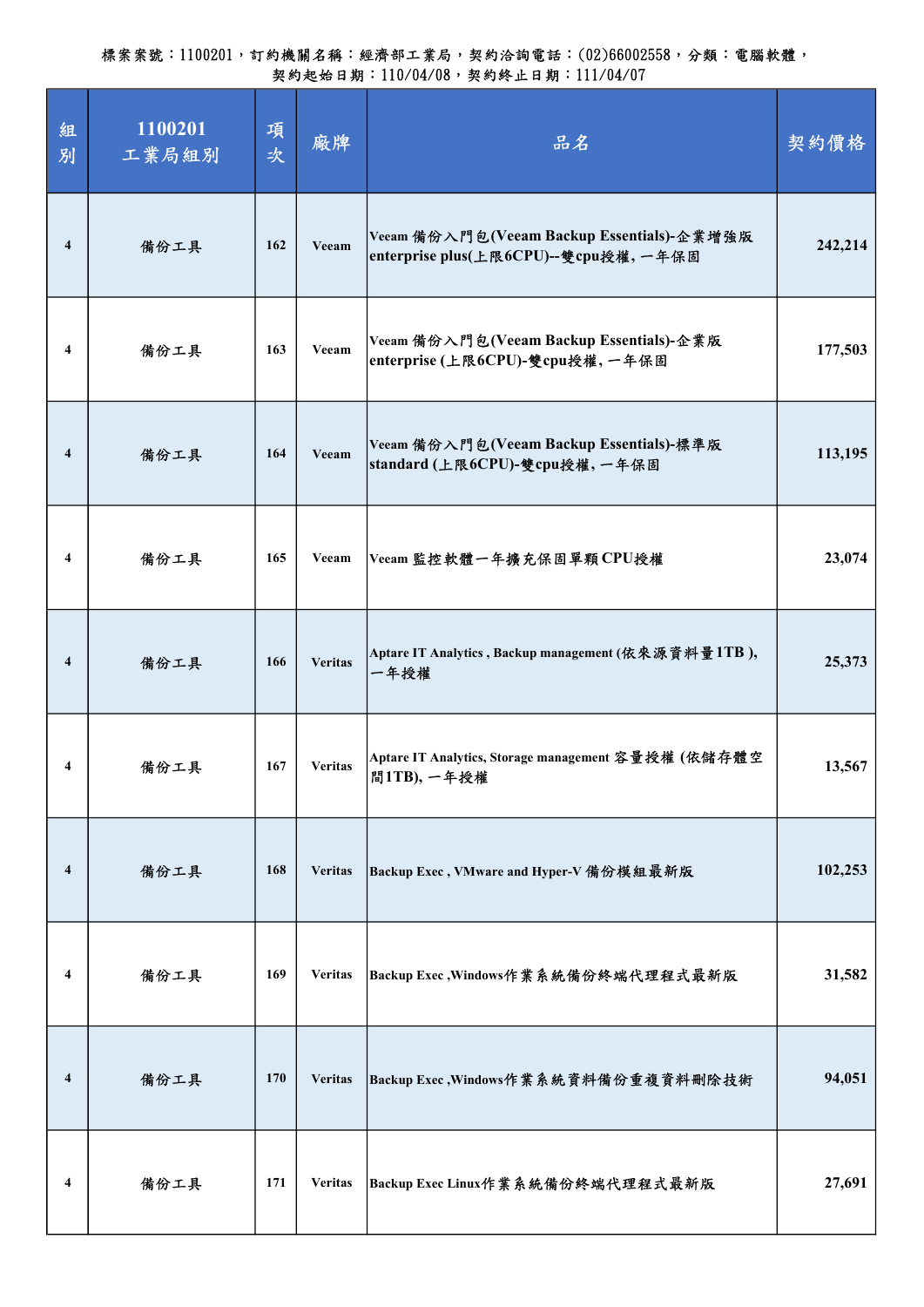| 組<br>別                  | 1100201<br>工業局組別 | 項<br>次 | 廠牌             | 品名                                                                         | 契約價格    |
|-------------------------|------------------|--------|----------------|----------------------------------------------------------------------------|---------|
| $\overline{\mathbf{4}}$ | 備份工具             | 175    | <b>Veritas</b> | Data Insight (AD環境內存取資料的使用者(Managed User))                                 | 4,117   |
| 4                       | 備份工具             | 176    | <b>Veritas</b> | Desktop and Laptop Option (DLO) (最低購買數量10套)                                | 39,263  |
| $\overline{\mathbf{4}}$ | 備份工具             | 177    | <b>Veritas</b> | Enterprise Vault for file management (檔案伺服器<br>/NAS/SharePoint)前端資料歸檔的TB容量 | 600,610 |
| $\overline{\mathbf{4}}$ | 備份工具             | 179    | <b>Veritas</b> | NetBackup Platform (依來源資料量1TB), 一年授權                                       | 974,848 |
| $\overline{4}$          | 備份工具             | 181    | <b>Veritas</b> | NetBackup,標準版終端代理程式最新版(提供用戶端檔案備<br>份功能)                                    | 34,572  |
| 4                       | 備份工具             | 182    | <b>Veritas</b> | NetBackup備份加速器及重複資料刪除 (依來源資料量1TB)                                          | 257,552 |
| 4                       | 備份工具             | 184    | <b>Veritas</b> | NetBackup資料庫終端代理程式最新版(提供資料庫與應用程<br>式備份for WLS)                             | 118,198 |
| 4                       | 備份工具             |        |                | 190 泰溥科技 TOP CPR PLUS電腦還原系統 企業版-10U授權                                      | 34,403  |
| $\overline{\mathbf{4}}$ | 備份工具             | 191    |                | 泰溥科技  TOP CPR PLUS電腦還原系統 專業版 -10U授權                                        | 28,531  |
| 4                       | 備份工具             |        |                | 192 泰溥科技 TOP CPR PLUS電腦還原系統 標準版-10U授權                                      | 18,750  |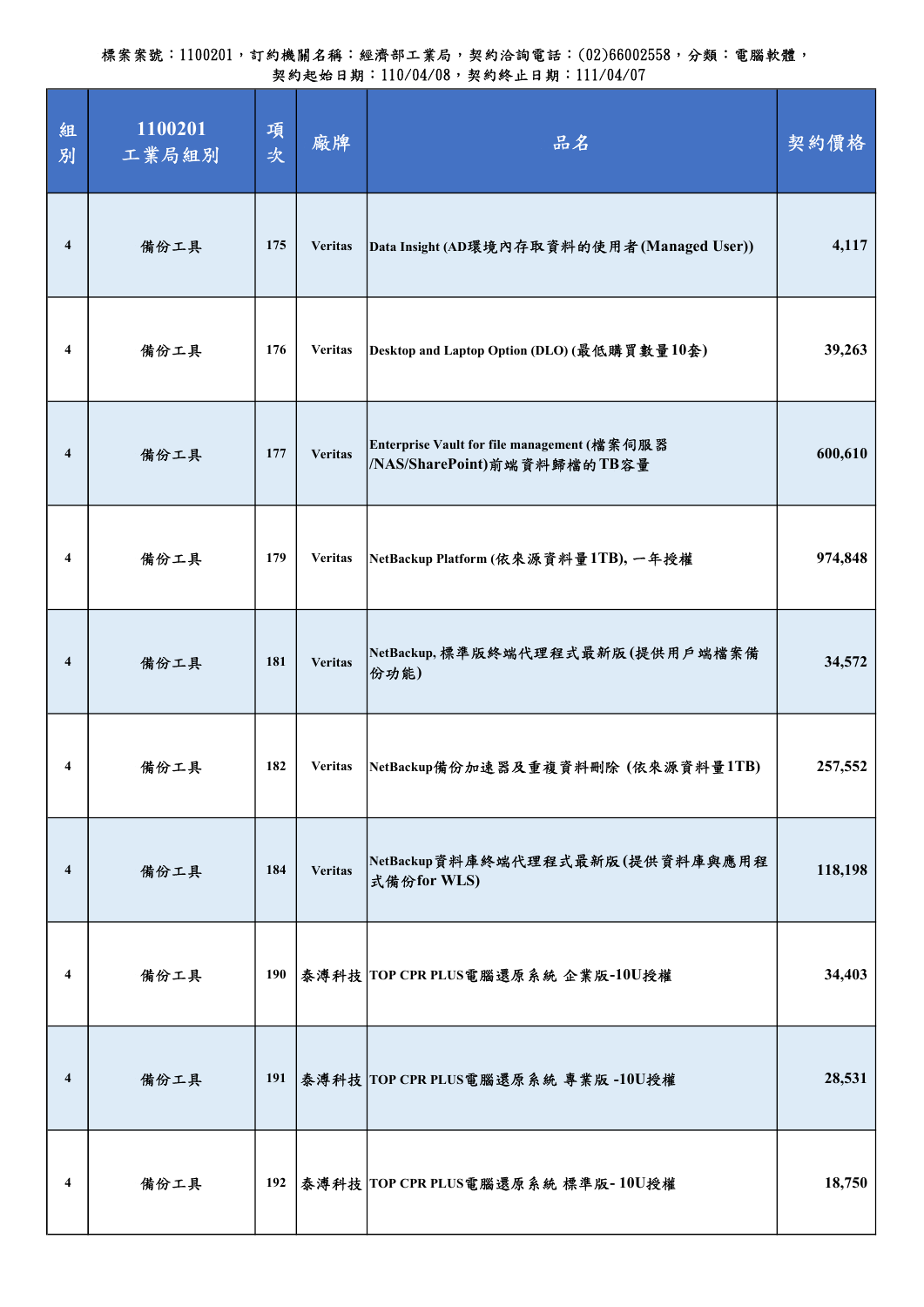| 組<br>別                  | 1100201<br>工業局組別 | 項<br>次                  | 廠牌                                | 品名                                                                                                                                                                                        | 契約價格    |
|-------------------------|------------------|-------------------------|-----------------------------------|-------------------------------------------------------------------------------------------------------------------------------------------------------------------------------------------|---------|
| $\overline{\mathbf{4}}$ | 備份工具             | 193                     |                                   | 泰溥科技 TOP CPR 個人電腦保護系統 - 10U授權                                                                                                                                                             | 14,558  |
| 5                       | 開發工具             | 1                       |                                   | Dynatrace Dynatrace Managed Digital Experience Monitoring (250,000 Unit)                                                                                                                  | 202,730 |
| 5                       | 開發工具             | $\boldsymbol{2}$        | <b>Dynatrace</b>                  | Dynatrace Managed Infrastructure only (16GB Per Host Unit) - 一年<br>授權                                                                                                                     | 130,233 |
| 5                       | 開發工具             | 3                       | <b>Dynatrace</b>                  | Dynatrace Managed/SaaS Host Unit (16GB Per Host Unit) - 一年授<br>槯                                                                                                                          | 249,747 |
| 5                       | 開發工具             | $\overline{\mathbf{4}}$ | F <sub>5</sub><br><b>Networks</b> | F5-NGX-CTRL-BASE-ENT 應用程式控制器軟體                                                                                                                                                            | 489,383 |
| 5                       | 開發工具             | 5                       | F <sub>5</sub><br><b>Networks</b> | F5-NGX-PLS-ENT應用程式編譯ENT版                                                                                                                                                                  | 243,799 |
| $\overline{5}$          | 開發工具             | 6                       | F5<br><b>Networks</b>             | F5-NGX-PLS-PRO-NP應用程式編譯專業版                                                                                                                                                                | 122,215 |
| 5                       | 開發工具             | 23                      | 公司                                | QuEye CIA - 變更衝擊分析器 2.0 (Change Impact Analyzer)<br>叡揚資訊 -年授權 - 解析語言擴充模組/分析策略擴充模組/ 跨專案相<br>股份有限 依關聯分析模組/API擴充模組 (本品項需與QuEye CIA - 變<br>更衝擊分析器 2.0 (Change Impact Analyzer) 一年授權 配合<br>使用) | 78,059  |
| 5                       | 開發工具             | 24                      | 叡揚資訊<br>股份有限<br>公司                | QuEye CIA - 變更衝擊分析器 2.0 (Change Impact Analyzer)<br>一年更新維護 -加購1人數使用者授權(本品項為授權加購<br>項目,需與QuEye CIA - 變更衝擊分析器 2.0 (Change Impact<br>Analyzer) 一年更新維護 配合使用) 一年更新維護                           | 4,247   |
| 5                       | 開發工具             | 25                      | 叡揚資訊<br>股份有限<br>公司                | QuEye CIA - 變更衝擊分析器 2.0 (Change Impact Analyzer)<br>一年更新維護(本品項為授權加購項目,需與QuEye CIA - 變<br>更衝擊分析器 2.0 (Change Impact Analyzer) 永久授權 配合<br>使用)                                               | 112,538 |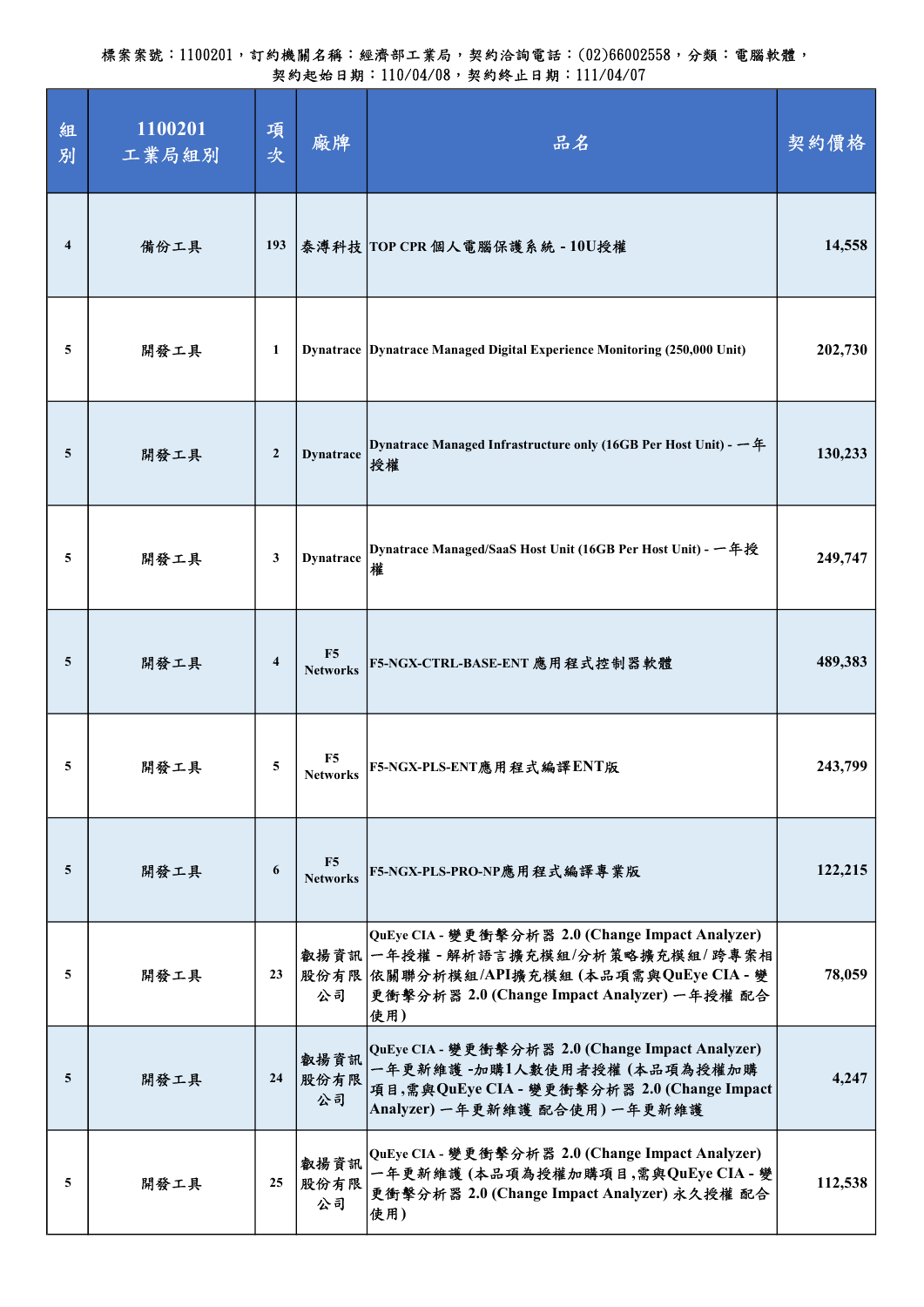| 組<br>別          | 1100201<br>工業局組別 | 項<br>次         | 廠牌                            | 品名                                                                                                                                                  | 契約價格      |
|-----------------|------------------|----------------|-------------------------------|-----------------------------------------------------------------------------------------------------------------------------------------------------|-----------|
| 5               | 開發工具             | 27             | 叡揚資訊<br>股份有限<br>公司            | QuEye CIA - 變更衝擊分析器 2.0 (Change Impact Analyzer)<br>永久授權-加購1人數使用者授權(本品項為授權加購項目,<br>需與QuEye CIA - 變更衝擊分析器 2.0 (Change Impact<br>Analyzer) 永久授權 配合使用) | 16,279    |
| 5               | 開發工具             | 28             | 叡揚資訊<br>股份有限<br>公司            | QuEye CIA - 變更衝擊分析器 2.0 (Change Impact Analyzer)<br>永久授權(5專案)                                                                                       | 200,404   |
| 5               | 開發工具             | 29             | 叡揚資訊<br>股份有限<br>公司            | QuEye CIA - 變更衝擊分析器 2.0 (Change Impact Analyzer)<br>計次授權                                                                                            | 95,147    |
| 5               | 開發工具             | 30             | 泰溥科技                          | TOPOO 行政E化管理平台 -- 10U授權 (支援 Android、iOS<br>系統使用)                                                                                                    | 40,801    |
| $7\phantom{.0}$ | 資料庫軟體            | $\mathbf{1}$   | <b>EZManage</b><br><b>SOL</b> | EZManageSQL 資料庫自動化維護解決方案 (含第一年MA)                                                                                                                   | 145,703   |
| 7               | 資料庫軟體            | $\mathbf{2}$   | <b>EZManage</b><br><b>SQL</b> | EZManageSQL 資料庫自動化維護解決方案 * 一年MA                                                                                                                     | 24,277    |
| $\overline{7}$  | 資料庫軟體            | 3              | <b>IBM</b>                    | IBM Db2 Advanced Edition VPC Option Virtual Processor Core<br>License + SW Subscription & amp; Support 12 Months                                    | 2,259,960 |
| 7               | 資料庫軟體            | 5              | <b>IBM</b>                    | IBM DB2 BIG SQL PER VIRTUAL SERVER LICENSE + SW<br><b>SUBSCRIPTION &amp; SUPPORT 12 MONTHS</b>                                                      | 404,449   |
| $\overline{7}$  | 資料庫軟體            | $\overline{7}$ | <b>IBM</b>                    | <b>IBM DB2 WAREHOUSE PER VIRTUAL PROCESSOR CORE</b><br>LICENSE + SW SUBSCRIPTION & SUPPORT 12 MONTHS                                                | 427,503   |
| 7               | 資料庫軟體            | 10             | <b>IBM</b>                    | <b>IBM INFOSPHERE DATASTAGE WORKGROUP EDITION</b><br><b>PROCESSOR VALUE UNIT (PVU) LICENSE + SW SUBSCRIPTION</b><br>& SUPPORT 12 MONTHS             | 11,729    |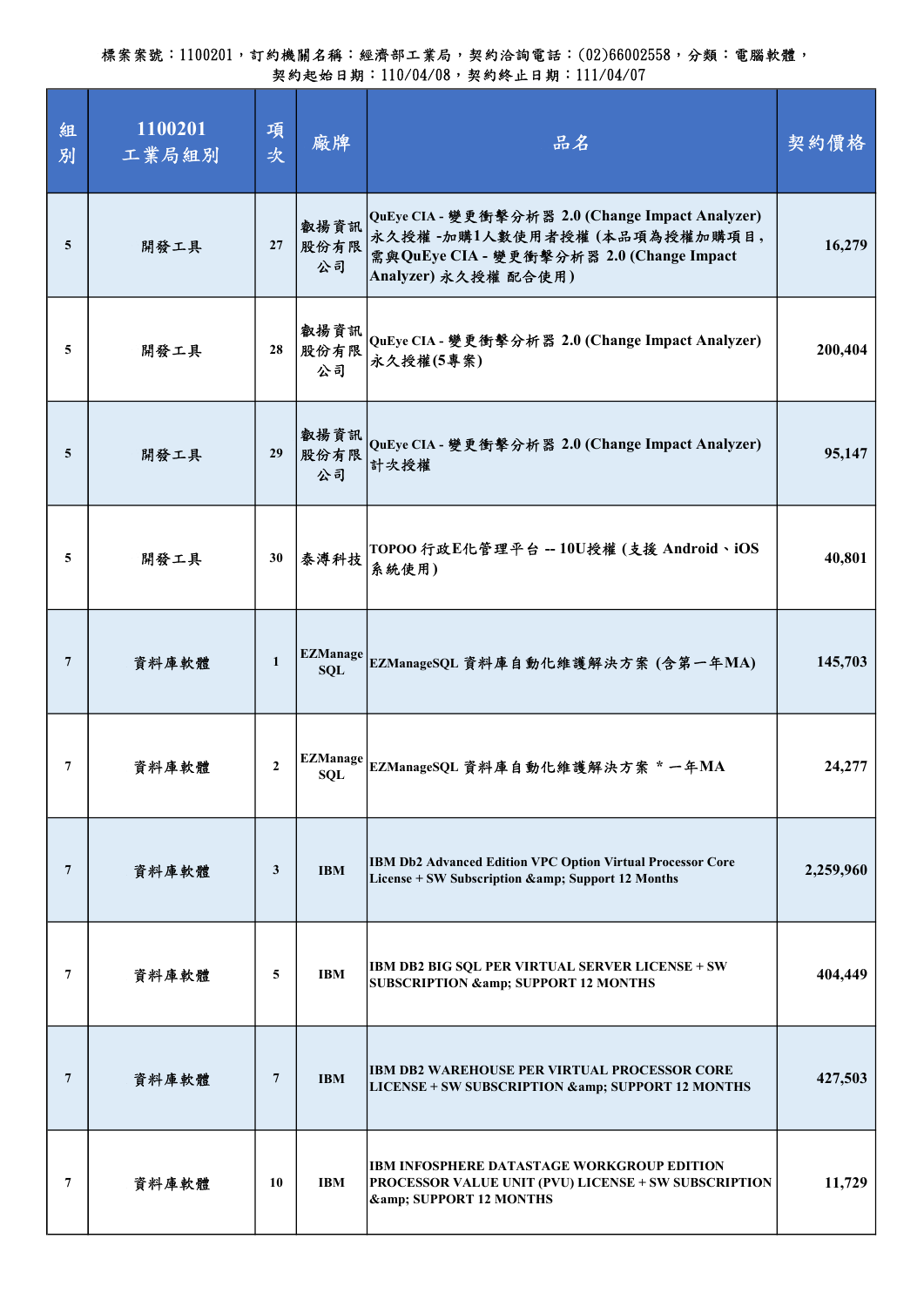| 組<br>別         | 1100201<br>工業局組別 | 項<br>次         | 廠牌                          | 品名                                                                                                                                                | 契約價格      |
|----------------|------------------|----------------|-----------------------------|---------------------------------------------------------------------------------------------------------------------------------------------------|-----------|
| $\overline{7}$ | 資料庫軟體            | 11             | <b>IBM</b>                  | <b>IBM INFOSPHERE OPTIM TEST DATA MANAGEMENT</b><br><b>WORKGROUP EDITION TERABYTE LICENSE + SW</b><br><b>SUBSCRIPTION &amp; SUPPORT 12 MONTHS</b> | 1,978,362 |
| 7              | 資料庫軟體            | 15             | <b>SQream</b>               | SQream DB 2020 版 - GPU Data Warehouse 大規模多重平行<br> GPU關聯式資料庫 - 10TB 年度授權 (1年,2 GPU/2 User)                                                         | 6,157,078 |
| $\overline{7}$ | 資料庫軟體            | 16             | <b>SQream</b>               | SQream DB 2020 版 - GPU Data Warehouse 大規模多重平行<br> GPU關聯式資料庫 - 5TB 年度授權 (1年,2 GPU/2 User)                                                          | 3,656,977 |
| 8              | 公文製作管理           | $\mathbf{2}$   | <b>NewSoft</b><br><b>OA</b> | DocsPort 電子公文系統-10user                                                                                                                            | 136,502   |
| 8              | 公文製作管理           | $\overline{7}$ |                             | 泰溥科技 黑端公文製作及線上簽核管理系統 -- 10U授權(支援<br>android、iOS系統使用)                                                                                              | 144,619   |
| 9              | 會議無紙化及同步軟體       | 13             |                             | Splashtop Splashtop Mirroring360 螢幕鏡像軟體,LDP 一年維護服務                                                                                                | 354       |
| 9              | 會議無紙化及同步軟體       | 14             |                             | Splashtop Splashtop Mirroring360 螢幕鏡像軟體,LDP 一年維護服務                                                                                                | 283       |
| 9              | 會議無紙化及同步軟體       | 16             | Splashtop                   | Splashtop Mirroring360 螢幕鏡像軟體,LDP 大量佈署永久授權<br>版                                                                                                   | 1,010     |
| 9              | 會議無紙化及同步軟體       | 20             | 泰溥科技                        | TOPMeeting全球行動視訊會議系統(支援Windows、<br>Android、iOS)等作業系統 最低採購數2套                                                                                      | 35,719    |
| 9              | 會議無紙化及同步軟體       | 21             |                             | 泰溥科技 TOPMeeting多媒體視訊影音串流伺服器(內建5點)                                                                                                                 | 307,189   |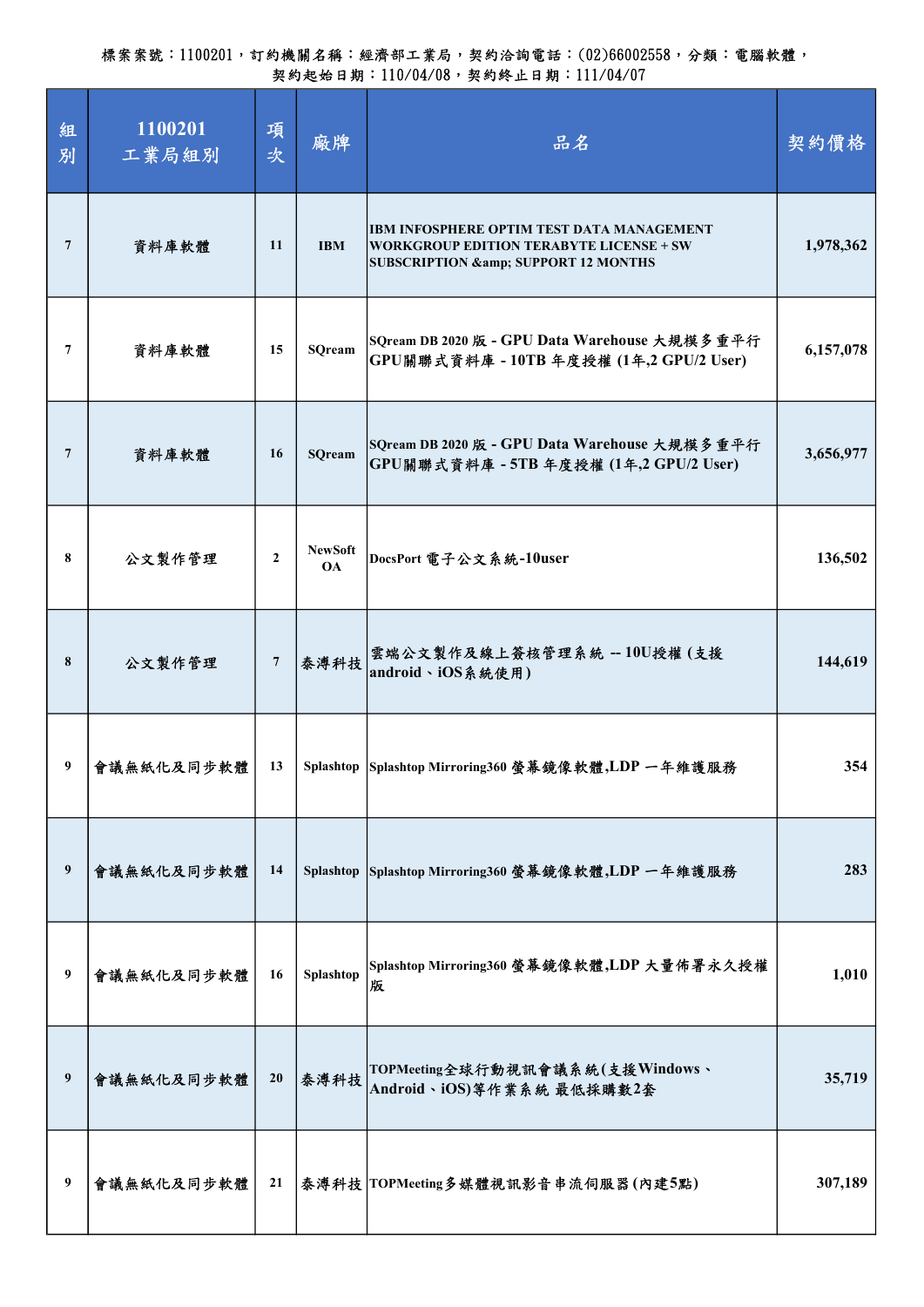| 組<br>別 | 1100201<br>工業局組別 | 項<br>次 | 廠牌         | 品名                                                                                                                                | 契約價格      |
|--------|------------------|--------|------------|-----------------------------------------------------------------------------------------------------------------------------------|-----------|
| 10     | 知識管理軟體           | 9      | <b>IBM</b> | <b>IBM SPSS ADVANCED STATISTICS AUTHORIZED USER</b><br>LICENSE + SW SUBSCRIPTION & SUPPORT 12 MONTHS                              | 63,701    |
| 10     | 知識管理軟體           | 10     | <b>IBM</b> | IBM SPSS ADVANCED STATISTICS CONCURRENT USER<br>LICENSE + SW SUBSCRIPTION & SUPPORT 12 MONTHS                                     | 160,768   |
| 10     | 知識管理軟體           | 11     | <b>IBM</b> | <b>IBM SPSS AMOS AUTHORIZED USER LICENSE + SW</b><br><b>SUBSCRIPTION &amp; SUPPORT 12 MONTHS</b>                                  | 76,744    |
| 10     | 知識管理軟體           | 12     | <b>IBM</b> | IBM SPSS AMOS CONCURRENT USER LICENSE + SW<br><b>SUBSCRIPTION &amp; SUPPORT 12 MONTHS</b>                                         | 203,741   |
| 10     | 知識管理軟體           | 13     | <b>IBM</b> | <b>IBM SPSS CUSTOM TABLES AUTHORIZED USER LICENSE + SW</b><br><b>SUBSCRIPTION &amp; SUPPORT 12 MONTHS</b>                         | 63,903    |
| 10     | 知識管理軟體           | 14     | <b>IBM</b> | IBM SPSS CUSTOM TABLES CONCURRENT USER LICENSE +<br><b>SW SUBSCRIPTION &amp; SUPPORT 12 MONTHS</b>                                | 160,768   |
| 10     | 知識管理軟體           | 16     | <b>IBM</b> | <b>IBM SPSS MODELER PROFESSIONAL CONCURRENT USER</b><br>LICENSE + SW SUBSCRIPTION & SUPPORT 12 MONTHS                             | 1,659,757 |
| 10     | 知識管理軟體           | 17     | <b>IBM</b> | <b>IBM SPSS MODELER SERVER PROFESSIONAL PROCESSOR</b><br>VALUE UNIT (PVU) LICENSE + SW SUBSCRIPTION &<br><b>SUPPORT 12 MONTHS</b> | 30,131    |
| 10     | 知識管理軟體           | 20     | <b>IBM</b> | <b>IBM SPSS STATISTICS BASE AUTHORIZED USER LICENSE + SW</b><br><b>SUBSCRIPTION &amp; SUPPORT 12 MONTHS</b>                       | 115,167   |
| 10     | 知識管理軟體           | 21     | <b>IBM</b> | IBM SPSS STATISTICS BASE CONCURRENT USER LICENSE +<br><b>SW SUBSCRIPTION &amp; SUPPORT 12 MONTHS</b>                              | 287,867   |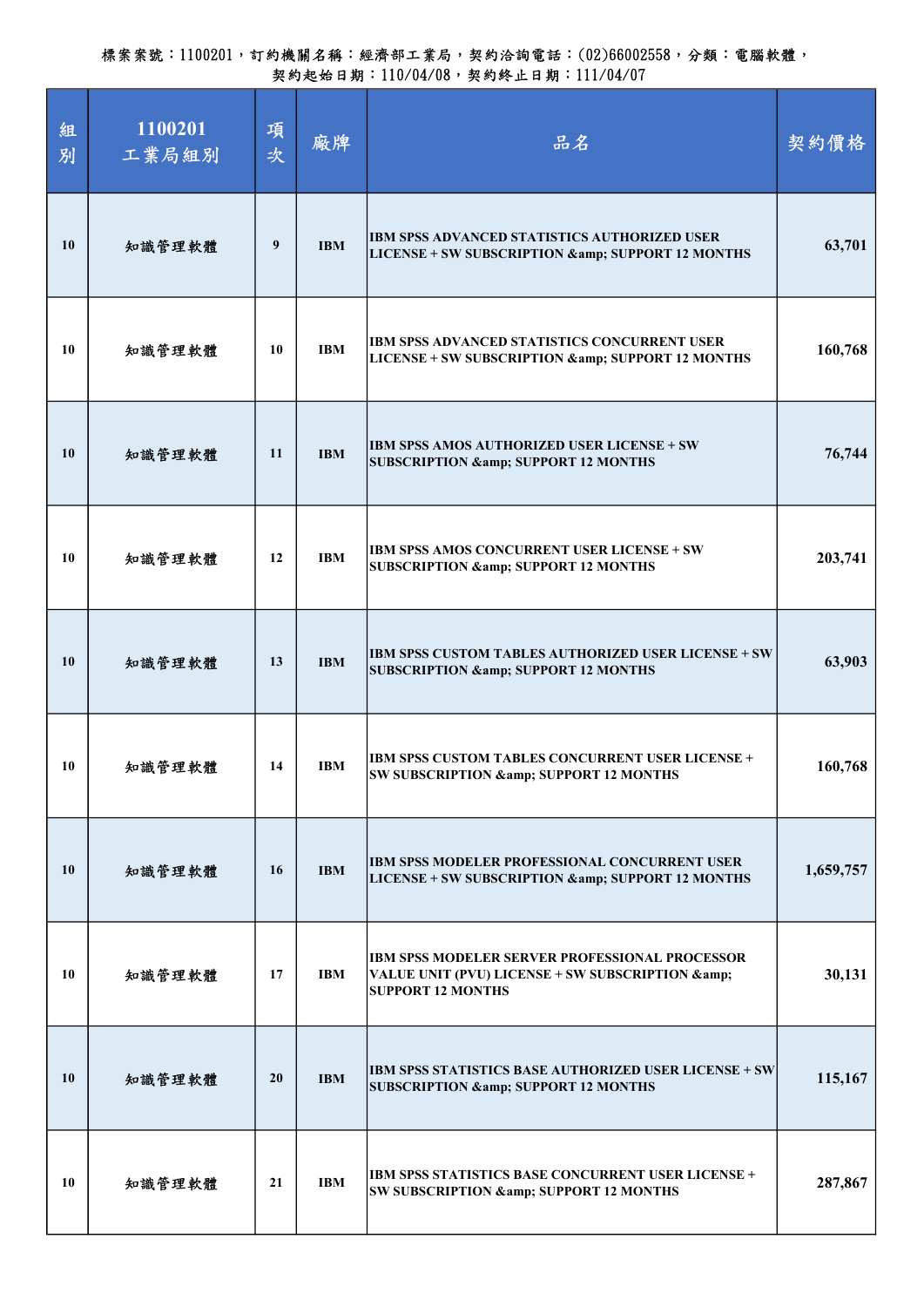| 組<br>別 | 1100201<br>工業局組別 | 項<br>次 | 廠牌            | 品名                                                                                                       | 契約價格      |
|--------|------------------|--------|---------------|----------------------------------------------------------------------------------------------------------|-----------|
| 10     | 知識管理軟體           | 23     | <b>IBM</b>    | <b>IBM SPSS STATISTICS PREMIUM CONCURRENT USER</b><br>LICENSE + SW SUBSCRIPTION & amp; SUPPORT 12 MONTHS | 1,909,505 |
| 10     | 知識管理軟體           | 24     | <b>IBM</b>    | IBM SPSS STATISTICS PROFESSIONAL AUTHORIZED USER<br>LICENSE + SW SUBSCRIPTION & SUPPORT 12 MONTHS        | 510,617   |
| 10     | 知識管理軟體           | 25     | <b>IBM</b>    | <b>IBM SPSS STATISTICS PROFESSIONAL CONCURRENT USER</b><br>LICENSE + SW SUBSCRIPTION & SUPPORT 12 MONTHS | 1,020,222 |
| 10     | 知識管理軟體           | 26     | <b>IBM</b>    | IBM SPSS STATISTICS STANDARD AUTHORIZED USER<br>LICENSE + SW SUBSCRIPTION & SUPPORT 12 MONTHS            | 254,398   |
| 10     | 知識管理軟體           | 27     | <b>IBM</b>    | <b>IBM SPSS STATISTICS STANDARD CONCURRENT USER</b><br>LICENSE + SW SUBSCRIPTION & SUPPORT 12 MONTHS     | 636,632   |
| 10     | 知識管理軟體           | 35     | <b>Splunk</b> | Splunk Enterprise - Term License - 2GB/day (大敦據分析平台<br>/2GB per day/ 一年使用授權)                             | 191,092   |
| 10     | 知識管理軟體           | 36     | <b>Splunk</b> | Splunk Enterprise - Term License - 2GB/day (大數據分析平台<br>/2GB per day/ 三年使用授權)                             | 573,286   |
| 10     | 知識管理軟體           | 37     | <b>Splunk</b> | Splunk Enterprise - Term License - 5GB/day (大敦據分析平台<br>/5GB per day/ 一年使用授權)                             | 382,184   |
| 10     | 知識管理軟體           | 38     | <b>Splunk</b> | Splunk Enterprise - Term License - 5GB/day (大敦據分析平台<br>/5GB per day/三年使用授權)                              | 1,146,512 |
| 10     | 知識管理軟體           | 39     | <b>Splunk</b> | Splunk Enterprise Security - Term License - 5 GB/day (Splunk 資安<br>事件即時管理智能平台/一年使用授權)                    | 1,787,765 |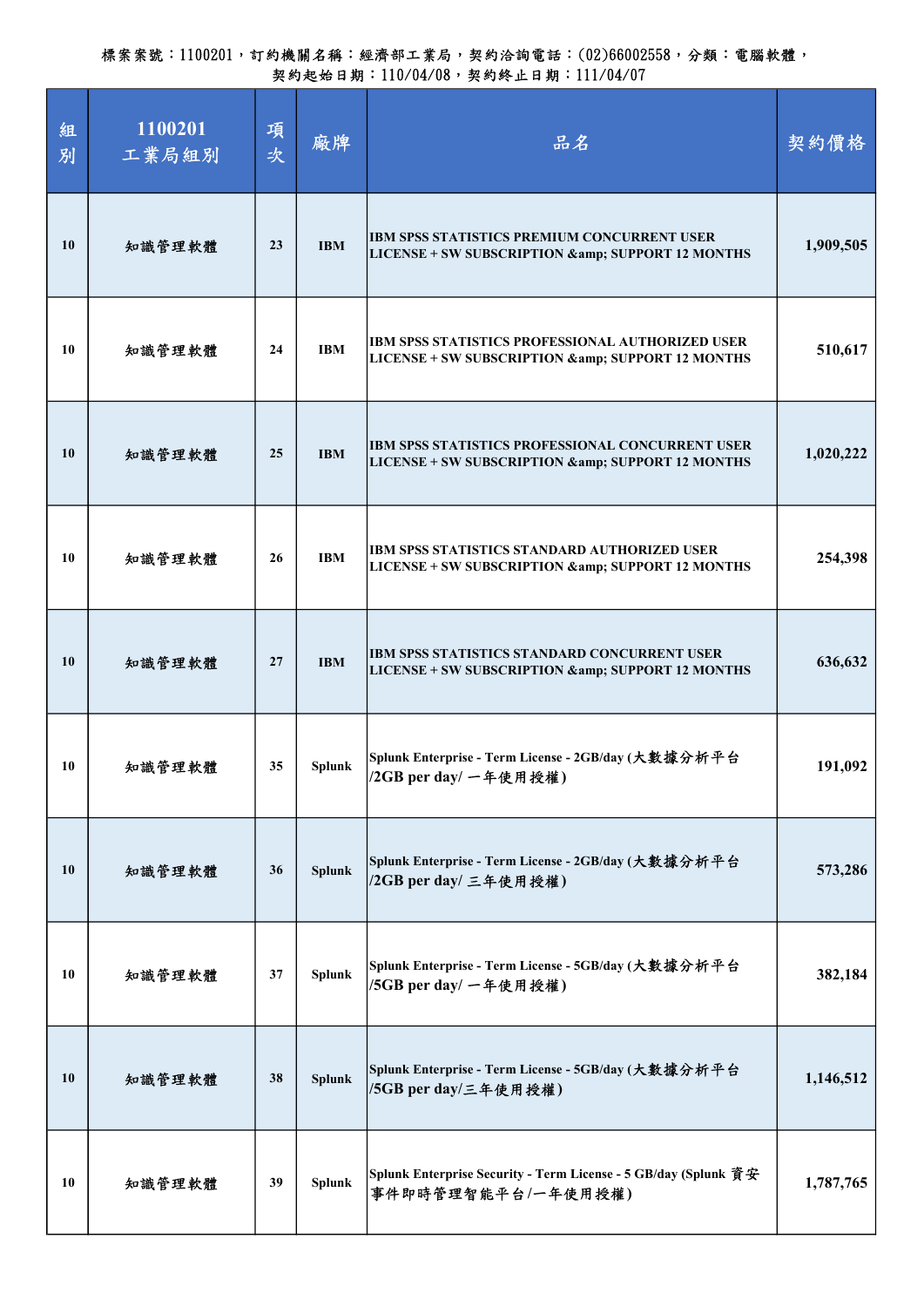| 組<br>別 | 1100201<br>工業局組別 | 項<br>次     | 廠牌            | 品名                                                                                          | 契約價格      |
|--------|------------------|------------|---------------|---------------------------------------------------------------------------------------------|-----------|
| 10     | 知識管理軟體           | 41         | <b>Splunk</b> | Splunk IT Service Intelligence - Term License - 10 GB/day (Splunk<br>ITSI 服務智慧暨戰情系統/一年使用授權) | 1,974,621 |
| 10     | 知識管理軟體           | 50         | 叡揚資訊<br>公司    | 股份有限 Vitals Forum 論壇系統                                                                      | 472,497   |
| 10     | 知識管理軟體           | 51         | 叡揚資訊<br>公司    | 股份有限 Vitals Forum論壇模組                                                                       | 267,442   |
| 10     | 知識管理軟體           | 52         | 叡揚資訊<br>公司    | 股份有限 Vitals PSMS 問題分析與解決管理模組                                                                | 267,442   |
| 10     | 知識管理軟體           | 53         | 叡揚資訊<br>公司    | 股份有限 Vitals PSMS 問題分析與解決管理系統                                                                | 536,198   |
| 10     | 知識管理軟體           | 54         | 叡揚資訊<br>公司    | 股份有限 Vitals Survey 問卷模組                                                                     | 268,655   |
| 10     | 知識管理軟體           | 55         | 叡揚資訊<br>公司    | 股份有限 Vitals Survey 問卷系統                                                                     | 465,521   |
| 10     | 知識管理軟體           | ${\bf 70}$ | 泰溥科技          | MCS2 多媒體協同作業系統 專業版 伺服器端 (50人帳號授權<br>版)                                                      | 286,400   |
| 10     | 知識管理軟體           | ${\bf 71}$ | 泰溥科技          | MCS2 多媒體影音互動應用模組 --5Users授權(須搭配伺服器<br>端)                                                    | 73,589    |
| 10     | 知識管理軟體           | 72         |               | 泰溥科技 MOOCS 微課程學習管理平台 -- 10U授權                                                               | 51,660    |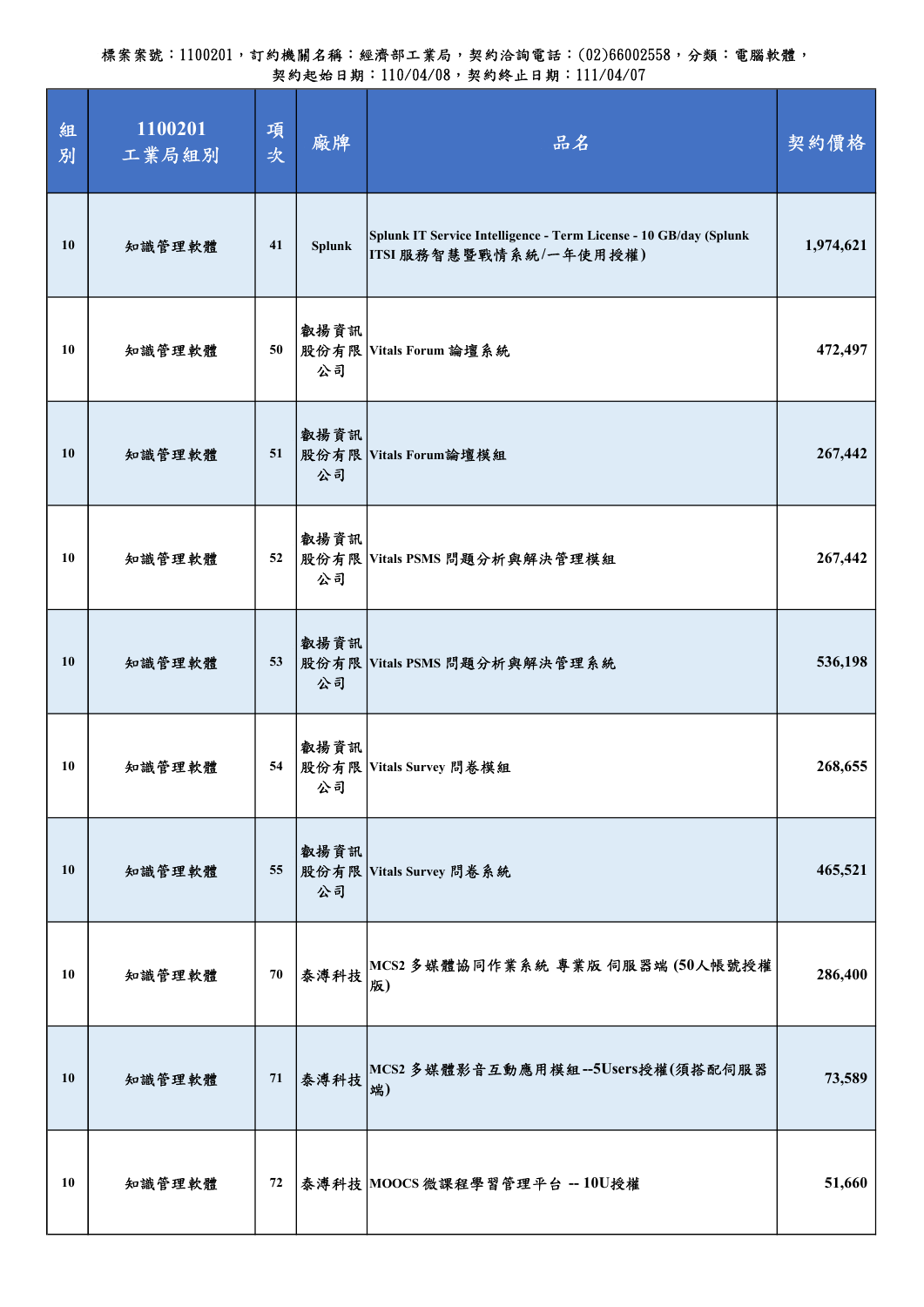| 組<br>別 | 1100201<br>工業局組別 | 項<br>次 | 廠牌                              | 品名                                                                                         | 契約價格    |
|--------|------------------|--------|---------------------------------|--------------------------------------------------------------------------------------------|---------|
| 10     | 知識管理軟體           | 73     |                                 | 泰溥科技 MOOCS 微課程學習管理平台 -10U授權一年期維護                                                           | 12,131  |
| 10     | 知識管理軟體           | 74     |                                 | MOOCS微課程學習平台 應用模組—30U授權(須搭配<br> 泰溥科技 MOOCS平台) 擇一選購模組: 活動報名、師生個人履歷、<br>師生部落格、網頁即時通訊、雙向回饋電子化 | 26,195  |
| 10     | 知識管理軟體           | 75     |                                 | 泰溥科技 微校園學習歷程管理平台 -- 10U授權                                                                  | 28,551  |
| 12     | 虛擬軟體             | 24     | <b>Citrix</b><br><b>Systems</b> | Citrix ADC VPX 10 Mbps Advenced Edition 一年維護                                               | 102,669 |
| 12     | 虛擬軟體             | 31     | <b>Citrix</b><br><b>Systems</b> | Citrix ADC VPX 200 Mbps Premium Edition 一年維護                                               | 308,210 |
| 12     | 虚擬軟體             | 34     | <b>Citrix</b><br><b>Systems</b> | Citrix ADC VPX 25 Mbps Premium Edition 一年維護                                                | 184,886 |
| 12     | 虛擬軟體             | 36     | <b>Citrix</b><br><b>Systems</b> | Citrix ADC VPX 3000 Mbps Advenced Edition 一年維護                                             | 575,414 |
| 12     | 虛擬軟體             | 37     | <b>Citrix</b><br><b>Systems</b> | Citrix ADC VPX 3000 Mbps Premium Edition 一年維護                                              | 749,094 |
| 12     | 虛擬軟體             | 38     | <b>Citrix</b><br><b>Systems</b> | Citrix ADC VPX 3000 Mbps Standard Edition 一年維護                                             | 431,535 |
| 12     | 虛擬軟體             | 41     | <b>Citrix</b><br><b>Systems</b> | Citrix SD-WAN 軟體定義廣域網路-50M(含一年保固)                                                          | 327,366 |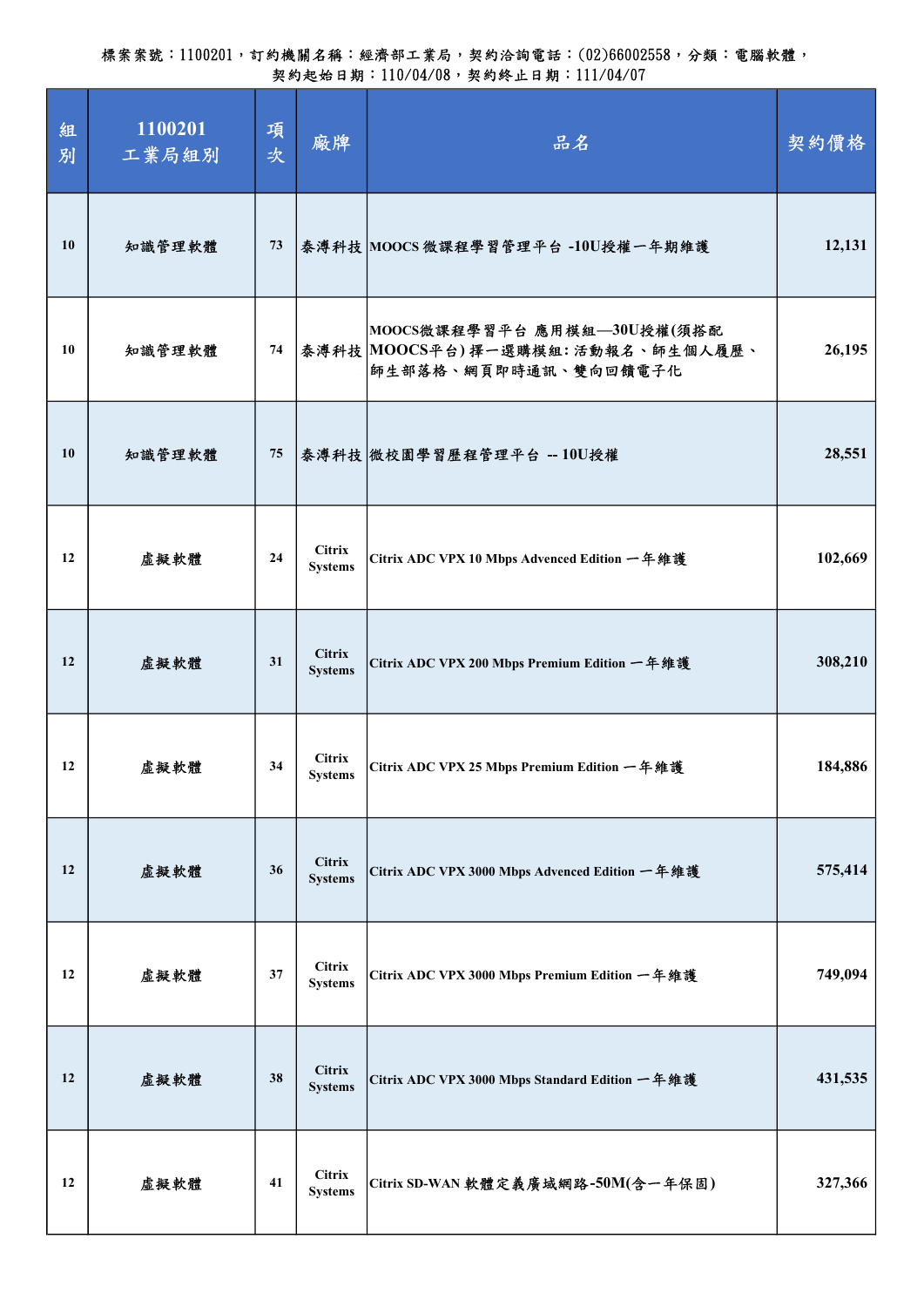| 組<br>別 | 1100201<br>工業局組別 | 項<br>次 | 廠牌                              | 品名                                           | 契約價格      |
|--------|------------------|--------|---------------------------------|----------------------------------------------|-----------|
| 12     | 虛擬軟體             | 42     | <b>Citrix</b><br><b>Systems</b> | Citrix SD-WAN 軟體定義廣域網路-加速模組-50M 一年保固         | 206,248   |
| 12     | 虛擬軟體             | 43     | <b>Citrix</b><br><b>Systems</b> | Citrix SD-WAN 軟體定義廣域網路-加速模組-50M(含一年保<br>固)   | 1,926,676 |
| 12     | 虛擬軟體             | 44     | <b>Citrix</b><br><b>Systems</b> | Citrix應用交付控制軟體模組-10G(59)-Advenced(含一年維<br>護) | 3,995,207 |
| 12     | 虛擬軟體             | 46     | <b>Citrix</b><br><b>Systems</b> | Citrix應用交付控制軟體模組-10G(59)-Premium(含一年維<br>護)  | 5,326,977 |
| 12     | 虛擬軟體             | 48     | <b>Citrix</b><br><b>Systems</b> | Citrix應用交付控制軟體模組-10G(59)-Standard(含一年維<br>護) | 2,929,792 |
| 12     | 虛擬軟體             | 49     | <b>Citrix</b><br><b>Systems</b> | Citrix應用交付控制軟體模組-10G(59)-Standard一年維護        | 313,816   |
| 12     | 虛擬軟體             | 50     | <b>Citrix</b><br><b>Systems</b> | Citrix應用交付控制軟體模組-10G(89)-Advenced(含一年維<br>護) | 5,060,623 |
| 12     | 虛擬軟體             | 51     | <b>Citrix</b><br><b>Systems</b> | Citrix應用交付控制軟體模組-10G(89)-Advenced一年維護        | 542,119   |
| 12     | 虛擬軟體             | 52     | <b>Citrix</b><br><b>Systems</b> | Citrix應用交付控制軟體模組-10G(89)-Premium(含一年維<br>護)  | 6,392,392 |
| 12     | 虛擬軟體             | 54     | <b>Citrix</b><br><b>Systems</b> | Citrix應用交付控制軟體模組-10G(89)-Standard(含一年維<br>護) | 3,728,853 |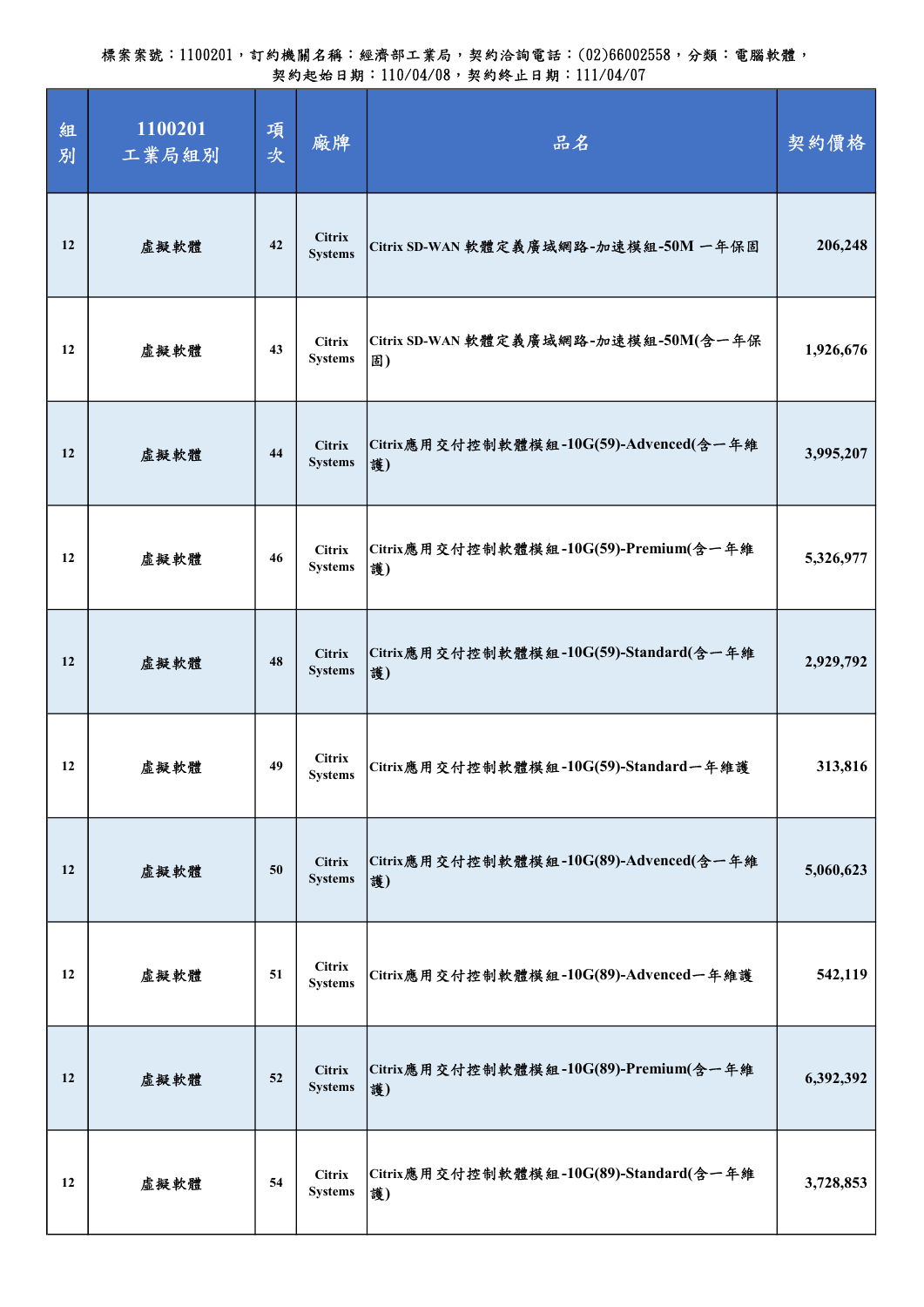| 組<br>別 | 1100201<br>工業局組別 | 項<br>次 | 廠牌                              | 品名                                                            | 契約價格      |
|--------|------------------|--------|---------------------------------|---------------------------------------------------------------|-----------|
| 12     | 虛擬軟體             | 57     | <b>Citrix</b><br><b>Systems</b> | Citrix應用交付控制軟體模組-1G(59)-Advenced一年維護                          | 356,623   |
| 12     | 虛擬軟體             | 58     | <b>Citrix</b><br><b>Systems</b> | Citrix應用交付控制軟體模組-1G(59)-Premium(含一年維護)                        | 4,661,092 |
| 12     | 虛擬軟體             | 59     | <b>Citrix</b><br><b>Systems</b> | Citrix應用交付控制軟體模組-1G(59)-Premium一年維護                           | 499,312   |
| 12     | 虛擬軟體             | 60     | <b>Citrix</b><br><b>Systems</b> | Citrix應用交付控制軟體模組-1G(59)-Standard(含一年維護)                       | 1,997,553 |
| 12     | 虛擬軟體             | 67     | <b>Citrix</b><br><b>Systems</b> | Citrix應用交付控制軟體模組-20G(89)-Standard一年維護                         | 499,312   |
| 12     | 虛擬軟體             | 68     | <b>Citrix</b><br><b>Systems</b> | Citrix應用交付控制軟體模組-5G(59)-Advenced(含一年維護)                       | 3,728,853 |
| 12     | 虛擬軟體             | 69     | <b>Citrix</b><br><b>Systems</b> | Citrix應用交付控制軟體模組-5G(59)-Advenced一年維護                          | 399,430   |
| 12     | 虛擬軟體             | 71     | <b>Citrix</b><br><b>Systems</b> | Citrix應用交付控制軟體模組-5G(59)-Premium一年維護                           | 541,209   |
| 12     | 虛擬軟體             | 72     | <b>Citrix</b><br><b>Systems</b> | Citrix應用交付控制軟體模組-5G(59)-Standard(含一年維護)                       | 2,397,084 |
| 12     | 虛擬軟體             | 74     | Ericom                          | Ericom Connect Enterprise v9.3 雲端虛擬運算整合解決方案企<br>業十人版 (含第一年MA) | 336,906   |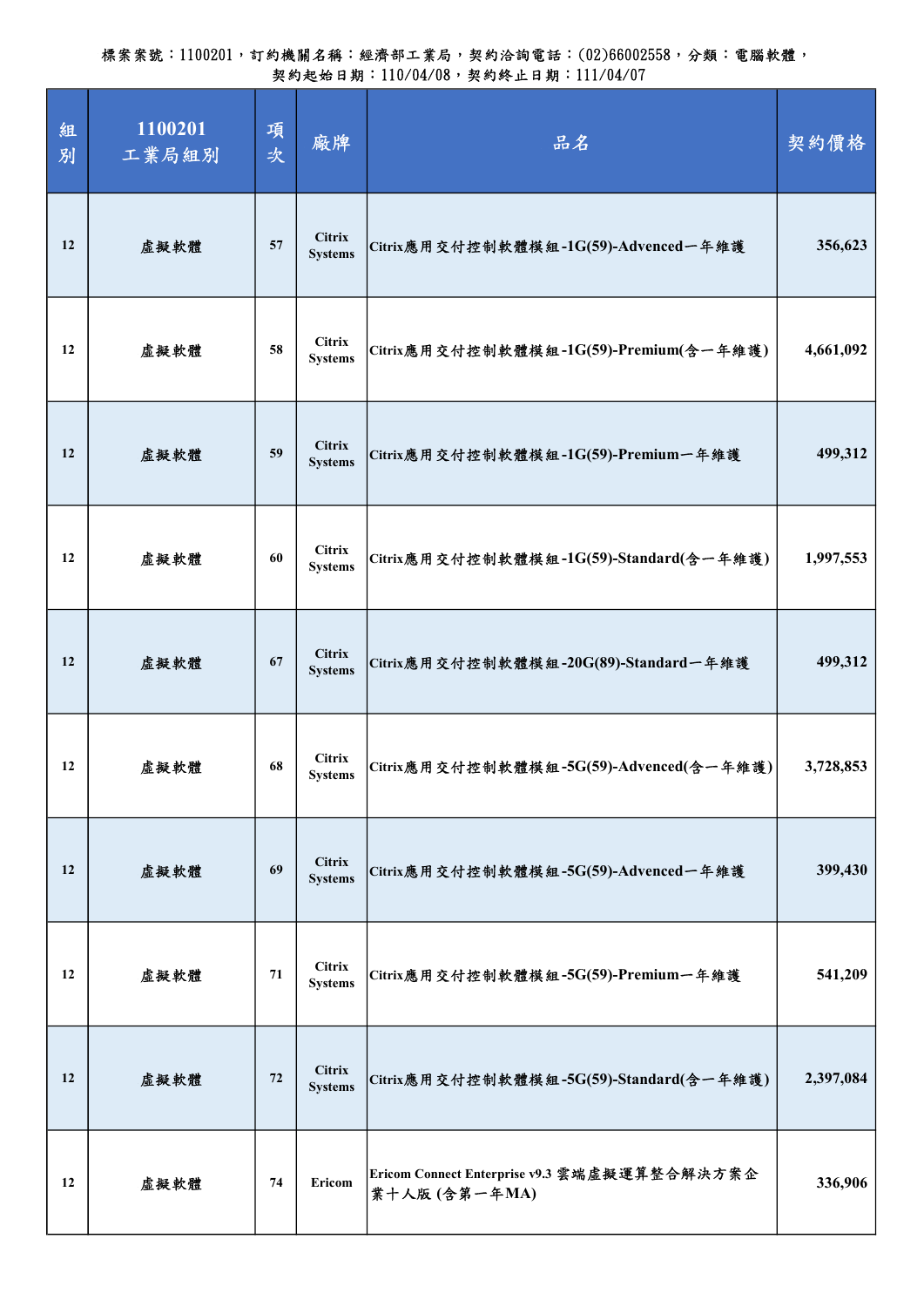| 組<br>別 | 1100201<br>工業局組別 | 項<br>次 | 廠牌             | 品名                                                                                     | 契約價格      |
|--------|------------------|--------|----------------|----------------------------------------------------------------------------------------|-----------|
| 12     | 虛擬軟體             | 75     | Ericom         | Ericom Connect Enterprise v9.3 雲端虛擬運算整合解決方案企<br>業十人版 * 一年MA                            | 51,390    |
| 12     | 虛擬軟體             | 76     | <b>NetApp</b>  | NetApp Data ONTAP Select Standard 儲存軟體最新授權版                                            | 32,996    |
| 12     | 虛擬軟體             | 77     | <b>Nutanix</b> | Nutanix 超融合運算平台 Calm自動化管理軟體授權(25VM<br>pack)                                            | 450,354   |
| 12     | 虛擬軟體             | 79     | <b>Nutanix</b> | Nutanix 超融合運算平台 Flow 軟體定義網路授權                                                          | 163,544   |
| 12     | 虛擬軟體             | 81     | <b>Nutanix</b> | Nutanix 超融合運算平台 Xi Frame 桌面即服務軟體授權同時<br>連線數(MCU)10人授權 - 訂閱式1年授權                        | 178,059   |
| 12     | 虚擬軟體             | 82     | <b>Nutanix</b> | Nutanix 超融合運算平台 Prism Pro管理軟體授權                                                        | 184,640   |
| 12     | 虛擬軟體             | 83     | <b>Nutanix</b> | Nutanix 超融合運算平台管理軟體一年更新與支援                                                             | 644,844   |
| 12     | 虛擬軟體             | 84     | <b>Nutanix</b> | Nutanix 超融合運算平台管理軟體主程式                                                                 | 2,763,635 |
| 12     | 虛擬軟體             | 85     | <b>Nutanix</b> | Nutanix 超融合運算平台管理軟體擴充套件                                                                | 951,040   |
| 12     | 虛擬軟體             | 109    | <b>VMware</b>  | Academic VMware Horizon Advanced: 10 Pack (CCU) (含原廠一年<br>5*12電話支援及保固內軟體免費下載升級)最新版校園授權 | 123,079   |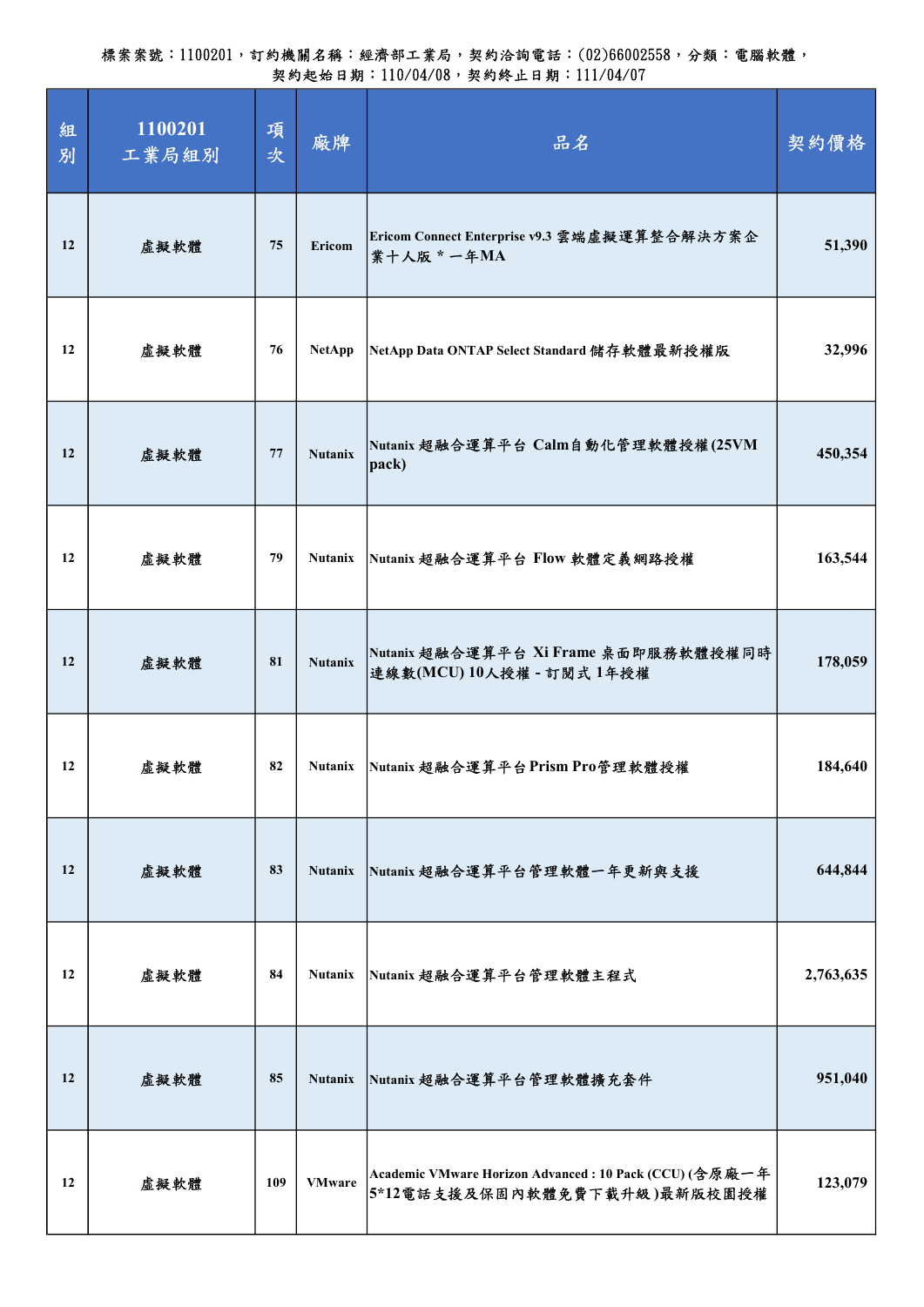| 組<br>別 | 1100201<br>工業局組別 | 項<br>次 | 廠牌            | 品名                                                                                                                    | 契約價格    |
|--------|------------------|--------|---------------|-----------------------------------------------------------------------------------------------------------------------|---------|
| 12     | 虛擬軟體             | 110    | <b>VMware</b> | Academic VMware Horizon Advanced: 10 Pack (CCU) (含原廠三年<br>5*12電話支援及保固內軟體免費下載升級)最新版校園授權                                | 168,683 |
| 12     | 虛擬軟體             | 113    | <b>VMware</b> | Academic VMware NSX Data Center Advanced for Desktop: 10 Pack<br> (CCU)(含原廠一年7*24電話支援及保固內軟體免費下載升<br>級)最新版校園授權         | 37,478  |
| 12     | 虛擬軟體             | 114    | <b>VMware</b> | Academic VMware NSX Data Center Enterprise Plus for Desktop: 10<br>Pack (CCU); (含原廠一年7*24電話支援及保固內軟體免費下<br>载升級)最新版校園授權 | 57,951  |
| 12     | 虛擬軟體             | 115    | <b>VMware</b> | Academic VMware NSX Data Center Enterprise Plus for Desktop: 100<br>Pack (CCU);(含原廠一年7*24電話支援及保固內軟體免費下<br>載升級)最新版校園授權 | 595,611 |
| 12     | 虛擬軟體             | 116    | <b>VMware</b> | Academic VMware NSX Data Center Enterprise Plus per Processor;<br>(含原廠一年7*24電話支援及保固內軟體免費下載升級)最<br>新版校園授權              | 297,608 |
| 12     | 虛擬軟體             | 117    | <b>VMware</b> | Academic VMware Site Recovery Manager Enterprise (25 VM<br>Pack);(含原廠一年5*12電話支援及保固內軟體免費下載升<br>級)最新版校園授權               | 381,547 |
| 12     | 虛擬軟體             | 118    | <b>VMware</b> | Academic VMware User Environment Manager: 10 Pack (CCU) (含原<br>廠一年5*12電話支援及保固內軟體免費下載升級)最新版<br>校園授權                    | 14,998  |
| 12     | 虛擬軟體             | 119    | <b>VMware</b> | Academic VMware User Environment Manager: 10 Pack (CCU) (含原<br>廠三年5*12電話支援及保固內軟體免費下載升級)最新版<br>校園授權                    | 20,202  |
| 12     | 虛擬軟體             | 121    | <b>VMware</b> | Academic VMware vCloud Suite Advanced (含原廠一年 5*12電話<br>支援及保固內軟體免費下載升級)最新版校園授權                                         | 248,191 |
| 12     | 虛擬軟體             | 122    | <b>VMware</b> | Academic VMware vCloud Suite Advanced (含原廠三年 5*12電話<br>支援及保固內軟體免費下載升級)最新版校園授權                                         | 333,853 |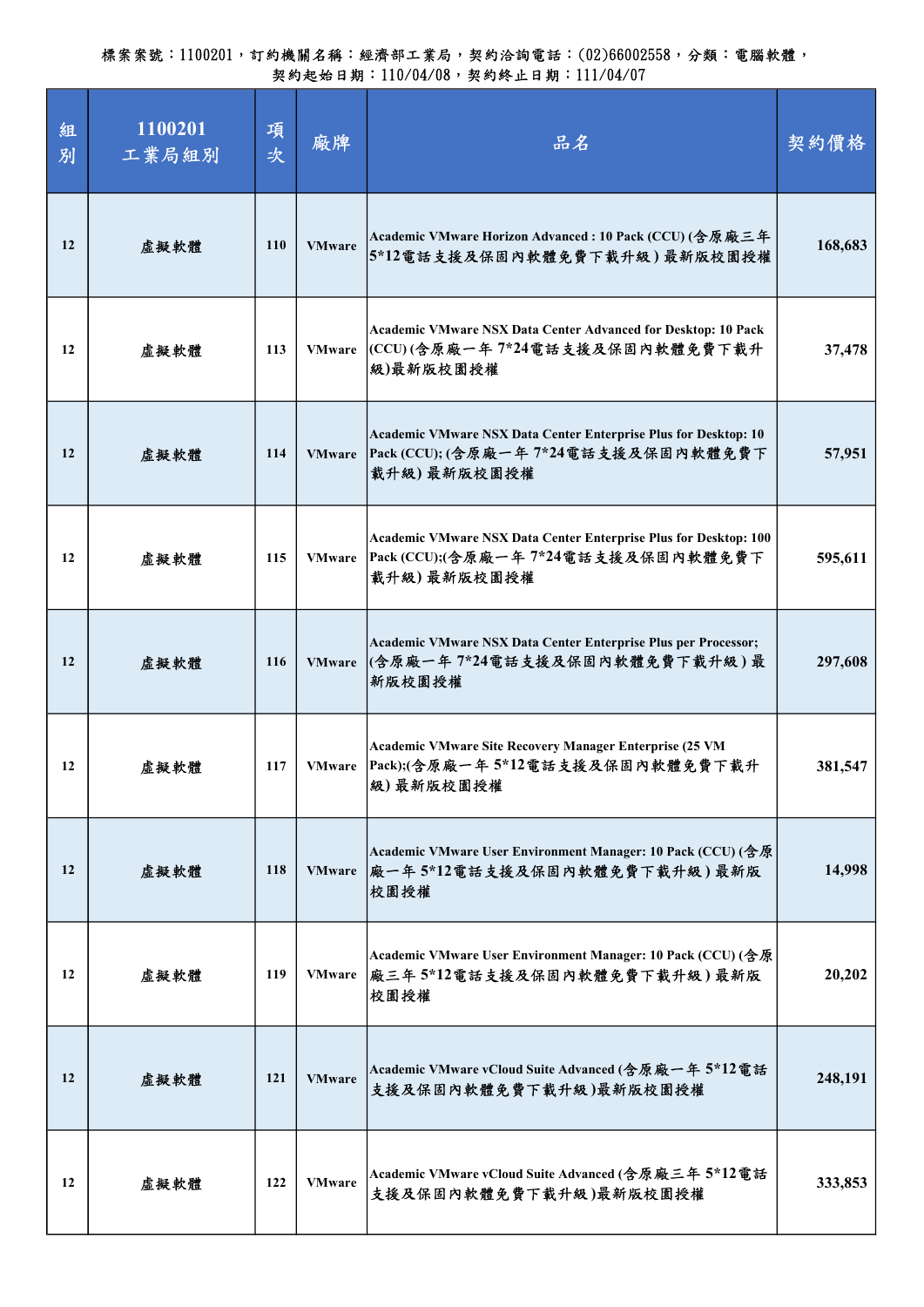| 組<br>別 | 1100201<br>工業局組別 | 項<br>次 | 廠牌            | 品名                                                                                                                                    | 契約價格    |
|--------|------------------|--------|---------------|---------------------------------------------------------------------------------------------------------------------------------------|---------|
| 12     | 虛擬軟體             | 123    | <b>VMware</b> | Academic VMware vCloud Suite Standard(含原廠一年 5*12電話<br>支援及保固內軟體免費下載升級)最新版校園授權                                                          | 170,392 |
| 12     | 虛擬軟體             | 124    | <b>VMware</b> | Academic VMware vCloud Suite Standard(含原廠三年 5*12電話<br>支援及保固內軟體免費下載升級)最新版校園授權                                                          | 231,710 |
| 12     | 虛擬軟體             | 125    | <b>VMware</b> | Academic VMware vRealize Automation Advanced (25 OSI Pack)(含<br>原廠一年5*12電話支援及保固內軟體免費下載升級)最新<br>版校園授權                                  | 211,991 |
| 12     | 虛擬軟體             | 126    | <b>VMware</b> | Academic VMware vRealize Automation Enterprise (25 OSI Pack) (含<br> 原廠一年5*12電話支援及保固內軟體免費下載升級)最新<br>版校園授權                              | 356,497 |
| 12     | 虛擬軟體             | 127    | <b>VMware</b> | Academic VMware vRealize Log Insight (25 OSI Pack) (含原廠一年<br>5*12電話支援及保固內軟體免費下載升級)最新版校園授權                                             | 153,995 |
| 12     | 虛擬軟體             | 128    | <b>VMware</b> | Academic VMware vRealize Log Insight per CPU (含原廠一年 5*12<br>電話支援及保固內軟體免費下載升級)最新版校園授權                                                  | 45,105  |
| 12     | 虛擬軟體             | 129    | <b>VMware</b> | Academic VMware vRealize Network Insight Advanced (per CPU);<br>(該用戶必須搭配在原廠保固期有效內的任一版本 NSX)(含<br>原廠一年5*12電話支援及保固內軟體免費下載升級)最新<br>版校園授權 | 39,565  |
| 12     | 虛擬軟體             | 130    | <b>VMware</b> | Academic VMware vRealize Operations Advanced (25 OSI Pack) (含<br> 原廠一年5*12電話支援及保固內軟體免費下載升級)最新<br>版校園授權                                | 211,701 |
| 12     | 虛擬軟體             | 132    | <b>VMware</b> | Academic VMware vRealize Operations Enterprise (25 OSI Pack) (含<br> 原廠一年5*12電話支援及保固內軟體免費下載升級)最新<br>版校園授權                              | 534,152 |
| 12     | 虛擬軟體             | 133    | <b>VMware</b> | Academic VMware vRealize Operations for Horizon: 10 CCU Pack<br> (含原廠一年5*12電話支援及保固內軟體升級)最新版校園<br>授權                                   | 22,023  |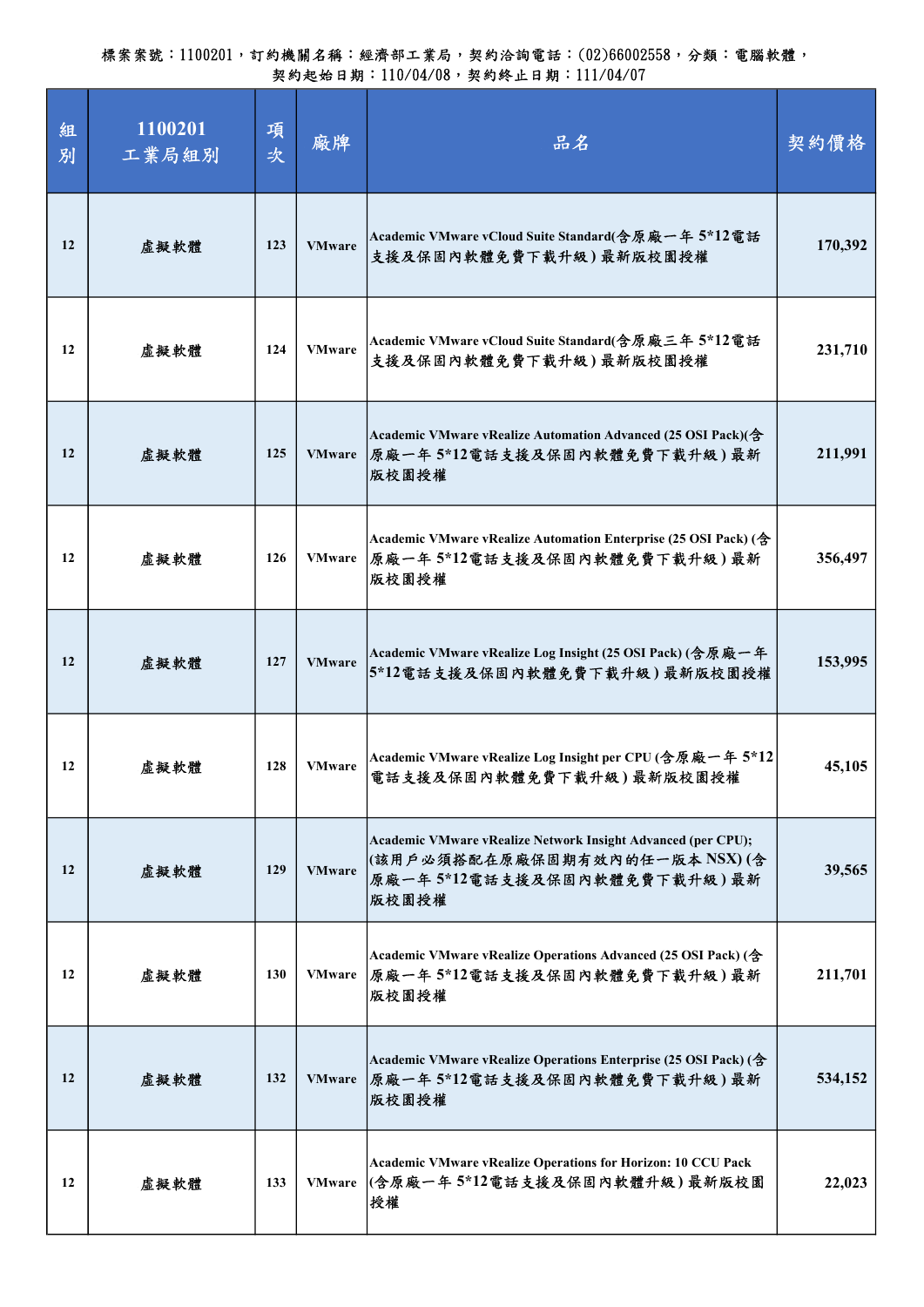| 組<br>別 | 1100201<br>工業局組別 | 項<br>次 | 廠牌            | 品名                                                                                                                                      | 契約價格    |
|--------|------------------|--------|---------------|-----------------------------------------------------------------------------------------------------------------------------------------|---------|
| 12     | 虛擬軟體             | 136    | <b>VMware</b> | Academic VMware vRealize Suite Advanced (Per PLU)(含原廠一年<br>5*12電話支援及保固內軟體免費下載升級)最新版校園授權                                                 | 192,632 |
| 12     | 虛擬軟體             | 137    | <b>VMware</b> | Academic VMware vRealize Suite Enterprise (Per PLU)(含原廠一年<br>5*12電話支援及保固內軟體免費下載升級)最新版校園授權                                               | 237,694 |
| 12     | 虛擬軟體             | 138    | <b>VMware</b> | Academic VMware vRealize Suite Standard (Per PLU) (含原廠一年<br>5*12電話支援及保固內軟體免費下載升級)最新版校園授權                                                | 112,346 |
| 12     | 虛擬軟體             | 139    | <b>VMware</b> | Academic VMware vSAN Advanced for 1 processor (含原廠一年<br>7*24電話支援及保固內軟體免費下載升級)最新版校園授權                                                    | 140,446 |
| 12     | 虛擬軟體             | 141    | <b>VMware</b> | Academic VMware vSAN Enterprise for 1 processor (含原廠一年<br>7*24電話支援及保固內軟體免費下載升級)最新版校園授權                                                  | 197,650 |
| 12     | 虛擬軟體             | 143    | <b>VMware</b> | Academic VMware vSAN Standard for 1 processor(含原廠一年<br>7*24電話支援及保固內軟體免費下載升級)最新版校園授權                                                     | 86,754  |
| 12     | 虛擬軟體             | 144    | <b>VMware</b> | Academic VMware vSAN Standard for Desktop 10 Pack (CCU) (含原<br>廠一年7*24電話支援及保固內軟體免費下載升級)最新版校<br>園授權                                      | 18,812  |
| 12     | 虛擬軟體             | 146    | <b>VMware</b> | Academic VMware vSphere Enterprise Plus with NSX Data Center<br>Advanced for 1 processor (含原廠一年7*24電話支援及保固內軟<br>體免費下載升級)最新版校園授權         | 314,066 |
| 12     | 虛擬軟體             | 147    | <b>VMware</b> | Academic VMware vSphere Enterprise Plus with NSX Data Center<br>Advanced for 1 processor (含原廠三年7*24電話支援及保固內軟<br>體免費下載升級)最新版校園授權         | 482,766 |
| 12     | 虛擬軟體             | 148    | <b>VMware</b> | Academic VMware vSphere Enterprise Plus with NSX Data Center<br>Enterprise Plus for 1 processor (含原廠一年 7*24電話支援及保<br>固内軟體免費下載升級)最新版校園授權 | 416,933 |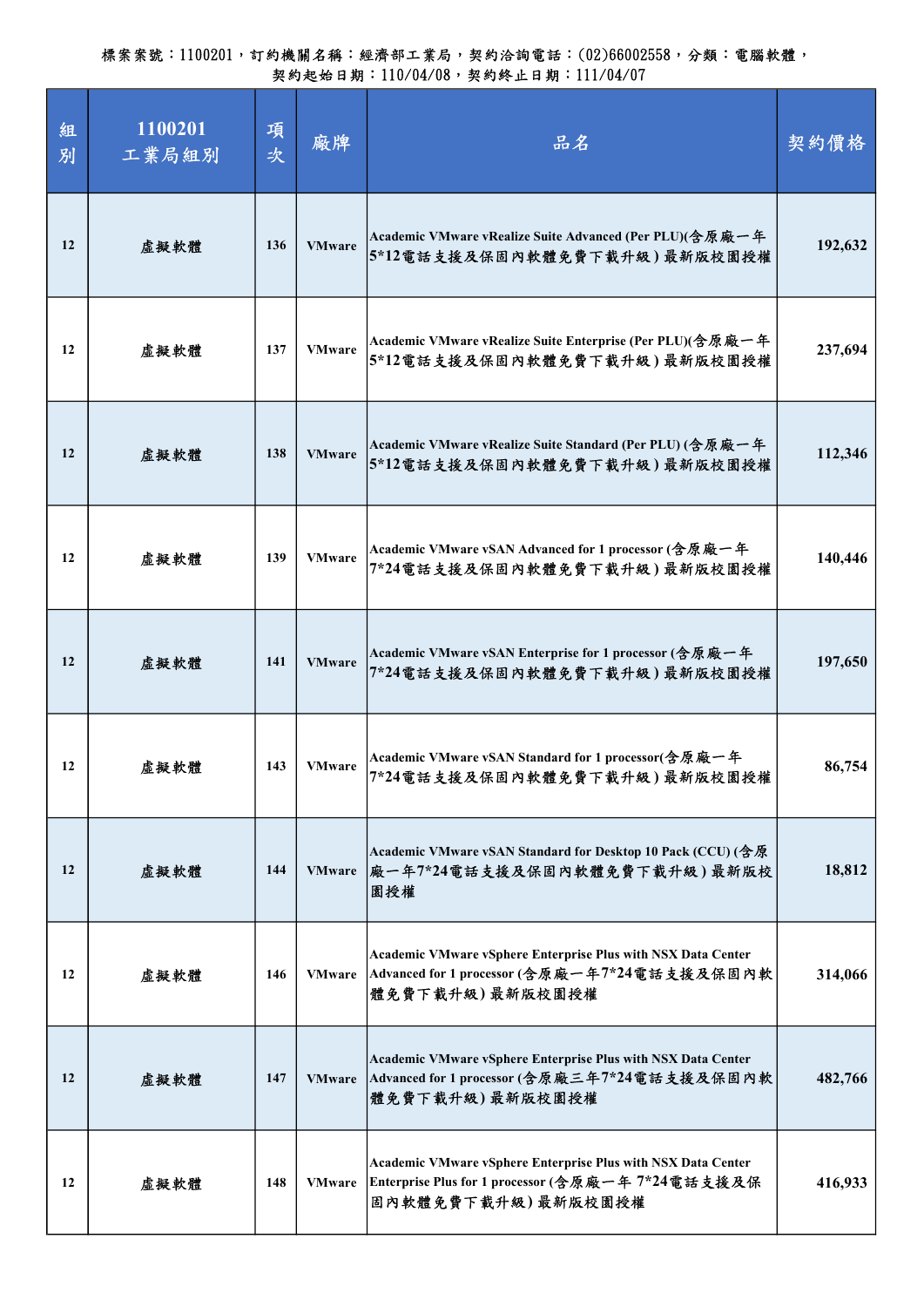| 組<br>別 | 1100201<br>工業局組別 | 項<br>次 | 廠牌            | 品名                                                                                                                                      | 契約價格    |
|--------|------------------|--------|---------------|-----------------------------------------------------------------------------------------------------------------------------------------|---------|
| 12     | 虛擬軟體             | 149    | <b>VMware</b> | Academic VMware vSphere Enterprise Plus with NSX Data Center<br>Enterprise Plus for 1 processor (含原廠三年 7*24電話支援及保<br>固内軟體免費下載升級)最新版校園授權 | 642,095 |
| 12     | 虛擬軟體             | 150    | <b>VMware</b> | Academic VMware vSphere Standard for 1 processor(含原廠一年<br>5*12電話支援及保固內軟體免費下載升級)最新版校園授權                                                  | 29,550  |
| 12     | 虛擬軟體             | 157    | <b>VMware</b> | VMware Horizon Advanced: 10 Pack (Named Users) (含原廠一年<br>5*12電話支援及保固內軟體免費下載升級)最新版授權                                                     | 126,195 |
| 12     | 虛擬軟體             | 158    | <b>VMware</b> | VMware Horizon Enterprise: 10 Pack (CCU) (含原廠一年 5*12電<br>話支援及保固內軟體免費下載升級)最新版授權                                                          | 286,467 |
| 12     | 虛擬軟體             | 159    | <b>VMware</b> | VMware Horizon Enterprise: 10 Pack (CCU) (含原廠三年 5*12電<br>話支援及保固內軟體免費下載升級)最新版授權                                                          | 388,115 |
| 12     | 虛擬軟體             | 161    | <b>VMware</b> | VMware Horizon for Linux: 10 Pack (CCU); (含原廠一年 5*12電<br>話支援及保固內軟體免費下載升級)最新版授權                                                          | 73,708  |
| 12     | 虛擬軟體             | 162    | <b>VMware</b> | VMware NSX Data Center Advanced for Desktop: 100 Pack (CCU);<br>(含原廠一年7*24 電話支援及保固內軟體免費下載升級)最<br>新版授權                                   | 561,951 |
| 12     | 虛擬軟體             | 163    | <b>VMware</b> | VMware NSX Data Center Advanced for Desktop: 10 Pack (CCU) (含<br>原廠一年7*24電話支援及保固內軟體免費下載升級)最新版<br>授權                                     | 54,940  |
| 12     | 虛擬軟體             | 164    | <b>VMware</b> | VMware NSX Data Center Advanced per Processor; (含原廠一年<br>7*24電話支援及保固內軟體免費下載升級)最新版授權                                                     | 281,951 |
| 12     | 虛擬軟體             | 167    | <b>VMware</b> | VMware NSX Data Center Enterprise Plus per Processor; (含原廠一<br>年7*24電話支援及保固內軟體免費下載升級)最新版授權                                              | 437,507 |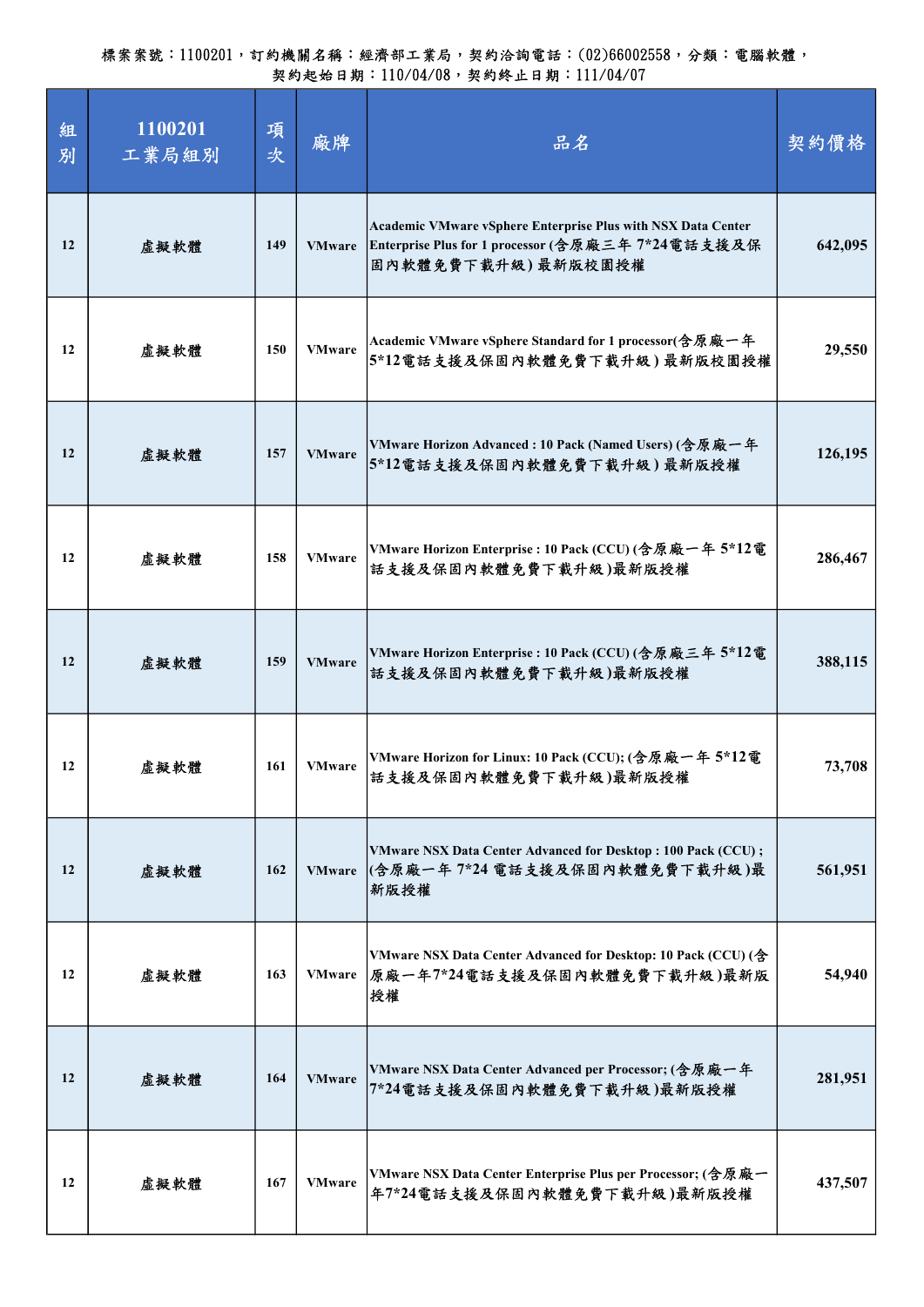| 組<br>別 | 1100201<br>工業局組別 | 項<br>次 | 廠牌            | 品名                                                                                                                      | 契約價格    |
|--------|------------------|--------|---------------|-------------------------------------------------------------------------------------------------------------------------|---------|
| 12     | 虛擬軟體             | 168    | <b>VMware</b> | VMware NSX Data Center Professional per Processor; (含原廠一年<br>7*24電話支援及保固內軟體免費下載升級)最新版授權                                 | 203,671 |
| 12     | 虛擬軟體             | 169    | <b>VMware</b> | VMware NSX Data Center Standard per Processor; (含原廠一年<br>7*24電話支援及保固內軟體免費下載升級)最新版授權                                     | 101,306 |
| 12     | 虛擬軟體             | 170    | <b>VMware</b> | VMware Site Recovery Manager Enterprise(25 VM Pack) (含原廠一<br>年5*12電話支援及保固內軟體免費下載升級)最新版授權                                | 635,212 |
| 12     | 虛擬軟體             | 171    | <b>VMware</b> | VMware Site Recovery Manager Standard(25VM Pack)(最大採購量<br> 為3套)(含原廠一年5*12電話支援及保固內軟體免費下載升<br>級)最新版授權                     | 249,435 |
| 12     | 虛擬軟體             | 172    | <b>VMware</b> | VMware User Environment Manager: 10 Pack (CCU) (含原廠一年<br>5*12電話支援及保固內軟體免費下載升級)最新版授權                                     | 25,034  |
| 12     | 虛擬軟體             | 174    | <b>VMware</b> | VMware vCenter Server Standard for vSphere (Per Instance); (含原<br> 廠一年5*12電話支援及保固內軟體免費下載升級)最新版授<br>摧                    | 306,037 |
| 12     | 虛擬軟體             | 176    | <b>VMware</b> | VMware vCloud Suite Standard(含原廠三年 5*12電話支援及保<br>固内軟體免費下載升級)最新版授權                                                       | 386,183 |
| 12     | 虛擬軟體             | 178    | <b>VMware</b> | VMware vRealize Automation Enterprise (25 OSI Pack); (含原廠一<br>年5*12電話支援及保固內軟體免費下載升級)最新版授權                               | 610,926 |
| 12     | 虛擬軟體             | 180    | <b>VMware</b> | VMware vRealize Log Insight(25 OSI Pack) (含原廠一年 5*12電話<br>支援及保固內軟體免費下載升級)最新版授權                                          | 245,822 |
| 12     | 虛擬軟體             | 181    | <b>VMware</b> | VMware vRealize Network Insight Advanced (per CPU); (該用戶必<br>須搭配在原廠保固期有效內的任一版本 NSX)(含原廠一年<br>5*12電話支援及保固內軟體免費下載升級)最新版授權 | 62,467  |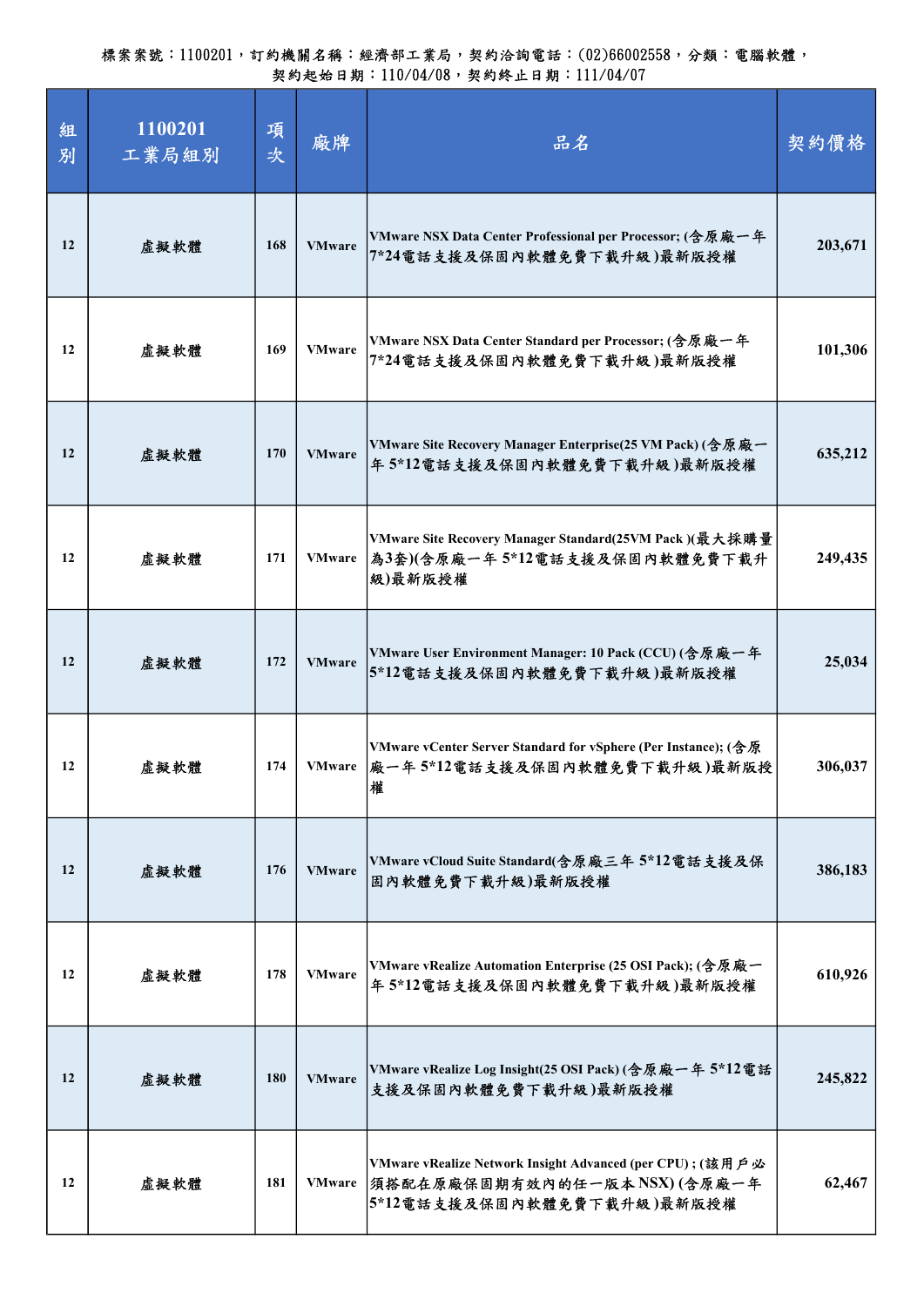| 組<br>別 | 1100201<br>工業局組別 | 項<br>次 | 廠牌            | 品名                                                                                      | 契約價格    |
|--------|------------------|--------|---------------|-----------------------------------------------------------------------------------------|---------|
| 12     | 虛擬軟體             | 182    | <b>VMware</b> | VMware vRealize Operations Advanced (25 OSI Pack)(含原廠一年<br>5*12電話支援及保固內軟體免費下載升級)最新版授權   | 352,302 |
| 12     | 虛擬軟體             | 183    | <b>VMware</b> | VMware vRealize Operations Advanced (Per CPU) (含原廠一年<br>5*12電話支援及保固內軟體免費下載升級)最新版授權      | 138,439 |
| 12     | 虛擬軟體             | 185    | <b>VMware</b> | VMware vRealize Operations for Horizon:10 CCU Pack (含原廠一<br>年5*12電話支援及保固內軟體免費下載升級)最新版授權 | 37,378  |
| 12     | 虛擬軟體             | 188    | <b>VMware</b> | VMware vRealize Suite Advanced (Per PLU)(含原廠一年 5*12電話<br>支援及保固內軟體免費下載升級)最新版授權           | 311,356 |
| 12     | 虛擬軟體             | 189    | <b>VMware</b> | VMware vRealize Suite Enterprise (Per PLU) (含原廠一年 5*12電<br>話支援及保固內軟體免費下載升級)最新版授權        | 389,335 |
| 12     | 虛擬軟體             | 190    | <b>VMware</b> | VMware vRealize Suite Standard (Per PLU)(含原廠一年 5*12電話<br>支援及保固內軟體免費下載升級)最新版授權           | 182,597 |
| 12     | 虛擬軟體             | 191    | <b>VMware</b> | VMware vSAN Advanced for 1 processor;(含原廠一年 7*24電話支<br>接及保固內軟體免費下載升級)最新版授權              | 203,873 |
| 12     | 虛擬軟體             | 194    | <b>VMware</b> | VMware vSAN Enterprise for Desktop 10 Pack (CCU) (含原廠一年<br>7*24電話支援及保固內軟體免費下載升級)最新版授權   | 64,675  |
| 12     | 虛擬軟體             | 195    | <b>VMware</b> | VMware vSAN Standard for 1 processor (含原廠一年 7*24電話支<br>援及保固內軟體免費下載升級)最新版授權              | 128,905 |
| 12     | 虛擬軟體             | 196    | <b>VMware</b> | VMware vSAN Standard for Desktop 10 Pack (CCU) (含原廠一年<br>7*24電話支援及保固內軟體免費下載升級)最新版授權     | 27,543  |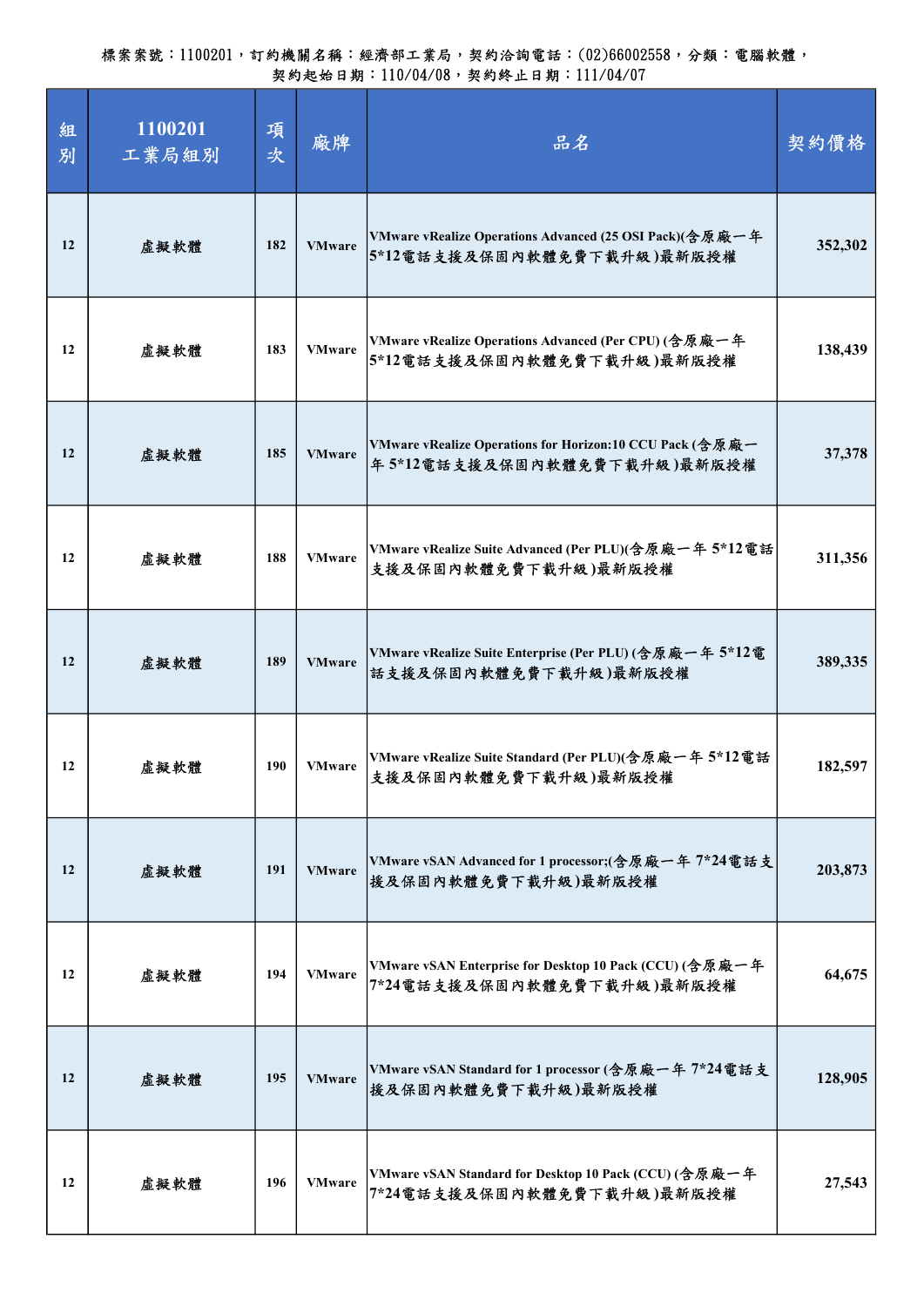| 組<br>別 | 1100201<br>工業局組別 | 項<br>次 | 廠牌                             | 品名                                                                                                                                | 契約價格      |
|--------|------------------|--------|--------------------------------|-----------------------------------------------------------------------------------------------------------------------------------|-----------|
| 12     | 虛擬軟體             | 197    | <b>VMware</b>                  | VMware vSphere 7 Bitfusion for 1 processor (含原廠一年 5*12電<br>話支援及保固內軟體免費下載升級)最新版授權                                                  | 12,277    |
| 12     | 虛擬軟體             | 199    | <b>VMware</b>                  | VMware vSphere Standard with NSX Data Center Advanced for per<br>Processor (含原廠一年 7*24電話支援及保固內軟體免費下載<br>升級)最新版授權                  | 329,119   |
| 12     | 虛擬軟體             | 200    | <b>VMware</b>                  | VMware vSphere Standard with NSX Data Center Advanced for per<br>Processor (含原廠三年 7*24電話支援及保固內軟體免費下載<br>升級)最新版授權                  | 462,339   |
| 12     | 虛擬軟體             | 201    | <b>VMware</b>                  | VMware vSphere Standard with NSX Data Center Enterprise Plus for<br>per Processor (含原廠一年 7*24電話支援及保固內軟體免費<br>下载升級)最新版授權           | 492,001   |
| 12     | 虛擬軟體             | 202    | <b>VMware</b>                  | VMware vSphere Standard with NSX Data Center Enterprise Plus for<br> per Processor(含原廠三年 7*24電話支援及保固內軟體免費<br>下载升級)最新版授權           | 672,248   |
| 12     | 虛擬軟體             | 203    | <b>VMware</b>                  | VMware Workspace ONE Advanced (Includes AirWatch) Perpetual: 1<br> Device(最低採購量 25 Devices)(含原廠一年 5*12電話支援<br> 及保固内軟體免費下載升級)最新版授權 | 5,343     |
| 12     | 虛擬軟體             | 206    | <b>VMware</b>                  | VMware Workspace ONE Standard Perpetual: 1 User (最低採購量<br>25U)(含原廠一年5*12電話支援及保固內軟體免費下載升<br>級)最新版授權                                | 5,313     |
| 12     | 虛擬軟體             | 214    | 漢領國際                           | 虚擬桌面整合運算解決方案2021 Pro Enterprise AMP 五人<br>版                                                                                       | 71,198    |
| 13     | 學習內容             | 133    |                                | 泰溥科技 虚擬實境(VR)單元課程                                                                                                                 | 122,851   |
| 14     | 其他應用軟體           | 68     | <b>Cisco</b><br><b>Systems</b> | 思科 AppDynamics Visibility Pack, 一年授權使用                                                                                            | 3,174,368 |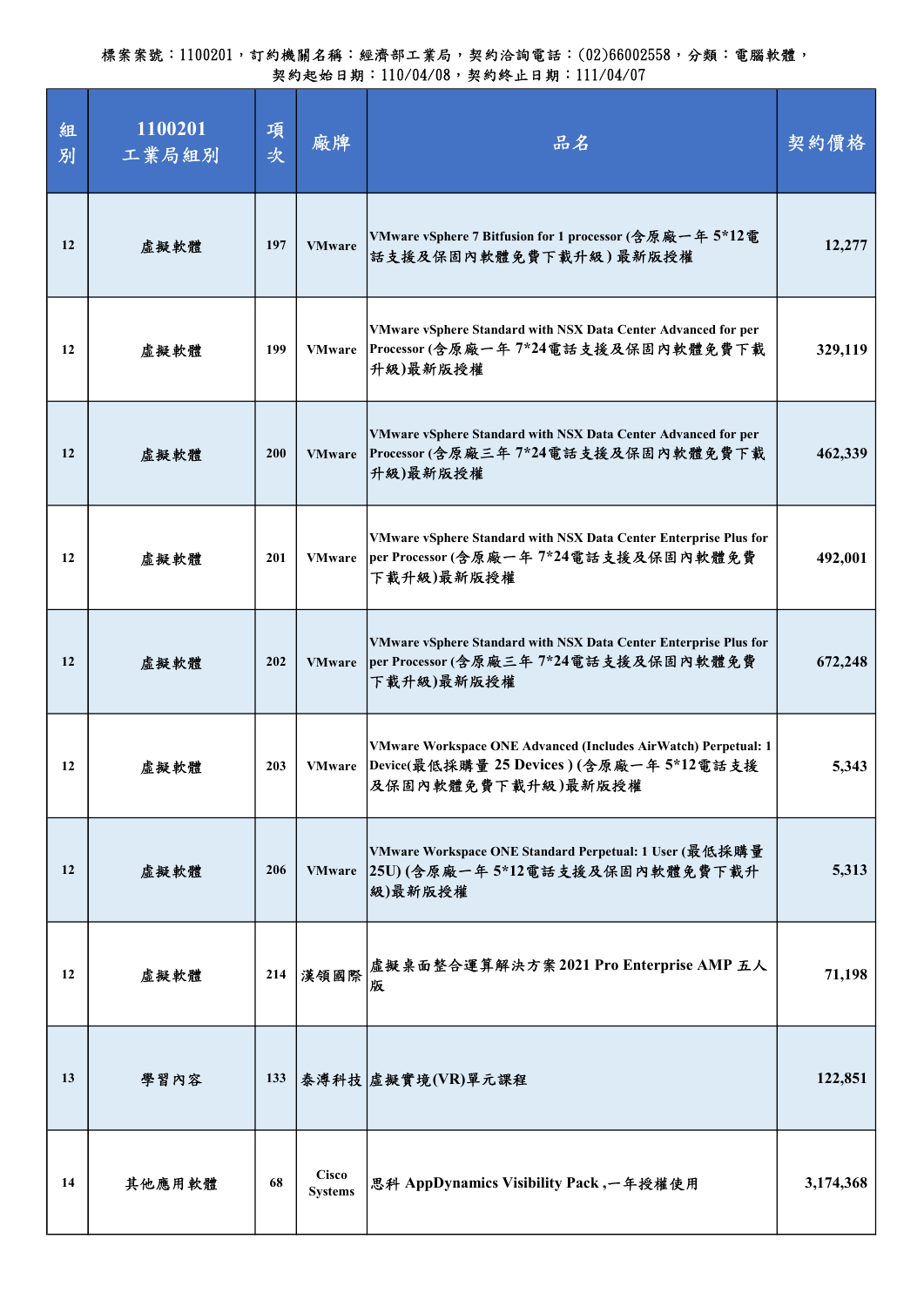| 組<br>別 | 1100201<br>工業局組別 | 項<br>次 | 廠牌                              | 品名                                                                              | 契約價格      |
|--------|------------------|--------|---------------------------------|---------------------------------------------------------------------------------|-----------|
| 14     | 其他應用軟體           | 69     | <b>Cisco</b><br><b>Systems</b>  | 思科 Intersight 系統管理平台, 管理 25台 Cisco UCS/HX 主<br>機,三年使用授權。                        | 1,093,478 |
| 14     | 其他應用軟體           | 70     | Cisco<br><b>Systems</b>         | 思科 Prime Infrastructure 無線有線網路管理系統 10U,一<br>年使用授權                               | 184,125   |
| 14     | 其他應用軟體           | 71     | <b>Cisco</b><br><b>Systems</b>  | 思科多雲管理中心平台提供一年使用授權,每月提供可提供<br>72,000的管理單位時數                                     | 2,091,456 |
| 14     | 其他應用軟體           | 72     | <b>Cisco</b><br><b>Systems</b>  | 思科容器平台 Container Platform, 8個容器平台, 一年授權<br>及 24/7 Online and Phone Support      | 1,086,047 |
| 14     | 其他應用軟體           | 73     | <b>Cisco</b><br><b>Systems</b>  | 思科工作負載優化管理軟體 25U, 一年使用授權                                                        | 300,961   |
| 14     | 其他應用軟體           | 74     | <b>Cisco</b><br><b>Systems</b>  | 思科資料中心網路管理軟體組合包,可管16台N9K,4台<br>MDS 之一年授權                                        | 1,684,833 |
| 14     | 其他應用軟體           | 79     | <b>Citrix</b><br><b>Systems</b> | Citrix ADC VPX 1000 Mbps Premium Edition含1年Customer<br><b>Success Services</b>  | 3,419,353 |
| 14     | 其他應用軟體           | 80     | <b>Citrix</b><br><b>Systems</b> | Citrix ADC VPX 1000 Mbps Standard Edition含1年Customer<br><b>Success Services</b> | 1,091,439 |
| 14     | 其他應用軟體           | 81     | <b>Citrix</b><br><b>Systems</b> | Citrix ADC VPX 200 Mbps Advenced Edition 含1年Customer<br><b>Success Services</b> | 1,139,717 |
| 14     | 其他應用軟體           | 82     | <b>Citrix</b><br><b>Systems</b> | Citrix ADC VPX 200 Mbps Premium Edition含1年Customer<br><b>Success Services</b>   | 1,709,626 |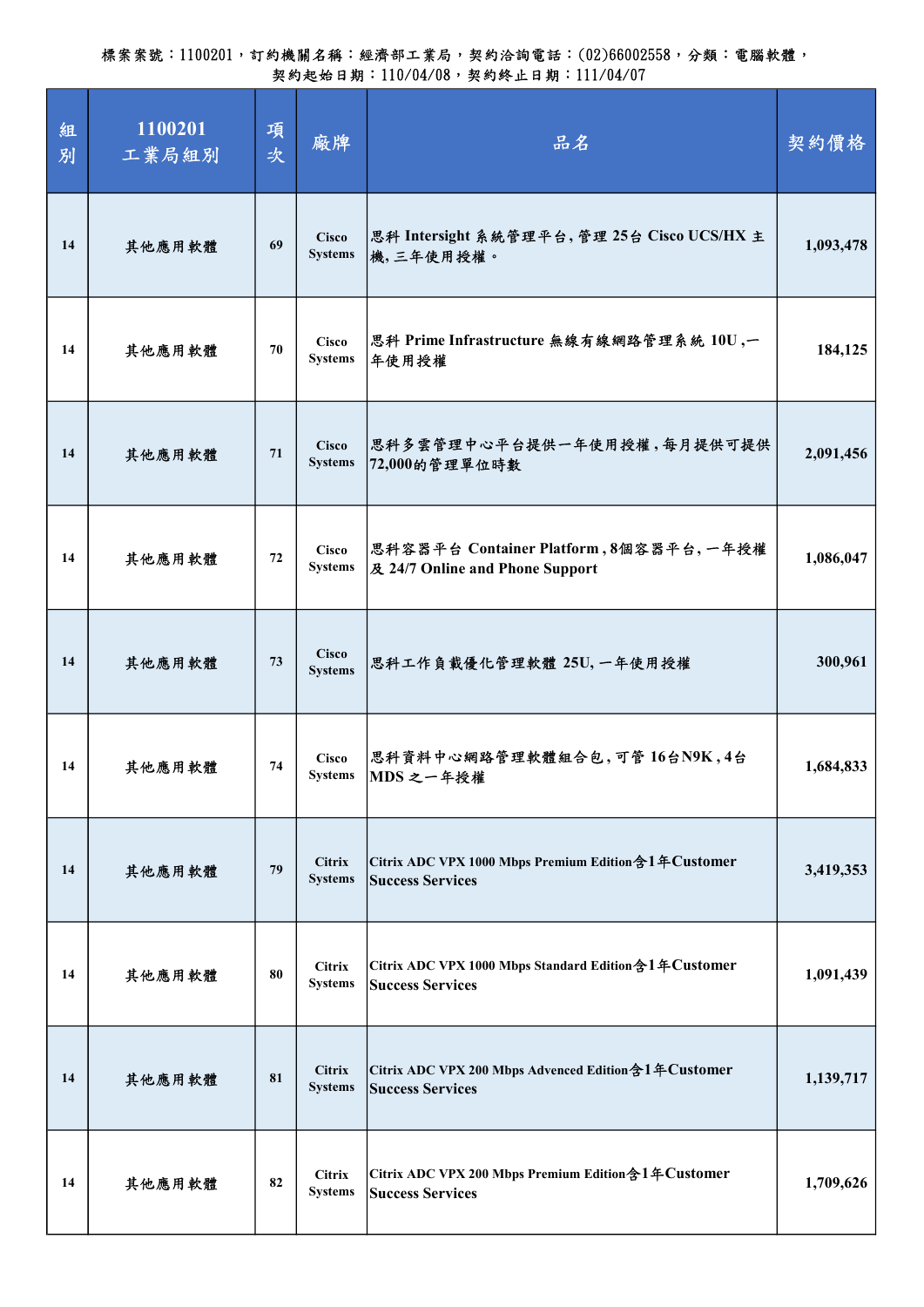| 組<br>別 | 1100201<br>工業局組別 | 項<br>次 | 廠牌                              | 品名                                                                              | 契約價格      |
|--------|------------------|--------|---------------------------------|---------------------------------------------------------------------------------|-----------|
| 14     | 其他應用軟體           | 86     | <b>Citrix</b><br><b>Systems</b> | Citrix ADC VPX 25 Mbps Standard Edition 含1年Customer<br><b>Success Services</b>  | 341,844   |
| 14     | 其他應用軟體           | 87     | <b>Citrix</b><br><b>Systems</b> | Citrix ADC VPX 3000 Mbps Advenced Edition含1年Customer<br><b>Success Services</b> | 3,191,389 |
| 14     | 其他應用軟體           | 89     | <b>Citrix</b><br><b>Systems</b> | Citrix ADC VPX 3000 Mbps Standard Edition含1年Customer<br><b>Success Services</b> | 2,393,517 |
| 14     | 其他應用軟體           | 147    | D-Link                          | D-FACE人臉辨識軟體                                                                    | 69,363    |
| 14     | 其他應用軟體           | 148    | D-Link                          | D-FACE人臉辨識軟體                                                                    | 67,879    |
| 14     | 其他應用軟體           | 149    | D-Link                          | DCS-2108路智能影像錄影管理軟體(IP監控用)                                                      | 19,596    |
| 14     | 其他應用軟體           | 150    | D-Link                          | DCS-210-PLUS 進階版8路網路攝影機錄影管理軟體(IP監控<br>用)                                        | 33,008    |
| 14     | 其他應用軟體           | 151    | D-Link                          | DCS-22032路智能影像錄影管理軟體(IP監控用)                                                     | 69,363    |
| 14     | 其他應用軟體           | 152    | D-Link                          | DCS-220-PLUS 進階版32路網路攝影機錄影管理軟體(IP監控<br>用)                                       | 123,074   |
| 14     | 其他應用軟體           | 153    | D-Link                          | DCS-23064路智能影像錄影管理軟體(IP監控用)                                                     | 123,124   |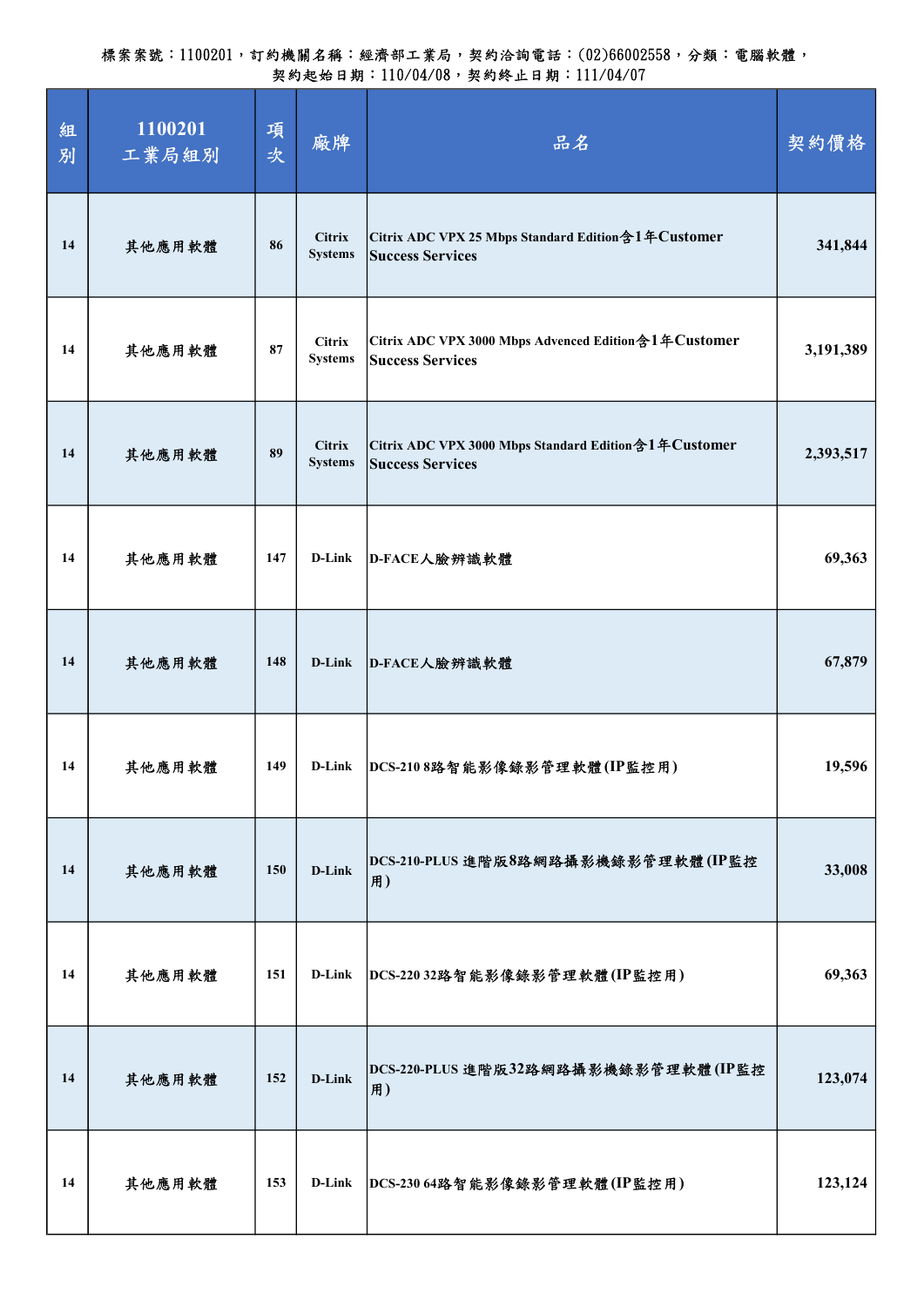| 組<br>別 | 1100201<br>工業局組別 | 項<br>次 | 廠牌     | 品名                                        | 契約價格    |
|--------|------------------|--------|--------|-------------------------------------------|---------|
| 14     | 其他應用軟體           | 154    | D-Link | DCS-230-PLUS 進階版64路網路攝影機錄影管理軟體(IP監控<br>用) | 232,189 |
| 14     | 其他應用軟體           | 155    | D-Link | DV-700-N1000-LIC 1000路D-View 7.0網路管理軟體授權  | 211,891 |
| 14     | 其他應用軟體           | 156    | D-Link | DV-700-N25-LIC 25路D-View 7.0網路管理軟體授權      | 51,092  |
| 14     | 其他應用軟體           | 157    | D-Link | DV-700-N250-LIC 250路D-View 7.0網路管理軟體授權    | 81,426  |
| 14     | 其他應用軟體           | 158    | D-Link | DV-700-N500-LIC 500路D-View 7.0網路管理軟體授權    | 126,957 |
| 14     | 其他應用軟體           | 159    | D-Link | DV-700-P10-LIC 10路D-View 7.0分點端網路管理軟體     | 26,815  |
| 14     | 其他應用軟體           | 160    | D-Link | DV-700-P100-LIC 100路D-View 7.0分點端網路管理軟體授權 | 92,983  |
| 14     | 其他應用軟體           | 161    | D-Link | DV-700-P25-LIC 25路D-View 7.0分點端網路管理軟體授權   | 44,783  |
| 14     | 其他應用軟體           | 162    | D-Link | DV-700-P5-LIC 5路D-View 7.0分點端網路管理軟體授權     | 12,781  |
| 14     | 其他應用軟體           | 163    | D-Link | DV-700-P50-LIC 50路D-View 7.0分點端網路管理軟體授權   | 54,408  |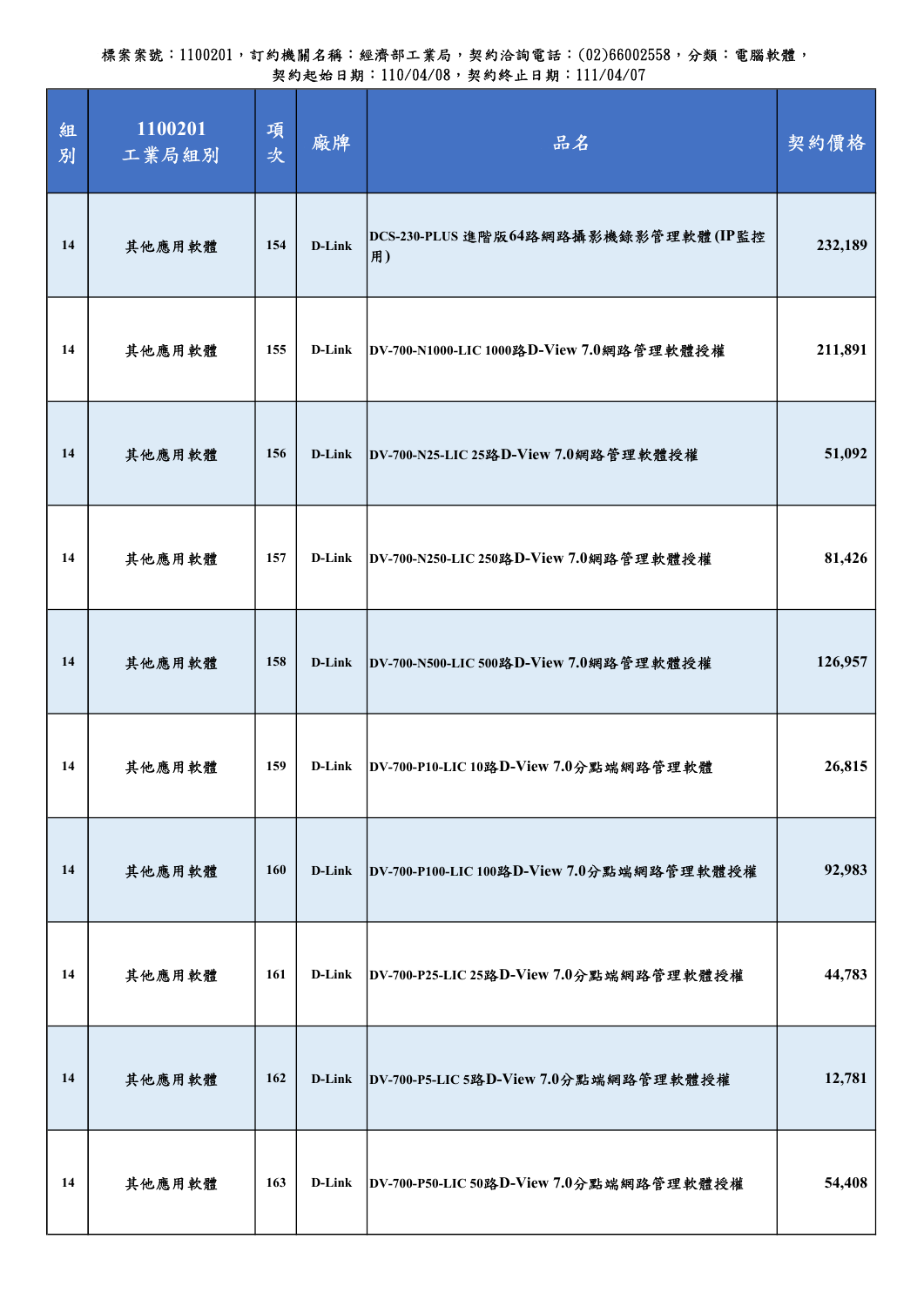| 組<br>別 | 1100201<br>工業局組別 | 項<br>次 | 廠牌                 | 品名                                                                                             | 契約價格      |
|--------|------------------|--------|--------------------|------------------------------------------------------------------------------------------------|-----------|
| 14     | 其他應用軟體           | 164    | D-Link             | IVS-COUNTING-01 單路人車計數授權                                                                       | 5,981     |
| 14     | 其他應用軟體           | 165    | D-Link             | IVS-SURVEILLANCE-16 16路智能影像辨識授權                                                                | 63,964    |
| 14     | 其他應用軟體           | 166    | D-Link             | NCS-BASE D-Link CMS中央監控系統                                                                      | 51,471    |
| 14     | 其他應用軟體           | 167    | D-Link             | NCS-CN-CAM D-Link CMS中央監控系統單路授權                                                                | 1,274     |
| 14     | 其他應用軟體           | 172    | <b>Extreme</b>     | Extreme 無線網路控制器虛擬機版主程式                                                                         | 415,440   |
| 14     | 其他應用軟體           | 175    | Google             | 聚上雲 Google 文書會議作業企業組合包                                                                         | 10,415    |
| 14     | 其他應用軟體           | 178    | Google             | 聚上雲 Google 文書會議作業進階組合包                                                                         | 4,803     |
| 14     | 其他應用軟體           | 179    | Google             | 聚上雲 Goolge 虛擬機管理軟體                                                                             | 19,211    |
| 14     | 其他應用軟體           | 180    | Google             | 聚上雲 Goolge 雲端平台軟體                                                                              | 20,222    |
| 14     | 其他應用軟體           | 194    | Hitachi<br>Vantara | Hitachi Vantara - Hitachi Content Monitor 物件储存效能監控軟<br>體授權(以軟體核心數Core計算,最低購買數量為4 Cores含<br>以上) | 2,911,931 |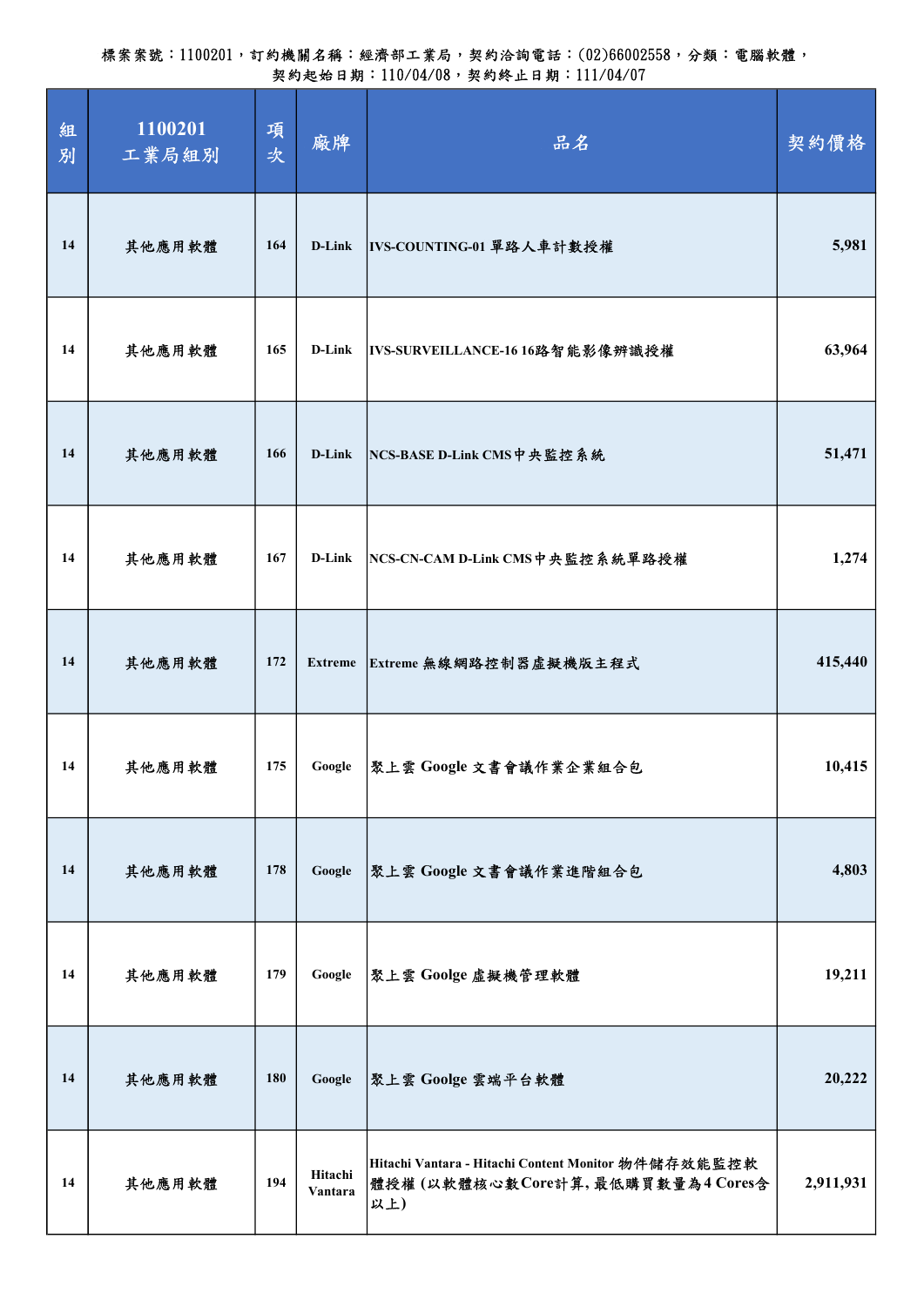| 組<br>別 | 1100201<br>工業局組別 | 項<br>次 | 廠牌                       | 品名                                                             | 契約價格      |
|--------|------------------|--------|--------------------------|----------------------------------------------------------------|-----------|
| 14     | 其他應用軟體           | 196    | Hitachi<br>Vantara       | Hitachi Vantara HCP 儲存空間 (以 TB 容量計算)                           | 323,458   |
| 14     | 其他應用軟體           | 197    | Hitachi<br>Vantara       | Hitachi Vantara Pentaho Data Integration 敦據整合軟體 (以年度<br>訂閱制計價) | 2,911,931 |
| 14     | 其他應用軟體           | 200    |                          | IMVISION IMVISION API Discovery六個月體驗包                          | 442,872   |
| 14     | 其他應用軟體           | 201    | Informatio<br>n Builders | WebFOCUS數據整合系統工具_使用授權三年                                        | 1,413,043 |
| 14     | 其他應用軟體           | 218    | Micro<br><b>Focus</b>    | Micro Focus AppManager 效能監控                                    | 131,508   |
| 14     | 其他應用軟體           | 219    | Micro<br><b>Focus</b>    | Micro Focus AppManager 網路/主機/應用系統的整合效能分析<br>奥監控                | 32,176    |
| 14     | 其他應用軟體           | 248    | <b>NetApp</b>            | NetApp OnCommand Insight全功能超值包                                 | 3,459,209 |
| 14     | 其他應用軟體           | 249    | <b>NetApp</b>            | NetApp OnCommand Insight效能分析擴充超值包                              | 263,103   |
| 14     | 其他應用軟體           | 250    | <b>NetApp</b>            | NetApp OnCommand Insight效能分析超值包                                | 2,619,476 |
| 14     | 其他應用軟體           | 251    | <b>NetApp</b>            | NetApp 快照遠端同步管理套件包                                             | 696,282   |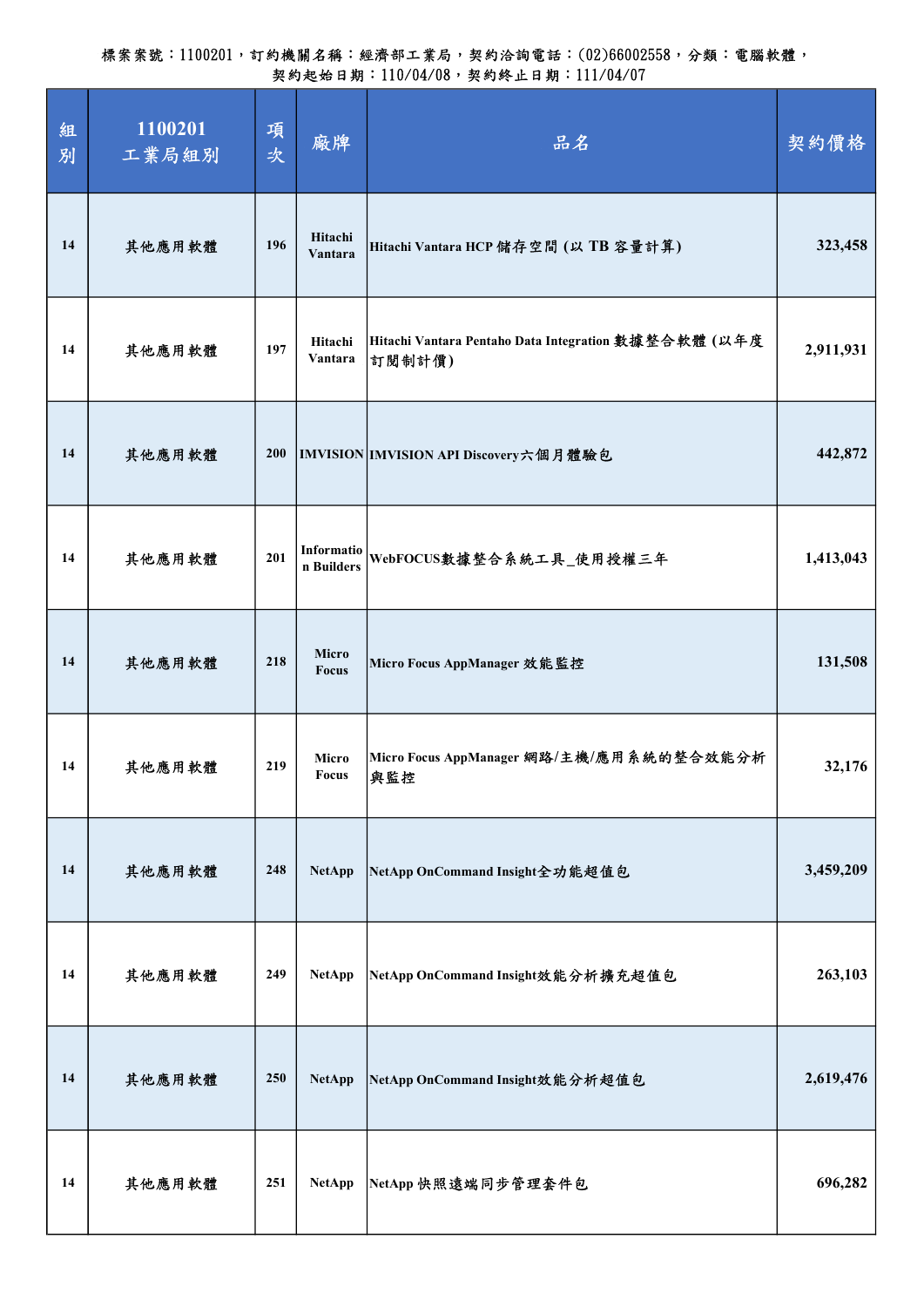| 組<br>別 | 1100201<br>工業局組別 | 項<br>次 | 廠牌            | 品名                                                  | 契約價格      |
|--------|------------------|--------|---------------|-----------------------------------------------------|-----------|
| 14     | 其他應用軟體           | 252    | <b>NetApp</b> | NetApp 虚擬平台快照管理授權版                                  | 737,245   |
| 14     | 其他應用軟體           | 253    | <b>NetApp</b> | OnCommand Insight Host Utilization Pack5 Hosts擴充超值包 | 3,953     |
| 14     | 其他應用軟體           | 318    | Poly          | RealPresence Clariti CU 虛擬化視訊使用者擴充授權一年軟體<br>升級及更新授權 | 26,432    |
| 14     | 其他應用軟體           | 347    | Radware       | Radware 主機負載平衡報表系統                                  | 613,200   |
| 14     | 其他應用軟體           | 348    | Radware       | Radware 主機負載平衡軟體模組 (100Mbps)                        | 550,070   |
| 14     | 其他應用軟體           | 349    | Radware       | Radware 主機負載平衡軟體模組 (100Mbps)一年維護                    | 72,791    |
| 14     | 其他應用軟體           | 350    | Radware       | Radware 主機負載平衡軟體模組 (1Gbps)                          | 1,401,379 |
| 14     | 其他應用軟體           | 351    | Radware       | Radware 主機負載平衡軟體模組 (200Mbps)                        | 935,135   |
| 14     | 其他應用軟體           | 352    |               | Radware Radware 主機負載平衡軟體模組 (200Mbps)一年維護            | 94,979    |
| 14     | 其他應用軟體           | 353    | Radware       | Radware 主機負載平衡軟體模組 (3Gbps)                          | 1,869,054 |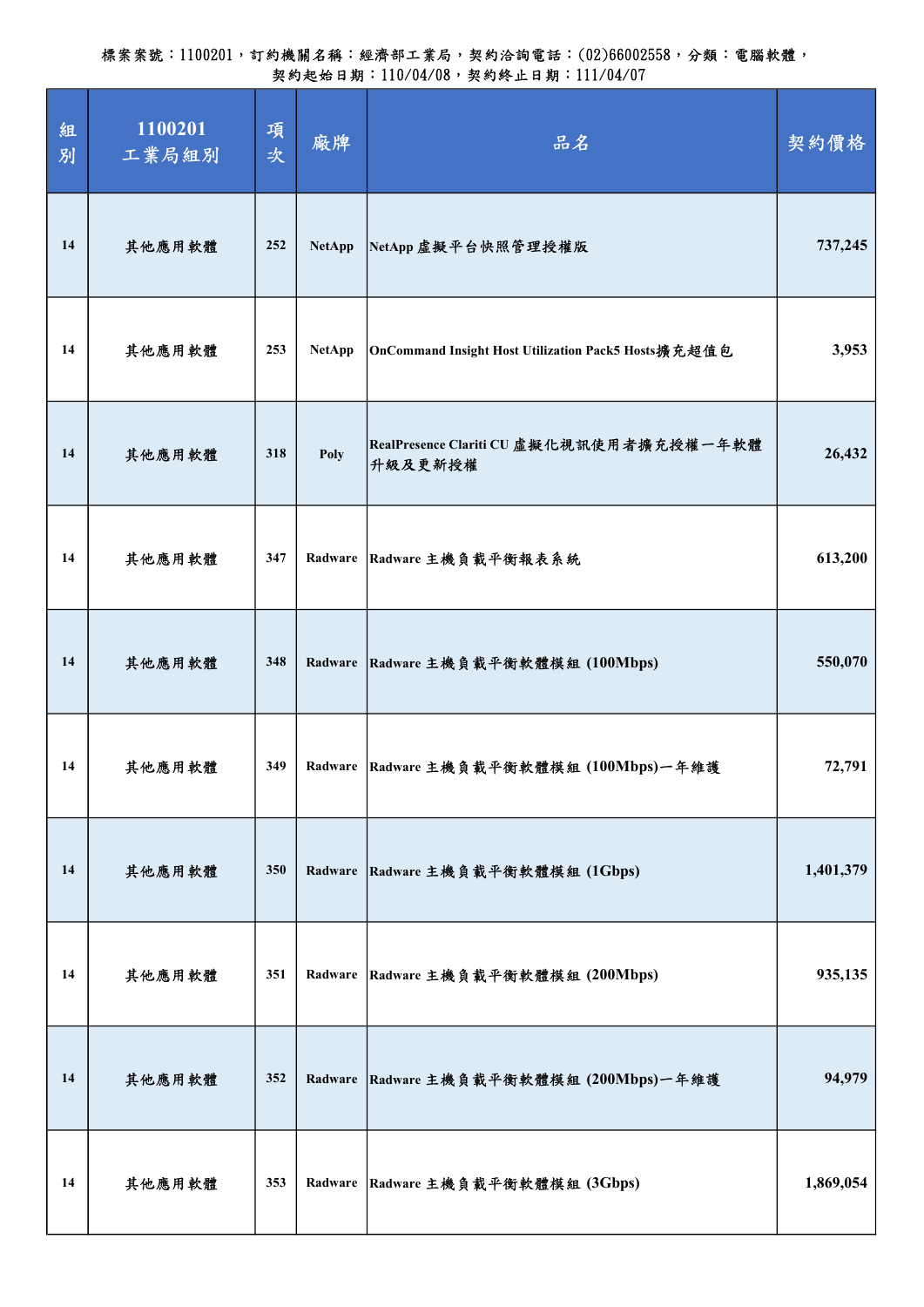| 組<br>別 | 1100201<br>工業局組別 | 項<br>次 | 廠牌            | 品名                                        | 契約價格      |
|--------|------------------|--------|---------------|-------------------------------------------|-----------|
| 14     | 其他應用軟體           | 354    | Radware       | Radware 主機負載平衡軟體模組 (6Gbps)                | 2,763,964 |
| 14     | 其他應用軟體           | 355    | Radware       | Radware 頻寬負載平衡軟體模組 (1 Gbps)               | 909,176   |
| 14     | 其他應用軟體           | 356    | Radware       | Radware 頻寬負載平衡軟體模組 (1 Gbps)一年維護           | 142,192   |
| 14     | 其他應用軟體           | 357    | Radware       | Radware 頻寬負載平衡軟體模組 (100 Mbps)             | 560,055   |
| 14     | 其他應用軟體           | 358    |               | Radware Radware 頻寬負載平衡軟體模組 (100 Mbps)一年維護 | 78,678    |
| 14     | 其他應用軟體           | 359    | Radware       | Radware 頻寬負載平衡軟體模組(2 Gbps)                | 1,729,242 |
| 14     | 其他應用軟體           | 360    | Radware       | Radware 頻寬負載平衡軟體模組 (4 Gbps)               | 2,346,540 |
| 14     | 其他應用軟體           | 361    | Radware       | Radware 頻寬負載平衡軟體模組 (8 Gbps)               | 3,924,534 |
| 14     | 其他應用軟體           | 363    | <b>Ruckus</b> | Ruckus Smart Wireless LAN 無線網路基地台控制軟體     | 781,335   |
| 14     | 其他應用軟體           | 365    | <b>Ruckus</b> | Ruckus SmartCell Insight WIFI分析和報告軟體      | 1,031,769 |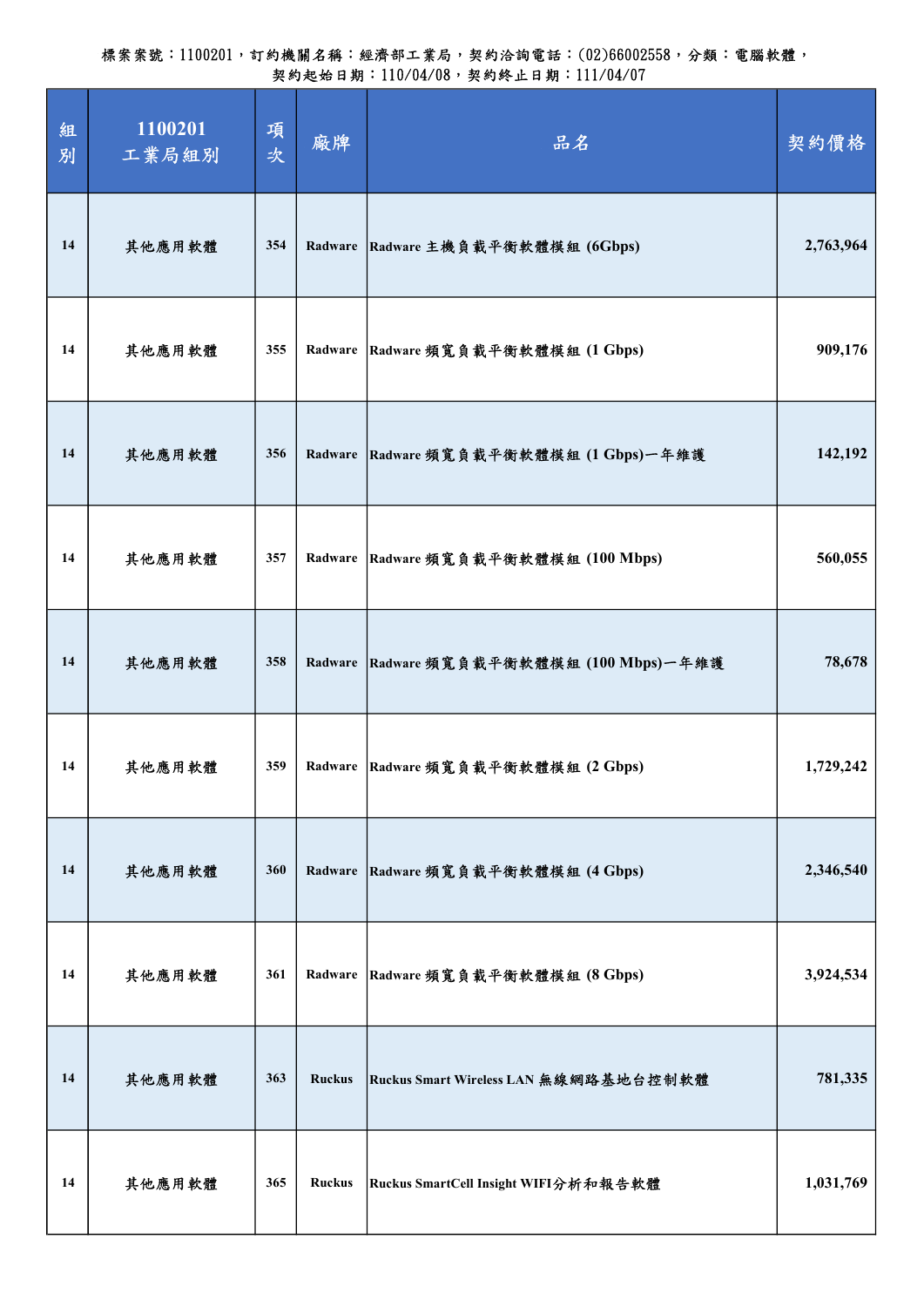| 組<br>別 | 1100201<br>工業局組別 | 項<br>次 | 廠牌                        | 品名                                            | 契約價格    |
|--------|------------------|--------|---------------------------|-----------------------------------------------|---------|
| 14     | 其他應用軟體           | 366    | <b>Ruckus</b>             | Ruckus SmartCell Insight WIFI分析和報告軟體-維護包(一年期) | 675,571 |
| 14     | 其他應用軟體           | 367    | <b>Ruckus</b>             | Ruckus Unleashed無線/有線網管軟體                     | 454,985 |
| 14     | 其他應用軟體           | 368    | <b>Ruckus</b>             | Ruckus Unleashed無線/有線網管軟體-維護包(一年期)            | 125,531 |
| 14     | 其他應用軟體           | 369    | Siraya<br><b>Networks</b> | Radar-Basic 網管軟體                              | 25,258  |
| 14     | 其他應用軟體           | 370    | Siraya<br><b>Networks</b> | Radar-DB 網管本地資料庫授權                            | 21,689  |
| 14     | 其他應用軟體           | 371    | Siraya<br><b>Networks</b> | Radar-LIC 網管偵測點擴充授權                           | 2,123   |
| 14     | 其他應用軟體           | 372    | Siraya<br><b>Networks</b> | Radar-Lite 網管軟體                               | 102,123 |
| 14     | 其他應用軟體           | 374    | Siraya<br><b>Networks</b> | Siraya NST-BASE網路測速平台                         | 404,429 |
| 14     | 其他應用軟體           | 375    | Siraya<br><b>Networks</b> | Siraya NST-BASE網路測速平台-1YLIC                   | 80,870  |
| 14     | 其他應用軟體           | 376    | Siraya<br><b>Networks</b> | Siraya NST-C100用户端網路測速軟體                      | 80,870  |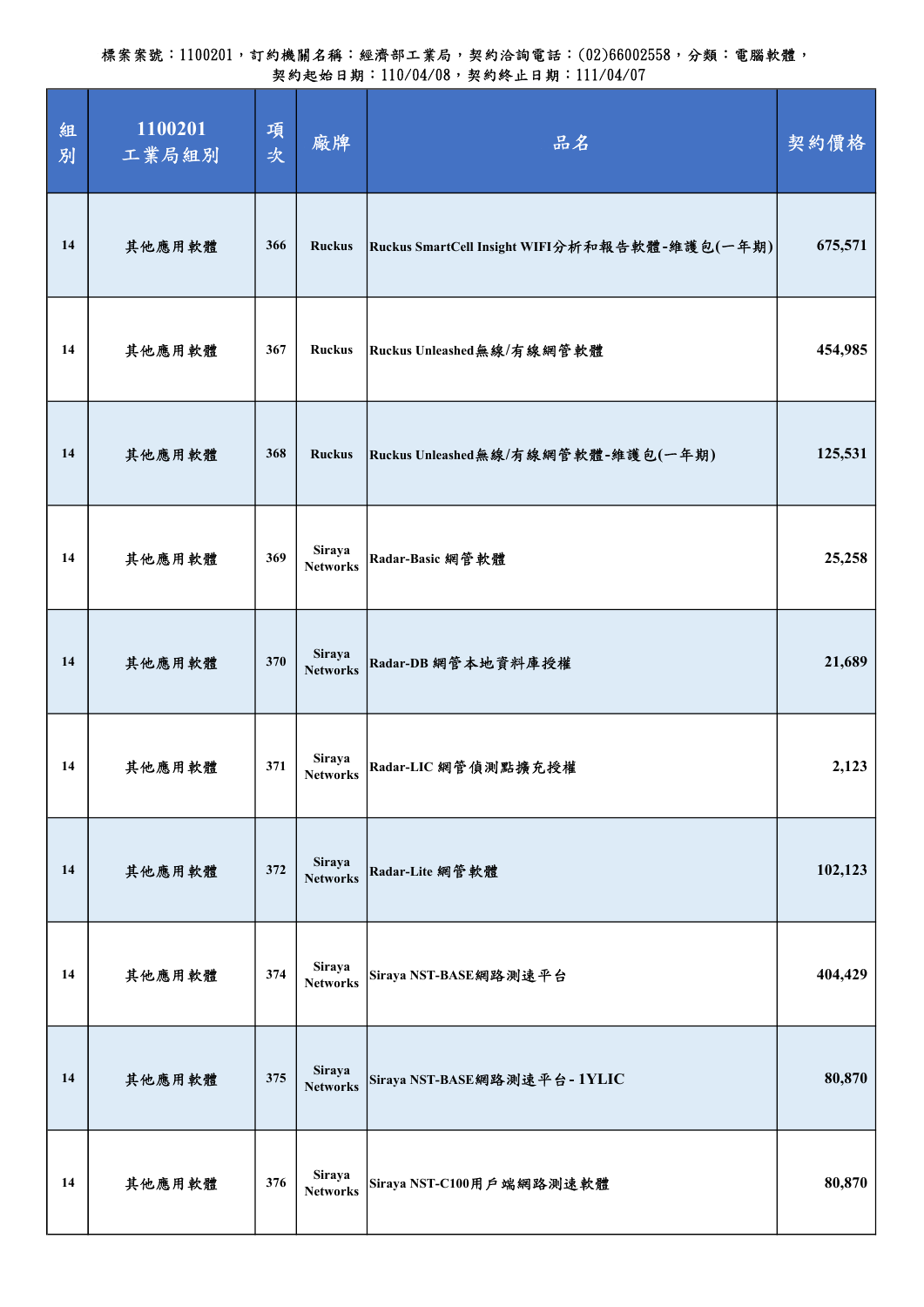| 組<br>別 | 1100201<br>工業局組別 | 項<br>次 | 廠牌                               | 品名                               | 契約價格      |
|--------|------------------|--------|----------------------------------|----------------------------------|-----------|
| 14     | 其他應用軟體           | 377    | Siraya<br><b>Networks</b>        | Siraya NST-C100用戶端網路測速軟體 - 1YLIC | 16,158    |
| 14     | 其他應用軟體           | 378    | Siraya<br><b>Networks</b>        | Siraya NST-C1用戶端網路測速軟體           | 1,208     |
| 14     | 其他應用軟體           | 379    | Siraya<br><b>Networks</b>        | Siraya NST-C1用戶端網路測速軟體 - 1YLIC   | 238       |
| 14     | 其他應用軟體           | 380    | Siraya<br><b>Networks</b>        | Siraya NST-R1用户端網路測速             | 6,461     |
| 14     | 其他應用軟體           | 382    | Siraya<br><b>Networks</b>        | Siraya Radar-Basic - 1YLIC       | 4,070     |
| 14     | 其他應用軟體           | 384    | Siraya<br><b>Networks</b>        | Siraya Radar-Pro - 1YLIC         | 52,588    |
| 14     | 其他應用軟體           | 385    | Siraya<br><b>Networks</b>        | Siraya SNM1000 BASE - 1YLIC      | 292,538   |
| 14     | 其他應用軟體           | 386    | <b>Siraya</b><br><b>Networks</b> | Siraya SNM1000-DB - 1YLIC        | 58,443    |
| 14     | 其他應用軟體           | 388    | Siraya<br><b>Networks</b>        | SNM1000-BASE智慧網管系統               | 1,462,801 |
| 14     | 其他應用軟體           | 390    | Siraya<br><b>Networks</b>        | SNM1000-RADAR-LIC Radar 管理授權     | 14,429    |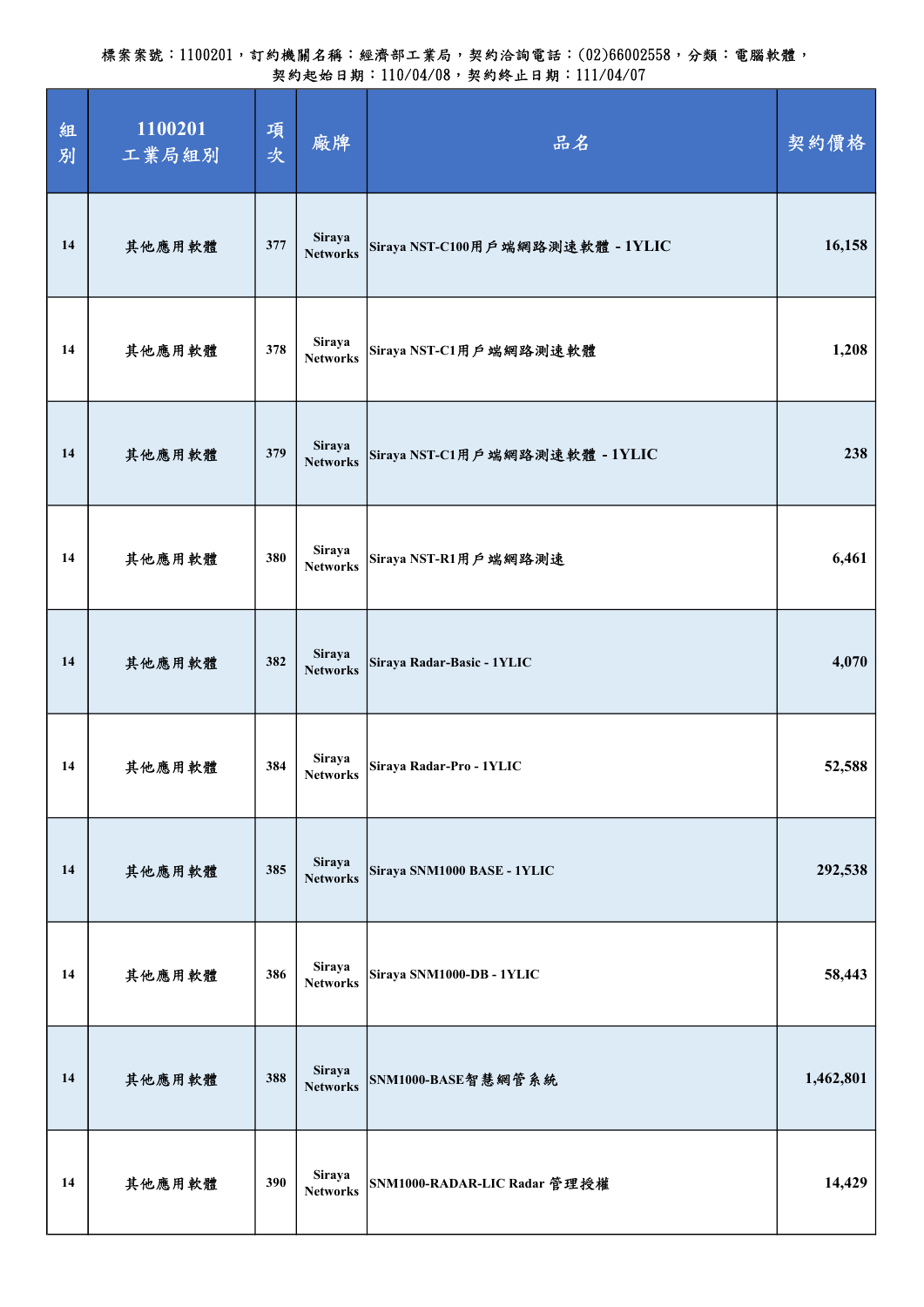| 組<br>別 | 1100201<br>工業局組別 | 項<br>次 | 廠牌                 | 品名                                                                                    | 契約價格      |
|--------|------------------|--------|--------------------|---------------------------------------------------------------------------------------|-----------|
| 14     | 其他應用軟體           | 625    | 叡揚資訊<br>公司         | 股份有限   iSD 智慧服務管理系統 雲端版 一年授權 - 10 agent 授權                                            | 207,078   |
| 14     | 其他應用軟體           | 626    | 叡揚資訊<br>公司         | 股份有限   iSD 智慧服務管理系統 雲端版 一年授權 - 25 agent 授權                                            | 389,080   |
| 14     | 其他應用軟體           | 627    | 叡揚資訊<br>公司         | 股份有限   iSD 智慧服務管理系統 雲端版 一年授權 - 5 agent 授權                                             | 116,077   |
| 14     | 其他應用軟體           | 628    | 叡揚資訊<br>公司         | 股份有限   iSD 智慧服務管理系統 雲端版 一年授權 - 50 agent 授權                                            | 697,472   |
| 14     | 其他應用軟體           | 631    | 叡揚資訊<br>公司         | 股份有限  iSD 智慧服務管理系統 雲端版 一年授權 - 加購 5 agent 授權                                           | 90,799    |
| 14     | 其他應用軟體           | 632    | 叡揚資訊<br>股份有限<br>公司 | QuEye CIP 自動化持續整合平台 (Continuous Integration<br>Platform) Data Center 一年授權 - 500 使用者授權 | 2,375,935 |
| 14     | 其他應用軟體           | 633    | 叡揚資訊<br>股份有限<br>公司 | QuEye CIP 自動化持續整合平台 (Continuous Integration<br>Platform) 雲端版 一年授權 - 100 使用者授權         | 577,958   |
| 14     | 其他應用軟體           | 634    | 叡揚資訊<br>股份有限<br>公司 | QuEye CIP 自動化持續整合平台 (Continuous Integration<br>Platform) 雲端版 一年授權 - 25 使用者授權          | 200,101   |
| 14     | 其他應用軟體           | 636    | 叡揚資訊<br>股份有限<br>公司 | QuEye CIP 自動化持續整合平台 (Continuous Integration<br>Platform) 雲端版 一年授權 - 50 使用者授權          | 399,292   |
| 14     | 其他應用軟體           | 637    | 叡揚資訊<br>股份有限<br>公司 | QuEye CIP 自動化持續整合平台 (Continuous Integration<br>Platform) 雲端版 一年授權 - 加購 200 使用者授權      | 2,704,348 |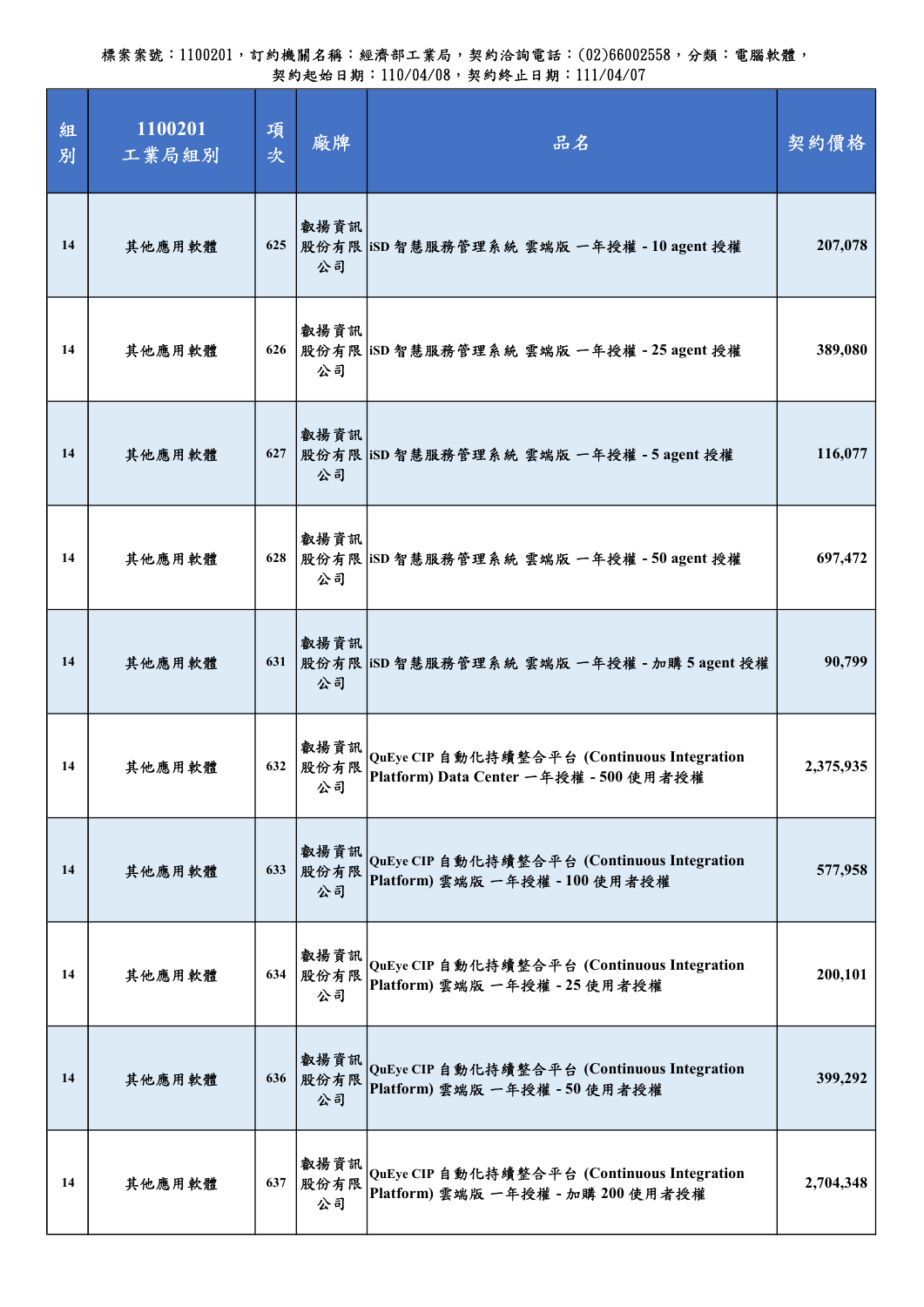| 組<br>別 | 1100201<br>工業局組別 | 項<br>次 | 廠牌                 | 品名                                                                              | 契約價格    |
|--------|------------------|--------|--------------------|---------------------------------------------------------------------------------|---------|
| 14     | 其他應用軟體           | 638    | 叡揚資訊<br>股份有限<br>公司 | QuEye CIP 自動化持續整合平台 (Continuous Integration<br>Platform) 雲端版 一年授權 - 加購 25 使用者授權 | 198,989 |
| 14     | 其他應用軟體           | 639    | 叡揚資訊<br>股份有限<br>公司 | QuEye CIP 自動化持續整合平台 (Continuous Integration<br>Platform) 雲端版 一年授權 - 加購 50 使用者授權 | 323,357 |
| 14     | 其他應用軟體           |        | 叡揚資訊<br>公司         | 640 股份有限 叡揚SSBU小精靈                                                              | 281,598 |
| 14     | 其他應用軟體           | 775    |                    | 泰溥科技 iPO 數位資訊推播系統 伺服器傳送端(須搭配接收端)                                                | 56,652  |
| 14     | 其他應用軟體           |        |                    | 776 秦溥科技 iPO 數位資訊推播系統 接收端 (需搭配伺服器傳送端使用)                                         | 14,931  |
| 14     | 其他應用軟體           |        |                    | 778  泰溥科技   TOP Voice 語言學習考試系統 -- 10U授權                                         | 64,105  |
| 14     | 其他應用軟體           | 781    |                    | 泰溥科技 智慧教室互動系統-三螢幕互動版(最低採購量2u)                                                   | 21,232  |
| 14     | 其他應用軟體           | 782    | 泰溥科技               | 智慧教室互動系統-雙螢幕互動版(支援)<br>Android&Windows&iOS最低採購量2u)                              | 16,176  |
| 14     | 其他應用軟體           | 783    |                    | 泰溥科技 網站協同作業管理系統-單一模組                                                            | 73,728  |
| 14     | 其他應用軟體           |        |                    | 784 泰溥科技 網站協同作業管理系統平台                                                           | 147,230 |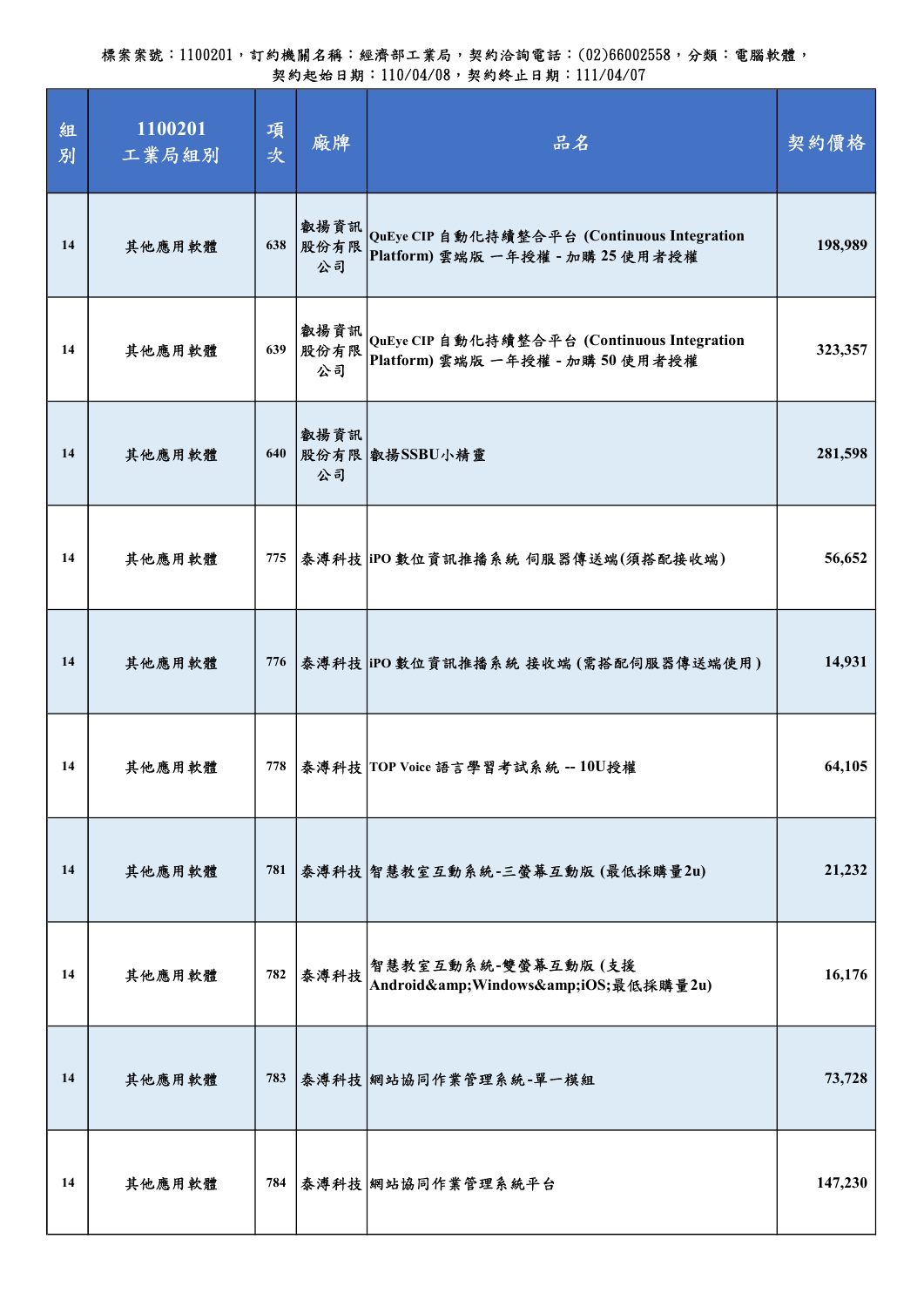| 組<br>別 | 1100201<br>工業局組別 | 項<br>次          | 廠牌    | 品名                                                                                       | 契約價格      |
|--------|------------------|-----------------|-------|------------------------------------------------------------------------------------------|-----------|
| 14     | 其他應用軟體           |                 |       | 785 泰溥科技 網路電子商務平台                                                                        | 990,957   |
| 14     | 其他應用軟體           | 786             |       | 泰溥科技 行動影音導播系統 專業版                                                                        | 311,080   |
| 14     | 其他應用軟體           |                 |       | 787 泰溥科技 行動影音導播系統 標準版                                                                    | 162,588   |
| 14     | 其他應用軟體           | 788             |       | 泰溥科技 行動觀光導覽系統                                                                            | 990,035   |
| 15     | 資安_身分識別與存取<br>管理 | $\mathbf{1}$    | Axway | AMPLIFY API Base 一年軟體更新維護                                                                | 845,298   |
| 15     | 資安_身分識別與存取<br>管理 | $\mathbf{2}$    | Axway | AMPLIFY API Manager 2 Core 一年軟體更新維護                                                      | 359,960   |
| 15     | 資安_身分識別與存取<br>管理 | $\mathbf{3}$    | Axway | AMPLIFY API Manager 2 Core 一年軟體更新維護(測試環境使<br>用)                                          | 78,766    |
| 15     | 資安_身分識別與存取<br>管理 | $\overline{4}$  | Axway | AMPLIFY API 加值包                                                                          | 352,376   |
| 15     | 資安_身分識別與存取<br>管理 | $5\overline{)}$ | Axway | Axway AMPLIFY API Manager 1yr Subscription (1Mill. API<br><b>Transactions per Month)</b> | 1,414,965 |
| 15     | 資安_身分識別與存取<br>管理 | 6               | Axway | Axway AMPLIFY API Manager 2Core (內含軟體、一年保固、<br>for测試環境使用)                                | 293,225   |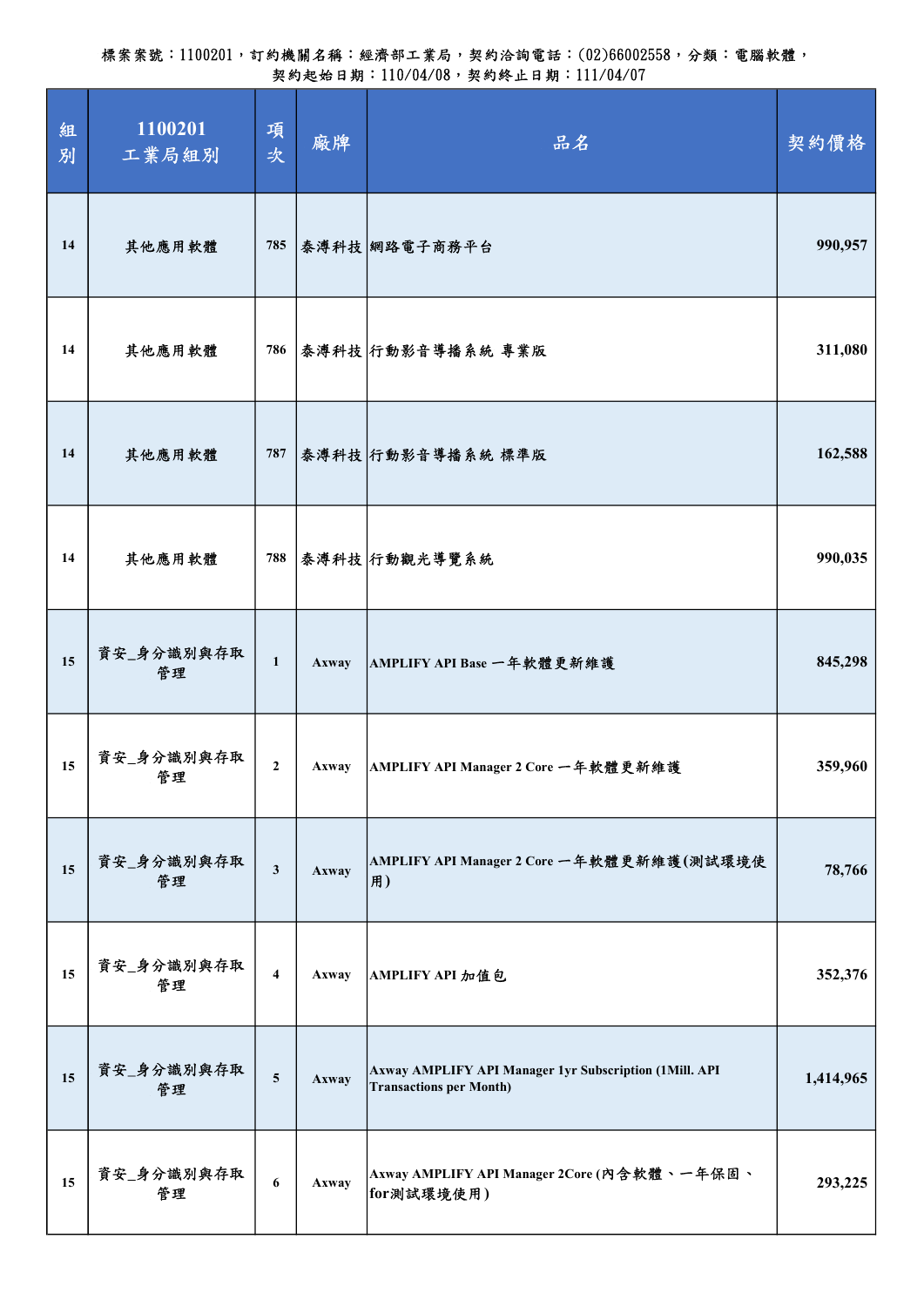| 組<br>別 | 1100201<br>工業局組別 | 項<br>次 | 廠牌 | 品名                           | 契約價格      |
|--------|------------------|--------|----|------------------------------|-----------|
| 15     | 資安_身分識別與存取<br>管理 | 68     |    | CyberArk DC主機安全強化系統          | 665,571   |
| 15     | 資安_身分識別與存取<br>管理 | 69     |    | CyberArk DC主機安全強化系統(加購一年維護)  | 114,560   |
| 15     | 資安_身分識別與存取<br>管理 | 70     |    | CyberArk 外部安全連線使用者授權         | 295,753   |
| 15     | 資安_身分識別與存取<br>管理 | 71     |    | CyberArk 外部安全連線使用者授權(加購一年維護) | 53,153    |
| 15     | 資安_身分識別與存取<br>管理 | 72     |    | CyberArk 應用程式密碼安全強化(具備代理程式)  | 147,826   |
| 15     | 資安_身分識別與存取<br>管理 | 74     |    | CyberArk 特權帳號資安強化系統          | 2,525,137 |
| 15     | 資安_身分識別與存取<br>管理 | 75     |    | CyberArk 特權帳號資安強化系統 (加購一年維護) | 373,256   |
| 15     | 資安_身分識別與存取<br>管理 | 76     |    | CyberArk 特權帳號遠端智慧連線授權(年訂閱制)  | 2,295,248 |
| 15     | 資安_身分識別與存取<br>管理 | 77     |    | CyberArk 高權限稽核管理系統(加購一年維護)   | 431,565   |
| 15     | 資安_身分識別與存取<br>管理 | 80     |    | CyberArk 高權限稽核管理系統(加購備援金庫)   | 1,420,000 |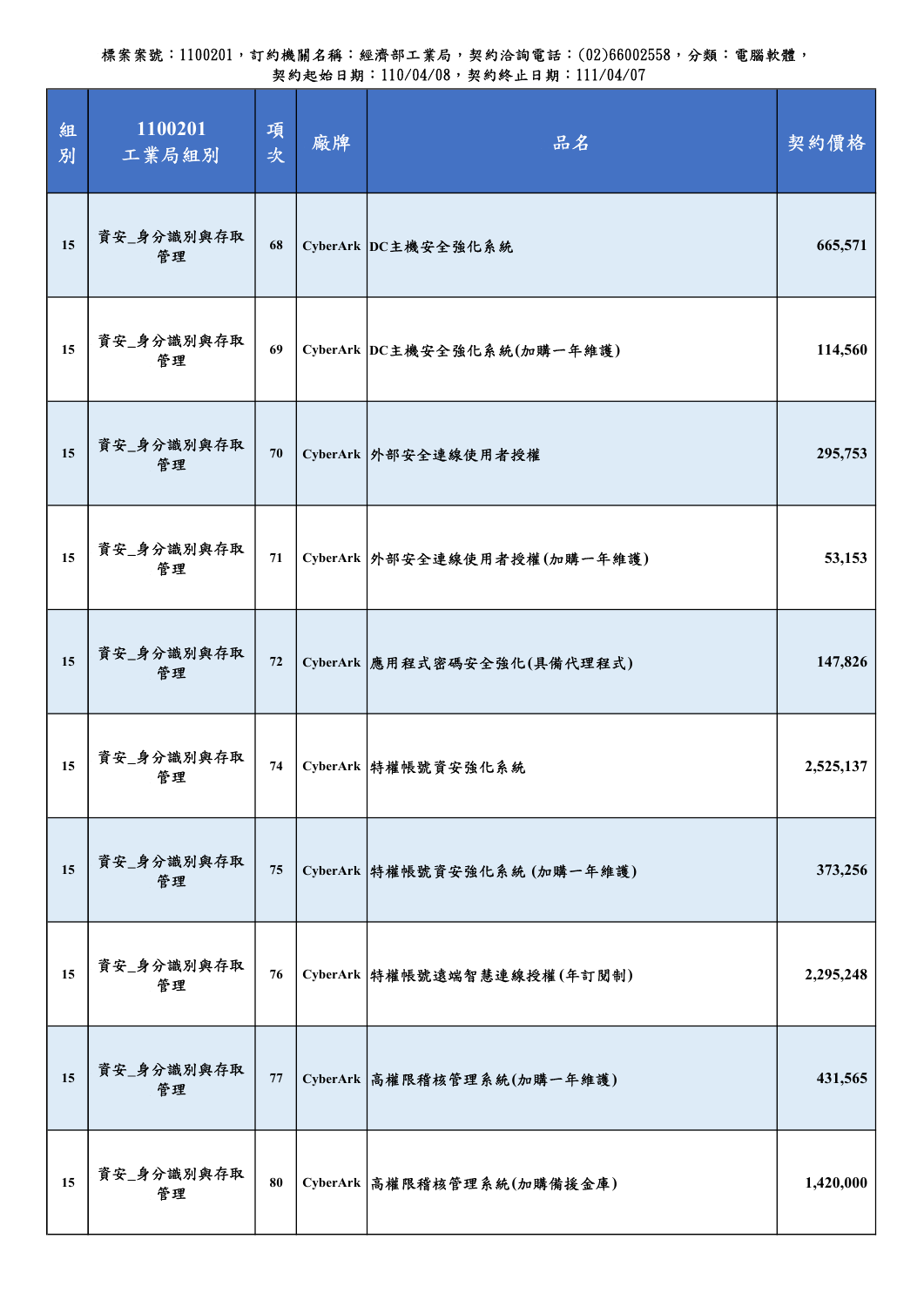| 組<br>別 | 1100201<br>工業局組別 | 項<br>次 | 廠牌     | 品名                                            | 契約價格    |
|--------|------------------|--------|--------|-----------------------------------------------|---------|
| 15     | 資安_身分識別與存取<br>管理 | 81     |        | CyberArk 高權限稽核管理系統(加購備援金庫/一年維護)               | 255,517 |
| 15     | 資安_身分識別與存取<br>管理 | 86     | e-SOFT | e-SOFT SIP平台系統介接服務 適用50U                      | 34,393  |
| 15     | 資安_身分識別與存取<br>管理 | 87     | e-SOFT | SIP-AD Detector系統-適用50人軟體一年版本升級授權             | 23,880  |
| 15     | 資安_身分識別與存取<br>管理 | 88     | e-SOFT | SIP-AD Detector 系統-適用50人軟體授權                  | 46,863  |
| 15     | 資安_身分識別與存取<br>管理 | 89     | e-SOFT | SIP-新興科技統整模組適用50U軟體 一年版本升級授權                  | 18,343  |
| 15     | 資安_身分識別與存取<br>管理 | 90     | e-SOFT | SIP-新興科技統整模組適用50U軟體授權                         | 91,774  |
| 15     | 資安_身分識別與存取<br>管理 | 91     | e-SOFT | SIP-端點設備自動化管理系統-IPv6模組50 Lisences一年版本<br>升級授權 | 5,477   |
| 15     | 資安_身分識別與存取<br>管理 | 92     | e-SOFT | SIP-端點設備自動化管理系統-IPv6模組50 Lisences軟體授權         | 17,450  |
| 15     | 資安_身分識別與存取<br>管理 | 93     | e-SOFT | SIP-端點設備自動化管理系統-適用50 Lisences軟體一年版<br>本升級授權   | 19,513  |
| 15     | 資安_身分識別與存取<br>管理 | 94     | e-SOFT | SIP-端點設備自動化管理系統-適用50 Lisences軟體授權             | 55,217  |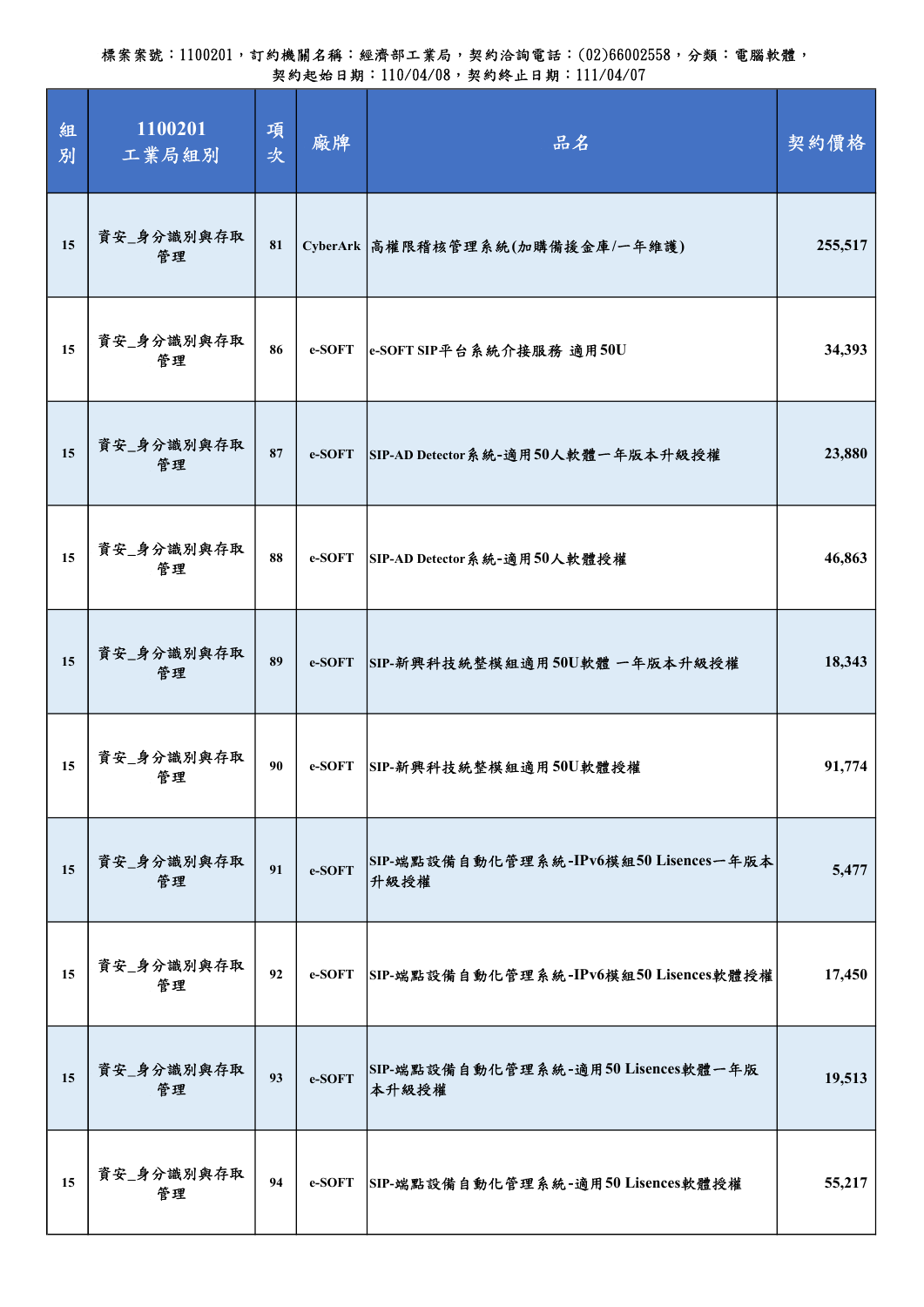| 組<br>別 | 1100201<br>工業局組別 | 項<br>次 | 廠牌                                | 品名                                           | 契約價格      |
|--------|------------------|--------|-----------------------------------|----------------------------------------------|-----------|
| 15     | 資安_身分識別與存取<br>管理 | 95     | e-SOFT                            | SIP-聯網設備位置查詢模組適用50U軟體一年版本升級授權                | 11,168    |
| 15     | 資安_身分識別與存取<br>管理 | 96     | e-SOFT                            | SIP-聯網設備位置查詢模組適用50U軟體授權                      | 55,901    |
| 15     | 資安_身分識別與存取<br>管理 | 97     | e-SOFT                            | SIP-開關機管理系統適用50U軟體授權                         | 57,506    |
| 15     | 資安_身分識別與存取<br>管理 | 106    | <b>Extreme</b>                    | Extreme 網路管理系統主程式 (含10 Device 管理授權)          | 341,052   |
| 15     | 資安_身分識別與存取<br>管理 | 107    | <b>Extreme</b>                    | Extreme 網路管理系統主程式 (含 25 Device 管理授權)         | 732,487   |
| 15     | 資安_身分識別與存取<br>管理 | 108    | <b>Extreme</b>                    | Extreme 網路管理系統主程式 (含50 Device 管理授權)          | 1,068,059 |
| 15     | 資安_身分識別與存取<br>管理 | 109    | <b>Extreme</b>                    | Extreme 身份認證存取控制管理系統主程式 (含250端點授<br>權)       | 129,929   |
| 15     | 資安_身分識別與存取<br>管理 | 110    | <b>Extreme</b>                    | Extreme 身份認證存取控制管理系統主程式 (含500端點授<br>權)       | 227,755   |
| 15     | 資安_身分識別與存取<br>管理 | 111    | <b>Extreme</b>                    | Extreme 身份認證存取控制管理系統擴充授權 1000 端點 (需<br>有主程式) | 229,090   |
| 15     | 資安_身分識別與存取<br>管理 | 112    | F <sub>5</sub><br><b>Networks</b> | F5-BIQ集中式管理軟體                                | 563,065   |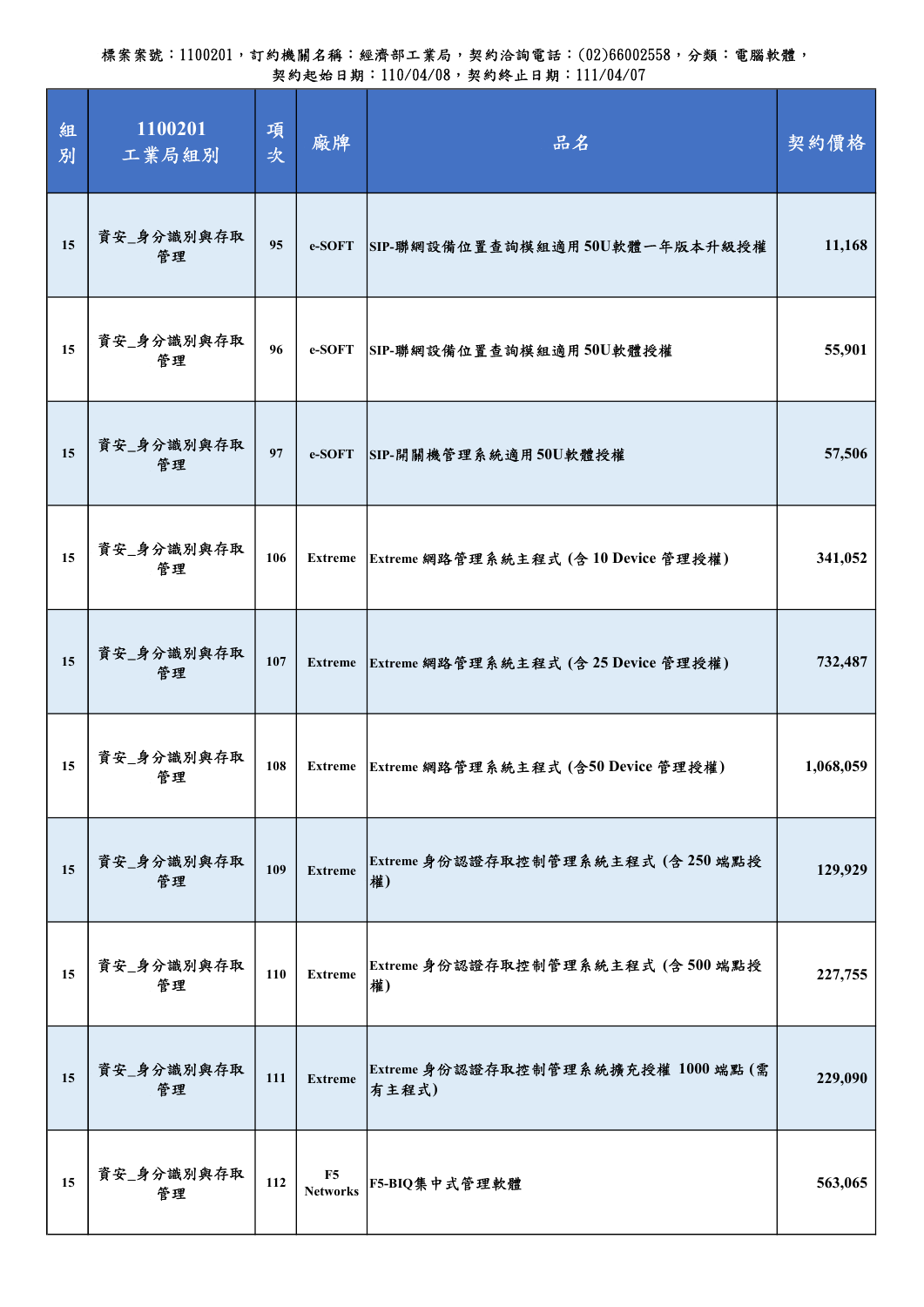| 組<br>別 | 1100201<br>工業局組別 | 項<br>次 | 廠牌                                    | 品名                                                                                                       | 契約價格      |
|--------|------------------|--------|---------------------------------------|----------------------------------------------------------------------------------------------------------|-----------|
| 15     | 資安_身分識別與存取<br>管理 | 113    | ForeScout                             | ForeScout網路行為控管系統(500設備授權)-1年版本更新維<br>護授權                                                                | 222,245   |
| 15     | 資安_身分識別與存取<br>管理 | 114    |                                       | ForeScout ForeScout網路行為控管系統(500設備授權)                                                                     | 1,112,032 |
| 15     | 資安_身分識別與存取<br>管理 | 115    | ForeScout                             | ForeScout開放整合模組~選其一功能: DB、SIEM、APT-<br>1年版本更新維護授權                                                        | 30,131    |
| 15     | 資安_身分識別與存取<br>管理 | 116    | ForeScout                             | ForeScout開放整合模組~選其一功能: DB、SIEM、APT<br>(500 設備授權)                                                         | 151,466   |
| 15     | 資安_身分識別與存取<br>管理 | 121    | <b>OITicket</b>                       | OITicket工單申請覆核流程系統2021版(含第一年MA,此品<br>項僅供搭配ObserveIT ITM解決方案)                                             | 631,496   |
| 15     | 資安_身分識別與存取<br>管理 | 122    |                                       | OITicket OITicket工單申請覆核流程系統2021版 *一年升級保固合約                                                               | 105,258   |
| 15     | 資安_身分識別與存取<br>管理 | 123    |                                       | OITicket工單申請覆核流程系統2021版使用者連線授權十人<br>OITicket  版(含第一年MA,此品項須搭配OITicket工單申請覆核流程<br>系統2021版)                | 72,245    |
| 15     | 資安_身分識別與存取<br>管理 | 124    |                                       | OITicket工單申請覆核流程系統2021版使用者連線授權十人<br>OITicket  版*一年軟體升級保固合約 (此品項須搭配OITicket工單申<br>請覆核流程系統2021版 *一年升級保固合約) | 12,042    |
| 15     | 資安_身分識別與存取<br>管理 | 133    | <b>Pulse</b><br>Secure,<br><b>LLC</b> | Profiler 網路識別軟體 1000裝置版                                                                                  | 3,576,926 |
| 15     | 資安_身分識別與存取<br>管理 | 134    | Pulse<br>Secure,<br><b>LLC</b>        | Profiler 網路識別軟體 100裝置版                                                                                   | 769,039   |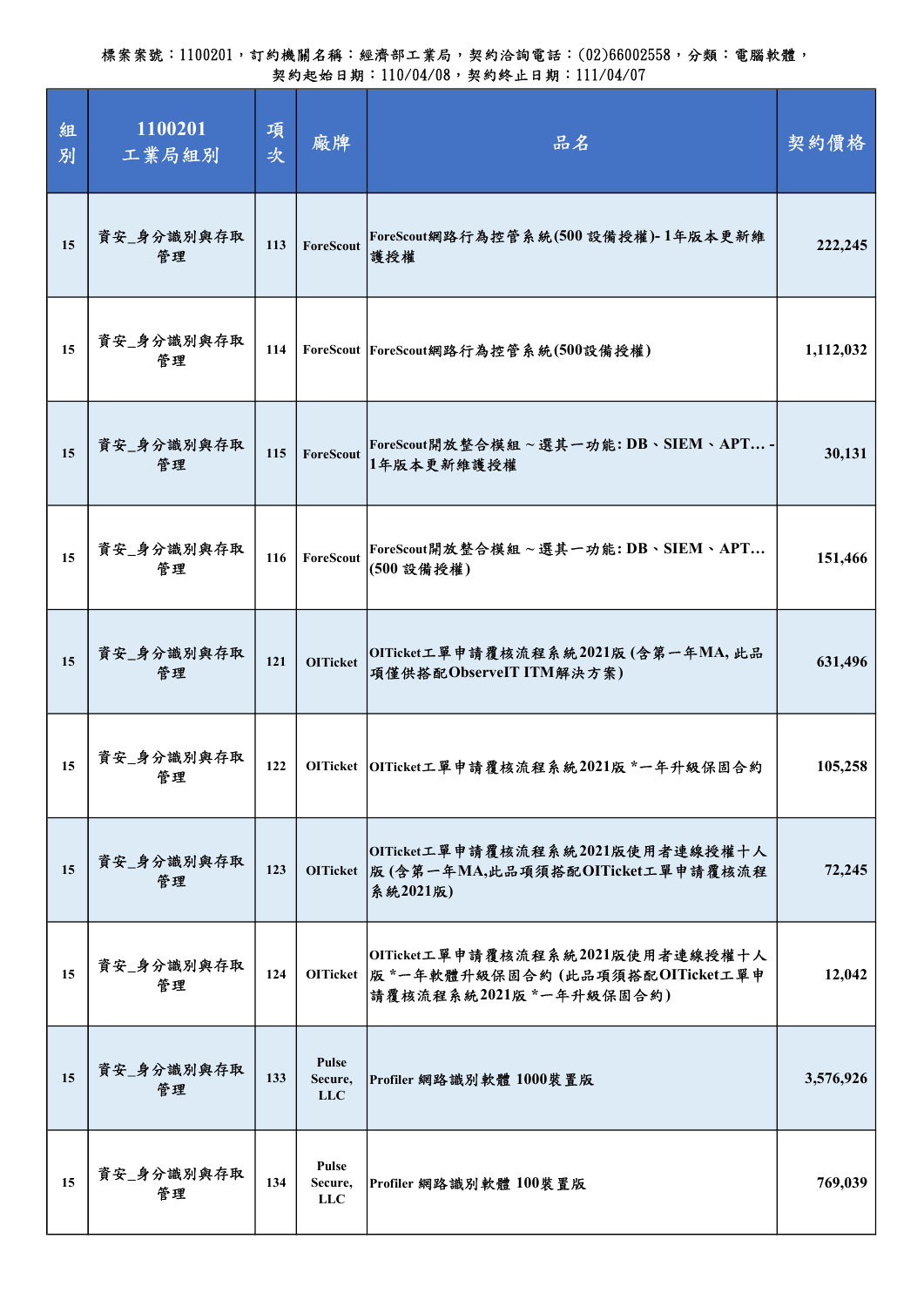| 組<br>別 | 1100201<br>工業局組別 | 項<br>次 | 廠牌                                    | 品名                                                                               | 契約價格      |
|--------|------------------|--------|---------------------------------------|----------------------------------------------------------------------------------|-----------|
| 15     | 資安_身分識別與存取<br>管理 | 135    | Pulse<br>Secure,<br><b>LLC</b>        | SSLVPN 安全存取控制軟體 100人版                                                            | 1,577,331 |
| 15     | 資安_身分識別與存取<br>管理 | 136    | Pulse<br>Secure,<br><b>LLC</b>        | SSLVPN 安全存取控制軟體 250人版                                                            | 2,730,010 |
| 15     | 資安_身分識別與存取<br>管理 | 137    | <b>Pulse</b><br>Secure,<br><b>LLC</b> | SSLVPN 安全存取控制軟體 25人版                                                             | 768,433   |
| 15     | 資安_身分識別與存取<br>管理 | 138    | Pulse<br>Secure,<br><b>LLC</b>        | SSLVPN 安全存取控制軟體 500人版                                                            | 4,550,030 |
| 15     | 資安_身分識別與存取<br>管理 | 139    | Pulse<br>Secure,<br><b>LLC</b>        | SSLVPN 安全存取控制軟體 50人版                                                             | 998,969   |
| 15     | 資安_身分識別與存取<br>管理 | 141    | <b>SailPoint</b>                      | IdentityIQ 帳號清查盤點管理員 (IdentityIQ Compliance<br>Manager)                          | 2,580,522 |
| 15     | 資安_身分識別與存取<br>管理 | 142    | <b>SailPoint</b>                      | IdentityIQ 隱私資料NAS存取合規治理模組 (IdentityIQ for<br><b>NAS File Storage</b> )          | 960,465   |
| 15     | 資安_身分識別與存取<br>管理 | 145    | <b>SailPoint</b>                      | IdentityIQ 隱私資料檔案系統存取合規治理模組 (IdentityIQ<br>for On-premises File Storage)         | 960,465   |
| 15     | 資安_身分識別與存取<br>管理 | 146    | <b>SailPoint</b>                      | IdentityIQ 隱私資料雲端存取合規治理模組 (IdentityIQ for<br><b>Cloud File Storage</b> )         | 960,465   |
| 15     | 資安_身分識別與存取<br>管理 | 147    | <b>SailPoint</b>                      | IdentityNow雲端身份清查盤點服務(IdentityNow Access<br>Certification) 85,000/月 需綁約36月的服務的合約 | 85,844    |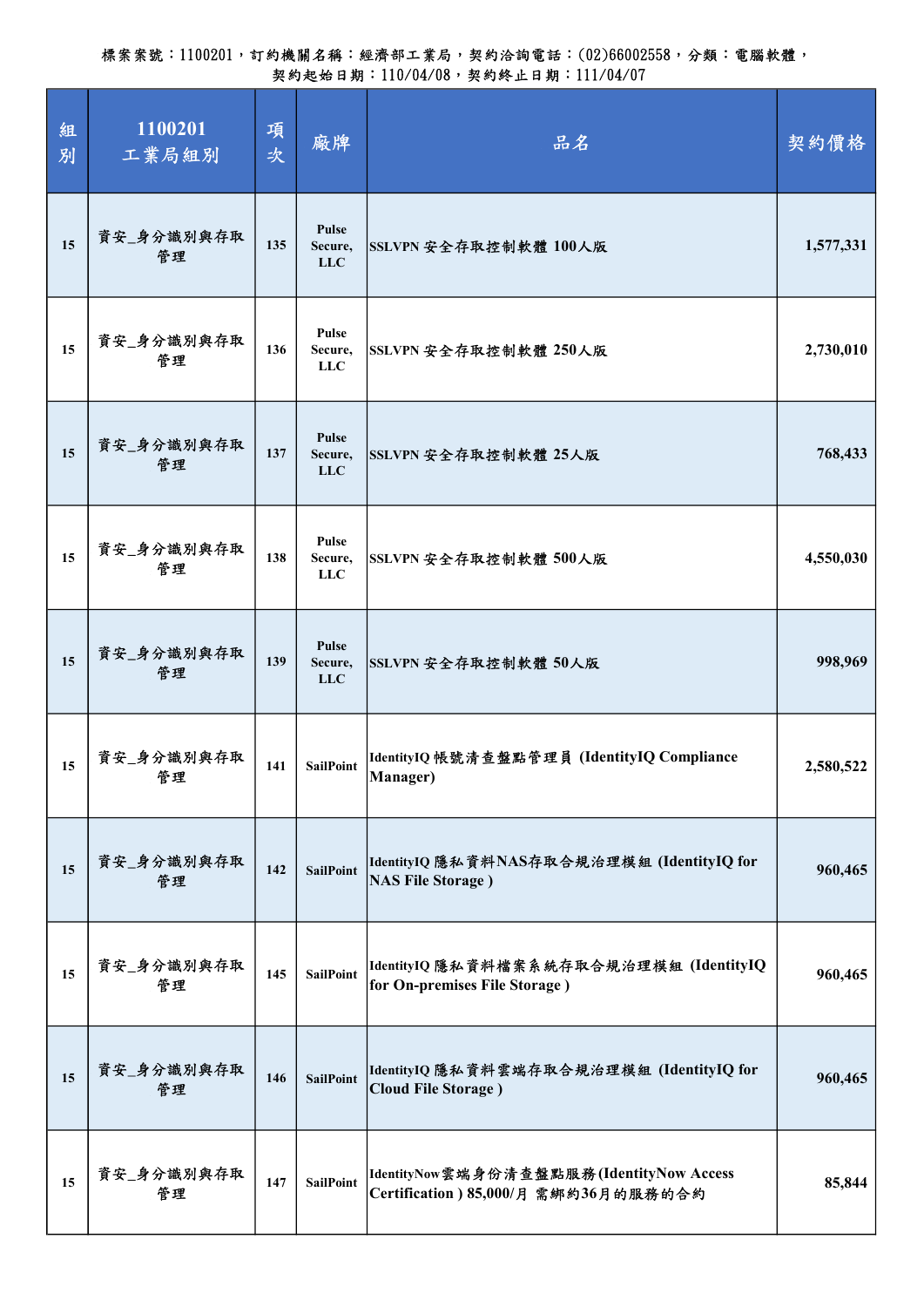| 組<br>別 | 1100201<br>工業局組別 | 項<br>次 | 廠牌              | 品名                                                                         | 契約價格      |
|--------|------------------|--------|-----------------|----------------------------------------------------------------------------|-----------|
| 15     | 資安_身分識別與存取<br>管理 | 148    |                 | SecureKi SecureKi 特權帳號側錄管理稽核平台                                             | 1,516,673 |
| 15     | 資安_身分識別與存取<br>管理 | 149    |                 | SecureKi SecureKi 特權帳號側錄管理稽核平台-次年軟體保固續約                                    | 307,107   |
| 15     | 資安_身分識別與存取<br>管理 | 150    |                 | SecureKi SecureKi 特權帳號側錄管理稽核授權                                             | 505,551   |
| 15     | 資安_身分識別與存取<br>管理 | 151    |                 | SecureKi SecureKi 特權帳號側錄管理稽核授權-次年軟體保固續約                                    | 102,294   |
| 15     | 資安_身分識別與存取<br>管理 | 152    | <b>SecureKi</b> | SecureKi 行動動態密碼系統 軟體認證載具(行動 App 軟體<br>Token for iOS/Android 連線授權)          | 50,546    |
| 15     | 資安_身分識別與存取<br>管理 | 153    | <b>SecureKi</b> | SecureKi 行動動態密碼系統 軟體認證載具(行動 App 軟體<br>Token for iOS/Android 連線授權)-次年軟體保固續約 | 10,128    |
| 15     | 資安_身分識別與存取<br>管理 | 154    | Splashtop       | Splashtop Business Access Pro 遠端連線與居家辦公軟體,使用者<br>一年授權                      | 3,589     |
| 15     | 資安_身分識別與存取<br>管理 | 155    | Splashtop       | Splashtop Business Access Pro 遠端連線與居家辦公軟體,使用者<br>一年授權                      | 2,879     |
| 15     | 資安_身分識別與存取<br>管理 | 156    |                 | Splashtop Splashtop On-Prem 自建主機,使用者一年維護服務                                 | 2,730     |
| 15     | 資安_身分識別與存取<br>管理 | 157    |                 | Splashtop Splashtop On-Prem 自建主機,使用者一年維護服務                                 | 2,172     |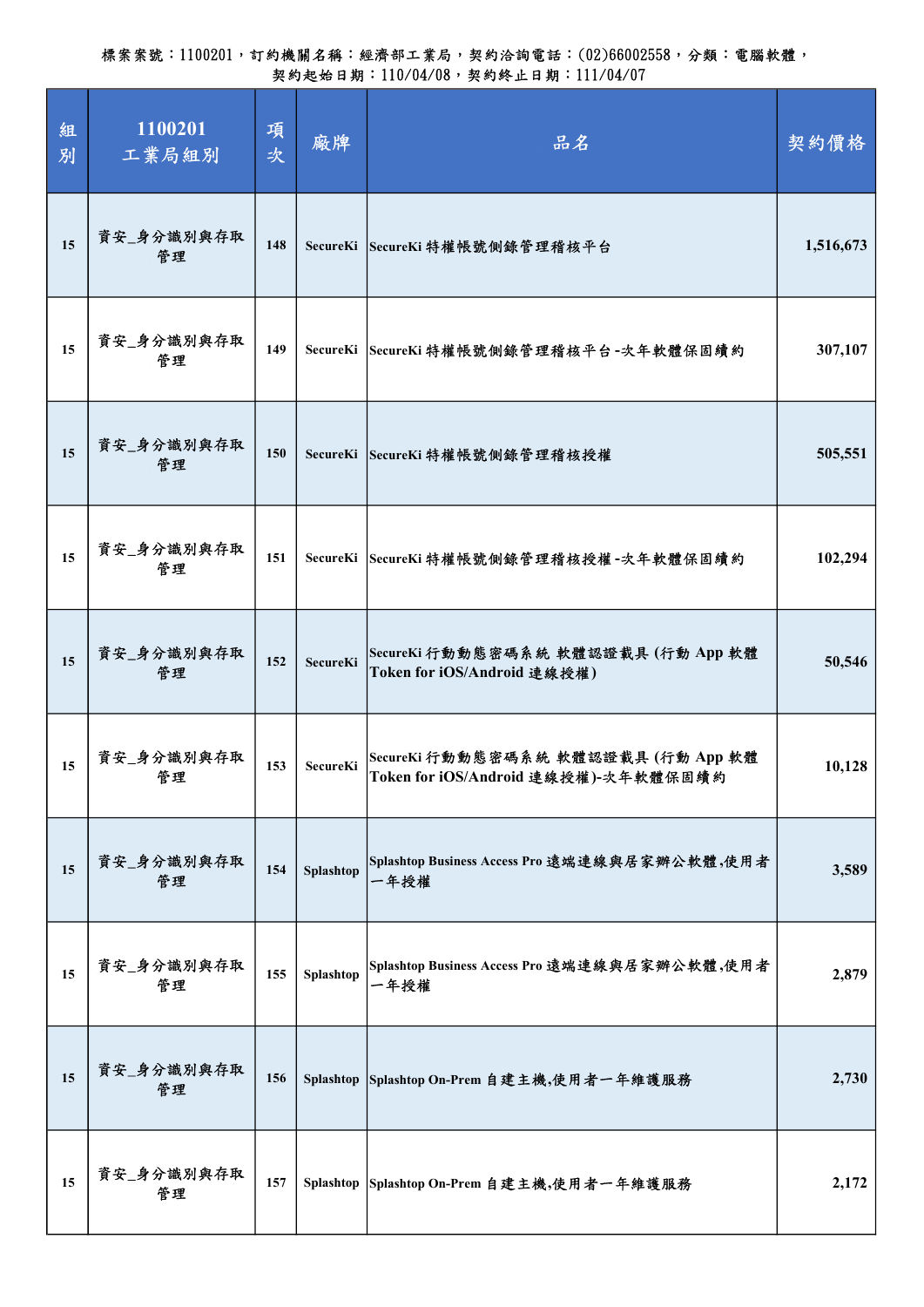| 組<br>別 | 1100201<br>工業局組別 | 項<br>次 | 廠牌        | 品名                                                                                     | 契約價格   |
|--------|------------------|--------|-----------|----------------------------------------------------------------------------------------|--------|
| 15     | 資安_身分識別與存取<br>管理 | 158    | Splashtop | Splashtop On-Prem 自建主機,同時使用者一年維護服務                                                     | 10,334 |
| 15     | 資安_身分識別與存取<br>管理 | 159    |           | Splashtop Splashtop On-Prem 自建主機,同時使用者一年維護服務                                           | 8,283  |
| 15     | 資安_身分識別與存取<br>管理 | 160    |           | Splashtop Splashtop On-Prem 自建主機,永久使用者授權                                               | 16,633 |
| 15     | 資安_身分識別與存取<br>管理 | 162    |           | Splashtop Splashtop On-Prem 自建主機,永久同時使用者授權                                             | 62,336 |
| 15     | 資安_身分識別與存取<br>管理 | 163    |           | Splashtop Splashtop On-Prem 自建主機,永久同時使用者授權                                             | 49,798 |
| 15     | 資安_身分識別與存取<br>管理 | 164    | Splashtop | Splashtop Remote Labs 遠距實驗室與電腦教室,同時使用者一<br>年授權                                         | 7,331  |
| 15     | 資安_身分識別與存取<br>管理 | 165    | Splashtop | Splashtop Remote Labs 遠距實驗室與電腦教室,同時使用者一<br>年授權                                         | 5,859  |
| 15     | 資安_身分識別與存取<br>管理 | 169    | Splashtop | Splashtop Remote Support Premium 遠端支援白金版 (含IoT遠端<br>支援),25台被控裝置,一年授權                   | 17,354 |
| 15     | 資安_身分識別與存取<br>管理 | 170    | Splashtop | Splashtop Single Sign-On (SSO) 整合模組,使用者一年授權 (需搭<br>配 Splashtop Business Access Pro 授權) | 1,820  |
| 15     | 資安_身分識別與存取<br>管理 | 171    | Splashtop | Splashtop Single Sign-On (SSO) 整合模組,使用者一年授權 (需搭<br>配 Splashtop Business Access Pro 授權) | 1,434  |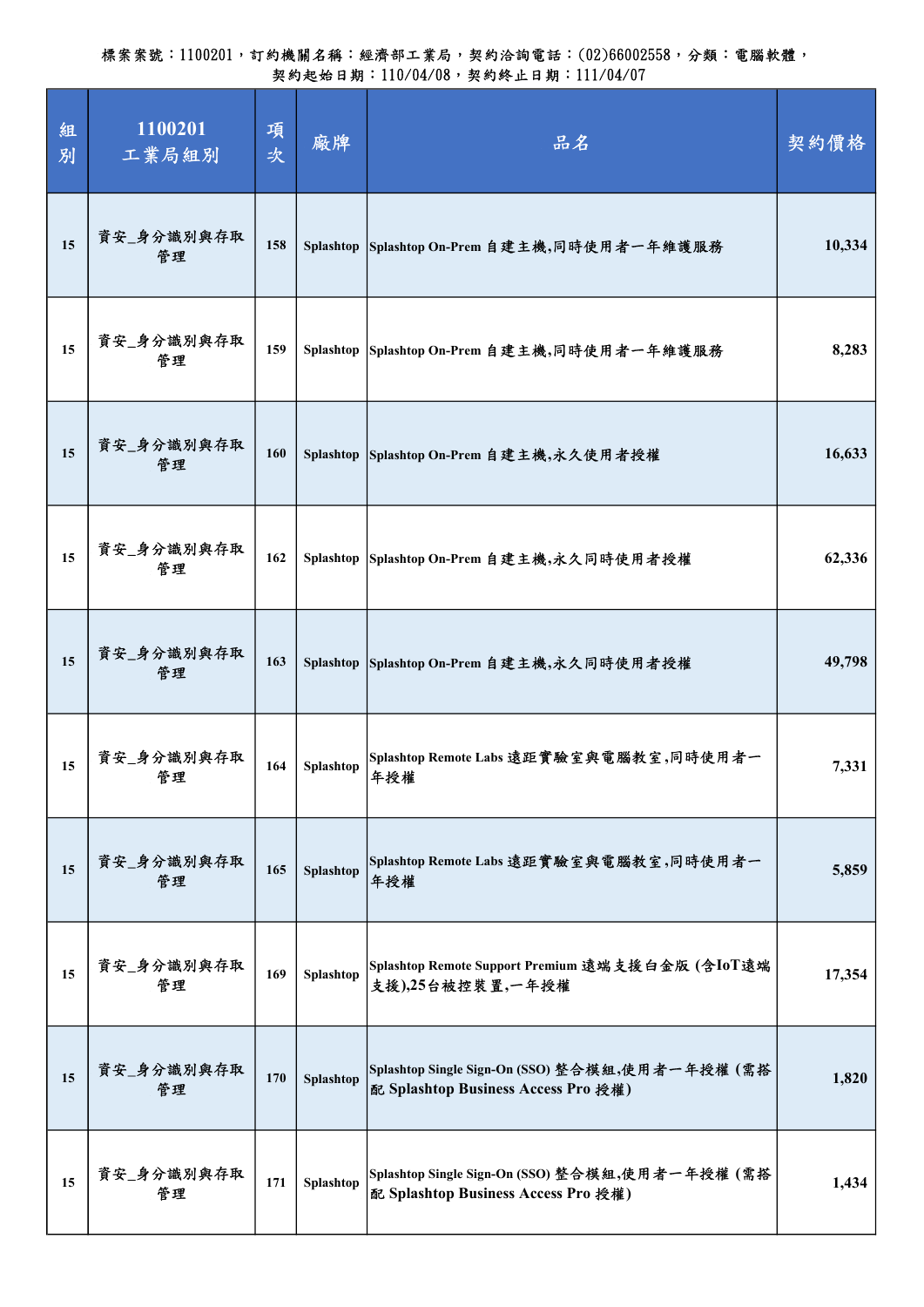| 組<br>別 | 1100201<br>工業局組別 | 項<br>次 | 廠牌              | 品名                                                                                                    | 契約價格      |
|--------|------------------|--------|-----------------|-------------------------------------------------------------------------------------------------------|-----------|
| 15     | 資安_身分識別與存取<br>管理 | 172    | Splashtop       | Splashtop SOS Enterprise 快速遠端支援企業版,同時使用者一<br>年授權                                                      | 29,606    |
| 15     | 資安_身分識別與存取<br>管理 | 173    | Splashtop       | Splashtop SOS Enterprise 快速遠端支援企業版,同時使用者一<br>年授權                                                      | 23,636    |
| 15     | 資安_身分識別與存取<br>管理 | 174    | Splashtop       | Splashtop SOS Unlimited 快速遠端支援無限佈署版,同時使用者<br>一年授權                                                     | 14,762    |
| 15     | 資安_身分識別與存取<br>管理 | 175    | Splashtop       | Splashtop SOS Unlimited 快速遠端支援無限佈署版,同時使用者<br>一年授權                                                     | 11,768    |
| 15     | 資安_身分識別與存取<br>管理 | 176    | Splashtop       | Splashtop SOS 快速遠端支援,同時使用者一年授權                                                                        | 7,027     |
| 15     | 資安_身分識別與存取<br>管理 | 179    | Splashtop       | Splashtop SOS+10 快速遠端支援,同時使用者一年授權                                                                     | 6,414     |
| 15     | 資安_身分識別與存取<br>管理 | 180    | Thycotic        | Thycotic 特權帳號管理解決方案 Secret Server Platinum<br>v10.8 十人授權 (ALM Support, 含一年MA)                         | 1,354,904 |
| 15     | 資安_身分識別與存取<br>管理 | 181    | <b>Thycotic</b> | Thycotic 特權帳號管理解決方案 Secret Server Platinum<br>v10.8 十人授權 *一年MA升級保固合約 (ALM Support)                    | 244,692   |
| 15     | 資安_身分識別與存取<br>管理 | 182    | Thycotic        | Thycotic 特權帳號管理解決方案 Secret Server Professional<br>v10.8 Addon - Secret Workflow 十人授權 (含一年MA)          | 158,999   |
| 15     | 資安_身分識別與存取<br>管理 | 183    | Thycotic        | Thycotic 特權帳號管理解決方案 Secret Server Professional<br> v10.8 Addon - Secret Workflow 十人授權 *一年MA升級保<br>固合約 | 28,620    |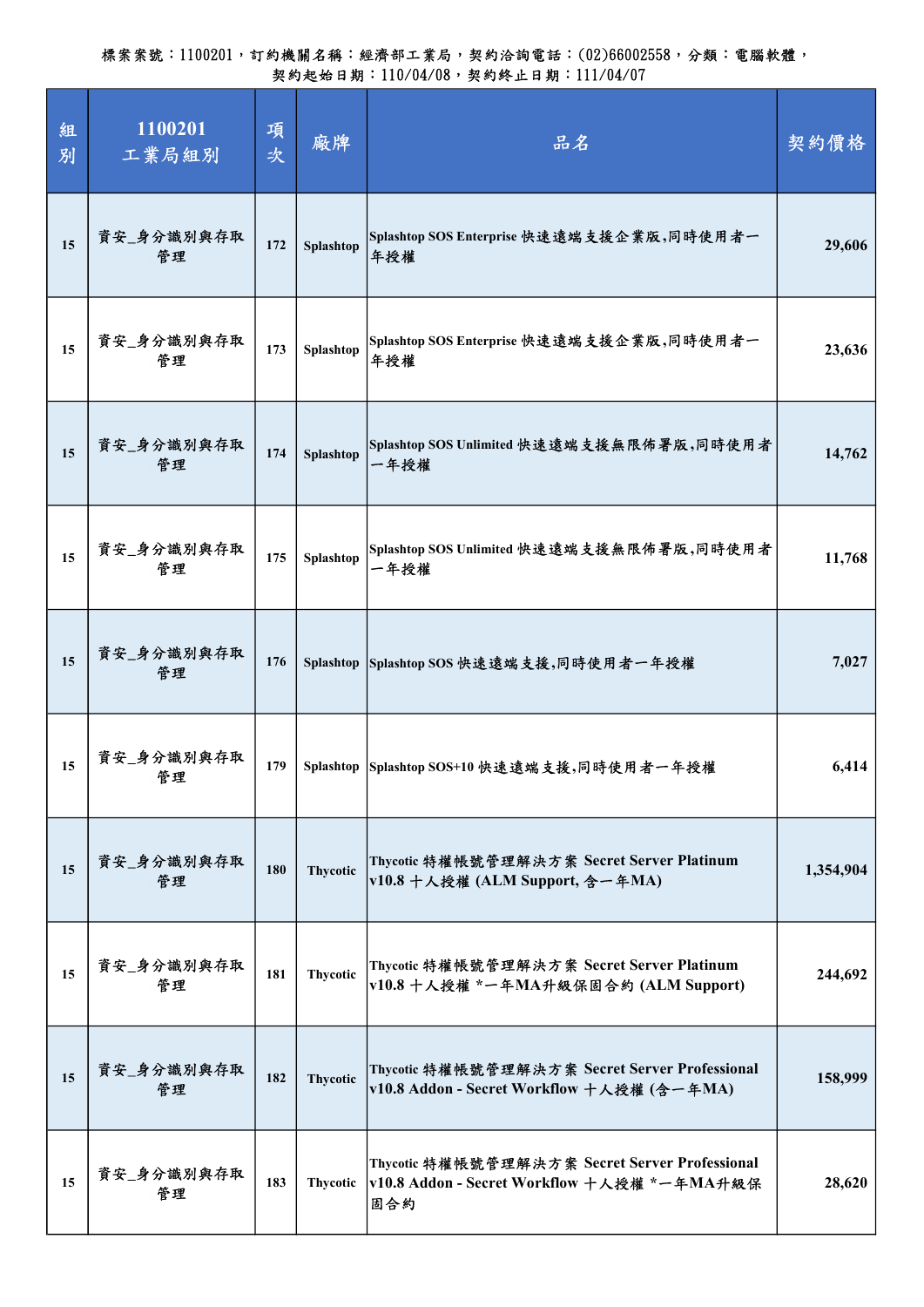| 組<br>別 | 1100201<br>工業局組別 | 項<br>次 | 廠牌              | 品名                                                                       | 契約價格      |
|--------|------------------|--------|-----------------|--------------------------------------------------------------------------|-----------|
| 15     | 資安_身分識別與存取<br>管理 | 184    | <b>Thycotic</b> | Thycotic 特權帳號管理解決方案 Secret Server Professional<br> v10.8 十人授權 (含一年MA)    | 586,451   |
| 15     | 資安_身分識別與存取<br>管理 | 185    | <b>Thycotic</b> | Thycotic 特權帳號管理解決方案 Secret Server Professional<br>v10.8 十人授權 *一年MA升級保固合約 | 105,410   |
| 15     | 資安_身分識別與存取<br>管理 | 186    | <b>Thycotic</b> | Thycotic 特權帳號管理解決方案 Secret Server Site and<br>Distributed Engine模組       | 835,187   |
| 15     | 資安_身分識別與存取<br>管理 | 187    | <b>Thycotic</b> | Thycotic 特權帳號管理解決方案 Secret Server Tool 工具組                               | 205,258   |
| 15     | 資安_身分識別與存取<br>管理 | 188    | <b>UGuard</b>   | EOSD® 终端装置上線狀態偵測模組                                                       | 111,213   |
| 15     | 資安_身分識別與存取<br>管理 | 189    | <b>UGuard</b>   | UVM-1000 網路流量軌跡管理                                                        | 578,894   |
| 15     | 資安_身分識別與存取<br>管理 | 190    | <b>UGuard</b>   | UVM-3000 網路流量軌跡管理                                                        | 1,231,058 |
| 15     | 資安_身分識別與存取<br>管理 | 191    | <b>UGuard</b>   | UVM-4000 網路流量軌跡管理                                                        | 2,050,303 |
| 15     | 資安_身分識別與存取<br>管理 | 192    | <b>UGuard</b>   | UVM-500 網路流量軌跡管理                                                         | 228,294   |
| 15     | 資安_身分識別與存取<br>管理 | 193    | <b>UGuard</b>   | UVM-5000 網路流量軌跡管理                                                        | 3,383,068 |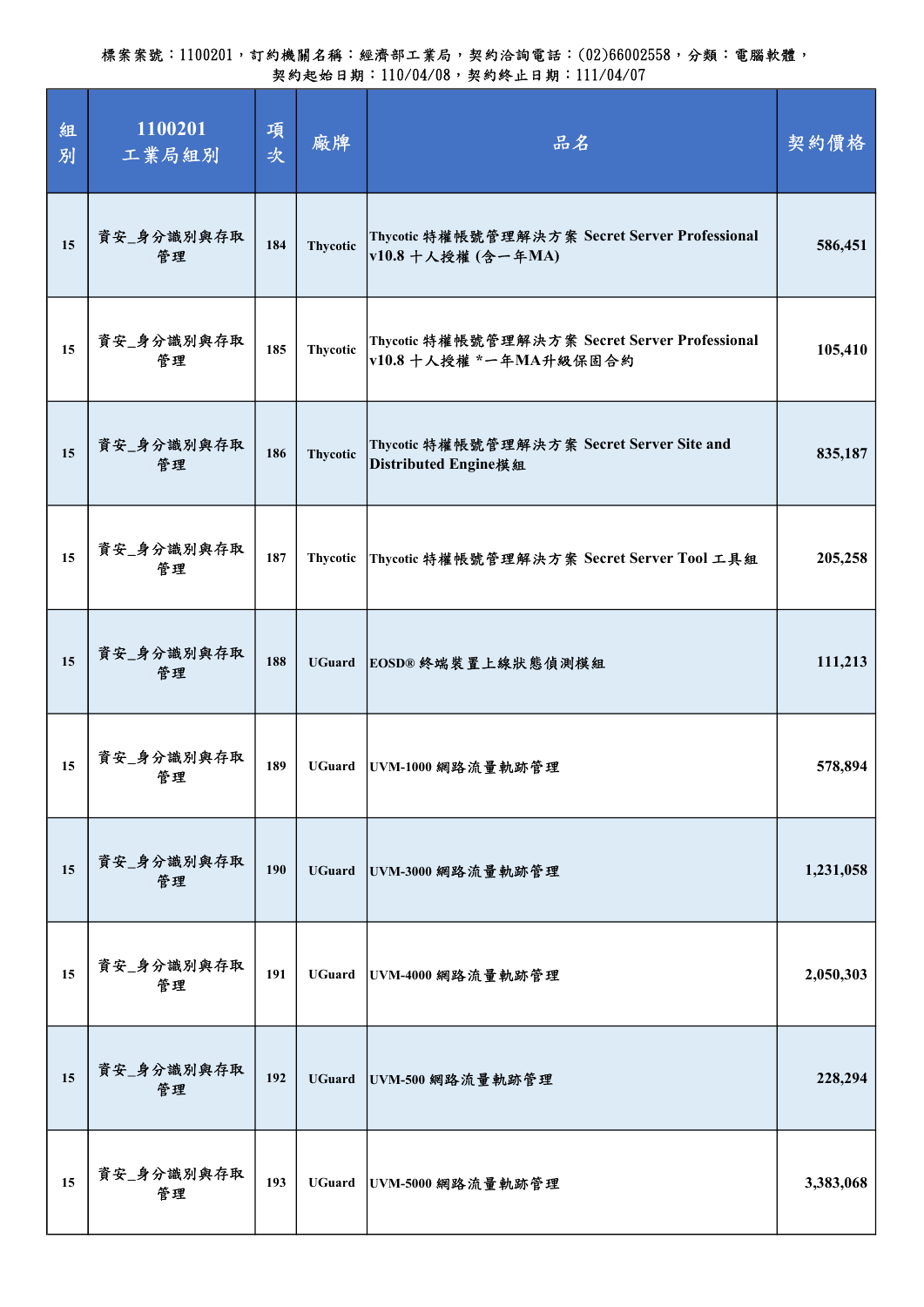| 組<br>別 | 1100201<br>工業局組別 | 項<br>次 | 廠牌         | 品名                                                | 契約價格      |
|--------|------------------|--------|------------|---------------------------------------------------|-----------|
| 15     | 資安_身分識別與存取<br>管理 | 198    | 全景軟體       | MOTP行動動態密碼系統(含軟體主伺服器,主控端授權,認證<br>載具授權)            | 200,447   |
| 15     | 資安_身分識別與存取<br>管理 | 199    |            | 全景軟體 MOTP行動動態密碼系統 API使用者開發套件                      | 65,537    |
| 15     | 資安_身分識別與存取<br>管理 | 200    |            | 全景軟體 MOTP行動動態密碼系統 HA備援系統                          | 94,611    |
| 15     | 資安_身分識別與存取<br>管理 | 201    |            | 全景軟體 MOTP行動動態密碼系統 主控端使用者授權(永久授權)                  | 61,820    |
| 15     | 資安_身分識別與存取<br>管理 | 202    |            | 全景軟體 MOTP行動動態密碼系統 加購技術支援授權(含升級維護)                 | 27,299    |
| 15     | 資安_身分識別與存取<br>管理 | 203    | 全景軟體       | MOTP行動動態密碼系統 軟體認證載具 Token (手機APP 永<br>久授權)        | 11,876    |
| 15     | 資安_身分識別與存取<br>管理 | 274    | 安資捷        | 資料庫去識別遮罩包                                         | 473,012   |
| 15     | 資安_身分識別與存取<br>管理 | 276    | 科技         | 智弘軟體 ANCHOR 進階 特權帳號管理與稽核平台-企業加值版<br>ETP+(含1年保固)   | 2,677,553 |
| 15     | 資安_身分識別與存取<br>管理 | 277    | 智弘軟體<br>科技 | ANCHOR 進階平台-破窗系統(含1年保固)                           | 368,049   |
| 15     | 資安_身分識別與存取<br>管理 | 278    | 科技         | 智弘軟體 ANCHOR 進階特權帳號管理與稽核平台-ETP、ETP+擴充套<br>件(含1年保固) | 1,338,777 |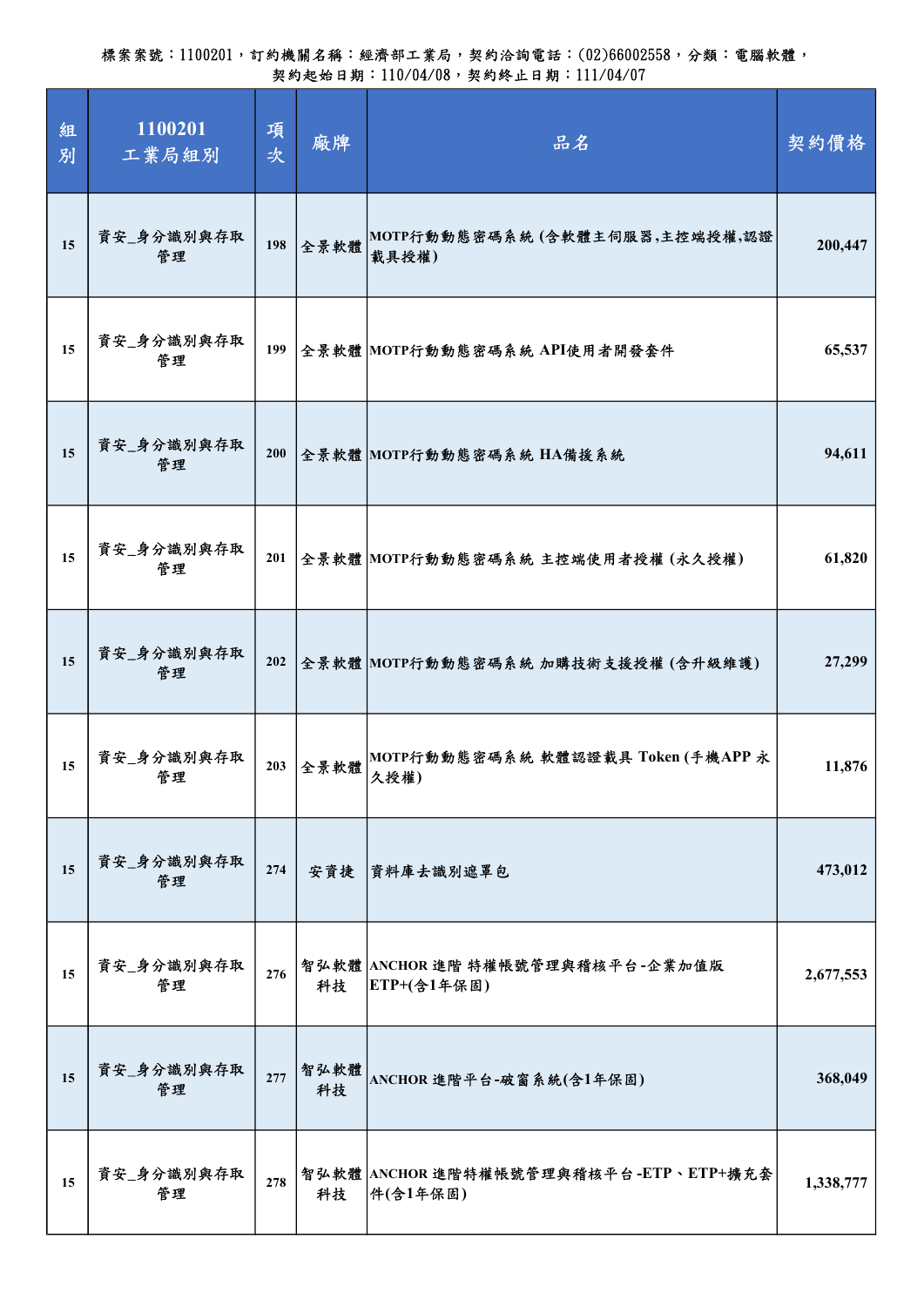| 組<br>別 | 1100201<br>工業局組別 | 項<br>次 | 廠牌 | 品名                                                      | 契約價格      |
|--------|------------------|--------|----|---------------------------------------------------------|-----------|
| 15     | 資安_身分識別與存取<br>管理 | 279    | 科技 | 智弘軟體  ANCHOR 進階特權帳號管理與稽核平台-企業版ETP(含1年<br>保固)            | 2,111,678 |
| 15     | 資安_身分識別與存取<br>管理 | 280    | 科技 | 智弘軟體 ANCHOR 進階特權帳號管理與稽核平台-同時上線授權數<br> (含1年保固)           | 142,327   |
| 15     | 資安_身分識別與存取<br>管理 | 281    | 科技 | 智弘軟體 ANCHOR 進階特權帳號管理與稽核平台-基礎版FDT(含1年<br>保固)             | 967,671   |
| 15     | 資安_身分識別與存取<br>管理 | 282    | 科技 | 智弘軟體  ANCHOR 進階特權帳號管理與稽核平台-標準版STD(含1年<br>保固)            | 1,573,407 |
| 15     | 資安_身分識別與存取<br>管理 | 283    | 科技 | 智弘軟體 ANCHOR 進階特權帳號管理與稽核平台-被管理端設備側錄<br> 授權數(含一年保固)       | 24,333    |
| 15     | 資安_身分識別與存取<br>管理 | 284    | 科技 | 智弘軟體  ANCHOR 進階特權帳號管理與稽核平台升級套件(含1年保<br>固)               | 575,389   |
| 15     | 資安_身分識別與存取<br>管理 | 285    | 科技 | 智弘軟體 ANCHOR 進階特權帳號管理與稽核平台尊榮服務包(含教育<br> 訓練/技術服務/版本升級)    | 273,003   |
| 15     | 資安_身分識別與存取<br>管理 | 286    | 科技 | 智弘軟體 ANCHOR 進階組合包-企業加值版ETP+帳號管理、 連線側<br>錄功能模組二選一(含1年保固) | 1,740,344 |
| 15     | 資安_身分識別與存取<br>管理 | 287    | 科技 | 智弘軟體 ANCHOR 進階組合包-企業版ETP 帳號管理、連線側錄功能<br> 模組二選一(含1年保固)   | 1,372,295 |
| 15     | 資安_身分識別與存取<br>管理 | 288    | 科技 | 智弘軟體 ANCHOR 進階組合包-基礎版FDT 帳號管理、連線側錄功能<br> 模組二選一(含1年保固)   | 594,814   |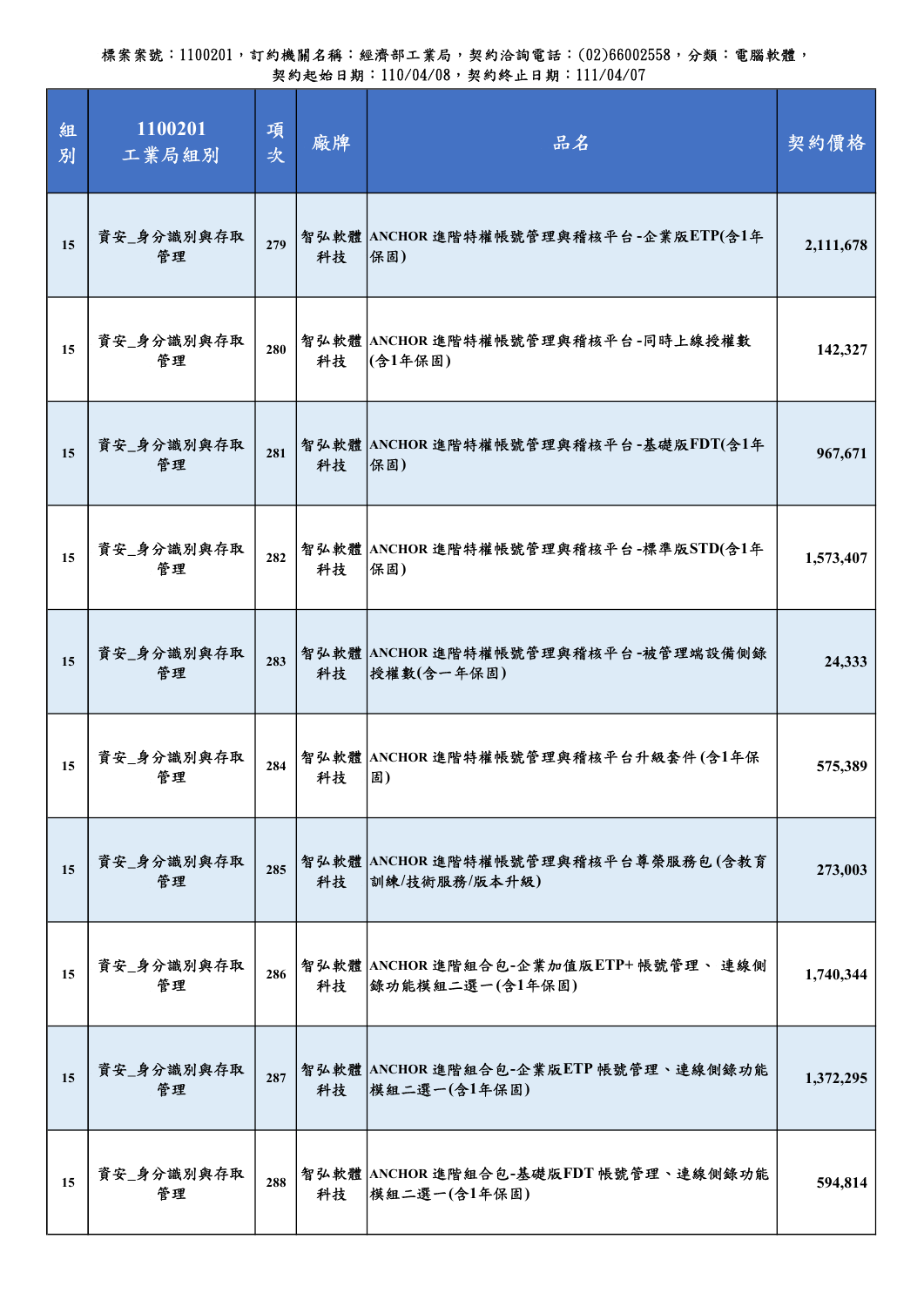| 組<br>別 | 1100201<br>工業局組別 | 項<br>次       | 廠牌                             | 品名                                                            | 契約價格      |
|--------|------------------|--------------|--------------------------------|---------------------------------------------------------------|-----------|
| 15     | 資安_身分識別與存取<br>管理 | 289          | 科技                             | 智弘軟體 ANCHOR 進階組合包-帳號管理,連線側錄功能模組二選一<br> 升級套件(含1年保固)            | 473,431   |
| 15     | 資安_身分識別與存取<br>管理 | 290          | 科技                             | 智弘軟體 ANCHOR 進階組合包-帳號管理,連線側錄功能模組二選一<br> 平台-ETP,ETP+擴充套件(含1年保固) | 870,172   |
| 15     | 資安_身分識別與存取<br>管理 | 291          | 科技                             | 智弘軟體 ANCHOR 進階組合包-標準版STD 帳號管理、連線側錄功能<br>模組二選一(含1年保固)          | 1,022,649 |
| 15     | 資安_身分識別與存取<br>管理 | 292          | 科技                             | 智弘軟體 ANCHOR進階特權帳號管理與稽核平台-VDI模組擴充套件<br> (含1年保固)                | 469,262   |
| 16     | 資安_網路安全          | 1            | A10<br><b>Networks</b><br>Inc. | aGALAXY TPS 報表系統                                              | 1,213,276 |
| 16     | 資安_網路安全          | $\mathbf{2}$ | A10<br><b>Networks</b><br>Inc. | Harmony ADC 報表系統                                              | 758,291   |
| 16     | 資安_網路安全          | 3            | A10<br><b>Networks</b><br>Inc. | vThunder SSL Insight (加值模組)                                   | 792,528   |
| 16     | 資安_網路安全          | 4            | A10<br><b>Networks</b><br>Inc. | <b>VThunder TPS-1Gbps DDoS攻擊防護系統</b>                          | 1,585,248 |
| 16     | 資安_網路安全          | 5            | A10<br><b>Networks</b><br>Inc. | vThunder TPS-2Gbps DDoS攻擊防護系統                                 | 2,536,512 |
| 16     | 資安_網路安全          | 6            | A10<br><b>Networks</b><br>Inc. | <b>VThunder TPS-5Gbps DDoS攻擊防護系統</b>                          | 3,963,407 |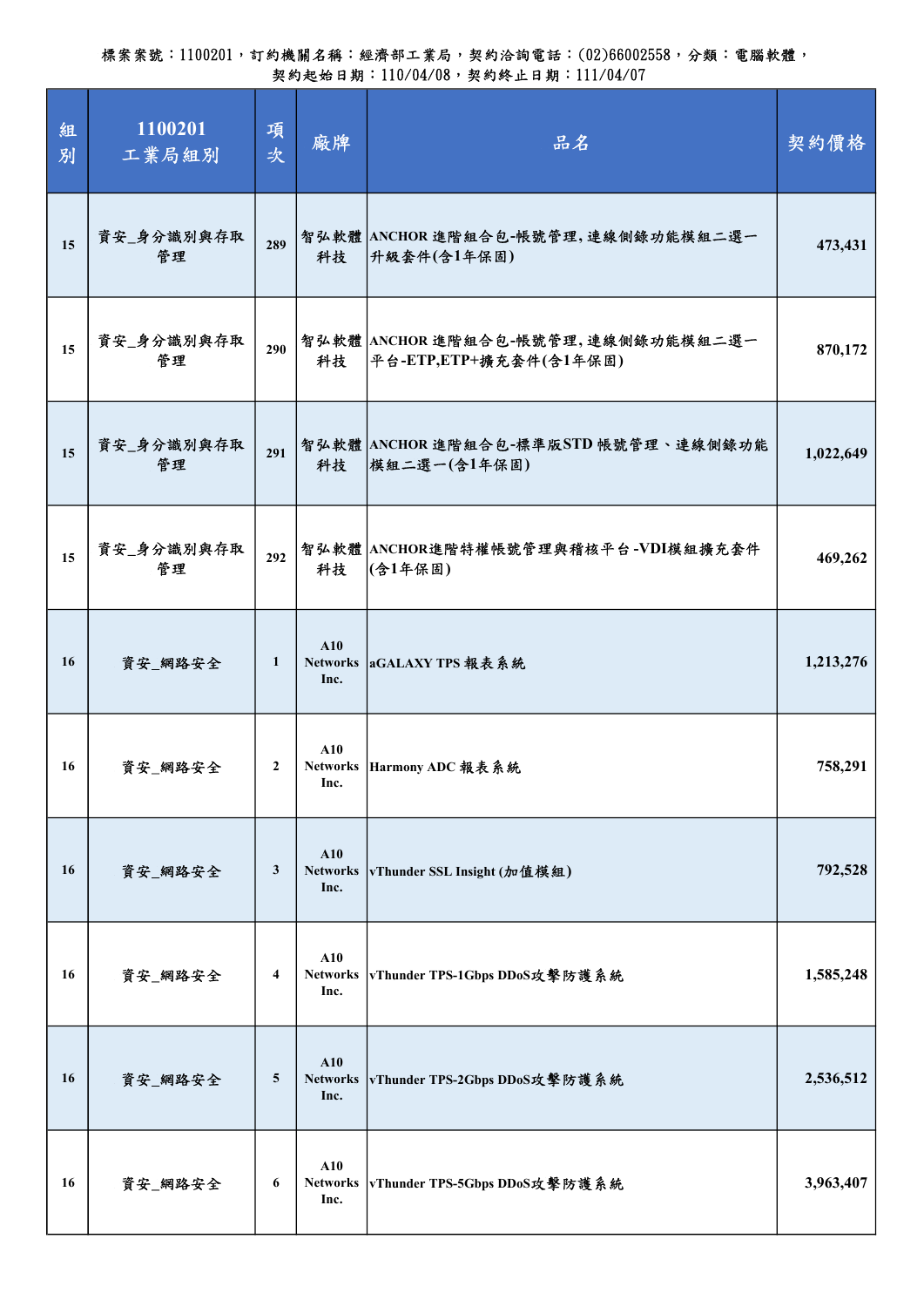| 組<br>別 | 1100201<br>工業局組別 | 項<br>次         | 廠牌                               | 品名                                                 | 契約價格      |
|--------|------------------|----------------|----------------------------------|----------------------------------------------------|-----------|
| 16     | 資安_網路安全          | $\overline{7}$ | A10<br><b>Networks</b><br>Inc.   | vThunder-1Gbps throughput software ADC             | 1,732,892 |
| 16     | 資安_網路安全          | 8              | A10<br><b>Networks</b><br>Inc.   | vThunder-200Mbps throughput software ADC           | 1,155,197 |
| 16     | 資安_網路安全          | 9              | A10<br><b>Networks</b><br>Inc.   | vThunder-4Gbps throughput software ADC             | 2,310,586 |
| 16     | 資安_網路安全          | 10             | A10<br><b>Networks</b><br>Inc.   | vThunder-8Gbps throughput software ADC             | 3,466,936 |
| 16     | 資安_網路安全          | 11             | <b>Allied</b><br><b>Telesis</b>  | AMF-Cloud SESC 自主管理安全平台-加購授權(1 Node / 一年<br>授權)    | 11,274    |
| 16     | 資安_網路安全          | 12             | <b>Allied</b><br><b>Telesis</b>  | AMF-Cloud SESC 自主管理安全平台-加購授權(10 Node / 一<br>年授權)   | 113,650   |
| 16     | 資安_網路安全          | 13             | <b>Allied</b><br><b>Telesis</b>  | AMF-Cloud SESC 自主管理安全平台(含主程式與10 Node授<br>權)(每年訂閱)  | 398,524   |
| 16     | 資安_網路安全          | 16             | <b>Attivo</b><br><b>Networks</b> | Attivo ADSecure Active Directory保護 10 個一年授權        | 23,933    |
| 16     | 資安_網路安全          | 17             | <b>Attivo</b><br><b>Networks</b> | Attivo ADSecure Active Directory保護 100 個一年授權       | 239,100   |
| 16     | 資安_網路安全          | 19             | <b>Attivo</b><br><b>Networks</b> | Attivo BOTsink欺敵系統企業版一年授權-(含100個EDN端點<br>偵測羅網套件授權) | 4,368,119 |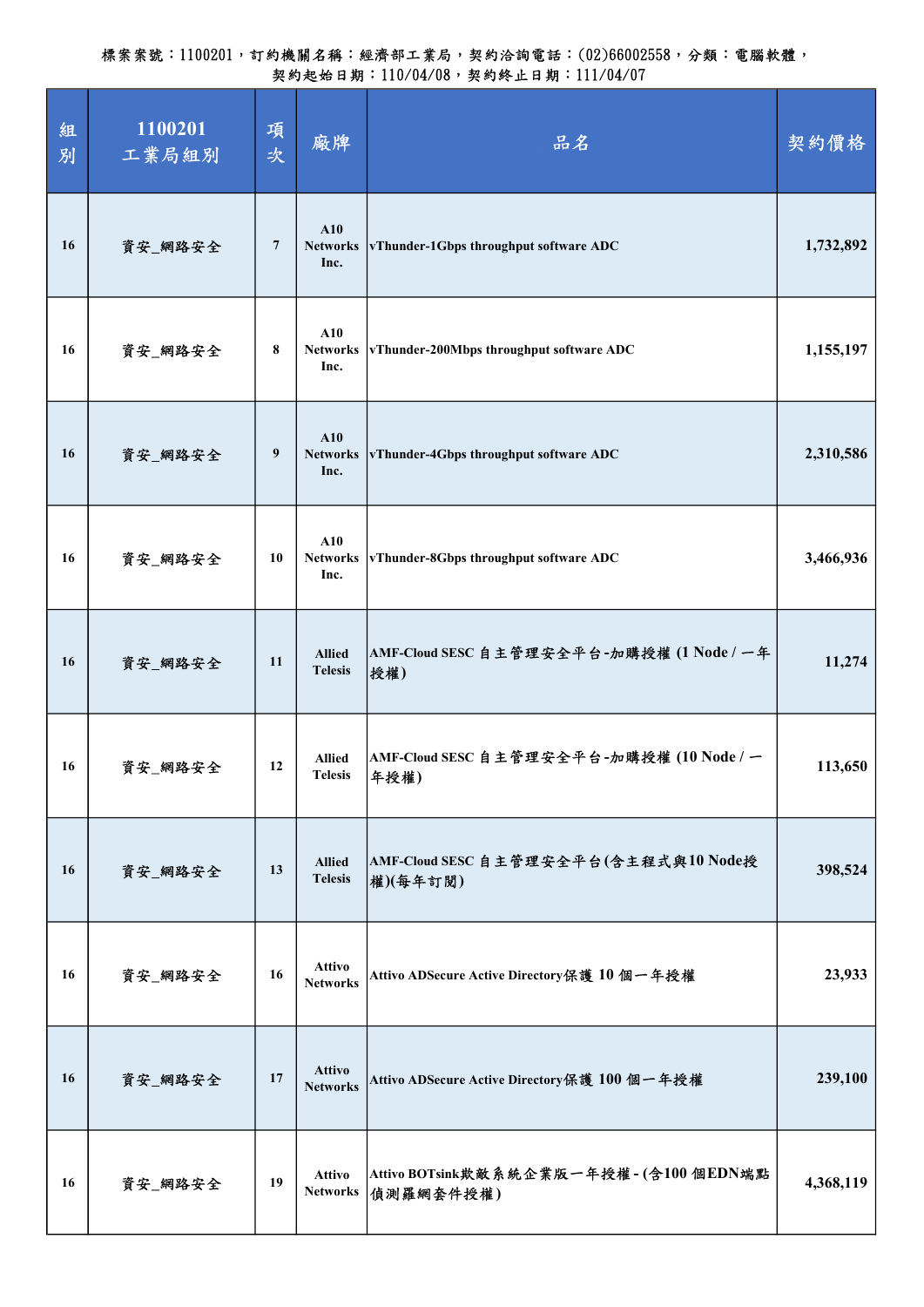| 組<br>別 | 1100201<br>工業局組別 | 項<br>次 | 廠牌                               | 品名                                                         | 契約價格      |
|--------|------------------|--------|----------------------------------|------------------------------------------------------------|-----------|
| 16     | 資安_網路安全          | 20     | <b>Attivo</b><br><b>Networks</b> | Attivo BOTsink欺敵系統企業版一年授權-(含100 個EDN端點<br>偵測羅網套件授權)-續約     | 3,963,670 |
| 16     | 資安_網路安全          | 21     | <b>Attivo</b><br><b>Networks</b> | Attivo BOTsink欺敵系統標準版一年授權-(含50個EDN端點<br>偵測羅網套件授權)          | 1,985,915 |
| 16     | 資安_網路安全          | 22     | <b>Attivo</b><br><b>Networks</b> | Attivo BOTsink欺敵系統標準版一年授權-(含50個EDN端點<br>偵測羅網套件授權)-續約       | 1,581,466 |
| 16     | 資安_網路安全          | 23     | <b>Attivo</b><br><b>Networks</b> | Attivo Endpoint Detection Net (EDN) 端點偵測羅網 套件10 個一<br> 年授權 | 55,804    |
| 16     | 資安_網路安全          | 24     | <b>Attivo</b><br><b>Networks</b> | Attivo Endpoint Detection Net (EDN)端點偵測羅網套件100個一<br> 年授權   | 558,129   |
| 16     | 資安_網路安全          | 25     | <b>Attivo</b><br><b>Networks</b> | Attivo ThreatDirect 欺敵系統三層傳送器 1 個遠端Vlan 一年授 <br>槯          | 47,796    |
| 16     | 資安_網路安全          | 26     | <b>Attivo</b><br><b>Networks</b> | Attivo 端點偵測管理軟體一年授權                                        | 956,431   |
| 16     | 資安_網路安全          | 31     | Cato<br><b>Networks</b>          | Cato遠距安全連線存取低流量版一年授權                                       | 194,085   |
| 16     | 資安_網路安全          | 32     | Cato<br><b>Networks</b>          | Cato遠距安全連線存取特高流量版一年授權                                      | 727,958   |
| 16     | 資安_網路安全          | 33     | Cato<br><b>Networks</b>          | Cato遠距安全連線存取高流量版一年授權                                       | 598,534   |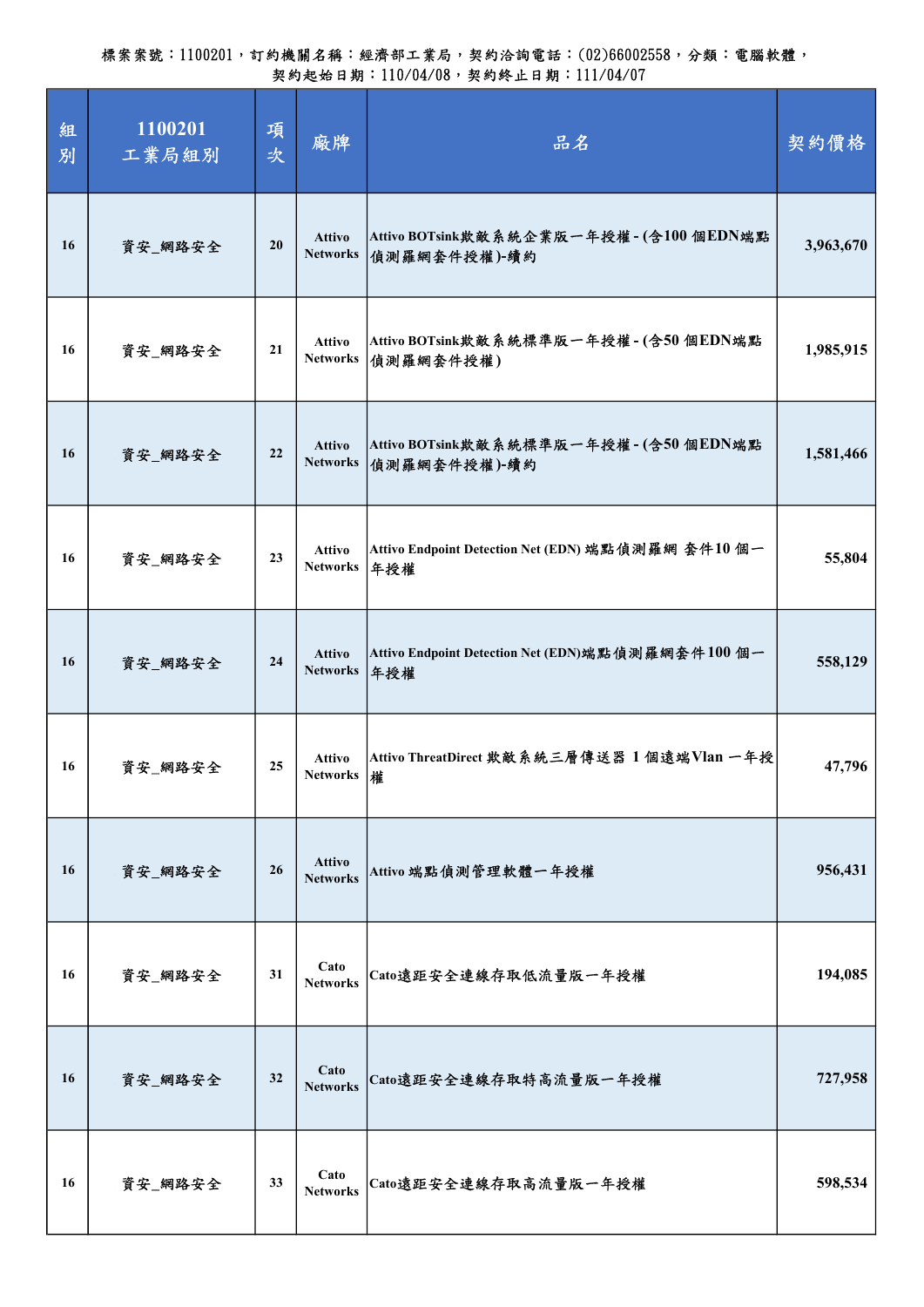| 組<br>別 | 1100201<br>工業局組別 | 項<br>次 | 廠牌                    | 品名                                                              | 契約價格      |
|--------|------------------|--------|-----------------------|-----------------------------------------------------------------|-----------|
| 16     | 資安_網路安全          | 34     | <b>Check</b><br>Point | Check Point Firewall(防火牆)一年軟體授權-2 Core                          | 247,670   |
| 16     | 資安_網路安全          | 35     | <b>Check</b><br>Point | Check Point Firewall(防火牆)一年軟體授權-For Small-size<br>packages (績約) | 129,680   |
| 16     | 資安_網路安全          | 36     | <b>Check</b><br>Point | Check Point IPS(入侵偵測防護)一年軟體授權-For High-end<br>packages          | 981,925   |
| 16     | 資安_網路安全          | 37     | <b>Check</b><br>Point | Check Point IPS(入侵偵測防護)一年軟體授權-For Mid-size<br>packages          | 654,224   |
| 16     | 資安_網路安全          | 38     | <b>Check</b><br>Point | Check Point IPS(入侵偵測防護)一年軟體授權-For Small-size<br>packages        | 326,524   |
| 16     | 資安_網路安全          | 39     | <b>Check</b><br>Point | Check Point 新世代威脅防護組合(NGTP)一年軟體授權-2<br>Core                     | 586,400   |
| 16     | 資安_網路安全          | 40     | <b>Check</b><br>Point | Check Point 新世代威脅防護組合(NGTP)一年軟體授權-4<br>Core                     | 1,191,653 |
| 16     | 資安_網路安全          | 41     | <b>Check</b><br>Point | Check Point 新世代威脅防護組合(NGTP)一年軟體授權-8<br>Core                     | 2,886,788 |
| 16     | 資安_網路安全          | 42     | <b>Check</b><br>Point | Check Point 新世代威脅防護組合(NGTP)一年軟體授權-For<br>High-end packages(續約)  | 741,065   |
| 16     | 資安_網路安全          | 43     | <b>Check</b><br>Point | Check Point 新世代威脅防護組合(NGTP)一年軟體授權-For<br>Mid-size packages(绩约)  | 571,480   |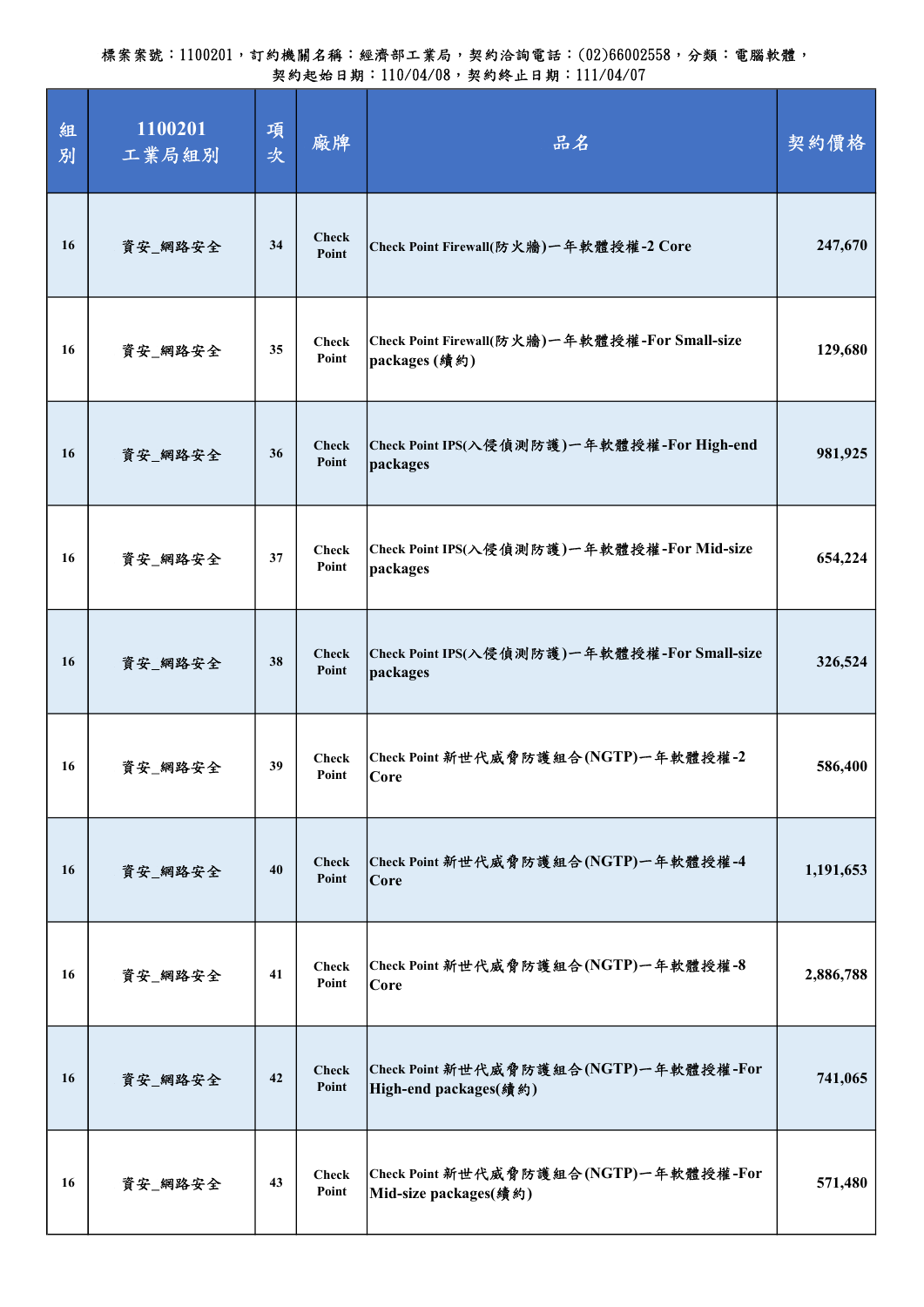| 組<br>別 | 1100201<br>工業局組別 | 項<br>次 | 廠牌                    | 品名                                                                           | 契約價格      |
|--------|------------------|--------|-----------------------|------------------------------------------------------------------------------|-----------|
| 16     | 資安_網路安全          | 44     | <b>Check</b><br>Point | Check Point 新世代威脅防護組合(NGTP)一年軟體授權-For<br>Small-size packages(續約)             | 136,560   |
| 16     | 資安_網路安全          | 45     | <b>Check</b><br>Point | Check Point 新世代進階威脅防護暨威脅萃取組合(NGTX)一<br>年軟體授權-2 Core                          | 845,212   |
| 16     | 資安_網路安全          | 46     | <b>Check</b><br>Point | Check Point 新世代進階威脅防護暨威脅萃取組合(NGTX)一<br>年軟體授權-4 Core                          | 1,472,554 |
| 16     | 資安_網路安全          | 47     | <b>Check</b><br>Point | Check Point 新世代進階威脅防護暨威脅萃取組合(NGTX)一<br>年軟體授權-8 Core                          | 3,794,007 |
| 16     | 資安_網路安全          | 48     | <b>Check</b><br>Point | Check Point 新世代進階威脅防護暨威脅萃取組合(NGTX)一<br>年軟體授權-For High-end packages(續約)       | 1,080,236 |
| 16     | 資安_網路安全          | 49     | <b>Check</b><br>Point | Check Point 新世代進階威脅防護暨威脅萃取組合(NGTX)一<br>年軟體授權-For Mid-size packages(續約)       | 841,833   |
| 16     | 資安_網路安全          | 50     | <b>Check</b><br>Point | Check Point 新世代進階威脅防護暨威脅萃取組合(NGTX)一<br>年軟體授權-For Small-size packages(續約)     | 207,881   |
| 16     | 資安_網路安全          | 51     | <b>Check</b><br>Point | Check Point 管理、事件分析及報表一年軟體授權(管理5台<br>Gateways)                               | 339,325   |
| 16     | 資安_網路安全          | 52     | <b>Check</b><br>Point | Check Point 虛擬環境防護威脅防護組合(NGTP)-CloudGuard<br>一年軟體授權(2 virtual core)          | 273,785   |
| 16     | 資安_網路安全          | 53     | <b>Check</b><br>Point | Check Point 虛擬環境防護進階威脅防護暨威脅萃取組合<br> (NGTX)-CloudGuard 一年軟體授權(2 virtual core) | 332,668   |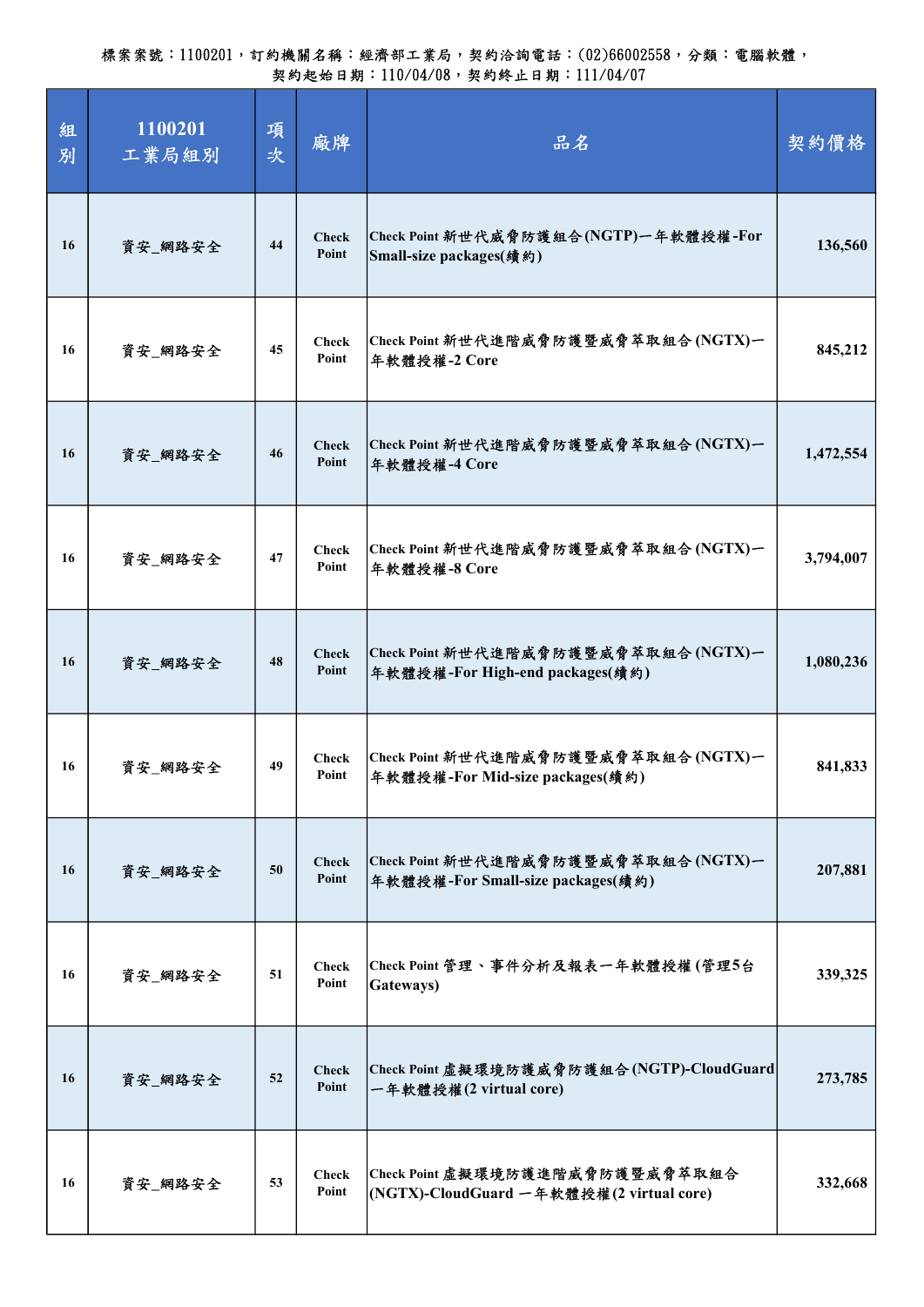| 組<br>別 | 1100201<br>工業局組別 | 項<br>次 | 廠牌                             | 品名                                                          | 契約價格      |
|--------|------------------|--------|--------------------------------|-------------------------------------------------------------|-----------|
| 16     | 資安_網路安全          | 54     | <b>Check</b><br>Point          | Check Point 資安報表或合規檢測一年軟體授權                                 | 203,636   |
| 16     | 資安_網路安全          | 55     | <b>Check</b><br>Point          | Check Point虚擬環境防護組合 (CloudGuard for VM Ware<br>NSX) 一年軟體授權  | 204,660   |
| 16     | 資安_網路安全          | 56     | <b>Cisco</b><br><b>Systems</b> | 思科 Firepower新世代虚擬防火牆,一年使用授權                                 | 573,104   |
| 16     | 資安_網路安全          | 57     | <b>Cisco</b><br><b>Systems</b> | 思科惡意程式連結保護傘 50U,一年使用授權                                      | 183,923   |
| 16     | 資安_網路安全          | 58     | <b>Cisco</b><br><b>Systems</b> | 思科新世代防火牆中央管理系統 25 Devices, 一年使用授權                           | 501,416   |
| 16     | 資安_網路安全          | 64     | Cyberint                       | Cyberint 釣魚網站偵測軟體套件+12次take-down (年度保固<br>及訂閱服務)            | 2,103,124 |
| 16     | 資安_網路安全          | 65     | Cyberint                       | Cyberint 釣魚網站偵測軟體套件+24次take-down (年度保固<br>及訂閱服務)            | 2,960,556 |
| 16     | 資安_網路安全          | 67     | <b>Darktrace</b>               | Darktrace人工智慧網路阻擋模組-需搭配企業免疫系統購買<br>(1平台/1年授權) - 500 devices | 433,345   |
| 16     | 資安_網路安全          | 68     | <b>Darktrace</b>               | Darktrace企業免疫系統-視覺化安全分析平台(1平台/1年授<br>權) - 1000 devices      | 1,444,958 |
| 16     | 資安_網路安全          | 76     |                                | DECISION Central Management System(CMS)(含一年免費軟體版本升級)        | 1,268,959 |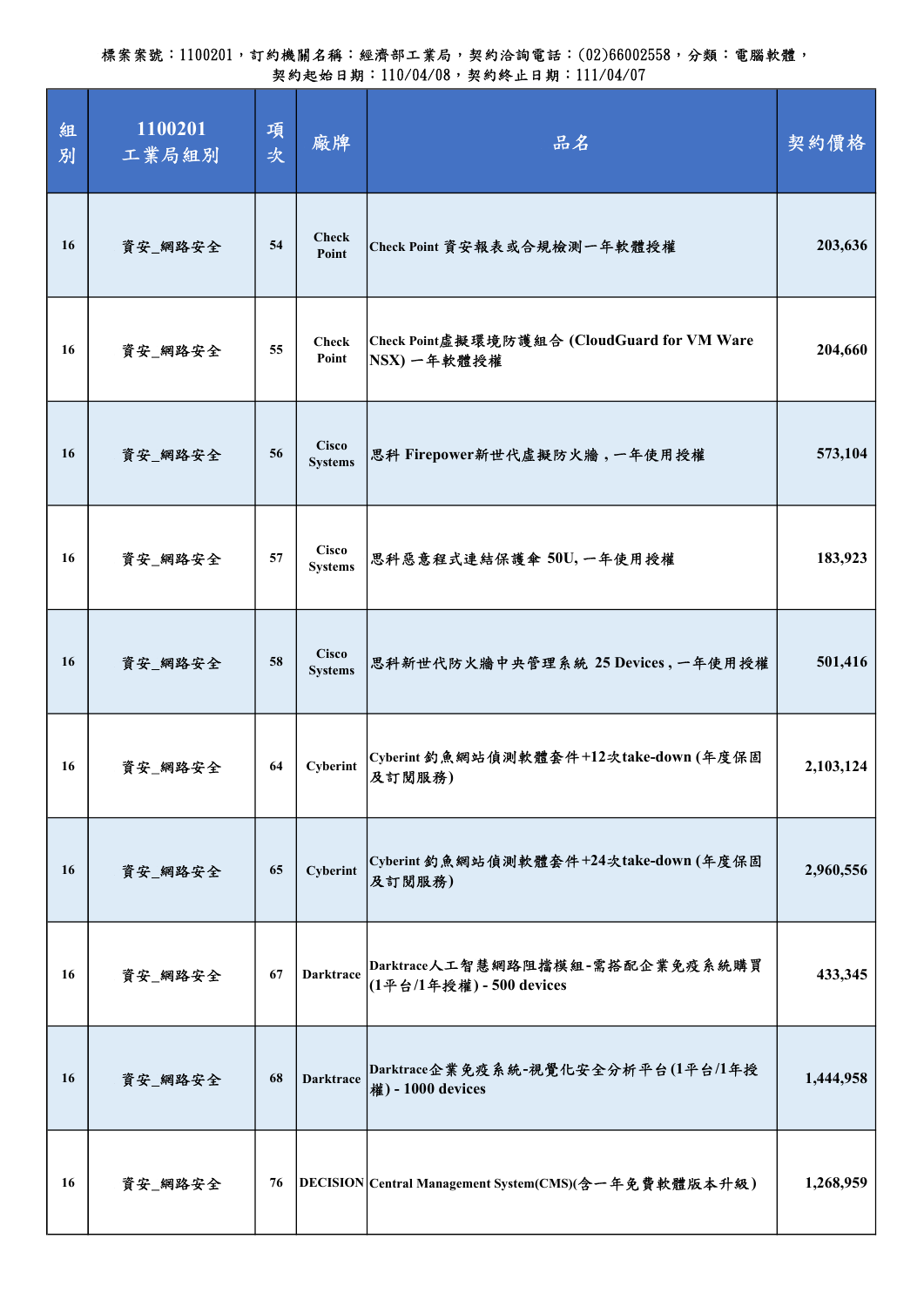| 組<br>別 | 1100201<br>工業局組別 | 項<br>次 | 廠牌              | 品名                                                         | 契約價格    |
|--------|------------------|--------|-----------------|------------------------------------------------------------|---------|
| 16     | 資安_網路安全          | 77     |                 | DECISION Central Management System(CMS)一年軟體版本升級            | 186,552 |
| 16     | 資安_網路安全          | 78     |                 | DECISION Cyber Forensic System(CFS)50人版(含一年免費軟體版本升級)       | 206,775 |
| 16     | 資安_網路安全          | 79     |                 | DECISION Cyber Forensic System(CFS)50人版一年軟體版本升級            | 30,233  |
| 16     | 資安_網路安全          | 80     |                 | <b>DECISION</b> Data Retention Management System(DRMS)-10  | 636,502 |
| 16     | 資安_網路安全          | 81     |                 | DECISION Data Retention Management System(DRMS)-10一年軟體版本升級 | 74,823  |
| 16     | 資安_網路安全          | 82     |                 | DECISION ED-CIC網路資訊集納系統(含一年免費軟體版本升級)                       | 497,270 |
| 16     | 資安_網路安全          | 83     |                 | DECISION ED-CIC網路資訊集納系統一年軟體版本升級                            | 74,621  |
| 16     | 資安_網路安全          | 84     |                 | DECISION ED-SSL網路加密封包透視系統(含一年免費軟體版本維護)                     | 341,962 |
| 16     | 資安_網路安全          | 85     |                 | DECISION ED-SSL網路加密封包透視系統一年軟體版本維護                          | 50,859  |
| 16     | 資安_網路安全          | 86     | <b>DECISION</b> | Forensics E-Detective(FED)網路封包解譯鑑識系統(含一年免費<br>軟體版本維護)      | 403,943 |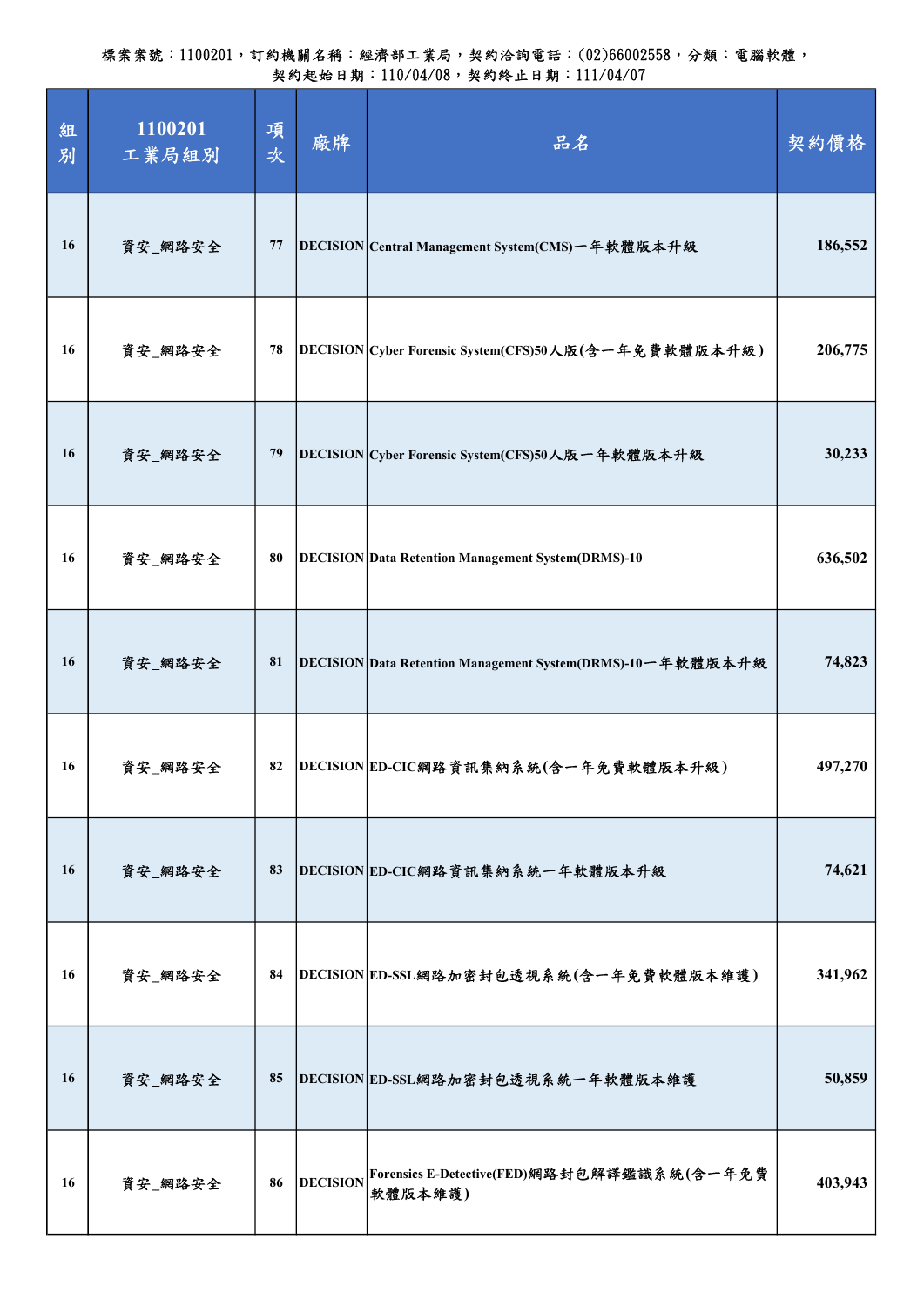| 組<br>別 | 1100201<br>工業局組別 | 項<br>次 | 廠牌              | 品名                                                         | 契約價格      |
|--------|------------------|--------|-----------------|------------------------------------------------------------|-----------|
| 16     | 資安_網路安全          | 87     | <b>DECISION</b> | Forensics E-Detective(FED)網路封包解譯鑑識系統一年軟體版<br>本維護           | 60,162    |
| 16     | 資安_網路安全          | 88     |                 | DECISION Forensics Investigation Toolkit(FIT)(含一年免費軟體版本升級) | 98,584    |
| 16     | 資安_網路安全          | 89     |                 | DECISION Forensics Investigation Toolkit(FIT)一年軟體版本升級      | 14,459    |
| 16     | 資安_網路安全          | 90     |                 | DECISION Network Investigation Toolkit(NIT)(含一年免費軟體版本升級)   | 679,474   |
| 16     | 資安_網路安全          | 91     |                 | DECISION Network Investigation Toolkit(NIT)一年軟體版本升級        | 100,101   |
| 16     | 資安_網路安全          | 92     |                 | DECISION RAAS遠端存取稽核系統5U擴充授權(含第一年MA)                        | 81,901    |
| 16     | 資安_網路安全          | 93     |                 | DECISION RAAS遠端存取稽核系統5U擴充授權一年MA                            | 12,133    |
| 16     | 資安_網路安全          | 94     |                 | DECISION RAAS遠端存取稽核系統管理平台(含5U授權及第一年MA)                     | 829,120   |
| 16     | 資安_網路安全          | 95     |                 | DECISION RAAS遠端存取稽核系統管理平台一年MA                              | 123,862   |
| 16     | 資安_網路安全          | 98     |                 | ExtraHop ExtraHop 中型網路之網路流量分析軟體一年授權版本                      | 2,479,474 |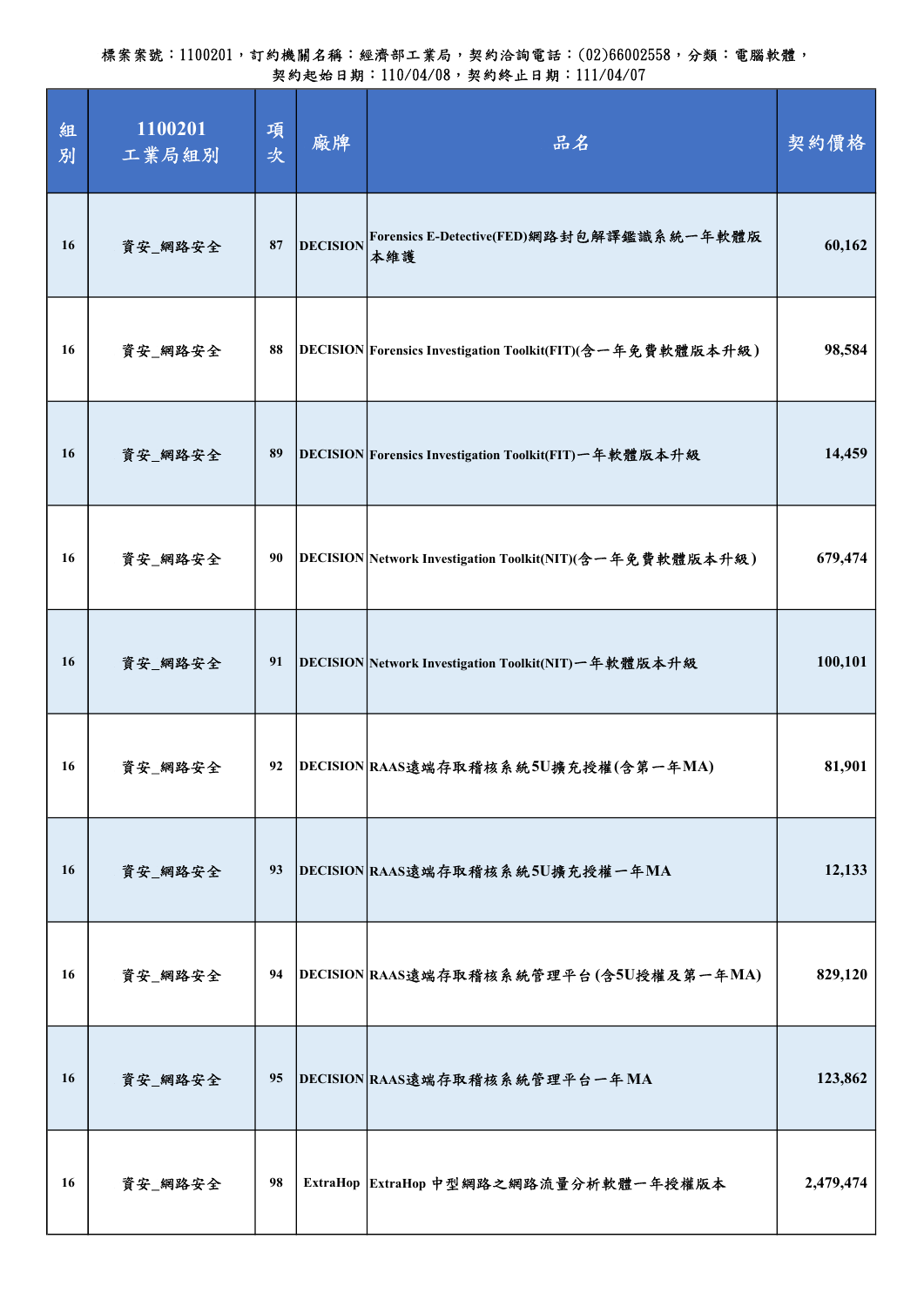| 組<br>別 | 1100201<br>工業局組別 | 項<br>次     | 廠牌             | 品名                                                 | 契約價格      |
|--------|------------------|------------|----------------|----------------------------------------------------|-----------|
| 16     | 資安_網路安全          | 99         |                | ExtraHop ExtraHop 大型網路之網路流量分析軟體一年授權版本              | 2,870,981 |
| 16     | 資安_網路安全          | 100        |                | ExtraHop ExtraHop 小型網路之網路流量分析軟體一年授權版本              | 1,826,997 |
| 16     | 資安_網路安全          | <b>101</b> |                | ExtraHop ExtraHop 特大型網路之網路流量分析軟體一年授權版本             | 4,110,819 |
| 16     | 資安_網路安全          | 102        | <b>Extreme</b> | Extreme 公有雲網路管理系統授權-基礎版(含1 Device 授權<br>及一年訂閱更新)   | 36,754    |
| 16     | 資安_網路安全          | 103        | <b>Extreme</b> | Extreme 公有雲網路管理系統授權-標準版(含1 Device 授權<br>及一年訂閱更新)   | 76,188    |
| 16     | 資安_網路安全          | 104        | <b>Extreme</b> | Extreme 公有雲網路管理系統授權-進階版(含1 Device 授權<br>及一年訂閱更新)   | 193,276   |
| 16     | 資安_網路安全          | 105        | <b>Extreme</b> | Extreme 公有雲網路管理系統授權-雲端基礎版 (含1 Device<br>授權及一年訂閱更新) | 7,230     |
| 16     | 資安_網路安全          | 106        | <b>Extreme</b> | Extreme 公有雲網路管理系統授權-雲端標準版(含1 Device<br>授權及一年訂閱更新)  | 26,593    |
| 16     | 資安_網路安全          | 107        | <b>Extreme</b> | Extreme 公有雲網路管理系統授權-雲端進階版(含1 Device<br>授權及一年訂閱更新)  | 57,381    |
| 16     | 資安_網路安全          | 108        | <b>Extreme</b> | Extreme 無線入侵防禦系統虛擬機版主程式 (含2個感測器<br>授權)             | 115,925   |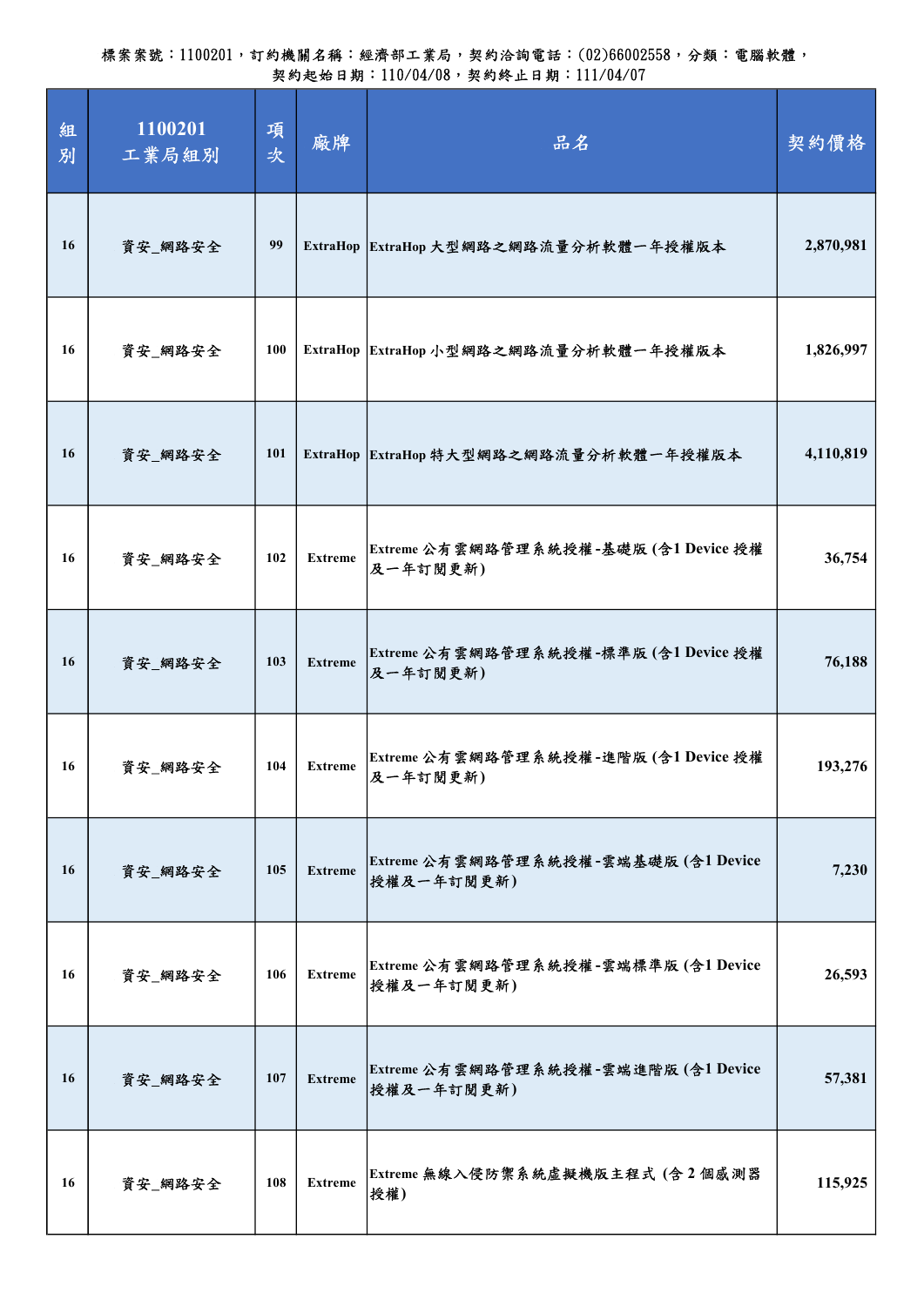| 組<br>別 | 1100201<br>工業局組別 | 項<br>次 | 廠牌                                | 品名                                                | 契約價格      |
|--------|------------------|--------|-----------------------------------|---------------------------------------------------|-----------|
| 16     | 資安_網路安全          | 109    | <b>Extreme</b>                    | Extreme 無線入侵防禦系統虛擬機版擴充授權 2個感測器<br>(需有主程式)         | 91,102    |
| 16     | 資安_網路安全          | 110    | <b>Extreme</b>                    | Extreme 私有雲網路管理系統授權-基礎版(含1 Device 授權<br>及一年訂閱更新)  | 26,643    |
| 16     | 資安_網路安全          | 111    | <b>Extreme</b>                    | Extreme 私有雲網路管理系統授權-標準版 (含1 Device 授權<br>及一年訂閱更新) | 57,381    |
| 16     | 資安_網路安全          | 112    | <b>Extreme</b>                    | Extreme 私有雲網路管理系網路管理系統主程式                         | 80,839    |
| 16     | 資安_網路安全          | 113    | F <sub>5</sub><br><b>Networks</b> | F5-ADD-BIG-APMI26XXB堆疊加密通路存取軟體                    | 387,998   |
| 16     | 資安_網路安全          | 114    | F <sub>5</sub><br><b>Networks</b> | F5-ADD-BIG-APMI26XXM堆叠式加密通路存取軟體進階版                | 645,715   |
| 16     | 資安_網路安全          | 115    | F5<br><b>Networks</b>             | F5-ADD-BIG-APMI28XXB堆叠式加密通路存取軟體                   | 513,865   |
| 16     | 資安_網路安全          | 116    | F5<br><b>Networks</b>             | F5-ADD-BIG-APMI28XXM堆叠式加密通路存取軟體進階版                | 1,607,090 |
| 16     | 資安_網路安全          | 117    | F5<br><b>Networks</b>             | F5-ADD-BIG-AWF-I2XXX 虛擬式網頁防火牆軟體                   | 1,156,938 |
| 16     | 資安_網路安全          | 118    | F5<br><b>Networks</b>             | F5-ADD-BIG-AWF-I4XXX虚擬式網頁防火牆軟體                    | 1,552,525 |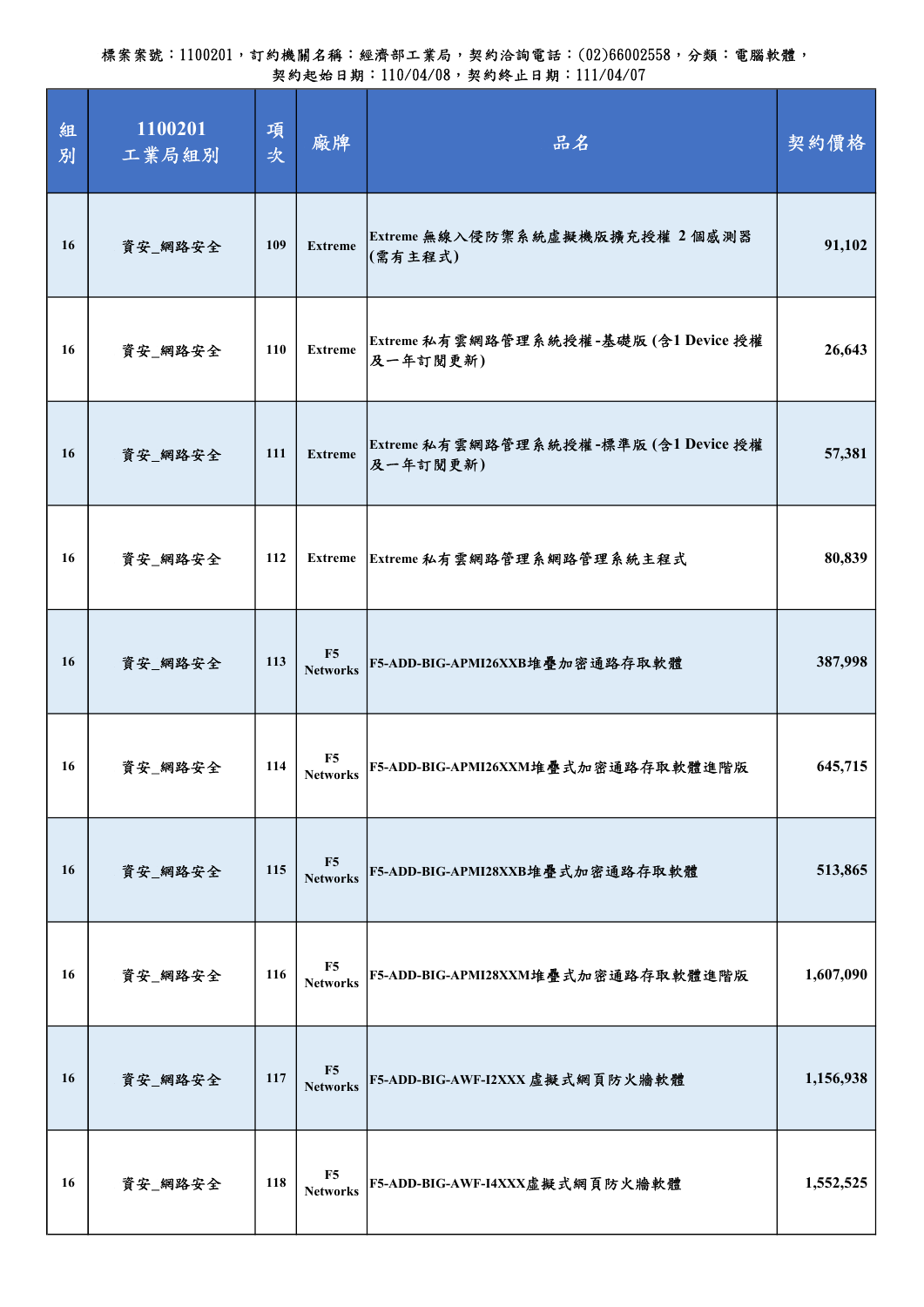| 組<br>別 | 1100201<br>工業局組別 | 項<br>次 | 廠牌                                         | 品名                                                      | 契約價格      |
|--------|------------------|--------|--------------------------------------------|---------------------------------------------------------|-----------|
| 16     | 資安_網路安全          | 119    | F5<br><b>Networks</b>                      | F5-ADD-BIG-VPN-100 100人授權虛擬通道                           | 95,867    |
| 16     | 資安_網路安全          | 120    | F5<br><b>Networks</b>                      | F5-ADD-BIG-VPN-50 50人授權虛擬通道                             | 63,713    |
| 16     | 資安_網路安全          | 121    | F5<br><b>Networks</b>                      | F5-BIG-APM-I26B虚擬式加密通路存取軟體                              | 1,542,461 |
| 16     | 資安_網路安全          | 122    | F5<br><b>Networks</b>                      | F5-BIG-APM-I26M虛擬式加密通路存取軟體進階版                           | 1,799,691 |
| 16     | 資安_網路安全          | 123    | F5<br><b>Networks</b>                      | F5-SBS-BIG-IPI-3-1YR惡意IP阻擋                              | 192,649   |
| 16     | 資安_網路安全          | 124    | F <sub>5</sub><br><b>Networks</b>          | F5-SBS-BIG-IPI-4-1YR惡意IP阻擋                              | 256,957   |
| 16     | 資安_網路安全          | 125    | F5<br><b>Networks</b>                      | F5-SBS-BIG-TC-1-1YR 機器人防禦軟體                             | 112,265   |
| 16     | 資安_網路安全          |        | <b>Fidelis</b><br>ity                      | 126   Cybersecur Fidelis Deception 駭客誘捕偵測防禦系統授權 -管理平台系統 | 2,302,326 |
| 16     | 資安_網路安全          | 127    | <b>Fidelis</b><br>ity                      | Cybersecur Fidelis Deception 駭客誘捕偵測防禦系統授權 50IP          | 400,404   |
| 16     | 資安_網路安全          | 128    | <b>Fidelis</b><br><b>Cybersecur</b><br>ity | Fidelis Deception 駭客誘捕偵測防禦系統授權 50IP 一年期更<br>新           | 140,142   |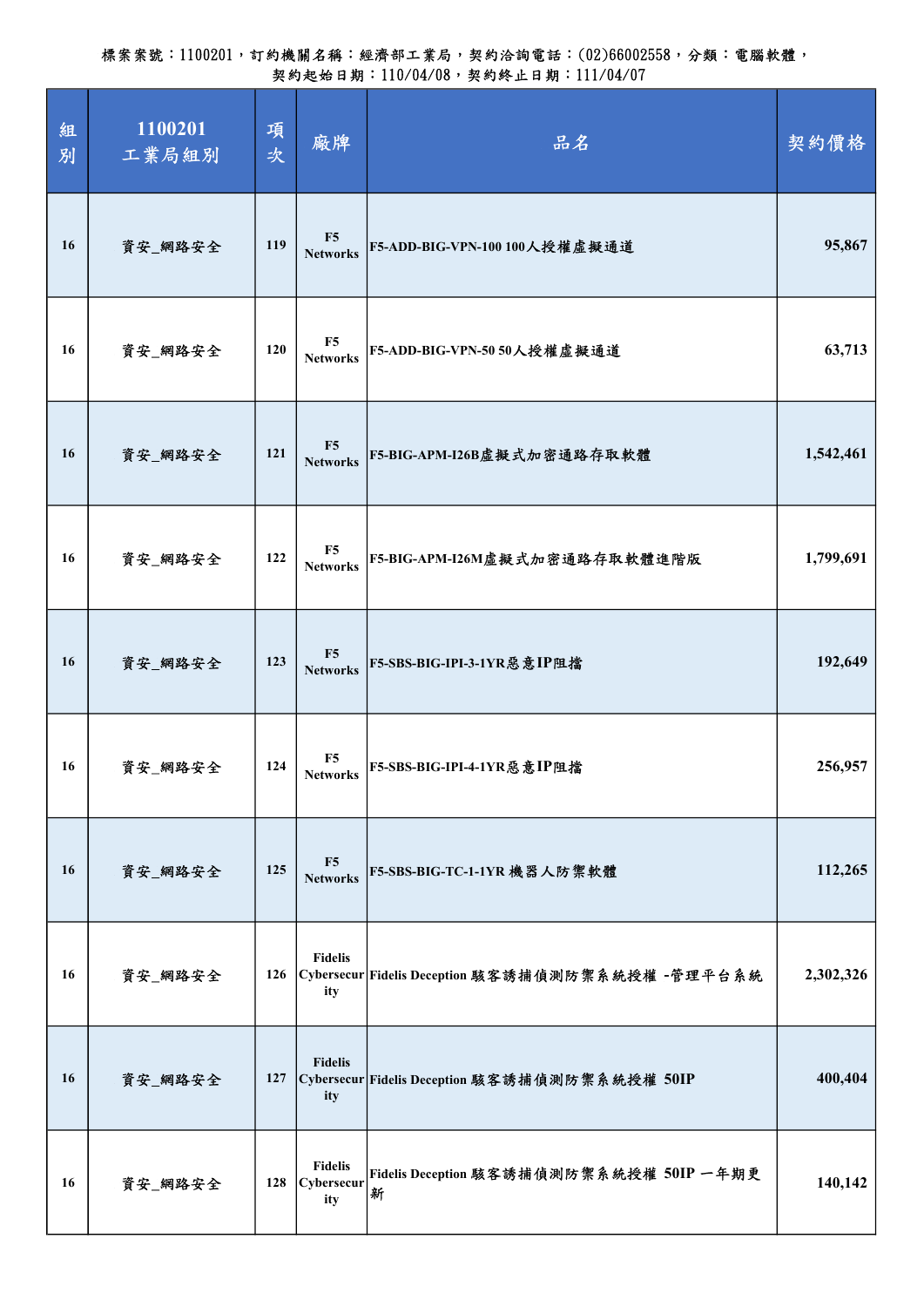| 組<br>別 | 1100201<br>工業局組別 | 項<br>次 | 廠牌                                  | 品名                                                                       | 契約價格      |
|--------|------------------|--------|-------------------------------------|--------------------------------------------------------------------------|-----------|
| 16     | 資安_網路安全          | 129    | <b>Fidelis</b><br>Cybersecur<br>ity | Fidelis Deception 駭客誘捕偵測防禦系統授權-管理平台系統<br>一年期更新                           | 460,465   |
| 16     | 資安_網路安全          | 132    | <b>Fidelis</b><br>ity               | Cybersecur Fidelis Network 網路駭侵主動威脅防禦管理平台系統 50M                          | 1,125,324 |
| 16     | 資安_網路安全          | 133    | <b>Fidelis</b><br>Cybersecur<br>ity | Fidelis Network 網路駭侵主動威脅防禦管理平台系統 50M一<br>年期更新                            | 445,837   |
| 16     | 資安_網路安全          | 134    | <b>Fidelis</b><br>Cybersecur<br>ity | Fidelis Network 網路駭侵主動威脅防禦系統 50M(進階式威脅<br>防禦模組及防資料外洩模組)                  | 834,264   |
| 16     | 資安_網路安全          | 136    | FireEye                             | FireEye Web Threat Prevention NXES (網路進階威脅防護)一年<br>虛擬主機軟體授權 (網路流量 50Mbs) | 581,294   |
| 16     | 資安_網路安全          | 137    | FireEye                             | FireEye Web Threat Prevention NXES (網路進階威脅防護)一年<br>虛擬主機軟體授權 (網路流量 50Mbs) | 568,889   |
| 16     | 資安_網路安全          | 138    | <b>Flowmon</b><br><b>Networks</b>   | Flowmon ADS網路行為分析擴充模組(100fps)                                            | 837,027   |
| 16     | 資安_網路安全          | 139    | <b>Flowmon</b><br><b>Networks</b>   | Flowmon ADS網路行為分析擴充模組(100fps)(每年訂閱)                                      | 363,822   |
| 16     | 資安_網路安全          | 140    | Flowmon<br><b>Networks</b>          | Flowmon ADS網路行為分析擴充模組(100fps/一年Support授<br>權)次年軟體更新                      | 109,100   |
| 16     | 資安_網路安全          | 141    | <b>Flowmon</b><br><b>Networks</b>   | Flowmon APM應用服務效能管理擴充模組(1500tpm)                                         | 697,492   |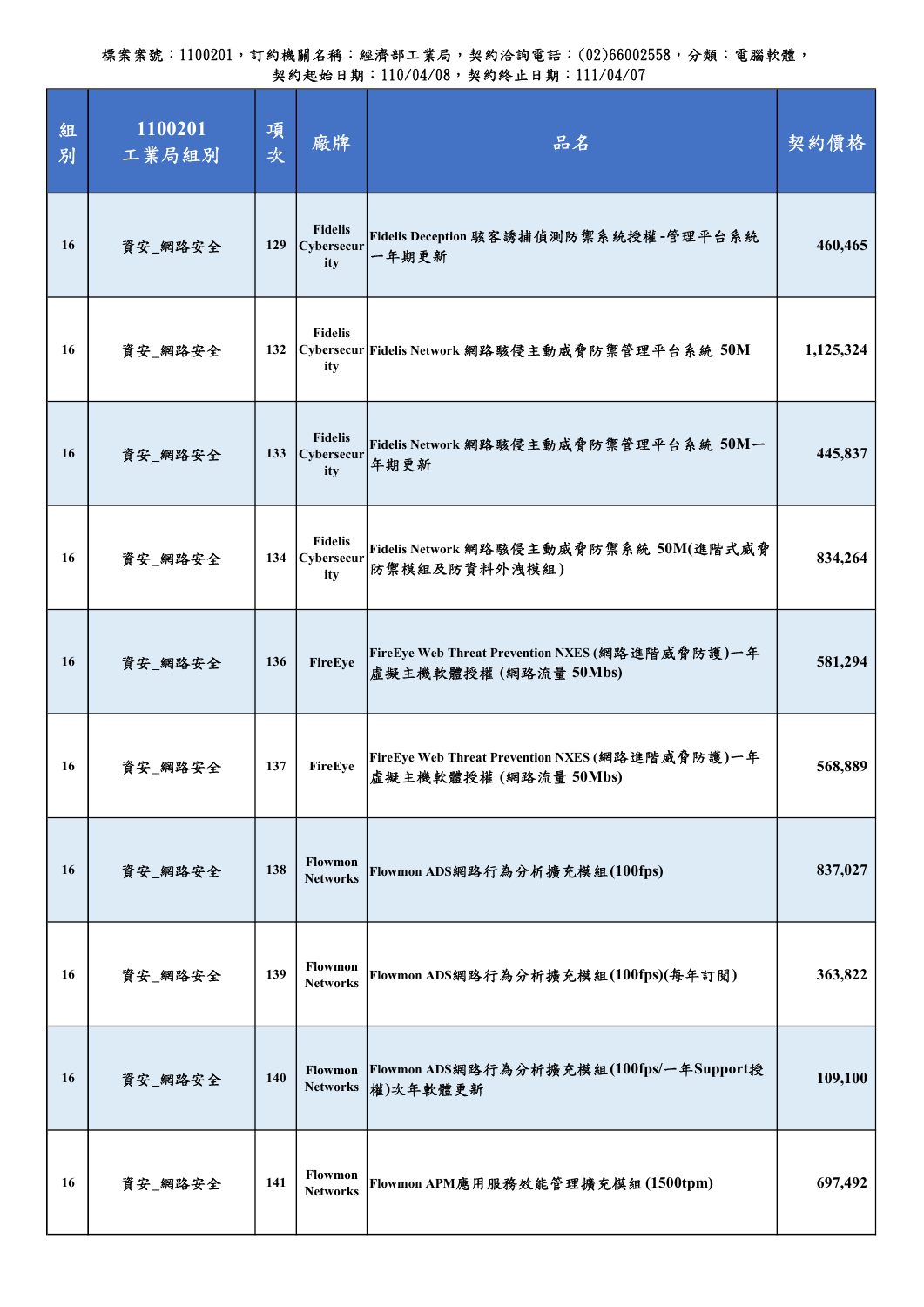| 組<br>別 | 1100201<br>工業局組別 | 項<br>次 | 廠牌                                | 品名                                                                                           | 契約價格    |
|--------|------------------|--------|-----------------------------------|----------------------------------------------------------------------------------------------|---------|
| 16     | 資安_網路安全          | 144    | <b>Flowmon</b><br><b>Networks</b> | Flowmon Collector網路效能指標收集器(500G儲存容量)                                                         | 383,559 |
| 16     | 資安_網路安全          | 145    | Flowmon<br><b>Networks</b>        | Flowmon Collector網路效能指標收集器(500G儲存容量)(每年<br>訂閱)                                               | 166,694 |
| 16     | 資安_網路安全          | 146    | Flowmon<br><b>Networks</b>        | Flowmon Collector網路效能指標收集器(500G儲存容量/一年<br>Support授權)次年軟體更新                                   | 49,970  |
| 16     | 資安_網路安全          | 147    | <b>Flowmon</b><br><b>Networks</b> | Flowmon DDOS偵測擴充模組(1G流量授權)(每年訂閱)                                                             | 252,599 |
| 16     | 資安_網路安全          | 148    | <b>Flowmon</b><br><b>Networks</b> | Flowmon Probe網路效能指標收集器探針(1G流量)                                                               | 104,489 |
| 16     | 資安_網路安全          | 149    | <b>Flowmon</b><br><b>Networks</b> | Flowmon Probe網路效能指標收集器探針(1G流量)(每年訂閱)                                                         | 45,359  |
| 16     | 資安_網路安全          | 150    | Flowmon<br><b>Networks</b>        | Flowmon Probe網路效能指標收集器探針(1G流量/一年<br>Support授權)次年軟體更新                                         | 13,569  |
| 16     | 資安_網路安全          | 152    | Forcepoint                        | Forcepoint Stonesoft 軟體次世代防火牆使用授權 (1 CPU<br><b>CORE/1年授權)</b>                                | 163,134 |
| 16     | 資安_網路安全          | 153    |                                   | Forcepoint 資訊安全防護授權 (上網安全防護、電子郵件安<br>Forcepoint 全防護過濾、閘道資料外洩保護、端點資料外洩保護,模組<br>四選一)(25人/1年授權) | 81,209  |
| 16     | 資安_網路安全          | 155    |                                   | ForeScout  ForeScout IoT 可視性平台 (100 IP授權)                                                    | 222,245 |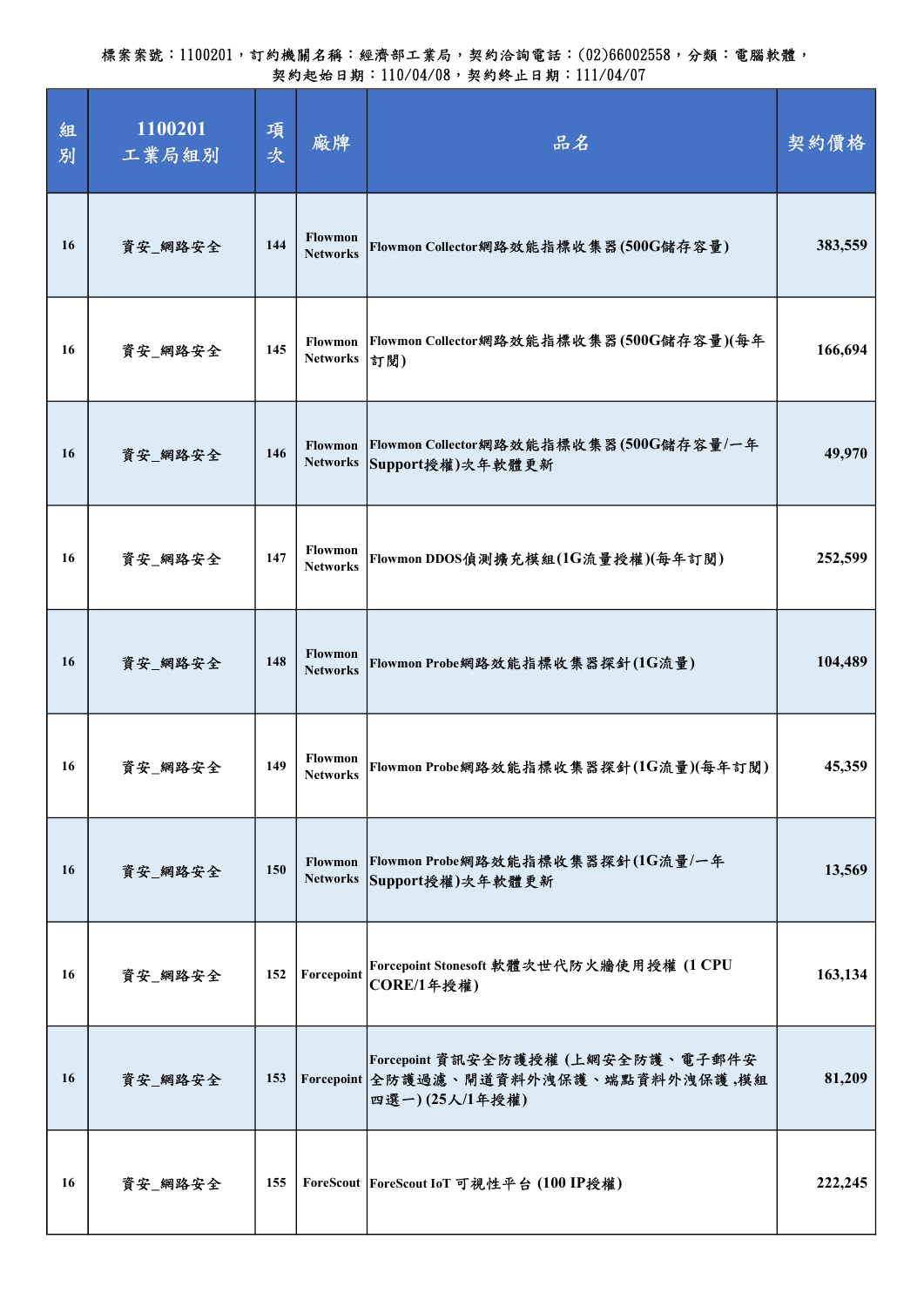| 組<br>別 | 1100201<br>工業局組別 | 項<br>次 | 廠牌              | 品名                                                     | 契約價格    |
|--------|------------------|--------|-----------------|--------------------------------------------------------|---------|
| 16     | 資安_網路安全          | 157    |                 | ForeScout ForeScout IoT及網路行為控制可視性平台 (100 IP授權)         | 725,784 |
| 16     | 資安_網路安全          | 158    | ForeScout       | ForeScout IoT及網路行為控制可視性平台 (100 IP授權)-1年<br>版本更新維護授權    | 160,526 |
| 16     | 資安_網路安全          | 159    | ForeScout       | ForeScout 可視性平台開放整合功能模組-選其一功能(100 IP<br>授權)            | 28,471  |
| 16     | 資安_網路安全          | 160    | ForeScout       | ForeScout 可視性平台開放整合功能模組-選其一功能(100 IP<br>授權)-1年版本更新維護授權 | 5,942   |
| 16     | 資安_網路安全          | 161    | Fortinet        | Fortinet 標準版資安防護系統 一年授權                                | 286,226 |
| 16     | 資安_網路安全          | 162    | Fortinet        | Fortinet 標準版資安防護系統 防護升級模組 一年授權                         | 181,495 |
| 16     | 資安_網路安全          | 163    | <b>Fortinet</b> | Fortinet 高階版資安防護系統 一年授權                                | 491,039 |
| 16     | 資安_網路安全          | 164    | <b>Fortinet</b> | Fortinet 高階版資安防護系統 防護升級模組 一年授權                         | 368,152 |
| 16     | 資安_網路安全          | 167    | Gigamon         | <b>Gigamon Adaptive Packet Filtering</b>               | 342,164 |
| 16     | 資安_網路安全          | 168    | Gigamon         | <b>Gigamon Application Session Filtering feature</b>   | 214,156 |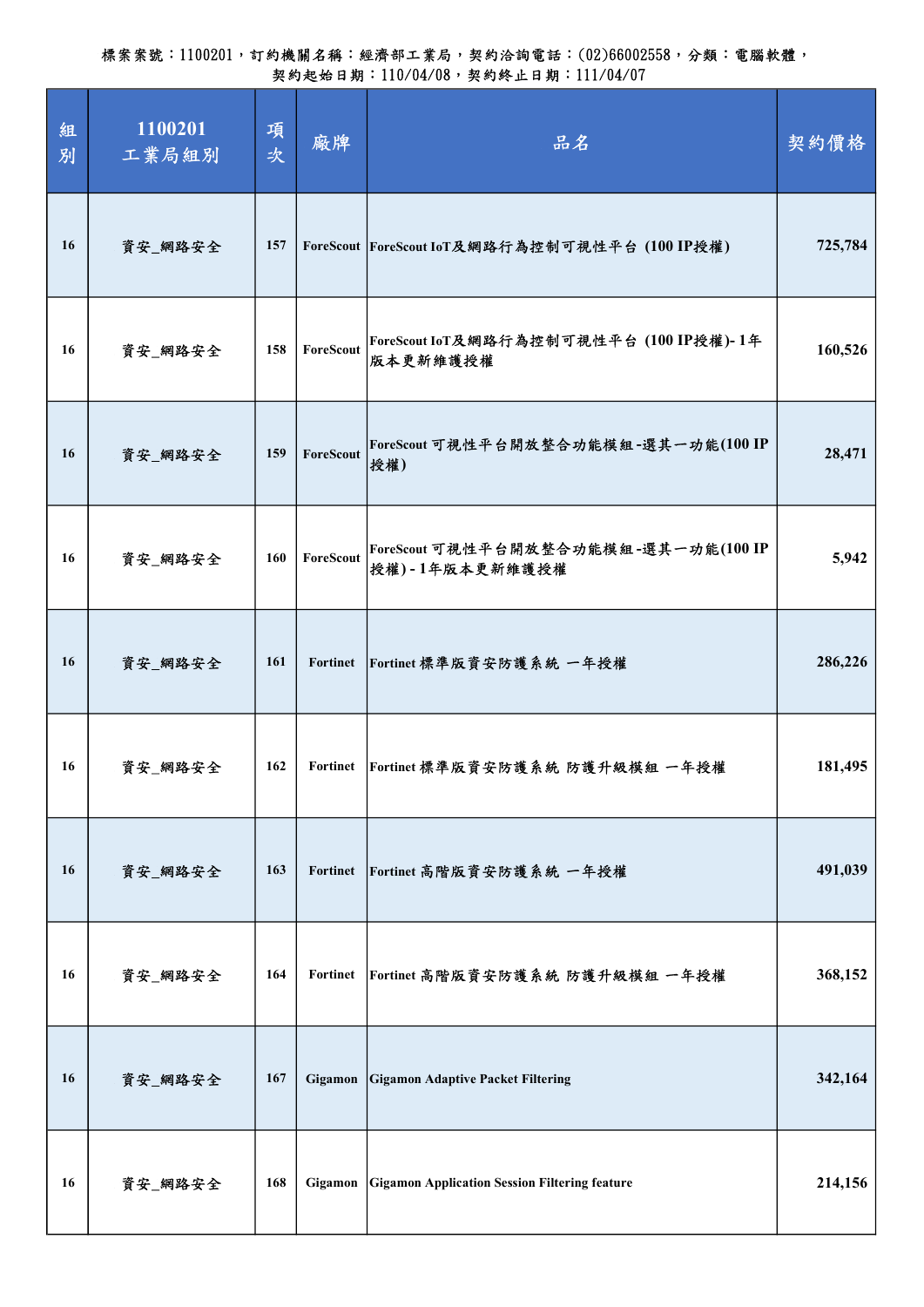| 組<br>別 | 1100201<br>工業局組別 | 項<br>次 | 廠牌      | 品名                                                                        | 契約價格      |
|--------|------------------|--------|---------|---------------------------------------------------------------------------|-----------|
| 16     | 資安_網路安全          | 169    | Gigamon | Gigamon De-Duplication                                                    | 342,164   |
| 16     | 資安_網路安全          | 170    | Gigamon | <b>Gigamon Header Stripping</b>                                           | 203,943   |
| 16     | 資安_網路安全          | 171    | Gigamon | Gigamon license combo, includes Slicing, Masking, Source Port<br>features | 285,844   |
| 16     | 資安_網路安全          | 172    | Gigamon | <b>Gigamon NetFlow Generation</b>                                         | 342,164   |
| 16     | 資安_網路安全          | 173    | Gigamon | Gigamon Openstack虛擬環境監控1,000個Virtual tap points授<br>權                     | 2,717,594 |
| 16     | 資安_網路安全          | 174    | Gigamon | Gigamon Openstack虛擬環境監控100個Virtual tap points授權                           | 452,679   |
| 16     | 資安_網路安全          | 175    | Gigamon | Gigamon Openstack虛擬環境監控250個Virtual tap points授權                           | 905,662   |
| 16     | 資安_網路安全          | 176    | Gigamon | <b>Gigamon SSL Decryption</b>                                             | 411,830   |
| 16     | 資安_網路安全          | 177    | Gigamon | Gigamon SSL Decryption 進階版                                                | 899,879   |
| 16     | 資安_網路安全          | 178    | Gigamon | Gigamon Tunneling feature (includes ERSPAN De-Encapsulation)              | 176,340   |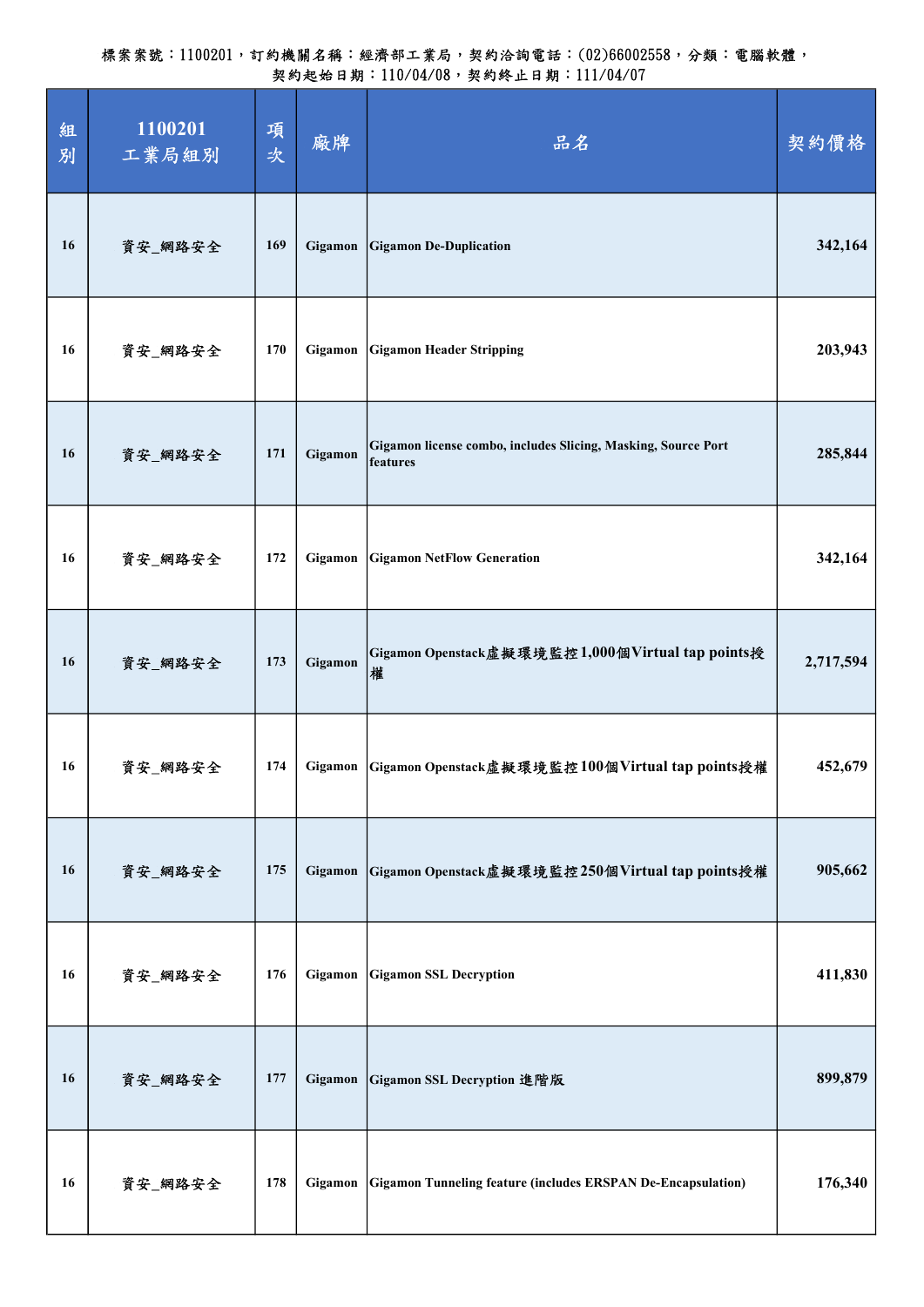| 組<br>別 | 1100201<br>工業局組別 | 項<br>次 | 廠牌      | 品名                                                                  | 契約價格      |
|--------|------------------|--------|---------|---------------------------------------------------------------------|-----------|
| 16     | 資安_網路安全          | 179    | Gigamon | Gigamon 中央控管流量管理軟體                                                  | 921,335   |
| 16     | 資安_網路安全          | 180    | Gigamon | Gigamon 加密流量透視軟體                                                    | 2,252,578 |
| 16     | 資安_網路安全          | 181    | Gigamon | Gigamon 加密流量透視軟體進階版                                                 | 4,549,949 |
| 16     | 資安_網路安全          | 182    | Gigamon | Gigamon 基礎版 一年續約授權                                                  | 121,234   |
| 16     | 資安_網路安全          | 183    |         | Gigamon Gigamon 專業版 一年續約授權                                          | 670,475   |
| 16     | 資安_網路安全          | 184    | Gigamon | Gigamon 應用程式之網路流量封包切割(Application Flow<br> Slicing)一年期訂閱式-中流量版      | 408,898   |
| 16     | 資安_網路安全          | 185    | Gigamon | Gigamon 應用程式之網路流量封包切割(Application Flow<br>Slicing)一年期訂閱式-低流量版       | 218,706   |
| 16     | 資安_網路安全          | 186    | Gigamon | Gigamon 應用程式之網路流量封包切割(Application Flow<br> Slicing)一年期訂閱式-特高流量版     | 789,484   |
| 16     | 資安_網路安全          | 187    | Gigamon | Gigamon 應用程式之網路流量封包切割(Application Flow<br>Slicing)一年期訂閱式-高流量版       | 491,405   |
| 16     | 資安_網路安全          | 189    | Gigamon | Gigamon 智慧型元數據處理功能(Application Metadata<br>Intelligence)一年期訂閱式-低流量版 | 408,898   |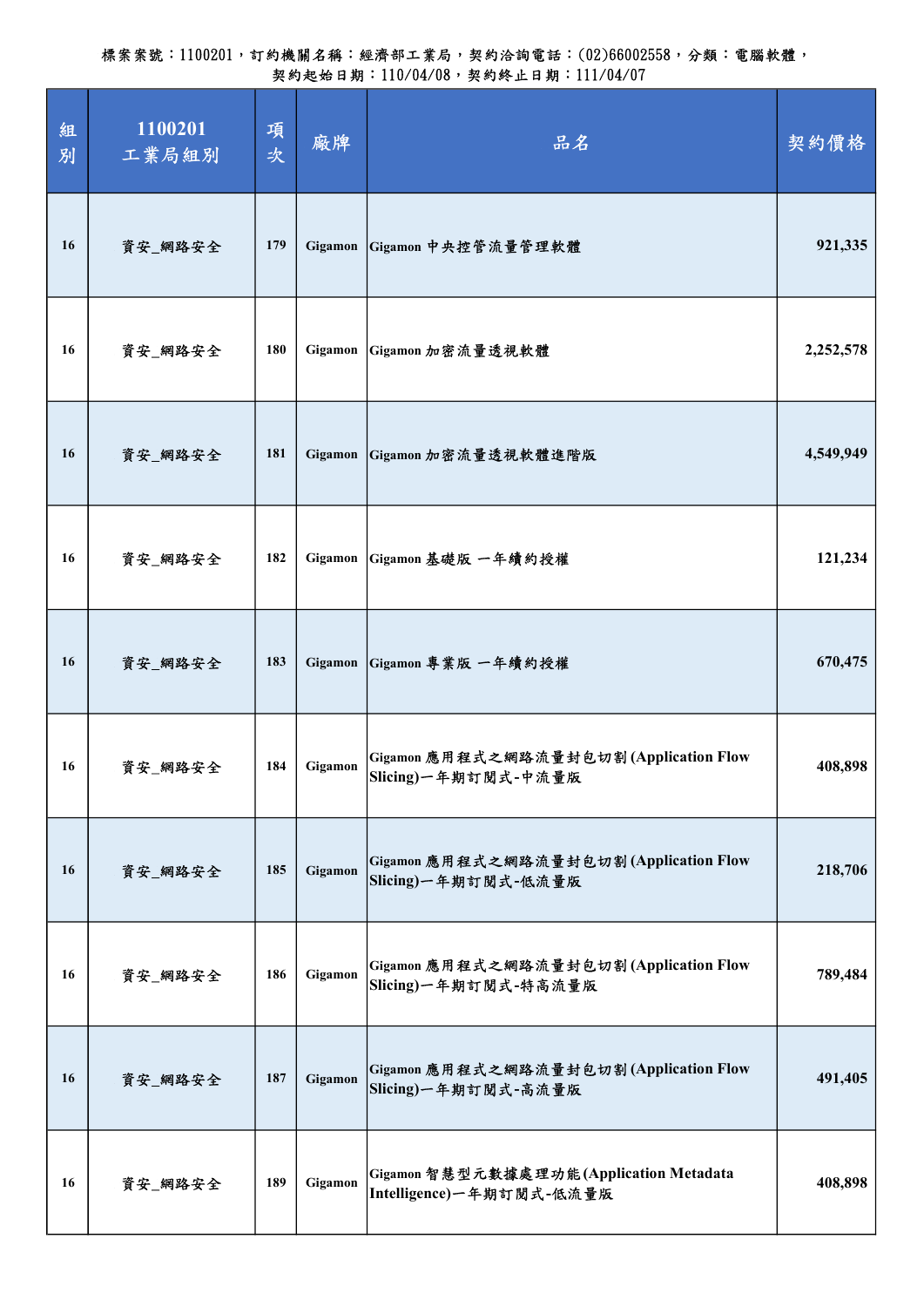| 組<br>別 | 1100201<br>工業局組別 | 項<br>次 | 廠牌              | 品名                                                                     | 契約價格      |
|--------|------------------|--------|-----------------|------------------------------------------------------------------------|-----------|
| 16     | 資安_網路安全          | 190    | Gigamon         | Gigamon 智慧型元數據處理功能(Application Metadata<br>Intelligence)一年期訂閱式-特高流量版   | 1,899,292 |
| 16     | 資安_網路安全          | 191    | Gigamon         | Gigamon 智慧型元數據處理功能(Application Metadata<br>Intelligence)一年期訂閱式-高流量版    | 948,028   |
| 16     | 資安 網路安全          | 192    | Gigamon         | Gigamon 智慧型應用程式過濾功能(Application Filtering<br>Intelligence)一年期訂閱式-中流量版  | 821,132   |
| 16     | 資安_網路安全          | 193    | Gigamon         | Gigamon 智慧型應用程式過濾功能(Application Filtering<br>Intelligence)一年期訂閱式-低流量版  | 408,898   |
| 16     | 資安_網路安全          | 194    | Gigamon         | Gigamon 智慧型應用程式過濾功能(Application Filtering<br>Intelligence)一年期訂閱式-特高流量版 | 1,899,292 |
| 16     | 資安_網路安全          | 195    | Gigamon         | Gigamon 智慧型應用程式過濾功能(Application Filtering<br>Intelligence)一年期訂閱式-高流量版  | 948,028   |
| 16     | 資安_網路安全          | 196    | Gigamon         | Gigamon 標準版 一年續約授權                                                     | 358,038   |
| 16     | 資安_網路安全          | 197    | Gigamon         | Gigamon 虚擬化網路分析與中央控管軟體                                                 | 2,948,938 |
| 16     | 資安_網路安全          | 198    | Gigamon         | Gigamon 虛擬化網路流量管理軟體                                                    | 1,842,973 |
| 16     | 資安_網路安全          | 200    | <b>Infoblox</b> | DNS攻擊及DNS DoS攻擊防禦軟體- 一年DNS攻擊及DNS<br>DDoS更新授權-白金進階版(永久版或訂閱版皆適用)         | 1,510,111 |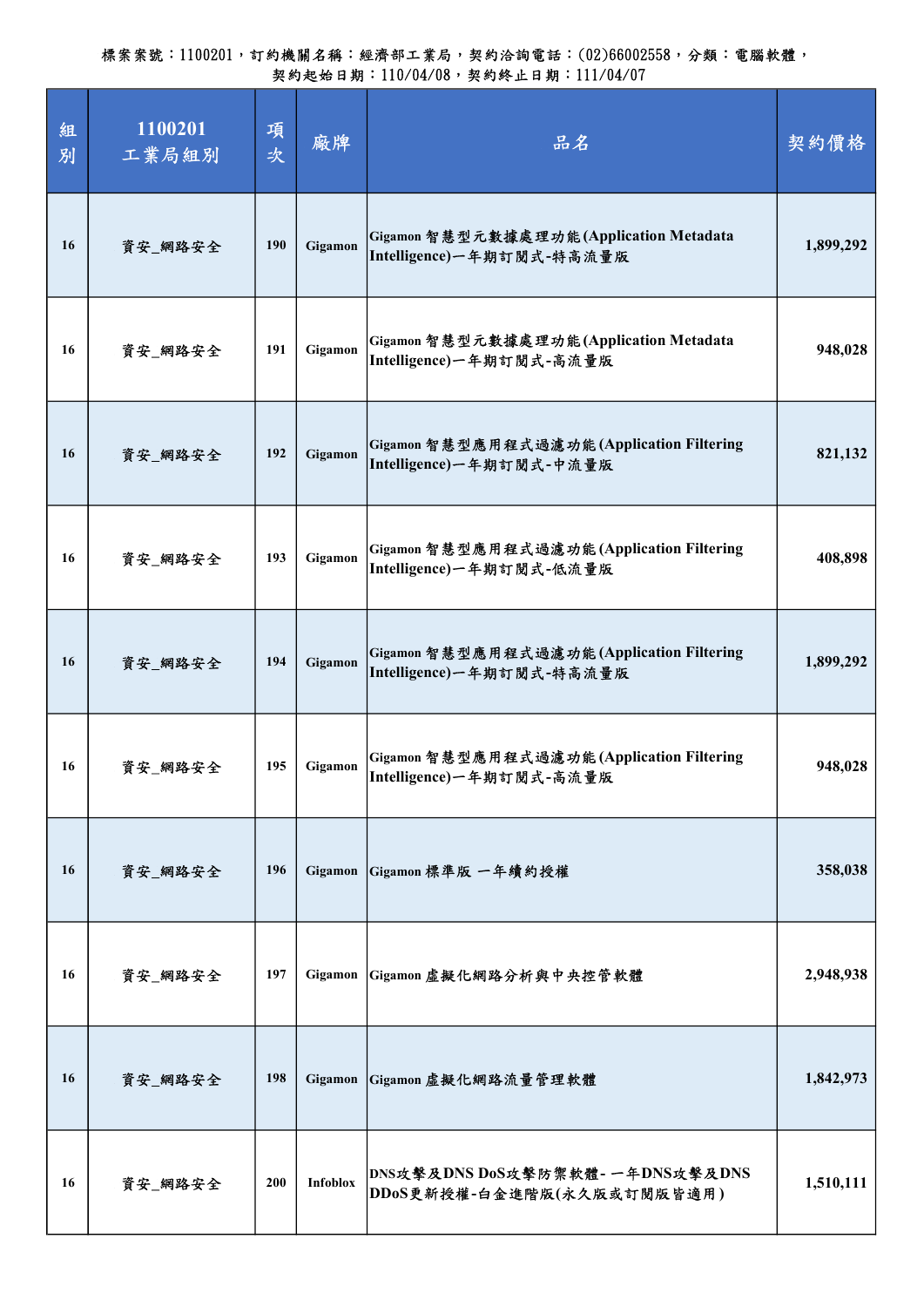| 組<br>別 | 1100201<br>工業局組別 | 項<br>次 | 廠牌              | 品名                                                   | 契約價格      |
|--------|------------------|--------|-----------------|------------------------------------------------------|-----------|
| 16     | 資安_網路安全          | 201    | <b>Infoblox</b> | DNS防火牆強化版資料庫更新一年1人單價-限用於訂購<br>1251-2500人             | 991       |
| 16     | 資安_網路安全          | 202    | Infoblox        | DNS防火牆強化版資料庫更新一年1人單價-限用於訂購<br>2501-5000人             | 859       |
| 16     | 資安_網路安全          | 203    | <b>Infoblox</b> | DNS防火牆資料庫更新一年 for Infoblox DDI 白金版(永久版<br>或訂閱版皆適用)   | 721,699   |
| 16     | 資安_網路安全          | 204    | Infoblox        | DNS防火牆資料庫更新一年 for Infoblox DDI 白金進階版(永<br>久版或訂閱版皆適用) | 1,075,733 |
| 16     | 資安_網路安全          | 205    | Infoblox        | DNS防火牆資料庫更新一年 for Infoblox DDI 銀級版(永久版<br>或訂閱版皆適用)   | 144,055   |
| 16     | 資安_網路安全          | 206    | Infoblox        | DNS防火牆資料庫更新一年 for Infoblox DDI 銀級進階版(永<br>久版或訂閱版皆適用) | 219,070   |
| 16     | 資安_網路安全          | 207    | <b>Infoblox</b> | DNS防火牆資料庫更新一年 for Infoblox DDI 黄金版(永久版<br>或訂閱版皆適用)   | 458,948   |
| 16     | 資安_網路安全          | 208    | Infoblox        | DNS防火牆資料庫更新一年 for Infoblox DDI 黃金進階版(永<br>久版或訂閱版皆適用) | 639,990   |
| 16     | 資安_網路安全          | 209    | Infoblox        | GSLB全球伺服器負載平衡 - 銀級訂閱版                                | 56,623    |
| 16     | 資安_網路安全          | 210    | Infoblox        | GSLB全球伺服器負載平衡 - 銀級進階訂閱版                              | 85,996    |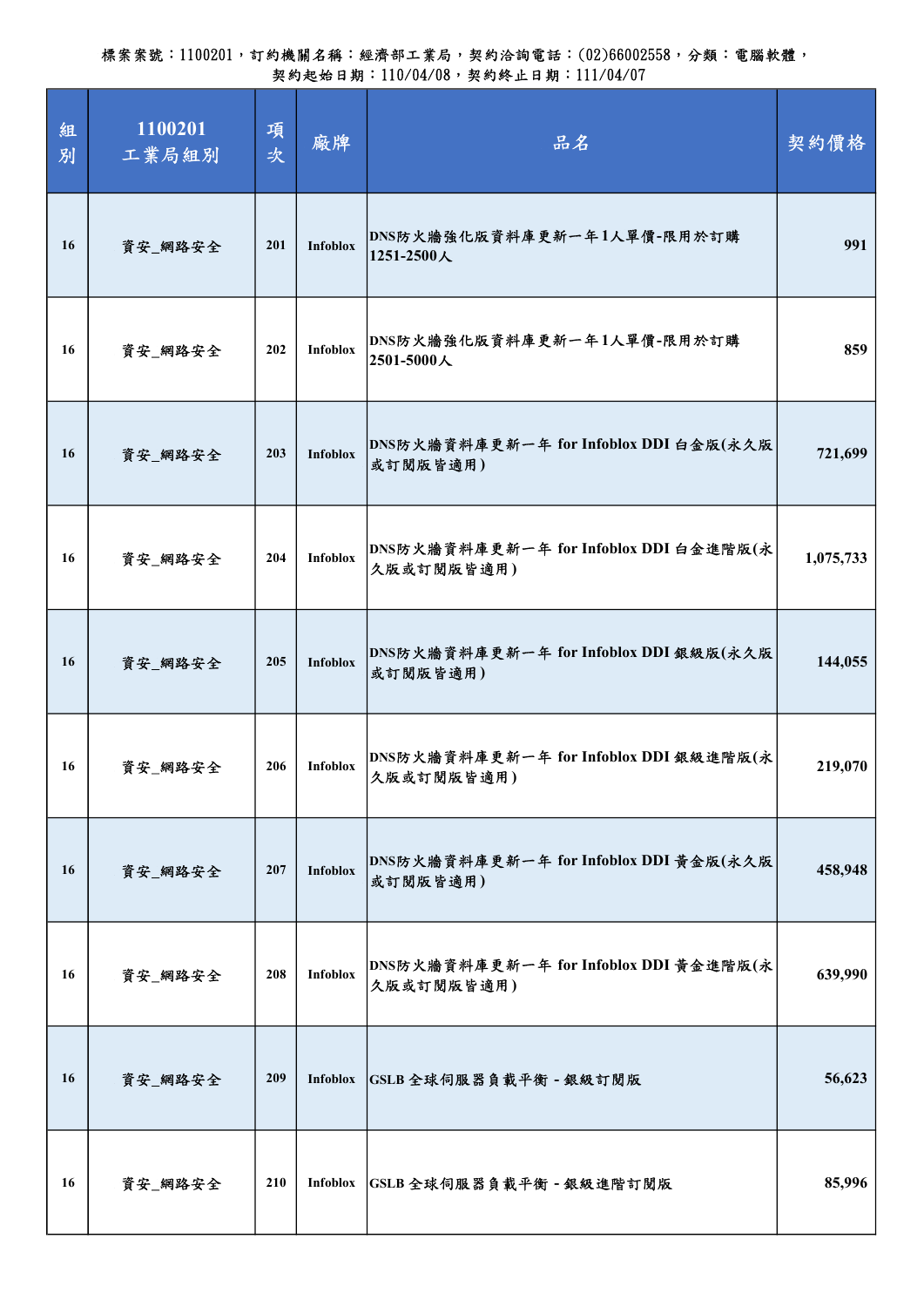| 組<br>別 | 1100201<br>工業局組別 | 項<br>次 | 廠牌              | 品名                                              | 契約價格      |
|--------|------------------|--------|-----------------|-------------------------------------------------|-----------|
| 16     | 資安_網路安全          | 211    | Infoblox        | GSLB 全球伺服器負載平衡 - 黃金訂閱版                          | 194,894   |
| 16     | 資安_網路安全          | 212    | Infoblox        | Infoblox DDI DNS防火牆模組 白金/白金進階訂閱版                | 236,552   |
| 16     | 資安_網路安全          | 213    | Infoblox        | Infoblox DDI DNS防火牆模組 銀級版/銀級進階訂閱版               | 27,988    |
| 16     | 資安_網路安全          | 214    | <b>Infoblox</b> | Infoblox DDI DNS防火牆模組 黃金版/黃金進階版/黃金進階效<br>能強化訂閱版 | 92,578    |
| 16     | 資安_網路安全          | 215    | Infoblox        | Infoblox DNS及DHCP自動化管理系統 - 白金進階訂閱版              | 1,573,812 |
| 16     | 資安_網路安全          | 216    | Infoblox        | Infoblox DNS及DHCP自動化管理系統 - 銀級訂閱版                | 150,354   |
| 16     | 資安_網路安全          | 217    | <b>Infoblox</b> | Infoblox DNS及DHCP自動化管理系統 - 銀級訂閱版報表模組            | 328,109   |
| 16     | 資安_網路安全          | 218    | Infoblox        | Infoblox DNS及DHCP自動化管理系統 - 銀級進階訂閱版              | 245,753   |
| 16     | 資安_網路安全          | 219    | Infoblox        | Infoblox DNS及DHCP自動化管理系統 - 銀級進階訂閱版報表<br> 模組     | 506,977   |
| 16     | 資安_網路安全          | 220    | Infoblox        | Infoblox DNS及DHCP自動化管理系統 - 黃金訂閱版.               | 529,525   |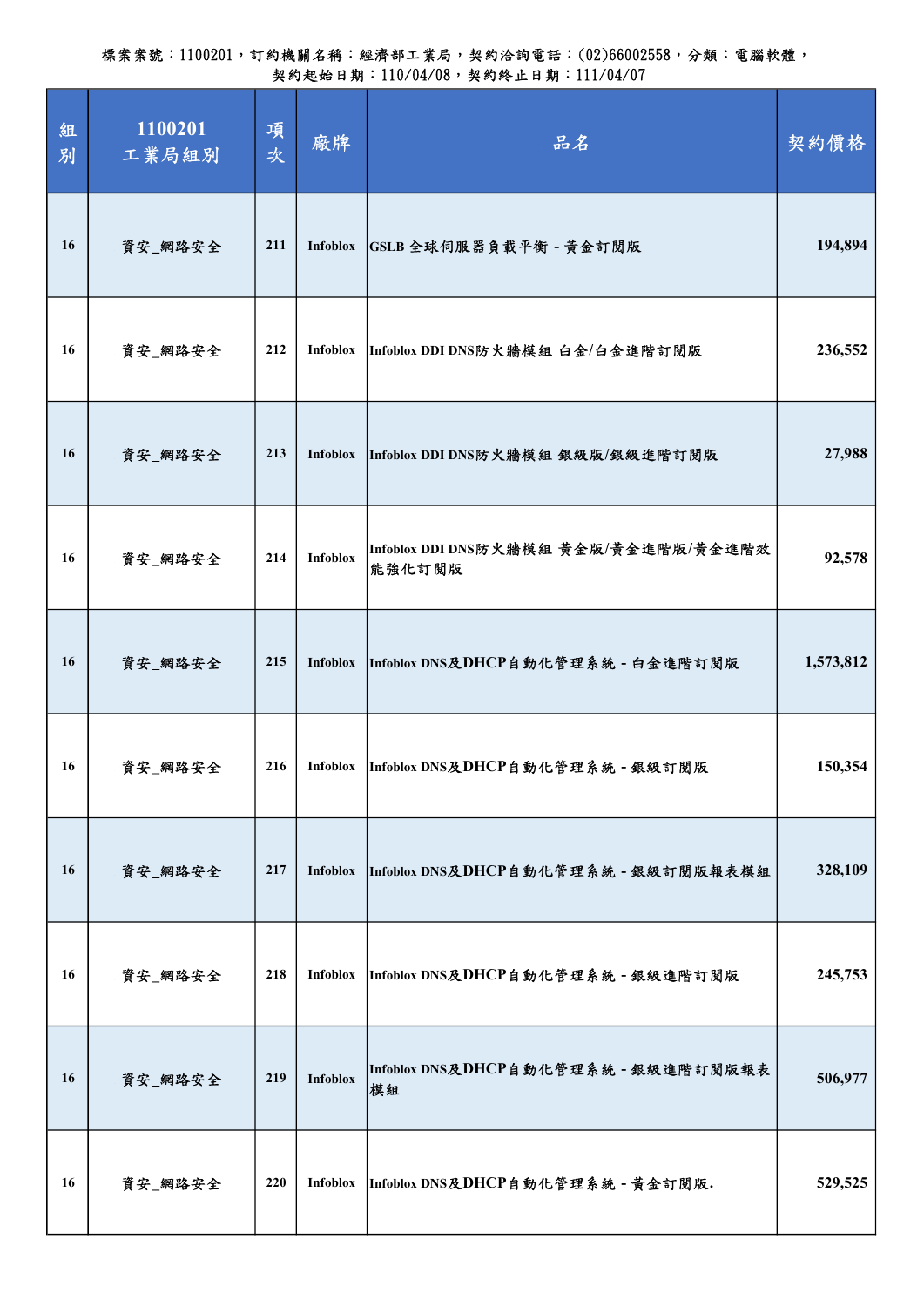| 組<br>別 | 1100201<br>工業局組別 | 項<br>次 | 廠牌              | 品名                                                                      | 契約價格      |
|--------|------------------|--------|-----------------|-------------------------------------------------------------------------|-----------|
| 16     | 資安_網路安全          | 221    | Infoblox        | Infoblox DNS及DHCP自動化管理系統 - 黃金進階訂閱版.                                     | 761,628   |
| 16     | 資安_網路安全          | 222    | Infoblox        | Infoblox DNS及DHCP自動化管理系統 - 黃金進階訂閱版報表<br>模組                              | 1,014,257 |
| 16     | 資安_網路安全          | 223    | Infoblox        | Infoblox DNS及DHCP自動化管理系統-白金訂閱版.                                         | 1,038,928 |
| 16     | 資安_網路安全          | 224    | <b>Infoblox</b> | Infoblox DNS攻擊及DNS DoS攻擊防禦軟體- 一年DNS攻擊及<br>DNS DDoS更新授權-白金版(永久版或訂閱版皆適用)  | 648,514   |
| 16     | 資安_網路安全          | 225    | Infoblox        | Infoblox DNS攻擊及DNS DoS攻擊防禦軟體- 一年DNS攻擊及<br>DNS DDoS更新授權-銀級版(永久版或訂閱版皆適用)  | 83,215    |
| 16     | 資安_網路安全          | 226    | Infoblox        | Infoblox DNS攻擊及DNS DoS攻擊防禦軟體-一年DNS攻擊及<br>DNS DDoS更新授權-銀級進階版(永久版或訂閱版皆適用) | 125,986   |
| 16     | 資安_網路安全          | 227    | Infoblox        | Infoblox DNS攻擊及DNS DoS攻擊防禦軟體- 一年DNS攻擊及<br>DNS DDoS更新授權-黃金版(永久版或訂閱版皆適用)  | 262,184   |
| 16     | 資安_網路安全          | 228    | Infoblox        | Infoblox DNS攻擊及DNS DoS攻擊防禦軟體-一年DNS攻擊及<br>DNS DDoS更新授權-黃金進階版(永久版或訂閱版皆適用) | 585,844   |
| 16     | 資安_網路安全          | 229    | <b>Infoblox</b> | Infoblox DNS防火牆強化版資料庫更新一年1人單價-限用於<br>訂購500~1249人                        | 1,092     |
| 16     | 資安_網路安全          | 237    | m               | LogRhyth LogRhythm v4.0智慧型網路封包分析模組 - 1 Gb/s (含第一年<br>MA)                | 3,565,096 |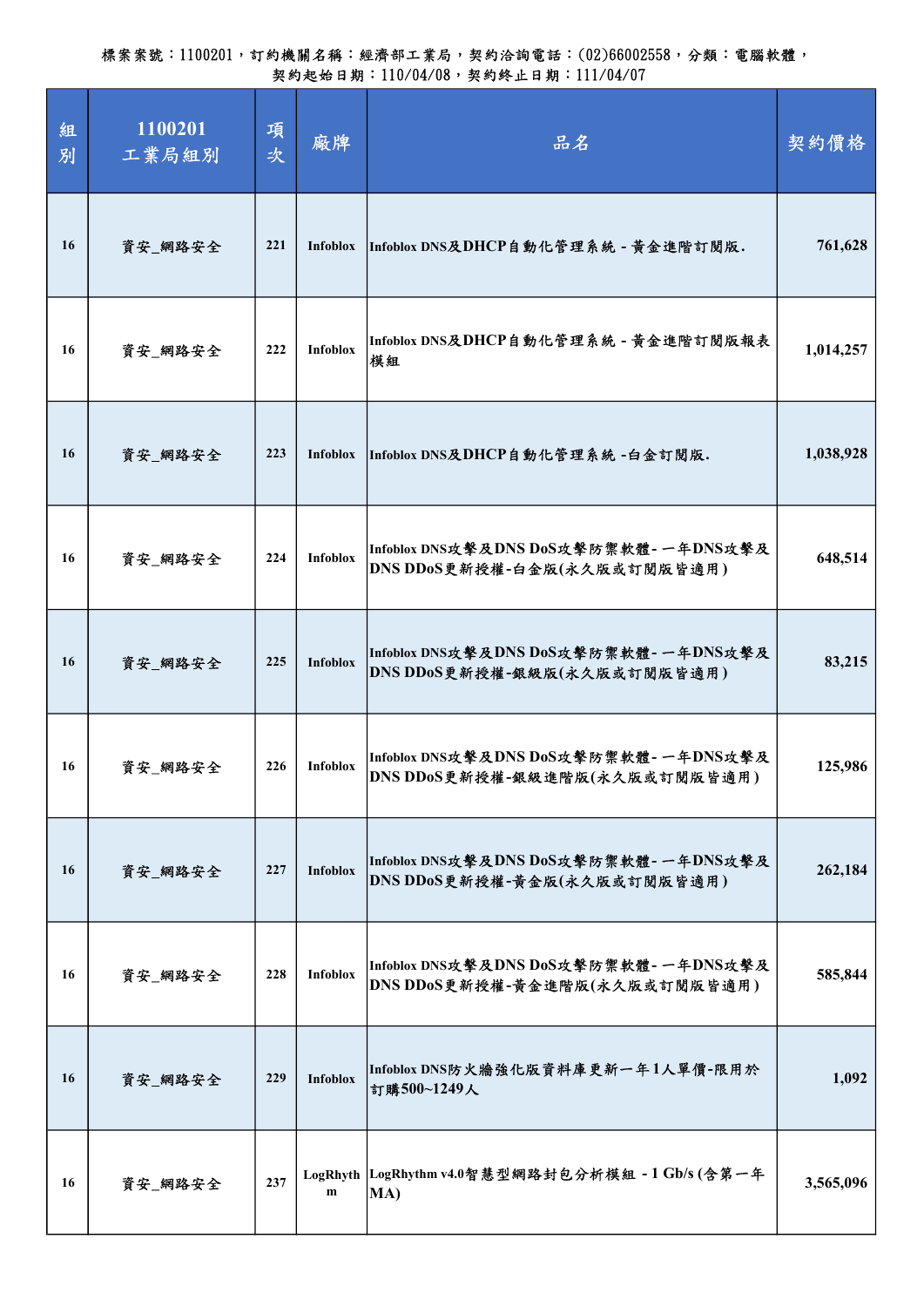| 組<br>別 | 1100201<br>工業局組別 | 項<br>次 | 廠牌                                  | 品名                                                                       | 契約價格      |
|--------|------------------|--------|-------------------------------------|--------------------------------------------------------------------------|-----------|
| 16     | 資安_網路安全          | 238    | m                                   | LogRhyth LogRhythm v7.5 DetectX 智慧型資安情資數據即時分析平台<br>(含第一年MA)              | 3,103,943 |
| 16     | 資安_網路安全          | 241    | <b>NetScout</b><br>Systems.<br>Inc. | Netscout 10個測試節點,一年軟體授權                                                  | 636,906   |
| 16     | 資安_網路安全          | 242    | <b>NetScout</b><br>Systems.<br>Inc. | Netscout Arbor AED分散式阻断服務攻擊防護系統(DDoS<br>Protection)暨情資分享攔截100Mbps版一年維護包  | 181,901   |
| 16     | 資安_網路安全          | 243    | <b>NetScout</b><br>Systems.<br>Inc. | Netscout Arbor AED分散式阻断服務攻擊防護系統(DDoS<br>Protection)暨情資分享攔截100Mbps版一年軟體授權 | 758,241   |
| 16     | 資安_網路安全          | 244    | <b>NetScout</b><br>Systems.<br>Inc. | Netscout Arbor AED分散式阻断服務攻擊防護系統(DDoS<br>Protection)暨情資分享攔截1Gbps版一年維護包    | 485,238   |
| 16     | 資安_網路安全          | 245    | <b>NetScout</b><br>Systems.<br>Inc. | Netscout Arbor AED分散式阻断服務攻擊防護系統(DDoS<br>Protection)暨情資分享欄截1Gbps版一年軟體授權   | 2,062,588 |
| 16     | 資安_網路安全          | 246    | <b>NetScout</b><br>Systems.<br>Inc. | Netscout Arbor AED分散式阻断服務攻擊防護系統(DDoS<br>Protection)暨情資分享攔截500Mbps版一年維護包  | 323,458   |
| 16     | 資安_網路安全          | 248    | <b>NetScout</b><br>Systems.<br>Inc. | Netscout Arbor分散式阻斷服務攻擊防護系統-維護包(一年<br>期)100Mbps版                         | 202,884   |
| 16     | 資安_網路安全          | 249    | <b>NetScout</b><br>Systems.<br>Inc. | Netscout Arbor分散式阻斷服務攻擊防護系統-維護包(一年<br>期)1Gbps版                           | 457,687   |
| 16     | 資安_網路安全          | 251    | <b>NetScout</b><br>Systems.<br>Inc. | Netscout 主動式網路效能管理系統,一年維護包                                               | 1,031,244 |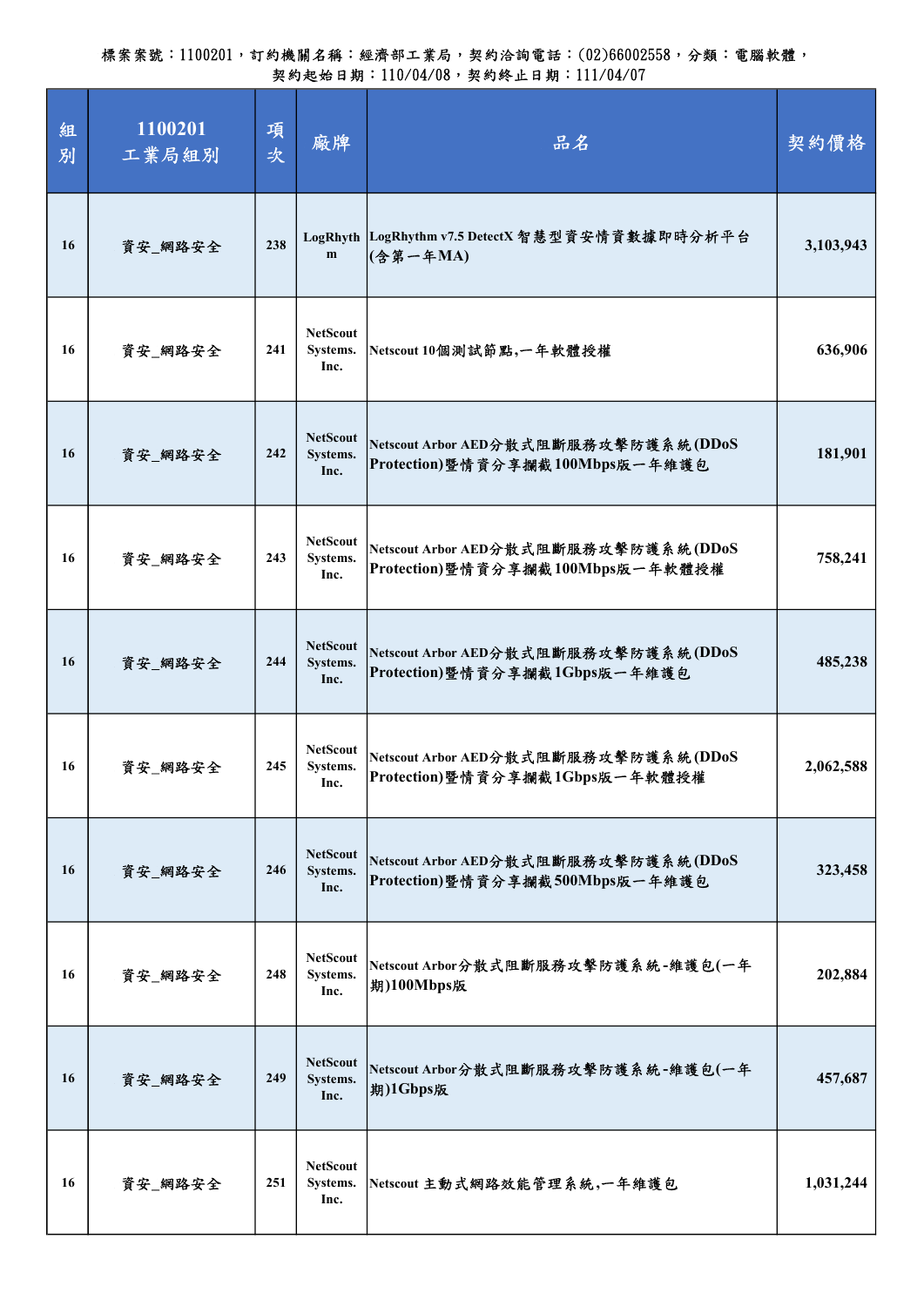| 組<br>別 | 1100201<br>工業局組別 | 項<br>次 | 廠牌                                  | 品名                                                              | 契約價格      |
|--------|------------------|--------|-------------------------------------|-----------------------------------------------------------------|-----------|
| 16     | 資安_網路安全          | 253    | <b>NetScout</b><br>Systems.<br>Inc. | Netscout 加解密軟體平台標準版,一年維護包                                       | 717,796   |
| 16     | 資安_網路安全          | 254    | <b>NetScout</b><br>Systems.<br>Inc. | Netscout 加解密軟體平台標準版,一年軟體授權                                      | 7,583,316 |
| 16     | 資安_網路安全          | 255    | <b>NetScout</b><br>Systems.<br>Inc. | Netscout 加解密軟體平台進階版,一年維護包                                       | 717,796   |
| 16     | 資安_網路安全          | 256    | <b>NetScout</b><br>Systems.<br>Inc. | Netscout 加解密軟體平台進階版,一年軟體授權                                      | 9,383,114 |
| 16     | 資安_網路安全          | 258    | <b>NetScout</b><br>Systems.<br>Inc. | Netscout 智慧深度封包撷取與分析雲端版,一年軟體授權                                  | 687,462   |
| 16     | 資安_網路安全          | 260    | <b>NetScout</b><br>Systems.<br>Inc. | Netscout 網路流量收集過濾平台標準版,一年軟體授權                                   | 1,567,139 |
| 16     | 資安_網路安全          | 264    | <b>NetScout</b><br>Systems.<br>Inc. | Netscout 網路與應用程式統一效能管理暨智慧深度封包擷取<br>與分析平台(4 Links,10Gbps) 一年軟體授權 | 8,746,107 |
| 16     | 資安_網路安全          | 267    | <b>NetScout</b><br>Systems.<br>Inc. | Netscout 網路與應用程式統一效能管理暨智慧深度封包擷取<br>奥分析雲端版,一年維護包                 | 556,016   |
| 16     | 資安_網路安全          | 268    | <b>NetScout</b><br>Systems.<br>Inc. | Netscout 網路與應用程式統一效能管理暨智慧深度封包擷取<br>與分析雲端版,一年軟體授權                | 2,740,040 |
| 16     | 資安_網路安全          | 270    | Palo Alto<br><b>Networks</b>        | Palo Alto Networks Panorama 管理平台 25 Devices                     | 445,276   |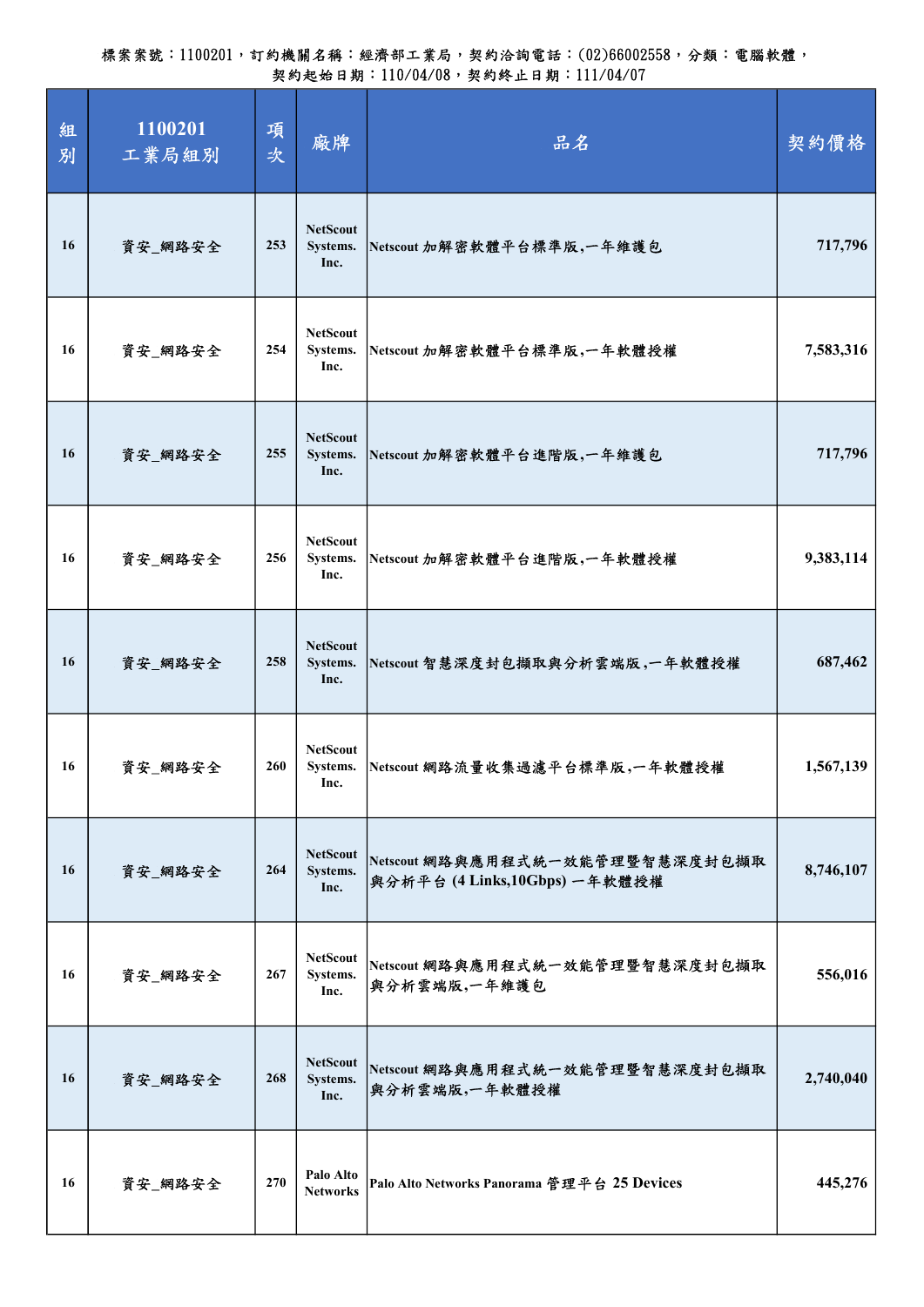| 組<br>別 | 1100201<br>工業局組別 | 項<br>次 | 廠牌                           | 品名                                                      | 契約價格      |
|--------|------------------|--------|------------------------------|---------------------------------------------------------|-----------|
| 16     | 資安_網路安全          | 271    | Palo Alto<br><b>Networks</b> | Palo Alto Networks Panorama 管理平台 25 Devices一年維護更<br>新模組 | 71,288    |
| 16     | 資安_網路安全          | 272    | Palo Alto<br><b>Networks</b> | Palo Alto Networks 資安防護平台(VM-100)最新中文版                  | 764,137   |
| 16     | 資安_網路安全          | 273    | Palo Alto<br><b>Networks</b> | Palo Alto Networks 資安防護平台(VM-100全模組版)最新中文<br>版          | 1,575,865 |
| 16     | 資安_網路安全          | 274    | Palo Alto<br><b>Networks</b> | Palo Alto Networks 資安防護平台(VM-200)最新中文版                  | 1,422,439 |
| 16     | 資安_網路安全          | 275    | Palo Alto<br><b>Networks</b> | Palo Alto Networks 資安防護平台(VM-300)最新中文版                  | 3,260,434 |
| 16     | 資安_網路安全          | 276    | Palo Alto<br><b>Networks</b> | Palo Alto Networks 資安防護平台(VM-50全模組版)最新中文<br>版           | 404,313   |
| 16     | 資安_網路安全          | 277    | Palo Alto<br><b>Networks</b> | Palo Alto Networks 資安防護平台(VM-50基本版)最新中文版                | 306,208   |
| 16     | 資安_網路安全          | 278    | Palo Alto<br><b>Networks</b> | Palo Alto Networks 資安防護平台VM-100一年維護更新模組                 | 109,495   |
| 16     | 資安_網路安全          | 279    | Palo Alto<br><b>Networks</b> | Palo Alto Networks 資安防護平台VM-100一年軟體擴充授權                 | 191,331   |
| 16     | 資安_網路安全          | 280    | Palo Alto<br><b>Networks</b> | Palo Alto Networks 資安防護平台VM-200一年維護更新模組                 | 201,389   |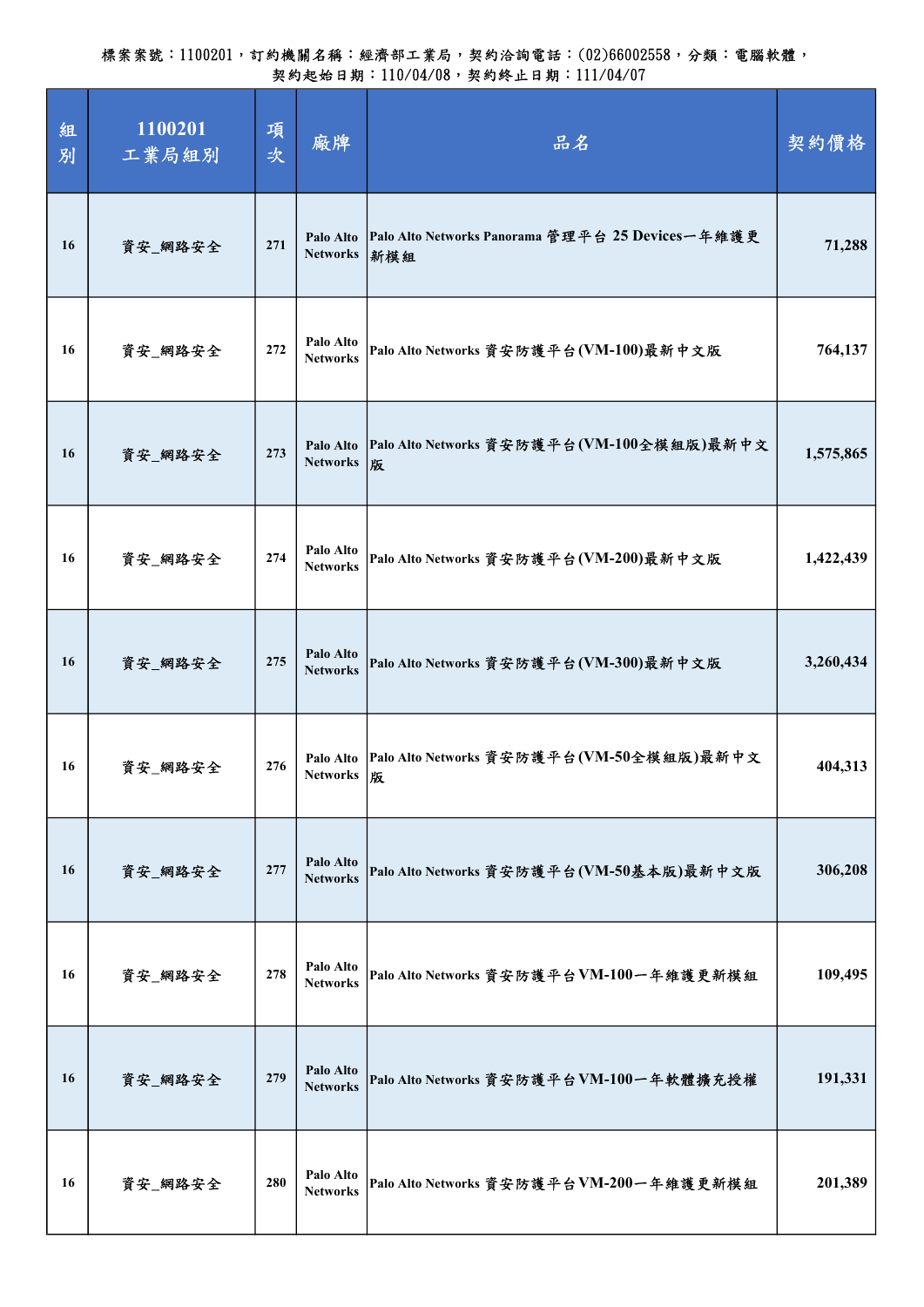| 組<br>別 | 1100201<br>工業局組別 | 項<br>次 | 廠牌                             | 品名                                                                              | 契約價格      |
|--------|------------------|--------|--------------------------------|---------------------------------------------------------------------------------|-----------|
| 16     | 資安_網路安全          | 281    | Palo Alto<br><b>Networks</b>   | Palo Alto Networks 資安防護平台VM-200一年軟體擴充授權                                         | 359,653   |
| 16     | 資安_網路安全          | 282    | Palo Alto<br><b>Networks</b>   | Palo Alto Networks 資安防護平台VM-300一年維護更新模組                                         | 437,446   |
| 16     | 資安_網路安全          | 283    | Palo Alto<br><b>Networks</b>   | Palo Alto Networks 資安防護平台VM-300一年軟體擴充授權                                         | 830,034   |
| 16     | 資安_網路安全          | 286    | Pulse<br>Secure,<br><b>LLC</b> | Pulse Secure Virtual Traffic Manager Advanced edition with 1Gb of<br>throughput | 1,412,922 |
| 16     | 資安_網路安全          | 287    | Pulse<br>Secure,<br><b>LLC</b> | Pulse Secure Virtual Traffic Manager Advanced edition with 5Gb of<br>throughput | 2,302,710 |
| 16     | 資安_網路安全          | 288    | Radware                        | Radware SSL Inspection 軟體模組                                                     | 783,071   |
| 16     | 資安_網路安全          | 289    | Radware                        | Radware SSL Inspection 軟體模組(含類別資料庫)                                             | 1,116,235 |
| 16     | 資安_網路安全          | 290    | Radware                        | Radware 防阻斷攻擊報表軟體授權 (1Gbps)                                                     | 212,326   |
| 16     | 資安_網路安全          | 291    | Radware                        | Radware 防阻斷攻擊軟體模組(1 Gbps)                                                       | 1,282,007 |
| 16     | 資安_網路安全          | 292    | Radware                        | Radware 防阻斷攻擊軟體模組(2 Gbps)                                                       | 2,537,907 |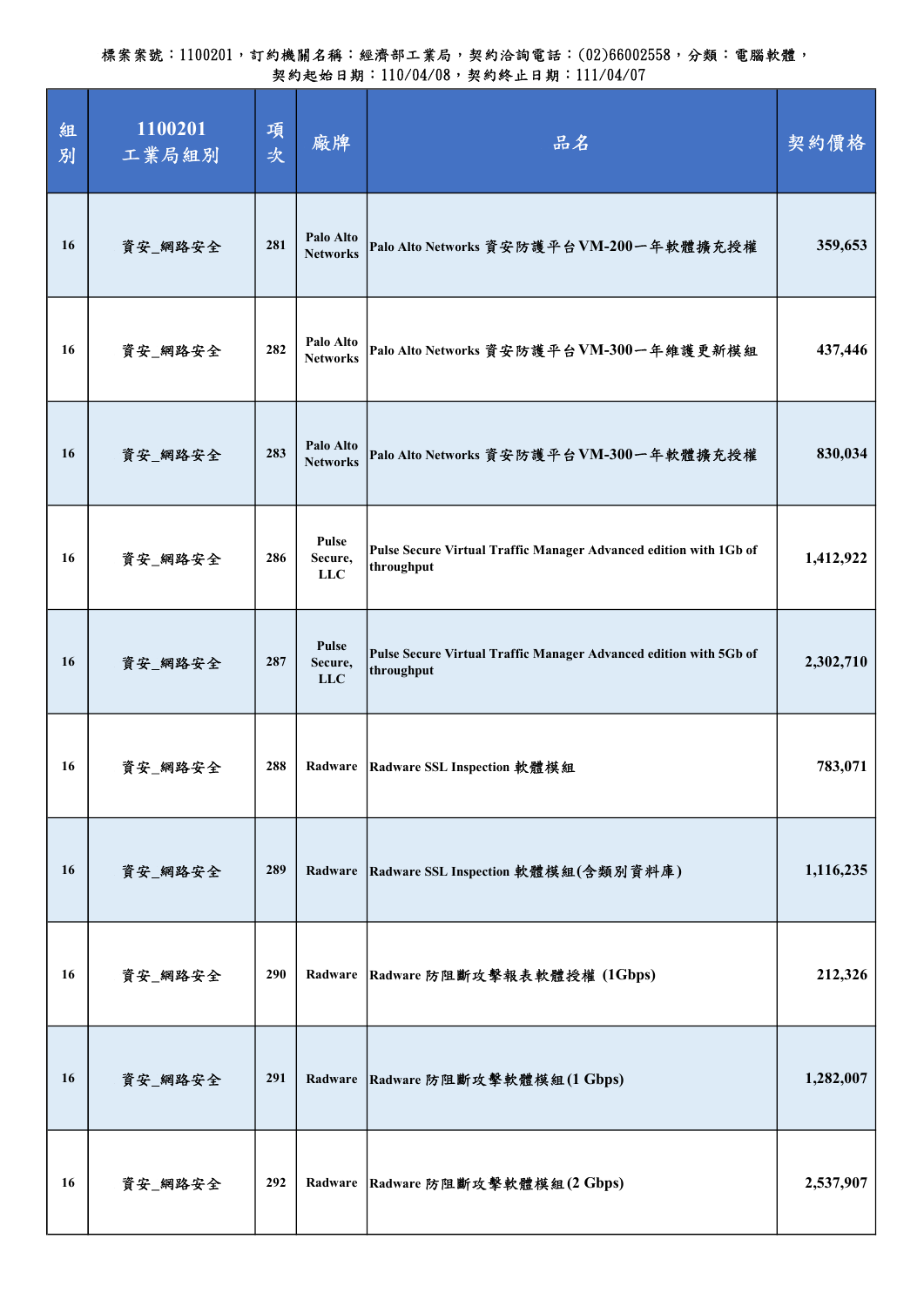| 組<br>別 | 1100201<br>工業局組別 | 項<br>次 | 廠牌            | 品名                                          | 契約價格      |
|--------|------------------|--------|---------------|---------------------------------------------|-----------|
| 16     | 資安_網路安全          | 293    | Radware       | Radware 防阻斷攻擊軟體模組(200Mbps)                  | 743,165   |
| 16     | 資安_網路安全          | 294    | Radware       | Radware 防阻斷攻擊軟體模組(200Mbps)一年維護              | 91,905    |
| 16     | 資安_網路安全          | 295    | Radware       | Radware 防阻斷攻擊軟體模組(5 Gbps)                   | 3,205,034 |
| 16     | 資安_網路安全          | 296    | Radware       | Radware 防阻斷攻擊軟體模組(500Mbps)                  | 1,061,668 |
| 16     | 資安_網路安全          | 297    | Radware       | Radware 防阻斷攻擊軟體模組(500Mbps) 一年維護             | 132,712   |
| 16     | 資安_網路安全          | 298    | Radware       | Radware 防阻斷攻擊軟體特徵碼更新訂閱一年 (200Mbps)          | 49,230    |
| 16     | 資安_網路安全          | 299    | Radware       | Radware 防阻斷攻擊軟體特徵碼更新訂閱一年 (500Mbps)          | 71,093    |
| 16     | 資安_網路安全          | 322    | <b>Sophos</b> | Sophos Central Device Encryption 一年授權       | 2,878     |
| 16     | 資安_網路安全          | 323    | <b>Sophos</b> | Sophos Central Email Protection 郵件防護一年授權    | 3,504     |
| 16     | 資安_網路安全          | 324    | <b>Sophos</b> | Sophos Central Firewall Reporting 100GB-年授權 | 16,158    |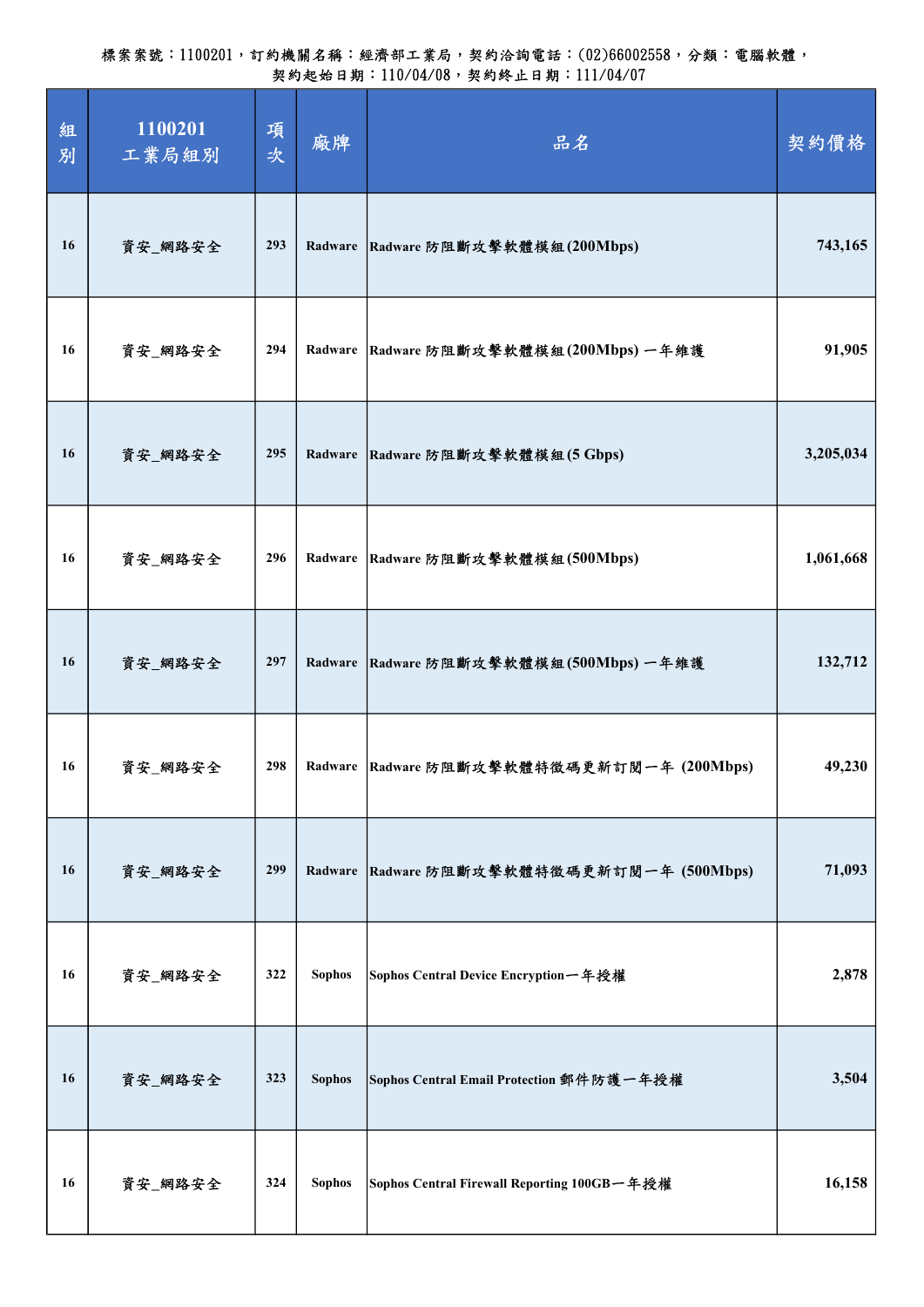| 組<br>別 | 1100201<br>工業局組別 | 項<br>次 | 廠牌            | 品名                                                                                | 契約價格   |
|--------|------------------|--------|---------------|-----------------------------------------------------------------------------------|--------|
| 16     | 資安_網路安全          | 325    | <b>Sophos</b> | Sophos Central Intercept X Advanced for Server with EDR and MTR<br>一年授權           | 22,629 |
| 16     | 資安_網路安全          | 326    | <b>Sophos</b> | Sophos Central Intercept X Advanced for Server with EDR伺服器進<br>階威脅偵測與防禦系統 一年授權    | 10,518 |
| 16     | 資安_網路安全          | 327    | <b>Sophos</b> | Sophos Central Intercept X Advanced for Server with EDR伺服 器進<br>階威脅偵測與防禦系統 一年續約授權 | 10,390 |
| 16     | 資安_網路安全          | 328    | <b>Sophos</b> | Sophos Central Intercept X Advanced for Server 伺服器進階安全<br>防護軟體 一年授權               | 6,278  |
| 16     | 資安_網路安全          | 329    | <b>Sophos</b> | Sophos Central Intercept X Advanced for Server 伺服器進階安全<br>防護軟體 一年續約授權             | 6,203  |
| 16     | 資安_網路安全          | 330    | <b>Sophos</b> | Sophos Central Intercept X Advanced with EDR and MTR-年授權                          | 14,540 |
| 16     | 資安_網路安全          | 331    | <b>Sophos</b> | Sophos Central Intercept X Advanced with EDR 端點進階威脅偵測<br>與防禦系統(1000人以下版)一年授權      | 4,527  |
| 16     | 資安_網路安全          | 332    | <b>Sophos</b> | Sophos Central Intercept X Advanced with EDR 端點進階威脅偵測<br>與防禦系統(1000人以下版)一年續約授權    | 4,471  |
| 16     | 資安_網路安全          | 333    | <b>Sophos</b> | Sophos Central Intercept X Advanced with EDR 端點進階威脅偵測<br>與防禦系統(1001人以上版)一年授權      | 3,190  |
| 16     | 資安_網路安全          | 334    | <b>Sophos</b> | Sophos Central Intercept X Advanced with EDR 端點進階威脅偵測<br>與防禦系統(1001人以上版)一年續約授權    | 3,154  |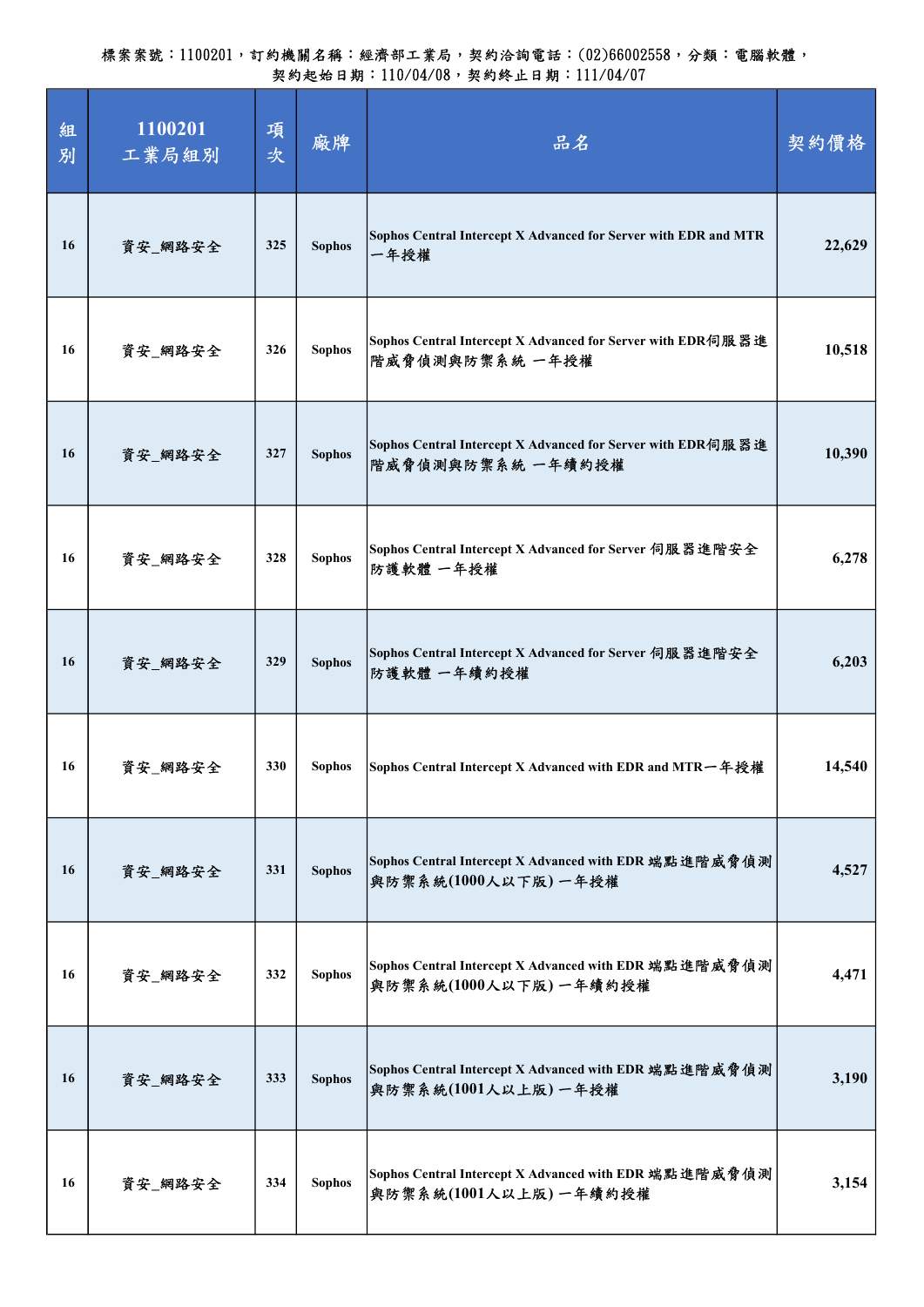| 組<br>別 | 1100201<br>工業局組別 | 項<br>次 | 廠牌            | 品名                                                                  | 契約價格  |
|--------|------------------|--------|---------------|---------------------------------------------------------------------|-------|
| 16     | 資安_網路安全          | 335    | <b>Sophos</b> | Sophos Central Intercept X Advanced 端點偵測與回應安全組合<br>(1000人以下版)一年授權   | 3,194 |
| 16     | 資安_網路安全          | 336    | <b>Sophos</b> | Sophos Central Intercept X Advanced 端點偵測與回應安全組合<br>(1000人以下版)一年續約授權 | 3,416 |
| 16     | 資安_網路安全          | 337    | <b>Sophos</b> | Sophos Central Intercept X Advanced 端點偵測與回應安全組合<br>(1001人以上版)一年授權   | 2,202 |
| 16     | 資安_網路安全          | 338    | <b>Sophos</b> | Sophos Central Intercept X Advanced 端點偵測與回應安全組合<br>(1001人以上版)一年續約授權 | 2,178 |
| 16     | 資安_網路安全          | 339    | <b>Sophos</b> | Sophos Email Protection 郵件防護 一年續約授權                                 | 3,504 |
| 16     | 資安_網路安全          | 340    | <b>Sophos</b> | Sophos Endpoint Exploit Prevention 漏洞利用防護軟體(1000人以<br>下版)一年續約授權     | 2,178 |
| 16     | 資安_網路安全          | 341    | <b>Sophos</b> | Sophos Endpoint Exploit Prevention 漏洞利用防護軟體(1001人以<br>上版)一年續約授權     | 1,021 |
| 16     | 資安_網路安全          | 342    | <b>Sophos</b> | Sophos Endpoint Protection 端點防護軟體(1000人以下版)一年<br>續約授權               | 2,237 |
| 16     | 資安_網路安全          | 343    | <b>Sophos</b> | Sophos Endpoint Protection 端點防護軟體(1001人以上版)一年<br>續約授權               | 1,159 |
| 16     | 資安_網路安全          | 344    | <b>Sophos</b> | Sophos InterceptX 進階端點防護軟體(1000人以下版)一年續<br>約授權                      | 2,353 |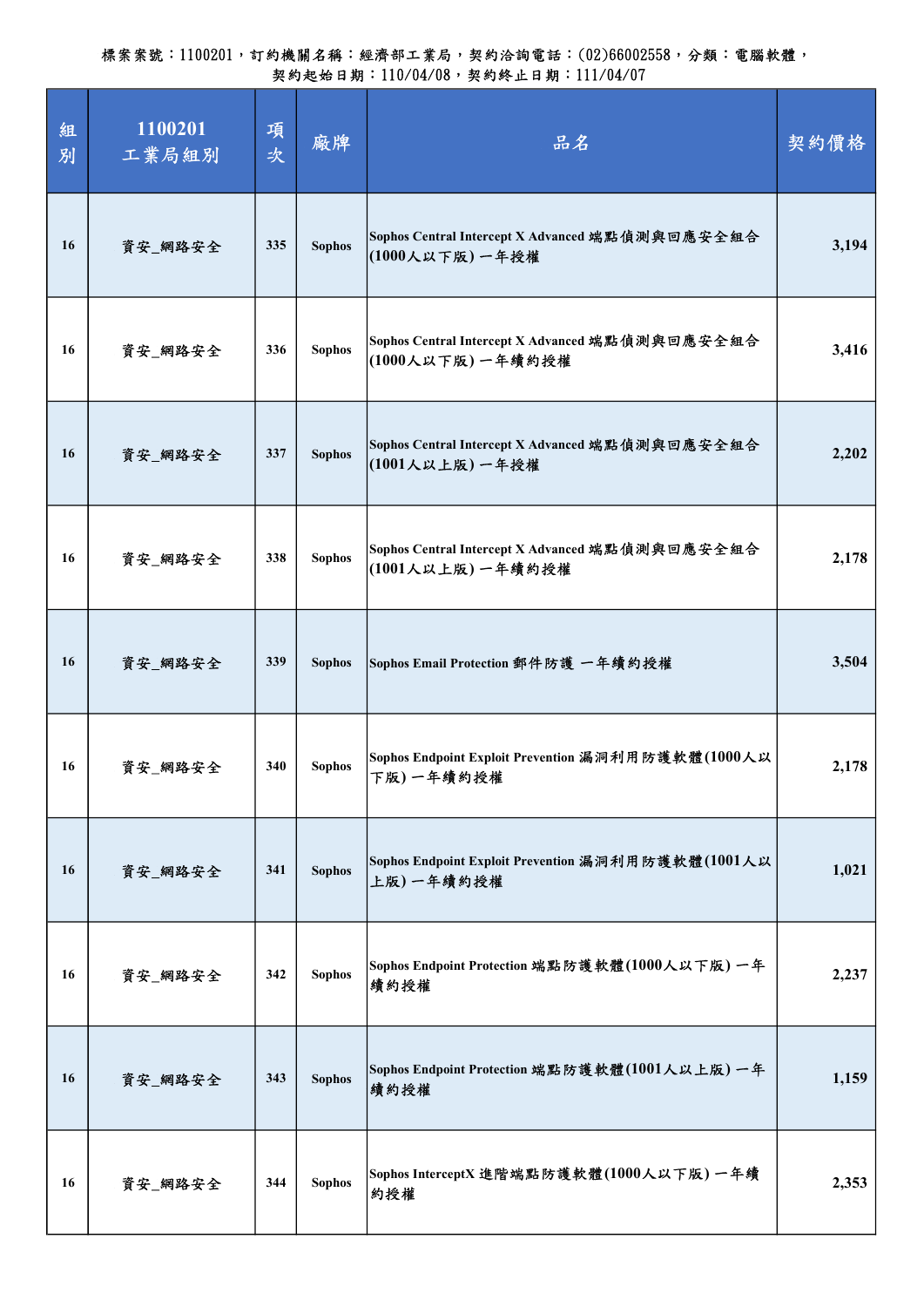| 組<br>別 | 1100201<br>工業局組別 | 項<br>次 | 廠牌            | 品名                                             | 契約價格      |
|--------|------------------|--------|---------------|------------------------------------------------|-----------|
| 16     | 資安_網路安全          | 345    | <b>Sophos</b> | Sophos InterceptX 進階端點防護軟體(1001人以上版)一年續<br>約授權 | 1,399     |
| 16     | 資安_網路安全          | 346    | <b>Sophos</b> | Sophos Safeguard 資料加密 一年續約授權                   | 2,878     |
| 16     | 資安_網路安全          | 347    | <b>Sophos</b> | Sophos Server Protection 伺服器安全防護軟體 一年續約授權      | 2,469     |
| 16     | 資安_網路安全          | 348    | <b>Sophos</b> | Sophos 標準版同步安全防護防火牆 500Mbps 一年授權               | 173,456   |
| 16     | 資安_網路安全          | 349    | <b>Sophos</b> | Sophos 標準版同步安全防護防火牆 500Mbps 一年續約授權             | 130,077   |
| 16     | 資安_網路安全          | 350    | <b>Sophos</b> | Sophos 標準版同步安全防護防火牆 頻寬提升授權 1Gbps 一<br>年授權      | 277,502   |
| 16     | 資安_網路安全          | 351    | <b>Sophos</b> | Sophos 虛擬網路防火牆                                 | 29,791    |
| 16     | 資安_網路安全          | 352    | <b>Sophos</b> | Sophos 虛擬網路防火牆 一年續約授權                          | 19,672    |
| 16     | 資安_網路安全          | 353    | <b>Sophos</b> | Sophos 進階威脅防護防火牆 2Gbps                         | 2,064,187 |
| 16     | 資安_網路安全          | 354    | <b>Sophos</b> | Sophos 進階威脅防護防火牆 2Gbps 一年續約授權                  | 1,651,386 |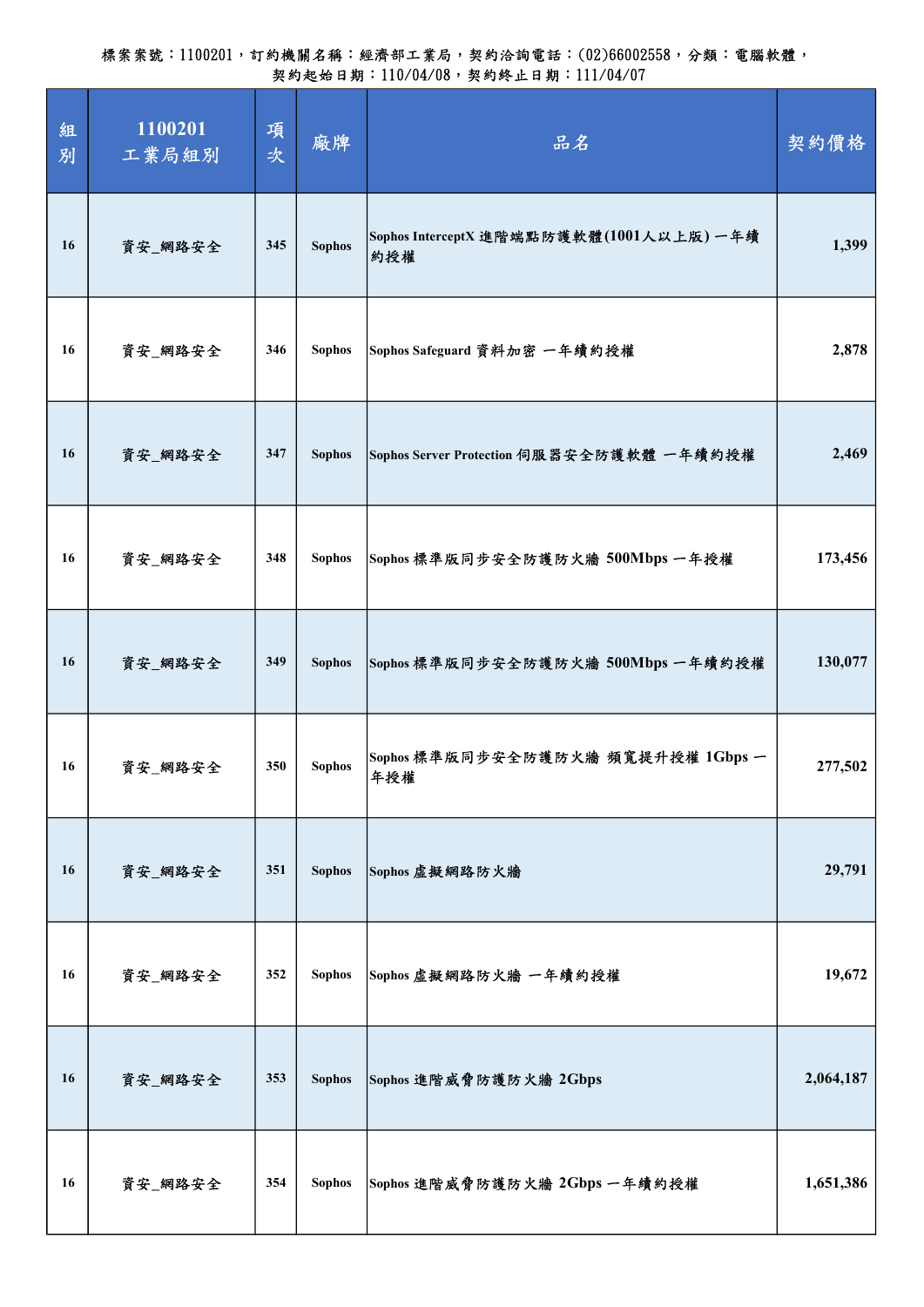| 組<br>別 | 1100201<br>工業局組別 | 項<br>次 | 廠牌            | 品名                                        | 契約價格      |
|--------|------------------|--------|---------------|-------------------------------------------|-----------|
| 16     | 資安_網路安全          | 355    | <b>Sophos</b> | Sophos 進階威脅防護防火牆 頻寬提升授權 1Gbps             | 1,231,827 |
| 16     | 資安_網路安全          | 356    | <b>Sophos</b> | Sophos 進階版同步安全防護防火牆 500Mbps 一年授權          | 381,546   |
| 16     | 資安_網路安全          | 357    | <b>Sophos</b> | Sophos 進階版同步安全防護防火牆 500Mbps 一年續約授權        | 286,206   |
| 16     | 資安_網路安全          | 358    | <b>Sophos</b> | Sophos 進階版同步安全防護防火牆 頻寬提升授權 1Gbps 一<br>年授權 | 610,630   |
| 16     | 資安_網路安全          | 362    | <b>UGuard</b> | AL-1008V 線路負載均衡器                          | 2,407,628 |
| 16     | 資安_網路安全          | 363    | <b>UGuard</b> | AL-310V 線路負載均衡器                           | 440,799   |
| 16     | 資安_網路安全          | 365    | <b>UGuard</b> | AL-710V 線路負載均衡器                           | 996,269   |
| 16     | 資安_網路安全          | 366    | <b>UGuard</b> | AL-910V 線路負載均衡器                           | 1,197,563 |
| 16     | 資安_網路安全          | 367    | <b>UGuard</b> | TBS 威脅情報服務                                | 171,929   |
| 16     | 資安_網路安全          | 446    |               | 中華數位 Content SQR網路管理服務或選購模組中文版50人數使用權     | 245,571   |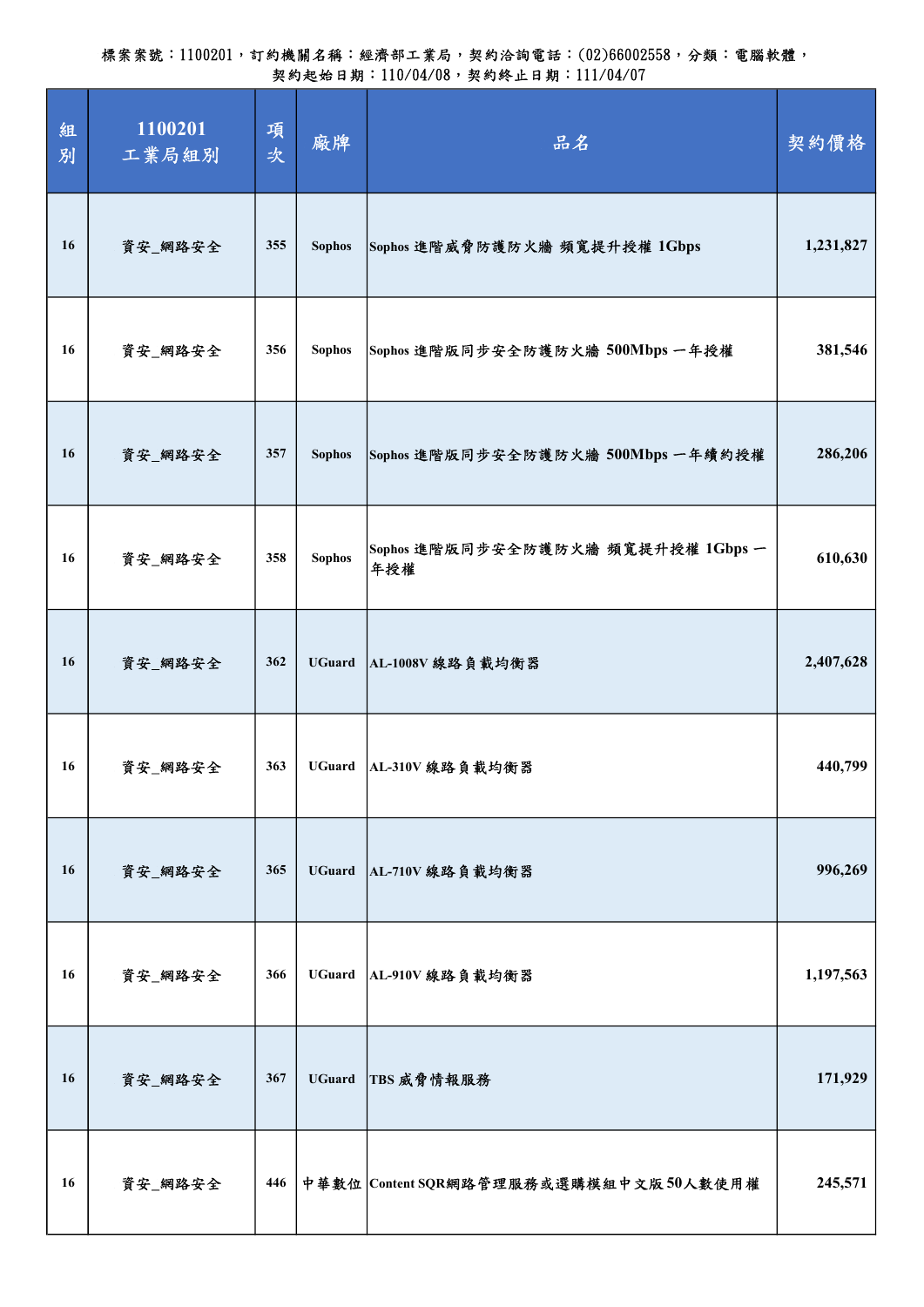| 組<br>別 | 1100201<br>工業局組別 | 項<br>次 | 廠牌         | 品名                                         | 契約價格      |
|--------|------------------|--------|------------|--------------------------------------------|-----------|
| 16     | 資安_網路安全          | 447    | 中華數位       | Content SQR網路管理服務或選購模組中文版50人數使用權<br>(次年保個) | 85,817    |
| 16     | 資安_網路安全          | 461    | 創泓科技<br>公司 | 股份有限 管理偵測回應(MDR)中央管理平台軟體一年授權               | 970,677   |
| 16     | 資安_網路安全          | 462    | 創泓科技<br>公司 | 股份有限 管理偵測回應(MDR)軟體(100U) 一年授權              | 1,496,461 |
| 16     | 資安_網路安全          | 463    | 創泓科技<br>公司 | 股份有限 管理偵測回應(MDR)軟體(10U) 一年授權               | 149,646   |
| 16     | 資安_網路安全          | 464    | 創泓科技<br>公司 | 股份有限 管理偵測回應(MDR)軟體(50U) 一年授權               | 748,231   |
| 16     | 資安_網路安全          | 465    | 創泓科技<br>公司 | 股份有限 管理偵測回應(MDR)軟體(5U) 一年授權                | 79,272    |
| 16     | 資安_網路安全          | 529    | 眾至資訊<br>公司 | 股份有限  ShareTech UTM 10GB防護系統維護套件包(一年期)     | 58,853    |
| 16     | 資安_網路安全          | 531    | 眾至資訊<br>公司 | 股份有限  ShareTech UTM 2GB防護系統維護套件包(一年期)      | 24,035    |
| 16     | 資安_網路安全          | 533    | 眾至資訊<br>公司 | 股份有限 ShareTech UTM Sandstorm惡意程式偵測         | 12,268    |
| 16     | 資安_網路安全          |        | 眾至資訊<br>公司 | 534 股份有限 ShareTech UTM URL資料庫              | 6,534     |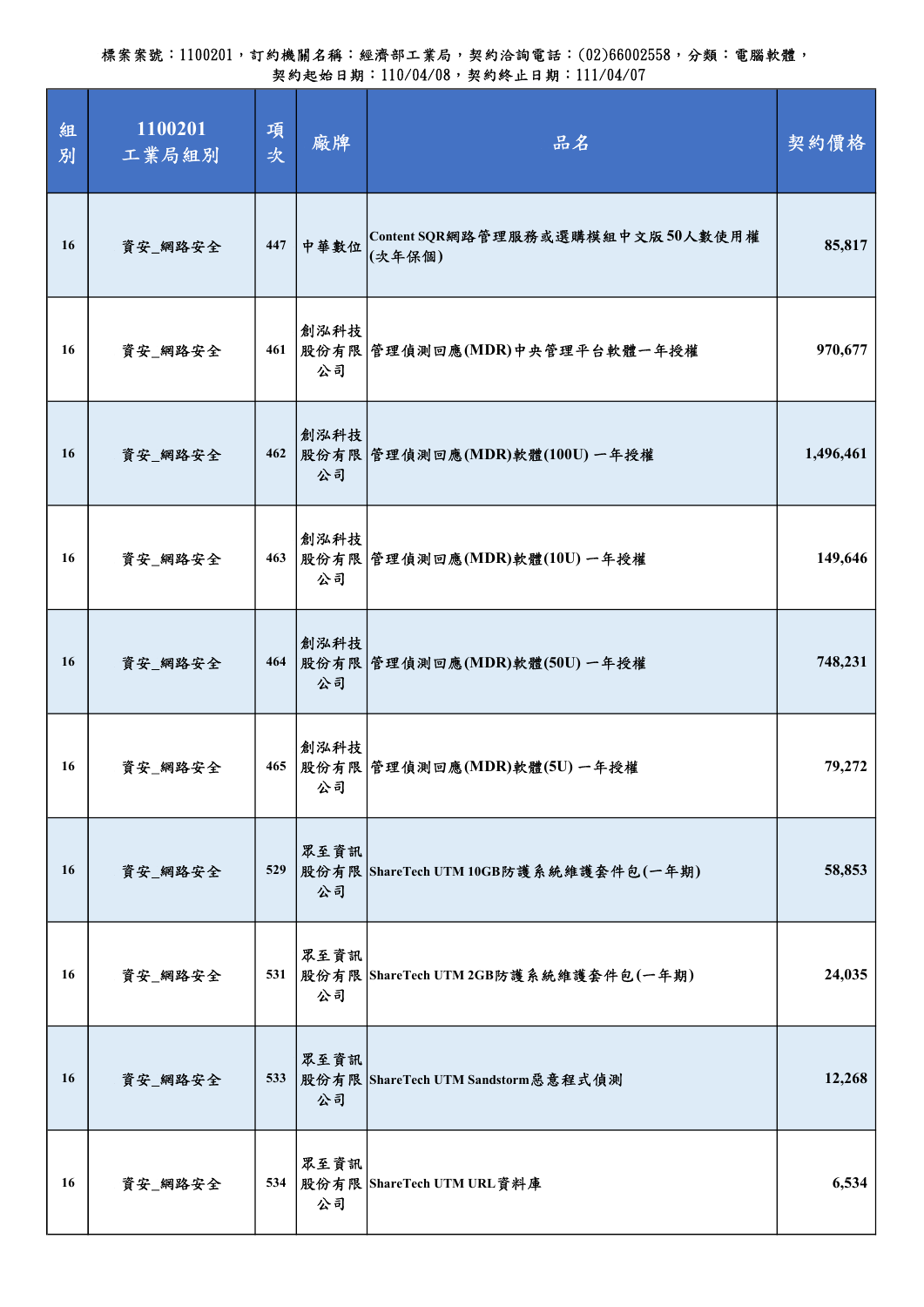| 組<br>別 | 1100201<br>工業局組別 | 項<br>次 | 廠牌         | 品名                                                 | 契約價格      |
|--------|------------------|--------|------------|----------------------------------------------------|-----------|
| 16     | 資安_網路安全          |        | 眾至資訊<br>公司 | 536 股份有限 ShareTech UTM 應用程式控管套件                    | 6,534     |
| 16     | 資安_網路安全          | 537    | 眾至資訊<br>公司 | 股份有限  ShareTech UTM 郵件稽核套件                         | 4,934     |
| 16     | 資安_網路安全          |        | 眾至資訊<br>公司 | 538  股份有限  ShareTech UTM 防護系統 10GB版 一年授權           | 224,505   |
| 16     | 資安_網路安全          |        | 眾至資訊<br>公司 | 539 股份有限 ShareTech UTM 防護系統 1GB版 一年授權              | 58,147    |
| 16     | 資安_網路安全          | 541    | 眾至資訊<br>公司 | 股份有限  ShareTech UTM 防護系統 5GB版 一年授權                 | 117,132   |
| 16     | 資安_網路安全          | 542    | 眾至資訊<br>公司 | 股份有限   Watchlan Lite 網路流量監督軟體                      | 33,630    |
| 16     | 資安_網路安全          |        |            | 545   趨勢科技   APT威脅偵測與回應組合包-A方案                     | 3,640,020 |
| 16     | 資安_網路安全          |        |            | 547  趨勢科技 Deep Discovery Analyzer 動態分析系統           | 1,437,680 |
| 16     | 資安_網路安全          |        |            | 548  趨勢科技 Deep Discovery Analyzer 動態分析系統一 年更新授權    | 471,988   |
| 16     | 資安_網路安全          | 549    |            | 趨勢科技 Enterprise Security for Gateways 閘道安全套件一年更新授權 | 452       |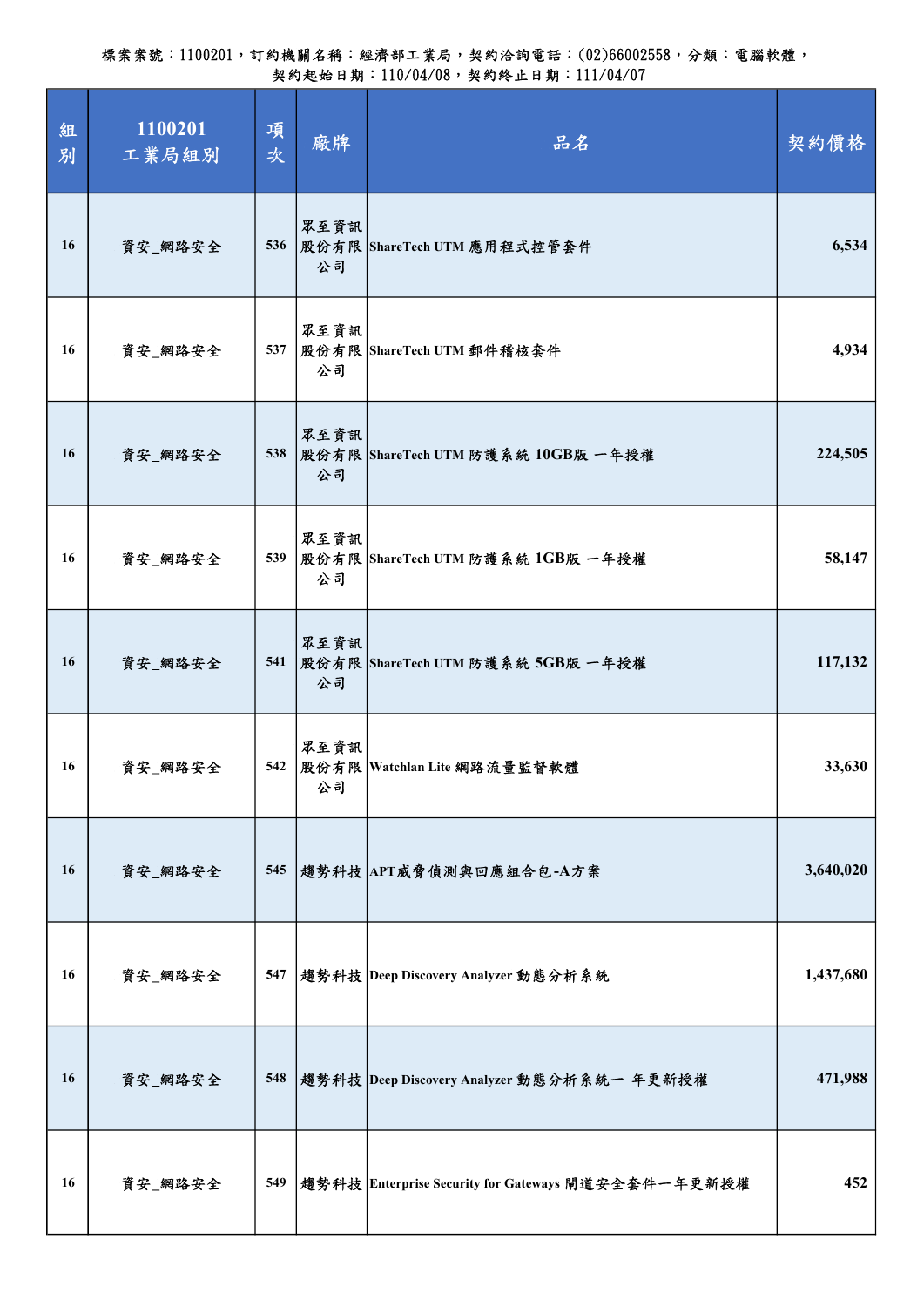| 組<br>別 | 1100201<br>工業局組別 | 項<br>次 | 廠牌                     | 品名                                                                   | 契約價格    |
|--------|------------------|--------|------------------------|----------------------------------------------------------------------|---------|
| 16     | 資安_網路安全          |        |                        | 550 機勢科技 OT Defense Console一年最新版(per pair)                           | 202,214 |
| 16     | 資安_網路安全          |        |                        | 554  趨勢科技  進階攻擊防禦包100人版 - 郵件模組                                       | 143,317 |
| 17     | 資安_端點安全          | 23     | <b>Bitdefende</b><br>r | Exchange郵件服務安全防護                                                     | 399     |
| 17     | 資安_端點安全          | 24     |                        | Bitdefende 全方位基礎防護 /一年訂閱                                             | 595     |
| 17     | 資安_端點安全          | 25     | <b>Bitdefende</b><br>r | 全方位進階防護 /一年訂閱                                                        | 870     |
| 17     | 資安_端點安全          | 26     | <b>Bitdefende</b><br>r | 端點偵測與回應安全防護                                                          | 511     |
| 17     | 資安_端點安全          | 27     | <b>Bitdefende</b><br>r | 自動沙箱安全防護                                                             | 391     |
| 17     | 資安_端點安全          | 30     | <b>Check</b><br>Point  | Check Point CloudGuard SaaS 一年軟體授權 (10U)                             | 41,138  |
| 17     | 資安_端點安全          | 31     | <b>Check</b><br>Point  | Check Point行動裝置進階威脅防護 SandBlast Mobile 一年軟<br>體授權(50U)               | 198,516 |
| 17     | 資安_端點安全          | 32     | <b>Check</b><br>Point  | Check Point進階持續威脅端點防護(SandBlast Agent)與端點<br>管理方案(100臺Devices)一年軟體授權 | 451,972 |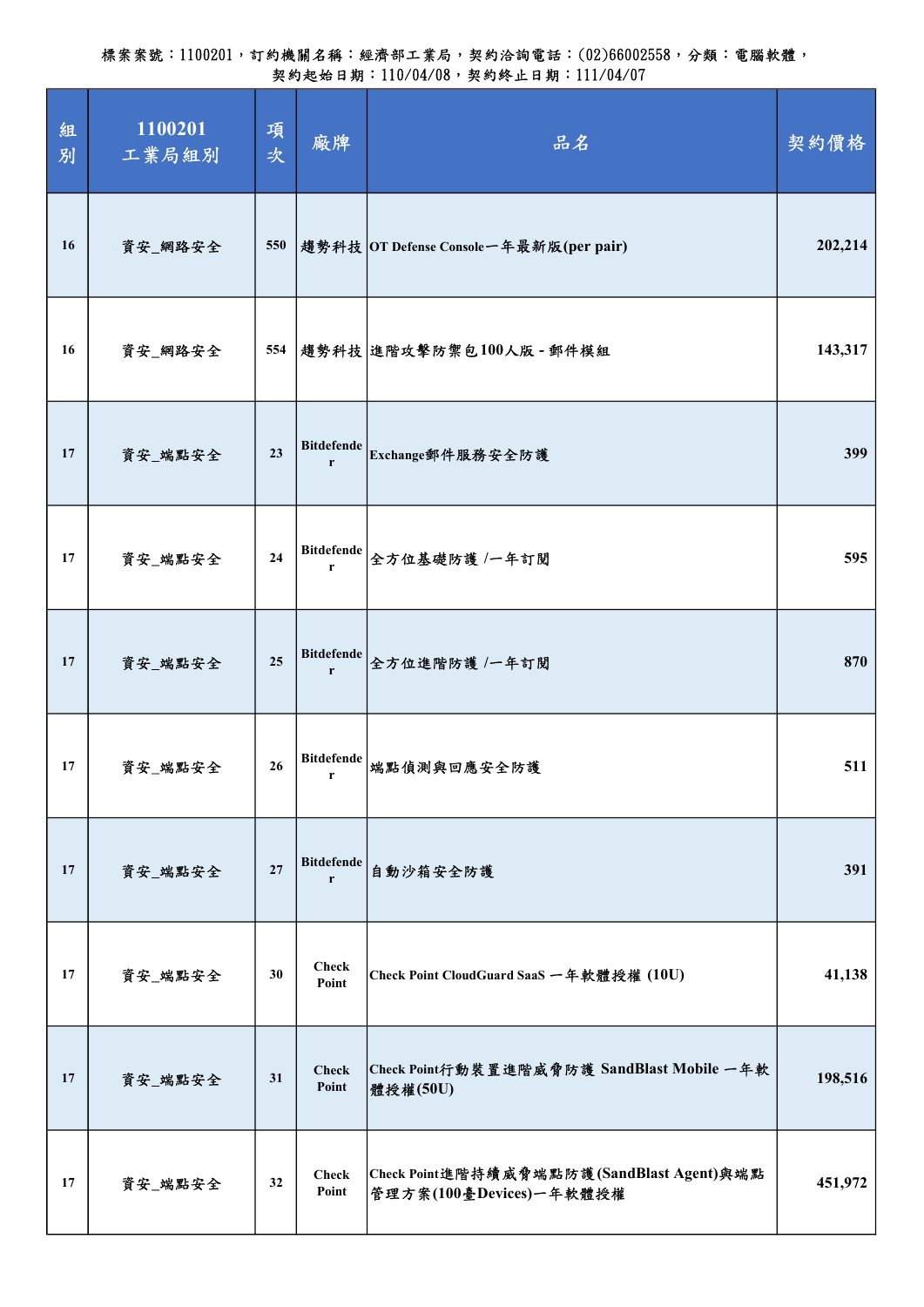| 組<br>別 | 1100201<br>工業局組別 | 項<br>次 | 廠牌                             | 品名                                                                                                | 契約價格      |
|--------|------------------|--------|--------------------------------|---------------------------------------------------------------------------------------------------|-----------|
| 17     | 資安_端點安全          | 33     | <b>Check</b><br>Point          | Check Point進階持續威脅端點防護(SandBlast Agent)與端點<br>管理方案(500臺Devices)一年軟體授權                              | 1,886,687 |
| 17     | 資安_端點安全          | 34     | <b>Cisco</b><br><b>Systems</b> | 思科 Meraki System Manager 端點管理解決方案,10U,三年<br>使用授權                                                  | 33,923    |
| 17     | 資安_端點安全          | 35     | <b>Cisco</b><br><b>Systems</b> | 思科帳號登入雙因認證保護系統, 25U, 一年使用授權                                                                       | 151,618   |
| 17     | 資安_端點安全          | 36     | <b>Cisco</b><br><b>Systems</b> | 思科進階惡意程式防禦軟體,500U,三年使用授權                                                                          | 2,355,157 |
| 17     | 資安_端點安全          | 37     | <b>Cisco</b><br><b>Systems</b> | 思科進階惡意程式防禦軟體,50U,三年使用授權                                                                           | 378,716   |
| 17     | 資安_端點安全          | 38     |                                | COMODO次世代端點安全(防APT,防勒索)-政府版(新購)-一<br>COMODO 年授權(含防火牆、入侵防禦、防毒、程式控管、周邊控<br>管、沙箱、檔案評價模組)(最低購買10u)    | 3,013     |
| 17     | 資安_端點安全          | 39     |                                | COMODO次世代端點安全(防APT,防勒索)-政府版(新購)-一<br>COMODO 年授權(含防火牆、入侵防禦、防毒、程式控管、周邊控<br>管、沙箱、檔案評價模組)(最低購買10u)    | 2,303     |
| 17     | 資安_端點安全          | 40     |                                | COMODO次世代端點安全(防APT,防勒索)-政府版(競爭升<br> COMODO 級)-一年授權(含防火牆、入侵防禦、防毒、程式控管、周<br>邊控管、沙箱、檔案評價模組)(最低購買10u) | 1,943     |
| 17     | 資安_端點安全          | 41     |                                | COMODO次世代端點安全(防APT,防勒索)-政府版(競爭升<br>COMODO 級)-一年授權(含防火牆、入侵防禦、防毒、程式控管、周<br>邊控管、沙箱、檔案評價模組)(最低購買10u)  | 1,375     |
| 17     | 資安_端點安全          | 42     |                                | COMODO次世代端點安全(防APT,防勒索)-教育版(新購)-一<br>COMODO 年授權(含防火牆、入侵防禦、防毒、程式控管、周邊控<br>管、沙箱、檔案評價模組)(最低購買10u)    | 2,002     |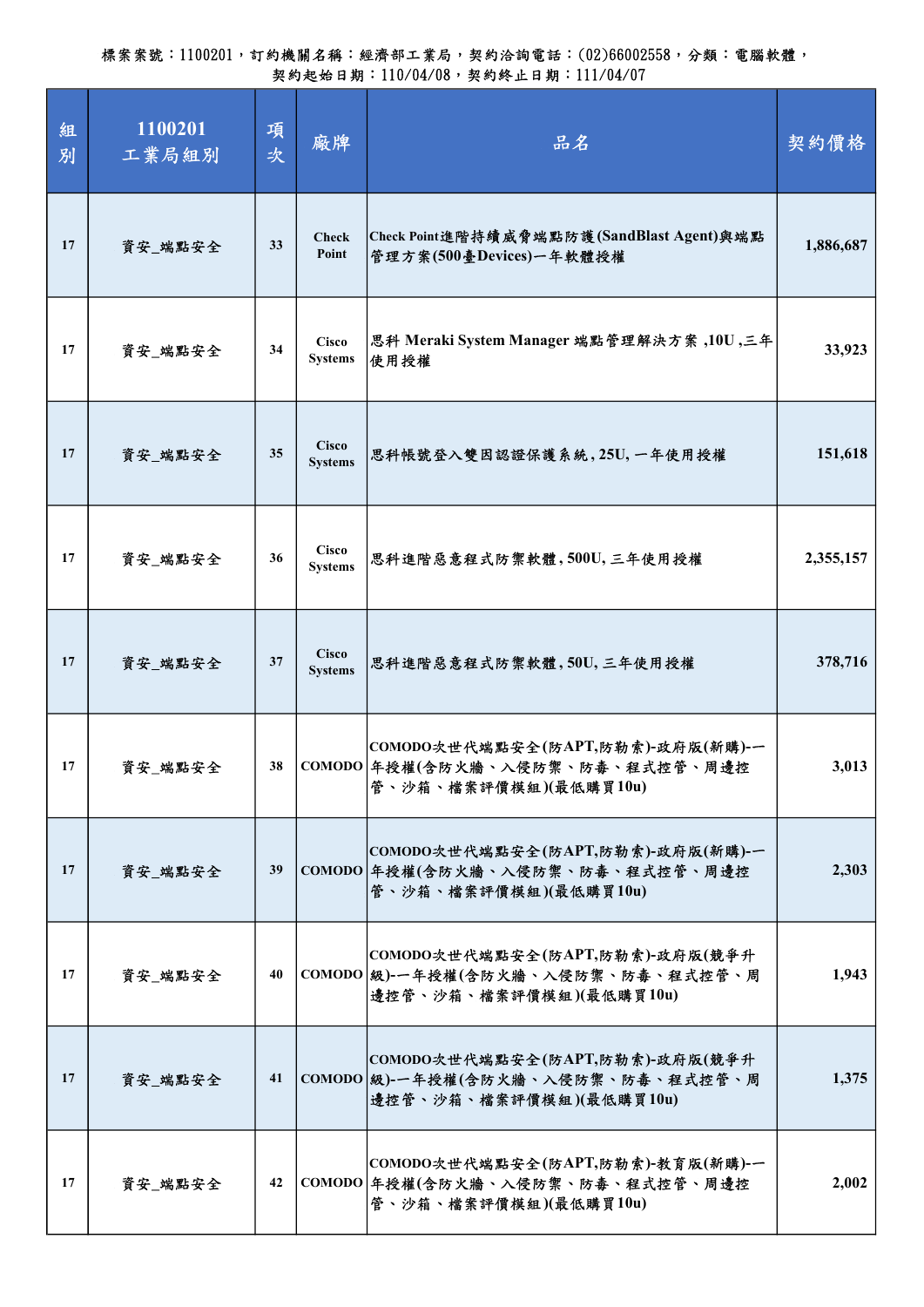| 組<br>別 | 1100201<br>工業局組別 | 項<br>次 | 廠牌                     | 品名                                                                                               | 契約價格      |
|--------|------------------|--------|------------------------|--------------------------------------------------------------------------------------------------|-----------|
| 17     | 資安_端點安全          | 43     |                        | COMODO次世代端點安全(防APT,防勒索)-教育版(新購)-一<br>COMODO 年授權(含防火牆、入侵防禦、防毒、程式控管、周邊控<br>管、沙箱、檔案評價模組)(最低購買10u)   | 1,697     |
| 17     | 資安_端點安全          | 44     |                        | COMODO次世代端點安全(防APT,防勒索)-教育版(競爭升<br>COMODO 級)-一年授權(含防火牆、入侵防禦、防毒、程式控管、周<br>邊控管、沙箱、檔案評價模組)(最低購買10u) | 1,395     |
| 17     | 資安_端點安全          | 46     | <b>COMODO</b>          | COMODO次世代防毒(防勒索)-政府版-一年授權(含防火牆、<br>入侵防禦、防毒、沙箱模組)(單機版無中控)                                         | 2,518     |
| 17     | 資安_端點安全          | 48     | <b>CounterTa</b><br>ck | CounterTack惡意程式獵人 100U Software 一年                                                               | 1,230,030 |
| 17     | 資安_端點安全          | 50     | c <sub>k</sub>         | CounterTa CounterTack 惡意程式獵人 500U Software 一年                                                    | 3,530,334 |
| 17     | 資安_端點安全          | 51     | CounterTa<br>ck        | CounterTack惡意程式獵人 新購 50U/add-on license 一年                                                       | 454,398   |
| 17     | 資安_端點安全          | 55     |                        | CyCarrier Xensor加值保固服務一年續約                                                                       | 406,471   |
| 17     | 資安_端點安全          | 56     | CyCarrier              | 資通安全健診系統標準版 (100 IP/1年授權/使用者端電腦惡<br>意活動檢視/伺服器主機惡意活動檢視)                                           | 151,668   |
| 17     | 資安_端點安全          | 57     |                        | 資通安全健診系統進階版 (100 IP/1年授權/使用者端電腦惡<br>CyCarrier  意活動檢視/伺服器主機惡意活動檢視/資訊資產查核/威脅<br>獵補)                | 293,225   |
| 17     | 資安_端點安全          | 62     | e-SOFT                 | SIP-Agentless NAC++ 適用50U軟體授權                                                                    | 74,073    |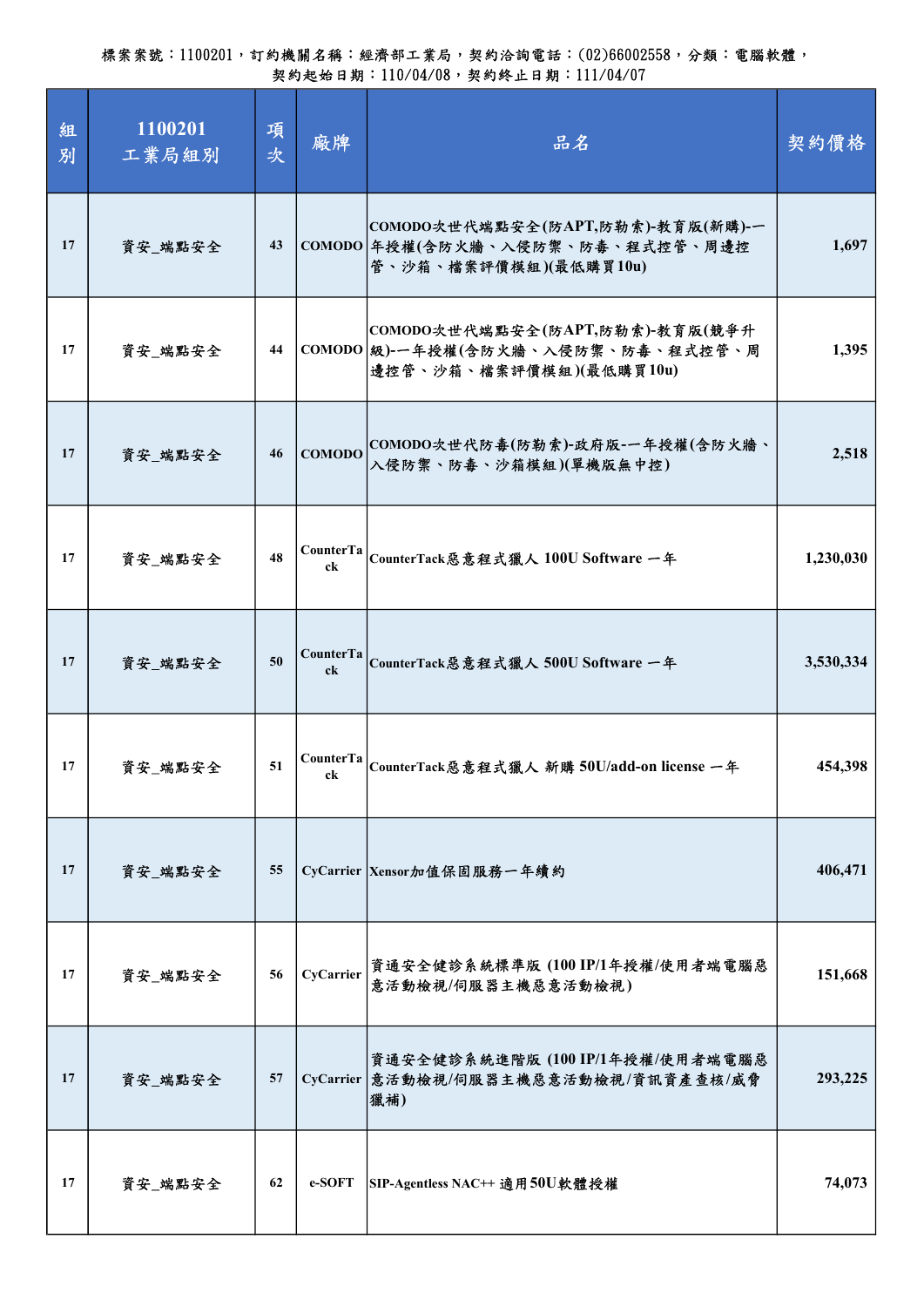| 組<br>別 | 1100201<br>工業局組別 | 項<br>次 | 廠牌                    | 品名                                                           | 契約價格    |
|--------|------------------|--------|-----------------------|--------------------------------------------------------------|---------|
| 17     | 資安_端點安全          | 63     | e-SOFT                | SIP-Agentless NAC++適用50U軟體一年版本升級授權                           | 22,192  |
| 17     | 資安_端點安全          | 64     | e-SOFT                | 政府機關資安弱點通報機制VANS資訊資產系統 50U(支援<br>CPE格式上傳)                    | 47,512  |
| 17     | 資安_端點安全          | 65     | e-SOFT                | 政府機關資安弱點通報機制 VANS資訊資產系統 50U(支援<br>CPE格式上傳)一年版本升級授權           | 9,490   |
| 17     | 資安_端點安全          | 66     | Ericom                | Ericom Shield v20.07 網站檔案虛擬隔離淨化解決方案 - Named<br>User 50人版年度授權 | 343,630 |
| 17     | 資安_端點安全          | 67     | <b>Extreme</b>        | Extreme IoT 物聯網資安防護系統 10 Device 維護包 (一年訂<br>閲更新)(需有主程式)      | 46,400  |
| 17     | 資安_端點安全          | 68     | <b>Extreme</b>        | Extreme IoT 物聯網資安防護系統主程式 (含10 Device 授權<br>及一年訂閱更新)          | 205,885 |
| 17     | 資安_端點安全          | 69     | <b>Extreme</b>        | Extreme IoT 物聯網資安防護系統主程式 (含30 Device 授權<br>及一年訂閱更新)          | 531,699 |
| 17     | 資安_端點安全          | 70     | <b>Extreme</b>        | Extreme IoT 物聯網資安防護系統主程式 (含4 Device 授權及<br>一年訂閱更新)           | 121,082 |
| 17     | 資安_端點安全          | 72     | <b>Extreme</b>        | Extreme IoT 物聯網資安防護系統擴充授權 10 Device (需有<br>主程式)              | 163,175 |
| 17     | 資安_端點安全          | 73     | <b>Fidelis</b><br>ity | Cybersecur Fidelis Endpoint 端點設備進階式威脅防禦-管理平台系統               | 316,562 |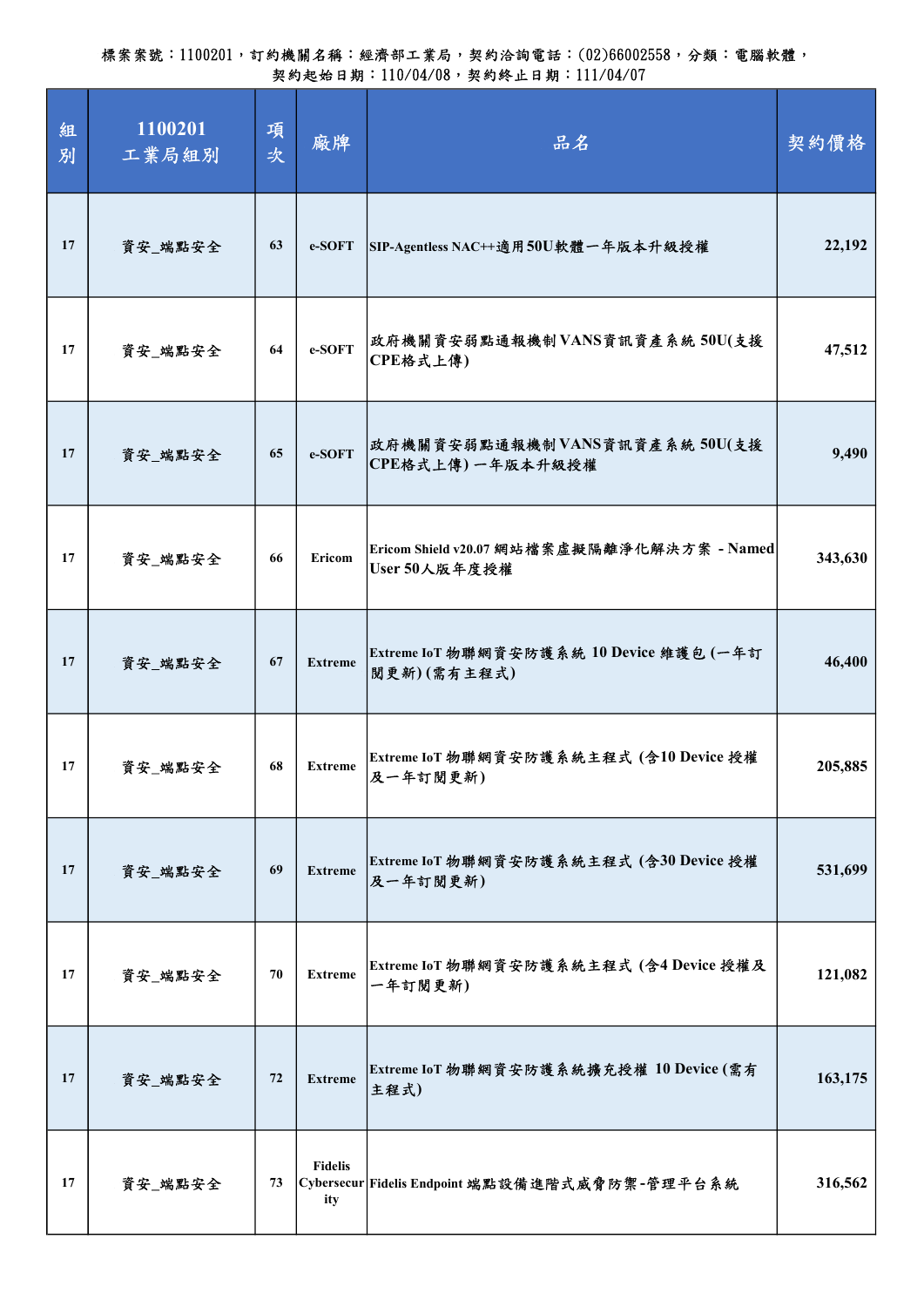| 組<br>別 | 1100201<br>工業局組別 | 項<br>次 | 廠牌                                  | 品名                                                               | 契約價格      |
|--------|------------------|--------|-------------------------------------|------------------------------------------------------------------|-----------|
| 17     | 資安_端點安全          | 75     | <b>Fidelis</b><br>ity               | Cybersecur Fidelis Endpoint 端點設備進階式威脅防禦系統授權 50IP                 | 346,673   |
| 17     | 資安_端點安全          | 76     | <b>Fidelis</b><br>Cybersecur<br>ity | Fidelis Endpoint 端點設備進階式威脅防禦系統授權 50IP一年<br>期更新                   | 133,951   |
| 17     | 資安_端點安全          | 77     | FireEye                             | FireEye End Point Threat Prevention (端點進階威脅防護)一年虛<br>擬主機軟體授權50人版 | 828,817   |
| 17     | 資安_端點安全          | 78     | FireEye                             | FireEye End Point Threat Prevention (端點進階威脅防護)一年虛<br>擬主機軟體授權50人版 | 811,313   |
| 17     | 資安_端點安全          | 80     | <b>Fortinet</b>                     | Fortinet 上網行為控管系統 1CPU (依照CPU數量授權方式出<br>貨)                       | 566,127   |
| 17     | 資安_端點安全          | 81     | Fortinet                            | Fortinet 上網行為控管系統 防護升級模組                                         | 202,123   |
| 17     | 資安_端點安全          | 82     | <b>Fortinet</b>                     | Fortinet 物聯網安全管理系統 100台終端設備 一年授權                                 | 982,796   |
| 17     | 資安_端點安全          | 83     | Fortinet                            | Fortinet 物聯網安全管理系統升級 100台終端設備 一年授權                               | 425,705   |
| 17     | 資安_端點安全          | 84     | Fortinet                            | Fortinet 端點(End Point)資安防護 200 Clients 一年授權                      | 409,114   |
| 17     | 資安_端點安全          | 85     | <b>Fortinet</b>                     | Fortinet 端點偵測、保護與回應系統(本地自建版)                                     | 1,455,915 |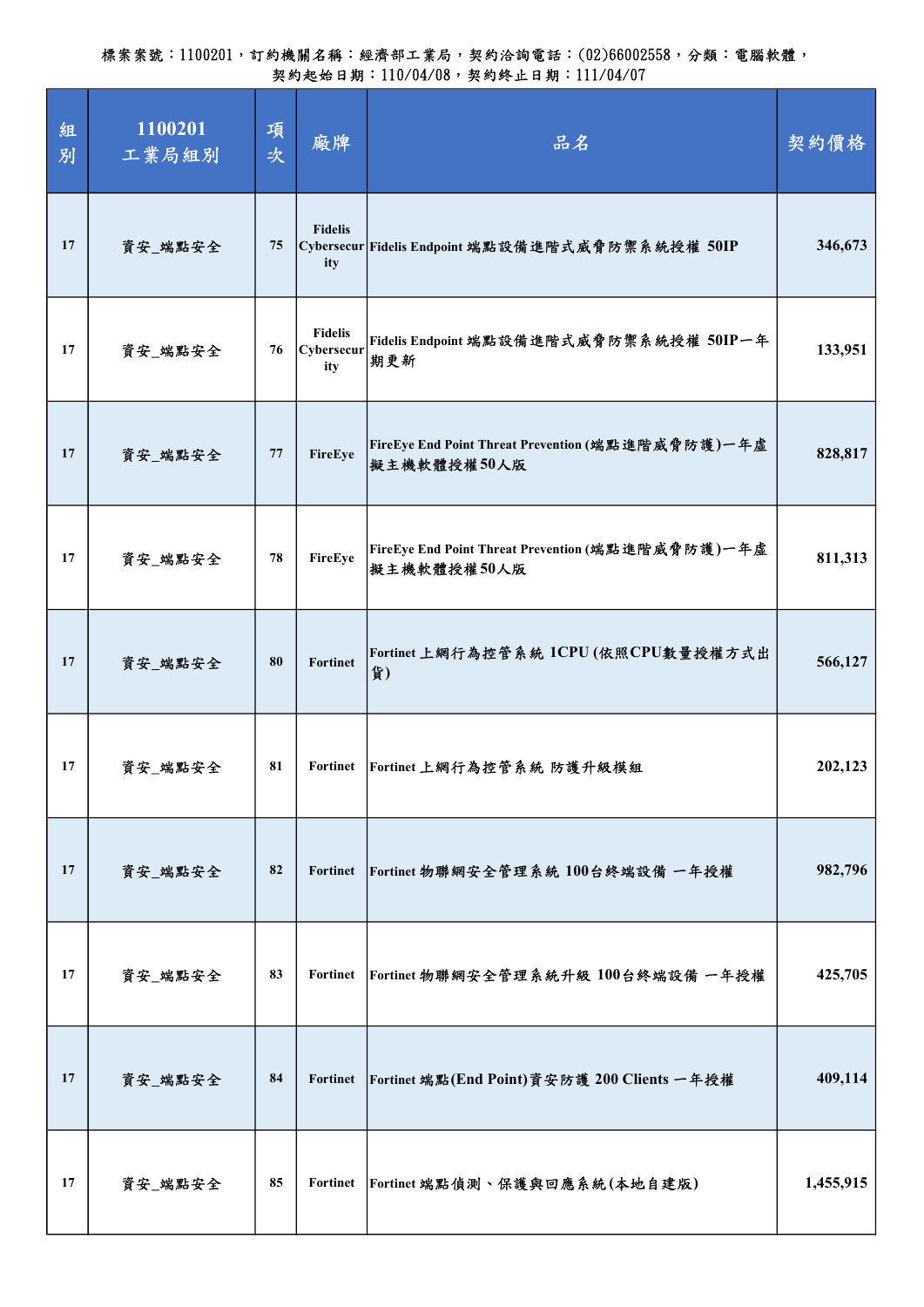| 組<br>別 | 1100201<br>工業局組別 | 項<br>次 | 廠牌              | 品名                                                                           | 契約價格      |
|--------|------------------|--------|-----------------|------------------------------------------------------------------------------|-----------|
| 17     | 資安_端點安全          | 86     | <b>Fortinet</b> | Fortinet 端點偵測、保護與回應系統(本地自建版)擴充25個<br>端點資產                                    | 88,878    |
| 17     | 資安_端點安全          | 87     | Fortinet        | Fortinet 端點偵測、保護與回應系統(雲端版)                                                   | 1,132,356 |
| 17     | 資安_端點安全          | 88     | <b>Fortinet</b> | Fortinet端點偵測、保護與回應系統(雲端版)擴充25個端點<br>資產                                       | 66,229    |
| 17     | 資安_端點安全          | 101    | ivanti          | ivanti Endpoint Manager終端安全管理系統-跨平台資產管理套<br>件-30台終端使用權                       | 242,644   |
| 17     | 資安_端點安全          | 102    | ivanti          | ivanti Endpoint Manager终端安全管理系統-跨平台資產管理套<br>件-30台終端使用權(年度保固)                 | 51,542    |
| 17     | 資安_端點安全          | 103    | ivanti          | ivanti EPM 跨平台終端資產管理及安控稽核系統(管理+安全<br> +行為稽核的全套件)-中文版-30台終端使用權(年度保固及<br>訂閱服務) | 181,977   |
| 17     | 資安_端點安全          | 104    | ivanti          | ivanti EPM 跨平台終端資產管理及安控稽核系統(管理+安全<br>+行為稽核的全套件)-中文版-30台終端使用權                 | 363,979   |
| 17     | 資安_端點安全          | 105    | ivanti          | ivanti EPM 跨平台終端資產管理套件+Patch Manager-中文<br>版-30台終端使用權                        | 236,577   |
| 17     | 資安_端點安全          | 106    | ivanti          | ivanti EPM 跨平台終端資產管理套件+Patch Manager-中文<br> 版-30台終端使用權(年度保固及訂閱服務)            | 118,883   |
| 17     | 資安_端點安全          | 107    | ivanti          | ivanti Patch (原Patchlink) Subscription for Windows漏洞修補<br> 系統年度訂閱授權-30台終端使用權 | 232,533   |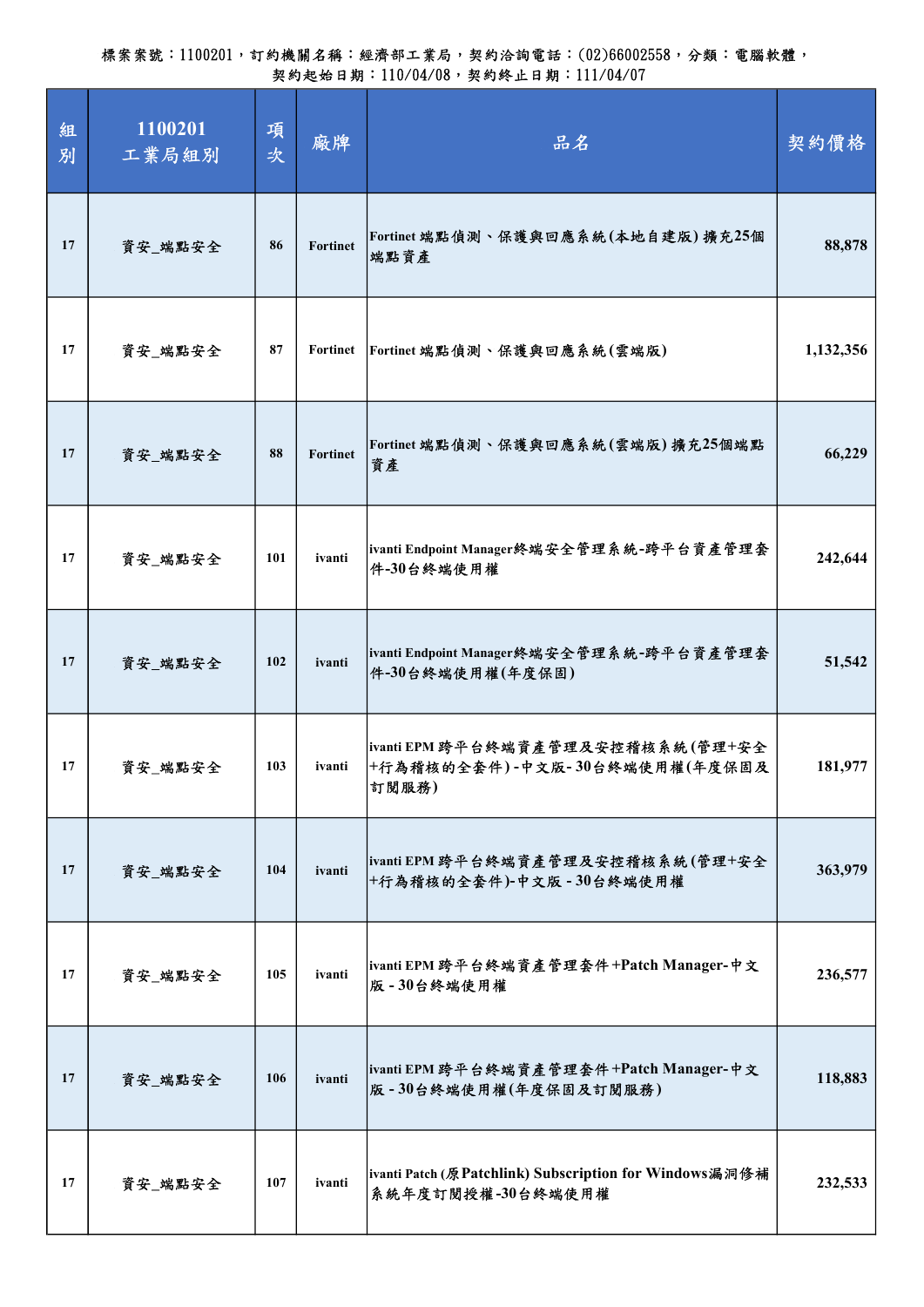| 組<br>別 | 1100201<br>工業局組別 | 項<br>次 | 廠牌             | 品名                                                                                | 契約價格    |
|--------|------------------|--------|----------------|-----------------------------------------------------------------------------------|---------|
| 17     | 資安_端點安全          | 112    | <b>McAfee</b>  | McAfee Cloud Workload Security Advanced (McAfee 伺服器安全防<br>護包進階版)                  | 38,704  |
| 17     | 資安_端點安全          | 114    | McAfee         | McAfee Complete Data Protection Advanced (McAfee 端點資料加密<br>防護套件-進階版 一年軟體授權)       | 8,493   |
| 17     | 資安_端點安全          | 117    | McAfee         | McAfee Endpoint Threat Defense and Response (McAfee 端點威脅<br>保護軟體 - 進階威脅防禦及回應加購套件) | 1,518   |
| 17     | 資安_端點安全          | 119    | <b>McAfee</b>  | McAfee MVISION Plus (McAfee MVISION端點威脅防護軟體-進<br>階版 一年訂閱授權)                       | 2,199   |
| 17     | 資安_端點安全          | 122    | <b>McAfee</b>  | McAfee MVISION Standard (McAfee MVISION 端點威脅防護軟<br>體-標準版 一年訂閱授權)                  | 1,395   |
| 17     | 資安_端點安全          | 125    | McAfee         | McAfee Policy Auditor for Servers (McAfee政策稽核-伺服器版 一<br>年軟體授權)                    | 42,539  |
| 17     | 資安_端點安全          | 126    | Micro<br>Focus | Micro Focus ZENworks Asset Management 資產管理                                        | 91,012  |
| 17     | 資安_端點安全          | 127    | Micro<br>Focus | Micro Focus ZENworks Configuration Management 組態管理                                | 155,457 |
| 17     | 資安_端點安全          | 128    | Micro<br>Focus | Micro Focus ZENworks Endpoint Security Management 端點安全管<br>理                      | 187,303 |
| 17     | 資安_端點安全          | 129    | Micro<br>Focus | Micro Focus ZENworks Patch managerment 修補管理                                       | 31,471  |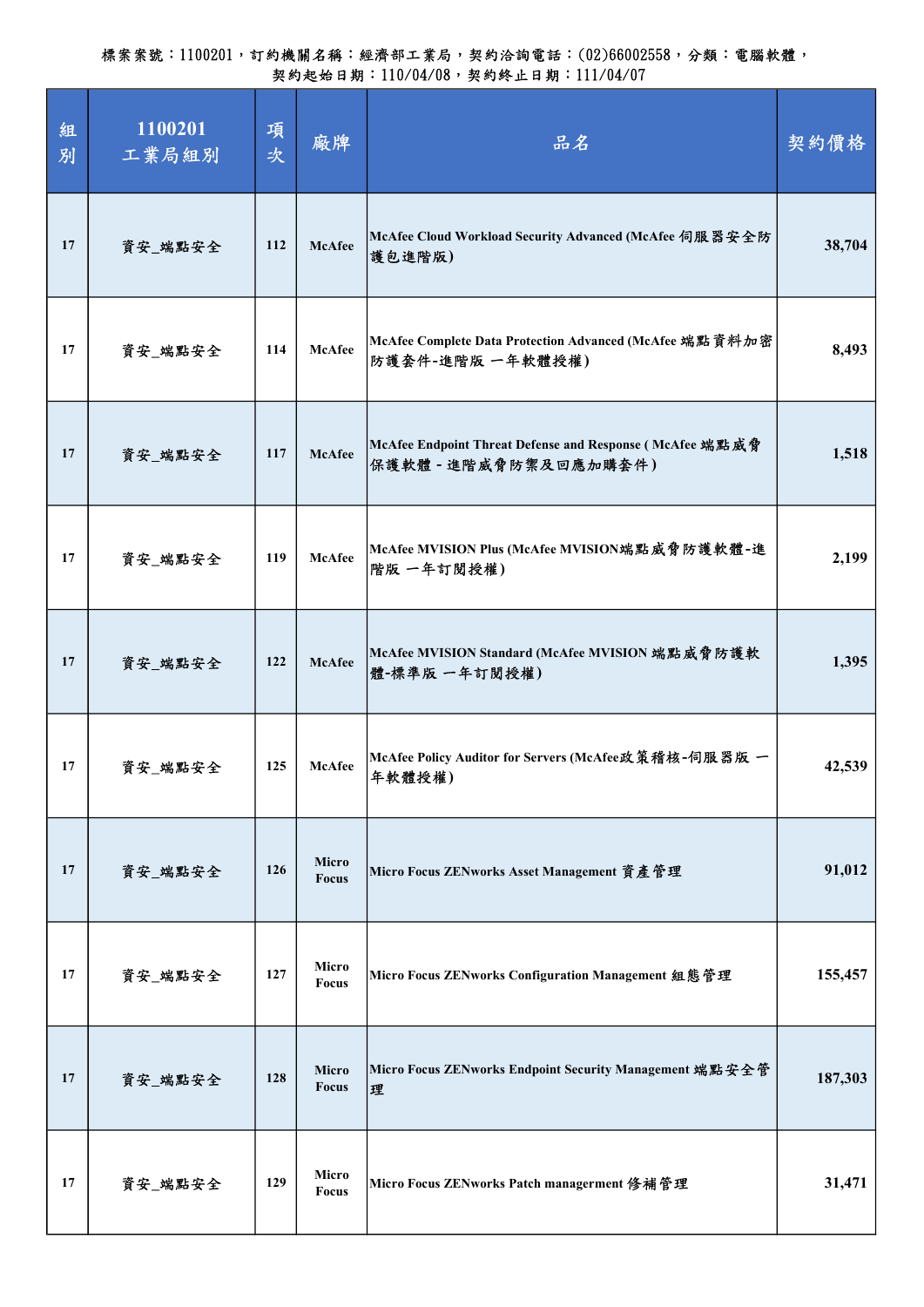| 組<br>別 | 1100201<br>工業局組別 | 項<br>次 | 廠牌                           | 品名                                              | 契約價格      |
|--------|------------------|--------|------------------------------|-------------------------------------------------|-----------|
| 17     | 資安_端點安全          | 130    |                              | OPSWAT MetaAccess 網路存取控制系統企業版                   | 230,040   |
| 17     | 資安_端點安全          | 132    |                              | OPSWAT OPSWAT 用戶端USB控管軟體                        | 394       |
| 17     | 資安_端點安全          | 133    |                              | OPSWAT OPSWAT 用戶端點防護軟體                          | 1,608     |
| 17     | 資安_端點安全          | 134    | Palo Alto<br><b>Networks</b> | Palo Alto Networks 端點防護平台Prevent(一年期)-100人版     | 795,248   |
| 17     | 資安_端點安全          | 135    | Palo Alto<br><b>Networks</b> | Palo Alto Networks 端點防護平台 Prevent(一年期)-200人版    | 1,204,969 |
| 17     | 資安_端點安全          | 136    | Palo Alto<br><b>Networks</b> | Palo Alto Networks 端點防護平台Pro(一年期)-200人版         | 2,914,651 |
| 17     | 資安_端點安全          | 141    | Quest                        | Quest KACE主程式(含用户端100套)最新版授權-1年版本更<br>新維護授權     | 326,459   |
| 17     | 資安_端點安全          | 143    | Quest                        | Quest KACE用户端(per device)最新版授權-1年版本更新維護<br>授權   | 374       |
| 17     | 資安_端點安全          | 144    | Quest                        | Quest KACE用户端(per device)最新版授權(含一年免費軟體<br>版本昇級) | 1,629     |
| 17     | 資安_端點安全          | 146    | SmartIT                      | SmartIT Desktop Manager 基礎模組+資訊安全               | 1,169     |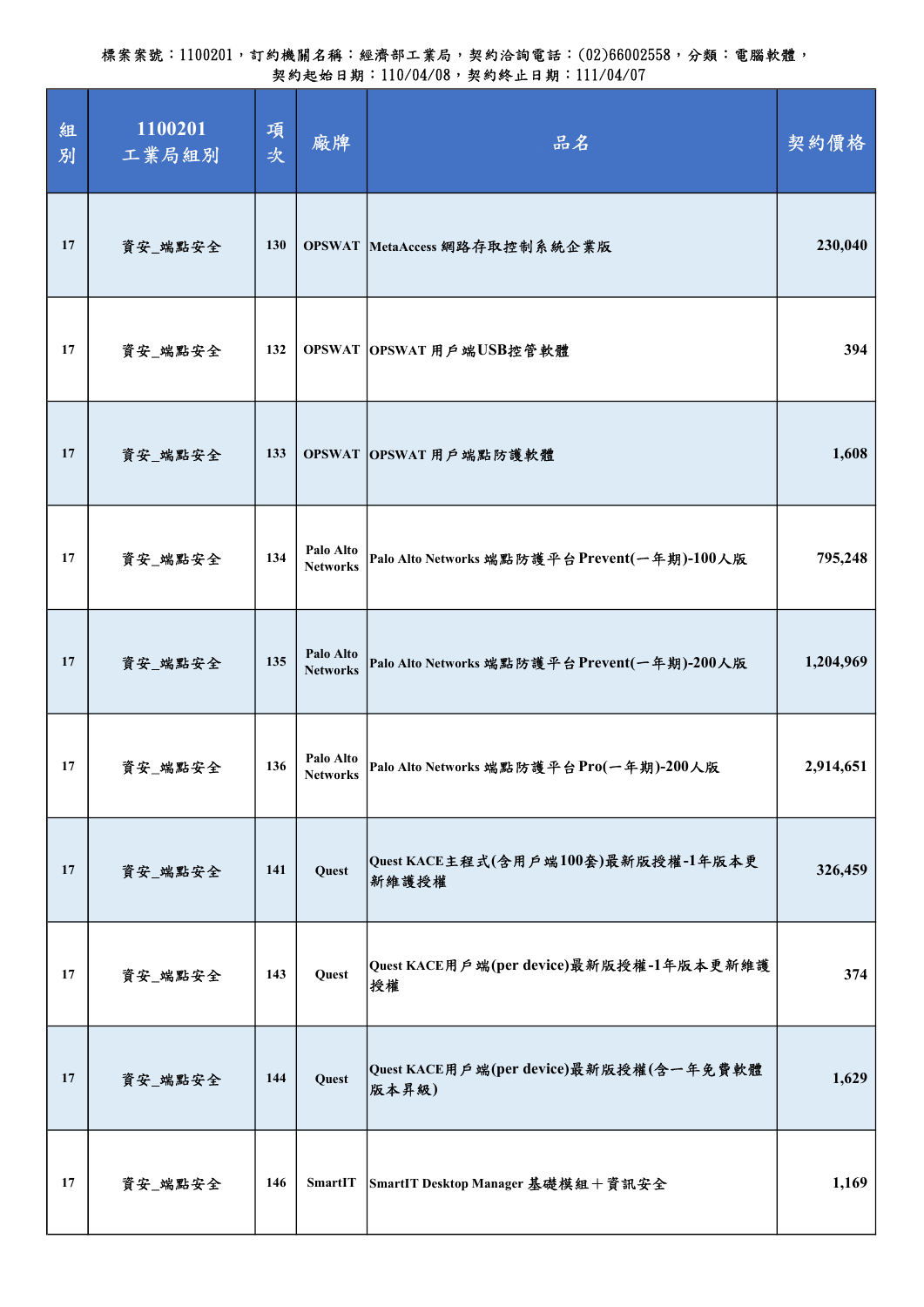| 組<br>別 | 1100201<br>工業局組別 | 項<br>次 | 廠牌               | 品名                                                          | 契約價格   |
|--------|------------------|--------|------------------|-------------------------------------------------------------|--------|
| 17     | 資安_端點安全          | 147    | SmartIT          | SmartIT Desktop Manager 基礎模組+資訊安全                           | 897    |
| 17     | 資安_端點安全          | 148    | <b>SmartIT</b>   | SmartIT Desktop Manager 基礎模組維護+資訊安全維護                       | 231    |
| 17     | 資安_端點安全          | 149    | SmartIT          | SmartIT Desktop Manager 基礎模組維護+資訊安全維護                       | 176    |
| 17     | 資安_端點安全          | 151    | <b>SmartIT</b>   | SmartIT Desktop Manager 授權                                  | 1,713  |
| 17     | 資安_端點安全          | 152    | <b>SmartIT</b>   | SmartIT Desktop Manager 維護                                  | 425    |
| 17     | 資安_端點安全          | 153    | SmartIT          | SmartIT Desktop Manager 維護                                  | 338    |
| 17     | 資安_端點安全          | 158    | $V -$<br>Wakanda | V-Wakanda Passport 用戶端軟體一年使用授權(政府版),需搭<br>配V-Wakanda 伺服器版使用 | 683    |
| 17     | 資安_端點安全          | 159    | $V -$<br>Wakanda | V-Wakanda 伺服器端軟體一年使用授權(政府版)                                 | 68,706 |
| 17     | 資安_端點安全          | 160    | $V -$<br>Wakanda | V-Wakanda 單機版軟體一年使用授權(政府版)                                  | 6,871  |
| 17     | 資安_端點安全          | 162    | <b>VMware</b>    | VMware Carbon Black 端點APT攻擊偵防系統(每部主機/1年<br>授權)              | 3,608  |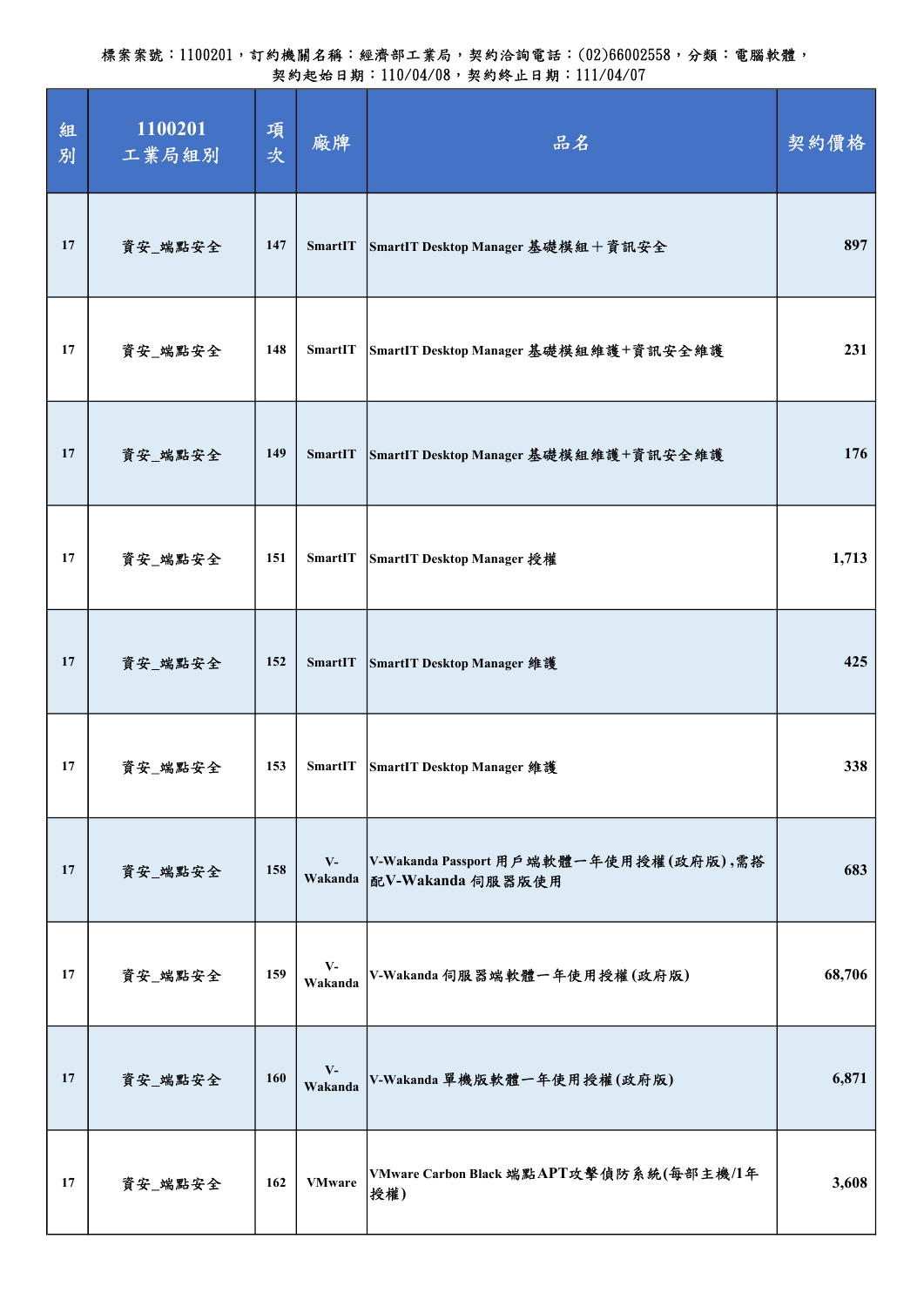| 組<br>別 | 1100201<br>工業局組別 | 項<br>次 | 廠牌   | 品名                                                  | 契約價格      |
|--------|------------------|--------|------|-----------------------------------------------------|-----------|
| 17     | 資安_端點安全          | 167    | 中芯數據 | Core Cloud 意圖威脅即時鑑識系統 2019 PC 標準版 (5U) 一<br>年授權     | 77,007    |
| 17     | 資安_端點安全          | 169    | 中芯數據 | Core Cloud 意圖威脅即時鑑識系統 2019 Server 版 (50U) 一<br>年授權  | 1,231,395 |
| 17     | 資安_端點安全          | 170    | 中芯數據 | Core Cloud意圖威脅即時鑑識系統 2019 網站 Server 版 (50U)<br>一年授權 | 1,686,350 |
| 17     | 資安_端點安全          | 171    | 中華數位 | IR資安檢測端點清除及服務報告軟體工具 by event(第二階<br>段)              | 252,755   |
| 17     | 資安_端點安全          | 172    |      | 中華數位 IR資安檢測端點訂閱軟體授權工具(第三階段)                         | 303,311   |
| 17     | 資安_端點安全          | 173    |      | 中華數位   IR資安檢測端點資安巡邏軟體授權工具-1000IP(第一階段)              | 581,370   |
| 17     | 資安_端點安全          | 174    |      | 中華數位 IR資安檢測端點資安巡邏軟體授權工具-100IP(第一階段)                 | 146,587   |
| 17     | 資安_端點安全          | 175    | 中華數位 | IR資安檢測端點資安清除軟體授權工具-IP嚴重等級2~3級<br>(中危險等級)(第二階段)      | 37,892    |
| 17     | 資安_端點安全          | 176    | 中華數位 | IR資安檢測端點資安清除軟體授權工具-IP嚴重等級4~5級<br>(高危險等級)(第二階段)      | 57,103    |
| 17     | 資安_端點安全          | 215    | 泰溥科技 | TOP-PXE 群組電腦管理系統 離線版 用戶端(最低採購數量<br>5user, 需搭配伺服器端)  | 2,826     |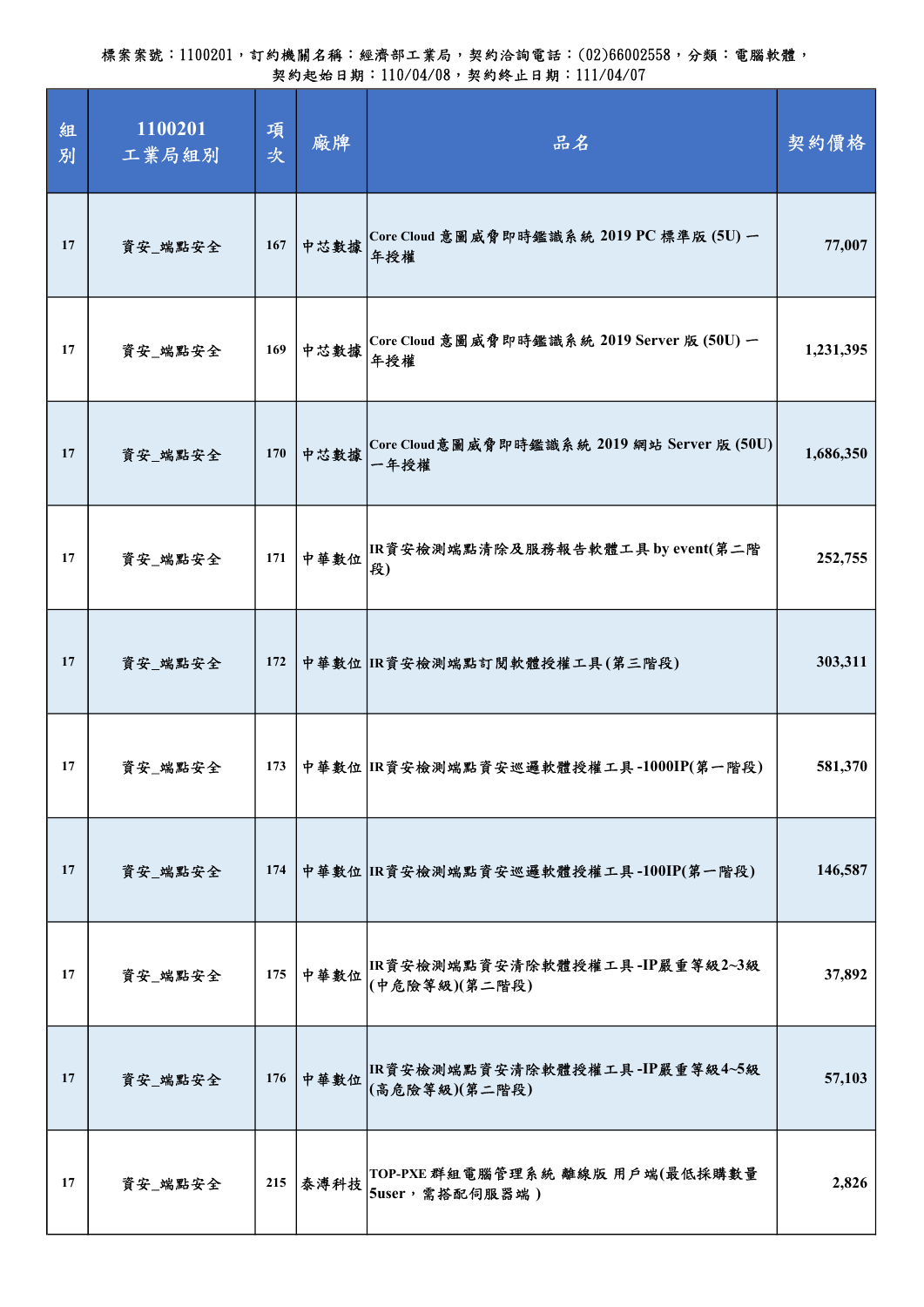| 組<br>別 | 1100201<br>工業局組別 | 項<br>次 | 廠牌   | 品名                                                         | 契約價格   |
|--------|------------------|--------|------|------------------------------------------------------------|--------|
| 17     | 資安_端點安全          | 234    |      | 趨勢科技   Apex Central Advanced Edition 最新版                   | 222    |
| 17     | 資安_端點安全          |        |      | 235   趨勢科技   Apex One Endpoint Protection 一年更新授權           | 708    |
| 17     | 資安_端點安全          | 237    |      | 趨勢科技  Deep Security - Enterprise - per CPU (Socket) 一年更新授權 | 52,432 |
| 17     | 資安_端點安全          | 238    | 趨勢科技 | Deep Security 全模組組合包server client (防毒、系統、網路<br>模組)         | 27,985 |
| 17     | 資安_端點安全          | 240    | 趨勢科技 | Deep Security全模組組合包Desktop client (防毒、系統、網路<br>模組)         | 13,965 |
| 17     | 資安_端點安全          |        |      | 241  趨勢科技  ESO趨勢防毒專家組合(含防毒授權套件包)                           | 3,499  |
| 17     | 資安_端點安全          |        |      | 242   趨勢科技   PC-cillin 最新版                                 | 337    |
| 17     | 資安_端點安全          |        |      | 243   趨勢科技 PC-cillin 最新版一年軟體更新授權                           | 141    |
| 17     | 資安_端點安全          | 249    |      | 趨勢科技 Trend Micro Education Suite大專院校單 項產品全校授權              | 58,327 |
| 17     | 資安_端點安全          |        |      | 250  趨勢科技  Trend Micro Education Suite高中職單項 產品全校授權         | 15,962 |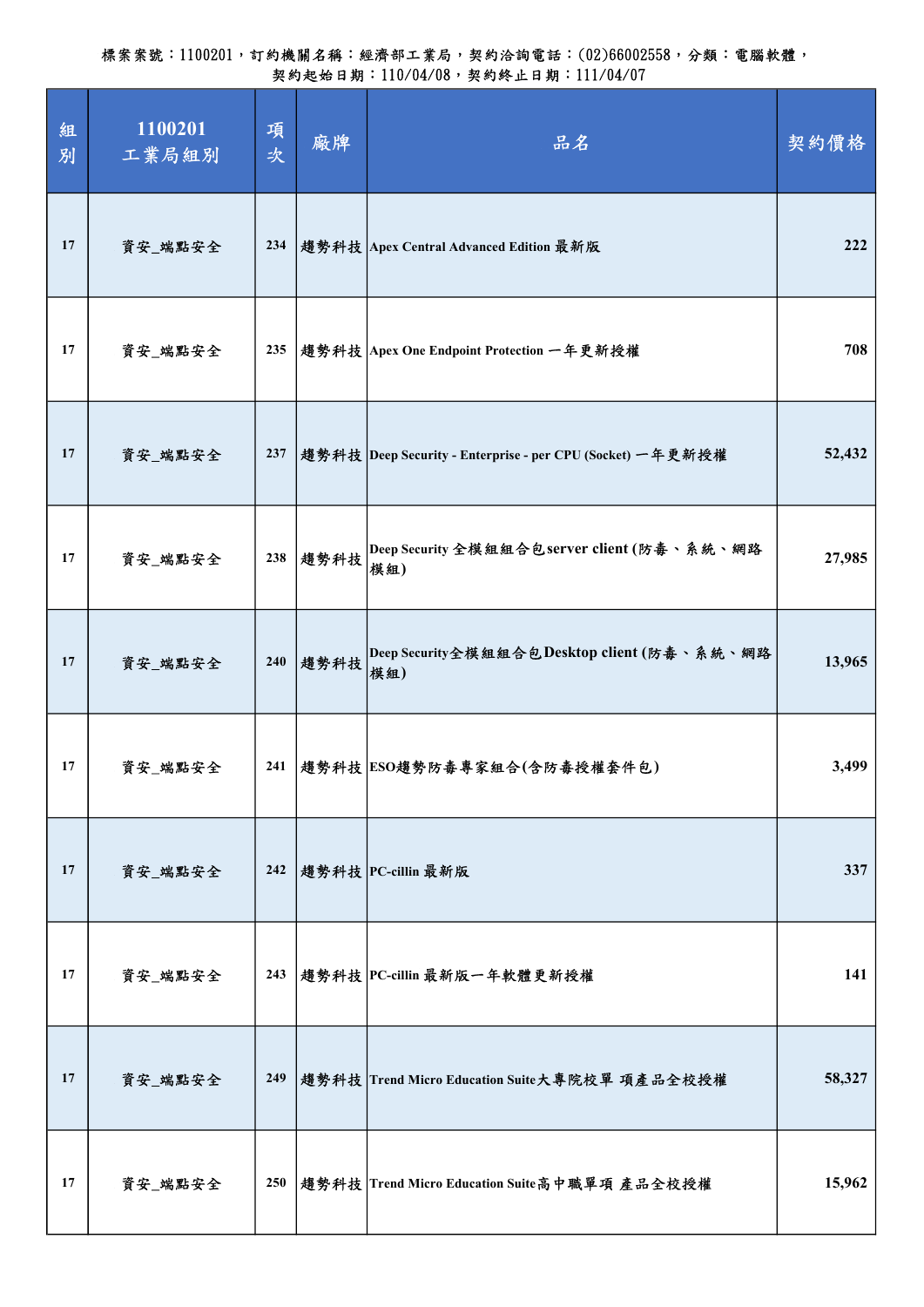| 組<br>別 | 1100201<br>工業局組別 | 項<br>次 | 廠牌                             | 品名                                                                                              | 契約價格    |
|--------|------------------|--------|--------------------------------|-------------------------------------------------------------------------------------------------|---------|
| 17     | 資安_端點安全          | 251    |                                | 趨勢科技 端點安全附加模組最新版 Data Loss Prevention(DLP)                                                      | 2,684   |
| 18     | 資安_訊息安全          | 39     | <b>Cisco</b><br><b>Systems</b> | 思科郵件安全解決方案,100U,一年使用授權                                                                          | 224,924 |
| 18     | 資安_訊息安全          | 40     | <b>COMODO</b>                  | COMODO郵件APT雲端過濾服務一年使用授權(垃圾郵件過<br>濾、郵件APT過濾及郵件病毒掃描服務)(最低購買10u)                                   | 1,763   |
| 18     | 資安_訊息安全          | 41     | <b>COMODO</b>                  | COMODO郵件APT雲端過濾服務一年使用授權(垃圾郵件過<br>濾、郵件APT過濾及郵件病毒掃描服務)(最低購買10u)                                   | 1,504   |
| 18     | 資安_訊息安全          | 68     | FireEye                        | FireEye Email Threat Prevention Cloud with AV/AS(雲端電子郵件<br>進階威脅防護包含病毒 / 垃圾郵件防護)一年雲端軟體授權<br>50人版 | 218,706 |
| 18     | 資安_訊息安全          | 69     | FireEye                        | FireEye Email Threat Prevention Cloud with AV/AS(雲端電子郵件<br>進階威脅防護包含病毒 / 垃圾郵件防護)一年雲端軟體授權<br>50人版 | 214,141 |
| 18     | 資安_訊息安全          | 70     | FireEye                        | FireEye Email Threat Prevention Cloud(雲端電子郵件進階威脅<br>防護)一年雲端軟體授權50人版                             | 163,498 |
| 18     | 資安_訊息安全          | 71     | FireEye                        | FireEye Email Threat Prevention Cloud(雲端電子郵件進階威脅<br>防護)一年雲端軟體授權50人版                             | 160,101 |
| 18     | 資安_訊息安全          | 72     | Forcepoint                     | Forcepoint 先進惡意程式檢測分析系統(沙箱模擬環境檢測)<br>(25人版/1年授權)                                                | 81,722  |
| 18     | 資安_訊息安全          | 74     | Green-                         | 綠色運算 NOPAM Themis 軟體升版(垃郵過濾/Mail Server/<br>Computing 郵件歸檔/郵件稽核)擇一選購-25人版                       | 23,453  |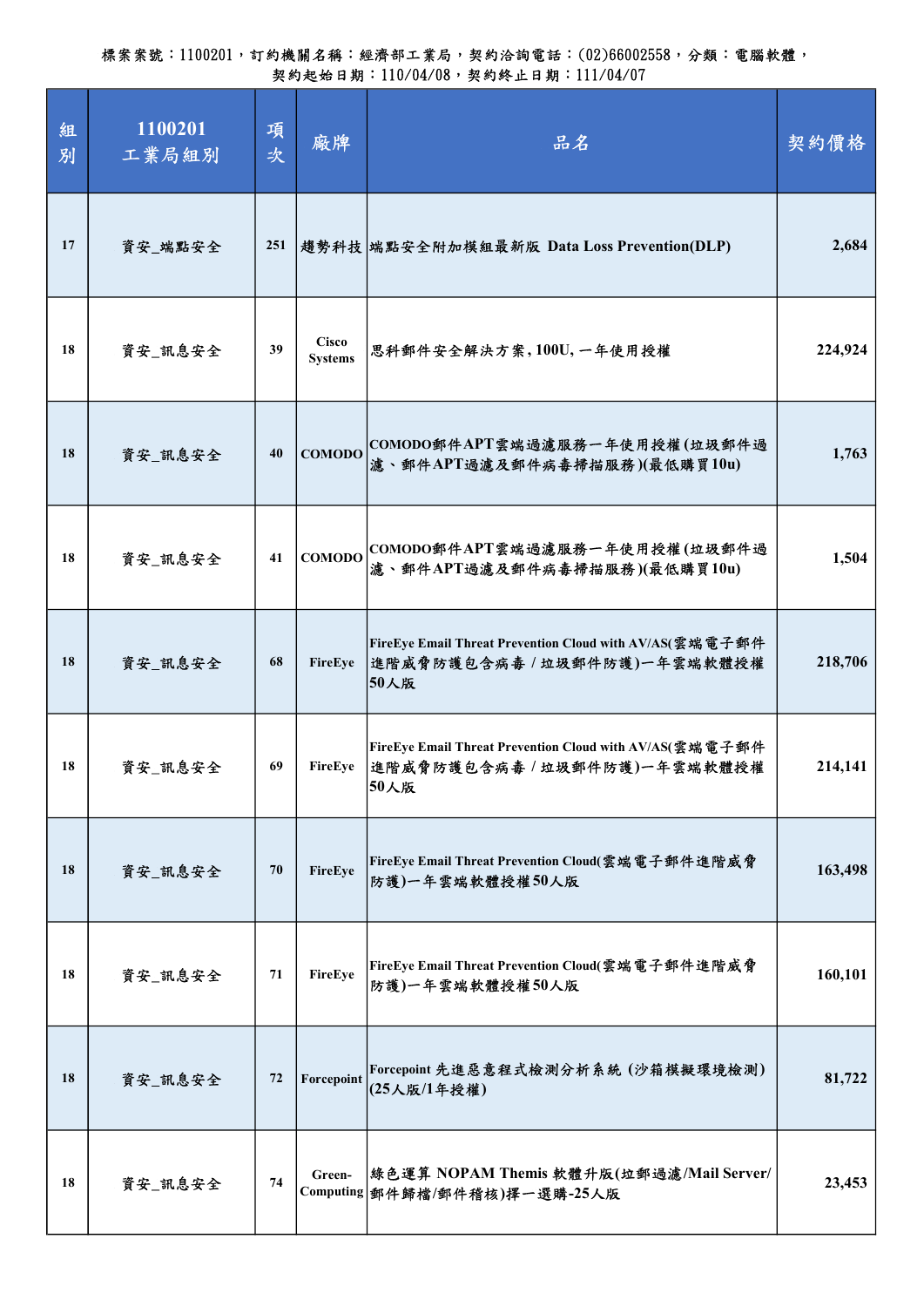| 組<br>別 | 1100201<br>工業局組別 | 項<br>次 | 廠牌                       | 品名                                                            | 契約價格      |
|--------|------------------|--------|--------------------------|---------------------------------------------------------------|-----------|
| 18     | 資安_訊息安全          | 75     |                          | Computing 絲色運算 電子郵件系統 (Mail Server/Webmail)-25人版              | 43,242    |
| 18     | 資安_訊息安全          | 77     | Green-<br>Computing 25人版 | 綠色運算NOPAM Themis 進階或延伸功能模組 擇一選購-                              | 28,663    |
| 18     | 資安_訊息安全          | 103    |                          | OPSWAT OPSWAT Metadefender 電子郵件净化防毒套裝                         | 1,314,449 |
| 18     | 資安_訊息安全          | 104    |                          | OPSWAT OPSWAT Metadefender 電子郵件淨化防毒連接器                        | 657,219   |
| 18     | 資安_訊息安全          | 108    | Quest                    | InTrust Enterprise Edition日誌管理工具                              | 1,266     |
| 18     | 資安_訊息安全          | 125    | Zimbra                   | Zimbra Collaboration&Mail Academic教育包(含標準版250<br>人及專業版25人使用權) | 71,608    |
| 18     | 資安_訊息安全          | 126    | Zimbra                   | Zimbra Collaboration&Mail for 50人數 MailBox 專業版                | 172,248   |
| 18     | 資安_訊息安全          | 127    | Zimbra                   | Zimbra Collaboration&Mail for 50人數 MailBox 標準版                | 124,801   |
| 18     | 資安_訊息安全          | 128    | Zimbra                   | Zimbra Collaboration&Mail for 50人數 MailBox專業版(年<br>度保固)       | 47,245    |
| 18     | 資安_訊息安全          | 129    | Zimbra                   | Zimbra Collaboration&Mail for 50人數 MailBox標準版(年<br>度保固)       | 34,050    |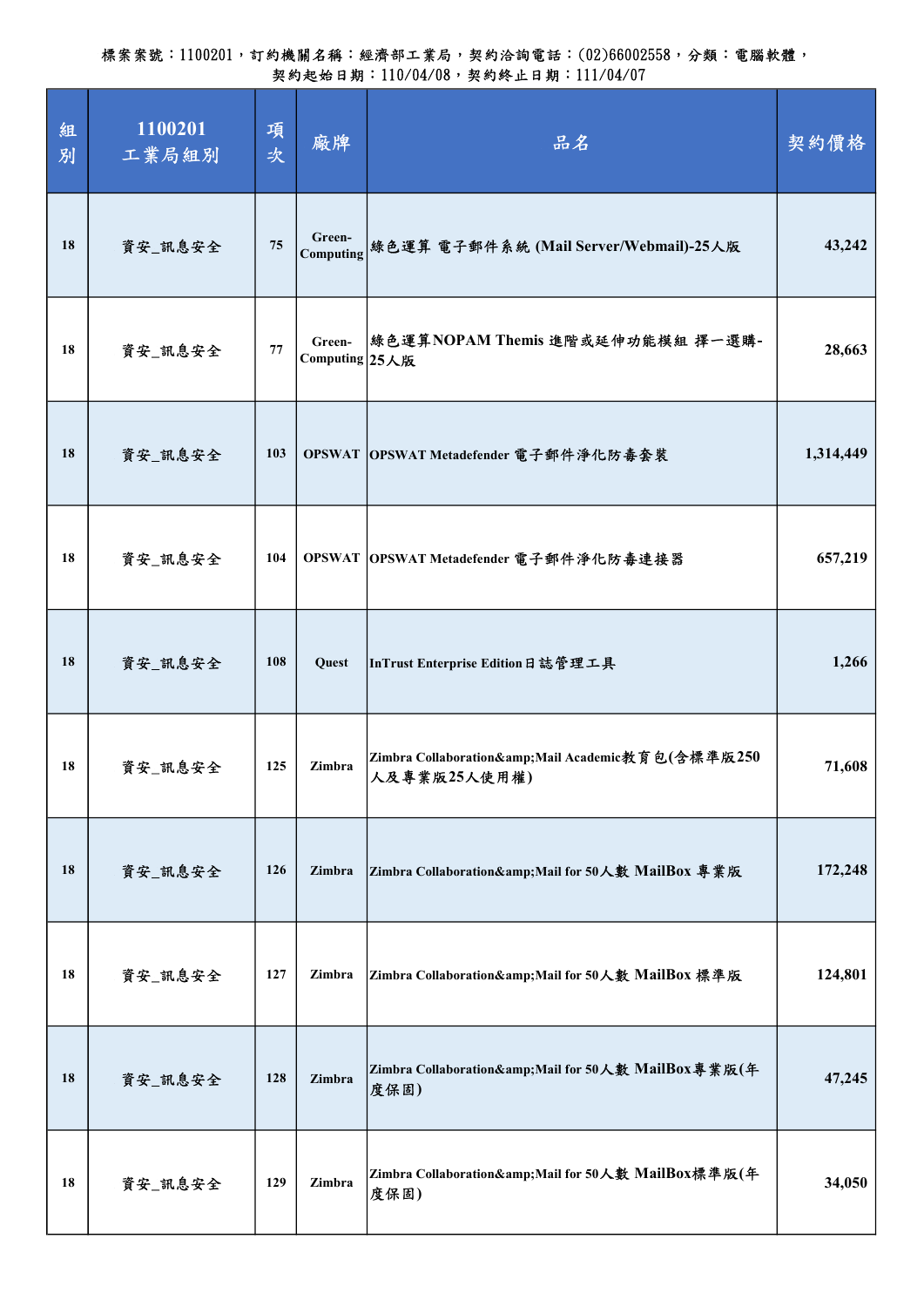| 組<br>別 | 1100201<br>工業局組別 | 項<br>次 | 廠牌         | 品名                                                           | 契約價格   |
|--------|------------------|--------|------------|--------------------------------------------------------------|--------|
| 18     | 資安_訊息安全          | 130    | Zimbra     | Zimbra Collaboration&Mail 教育包(含標準版250人及專業<br> 版25人使用權)(年度保固) | 21,454 |
| 18     | 資安_訊息安全          | 134    | 中華數位       | Mail SQR電子郵件備份稽核記錄管理(含防毒功能)或選購模<br>組中文版25人數使用權               | 98,106 |
| 18     | 資安_訊息安全          | 135    |            | 中華數位 PowerMail嵌入式郵件服務管理中文版30人數使用權                            | 89,913 |
| 18     | 資安_訊息安全          | 136    | 中華數位       | SPAM SQR郵件安全過濾防護(含防毒功能)或系統選購模組<br>軟體中文版25人數使用權               | 98,106 |
| 18     | 資安_訊息安全          | 137    |            | 中華數位 基礎服務模組軟體授權 Check SMTP/mail flow                         | 40,420 |
| 18     | 資安_訊息安全          | 138    | 中華數位       | 郵件安全過濾防護(含防毒功能)或選購模組-年度維保授權<br>更新 軟體中文版25人數使用授權              | 36,375 |
| 18     | 資安_訊息安全          | 139    | 中華數位       | 電子郵件備份(含防毒功能)或選購模組-年度維保授權更新<br>軟體中文版25人數使用授權                 | 36,375 |
| 18     | 資安_訊息安全          | 143    | 眾至資訊<br>公司 | 股份有限 ShareTech 郵件安全防護系統 Sandstorm惡意程式偵測                      | 12,268 |
| 18     | 資安_訊息安全          |        | 眾至資訊<br>公司 | 144 股份有限 ShareTech 郵件安全防護系統 郵件稽核套件                           | 4,934  |
| 18     | 資安_訊息安全          |        | 眾至資訊<br>公司 | 145  股份有限  ShareTech 郵件安全防護系統-100人版維護套件包(一年期)                | 11,746 |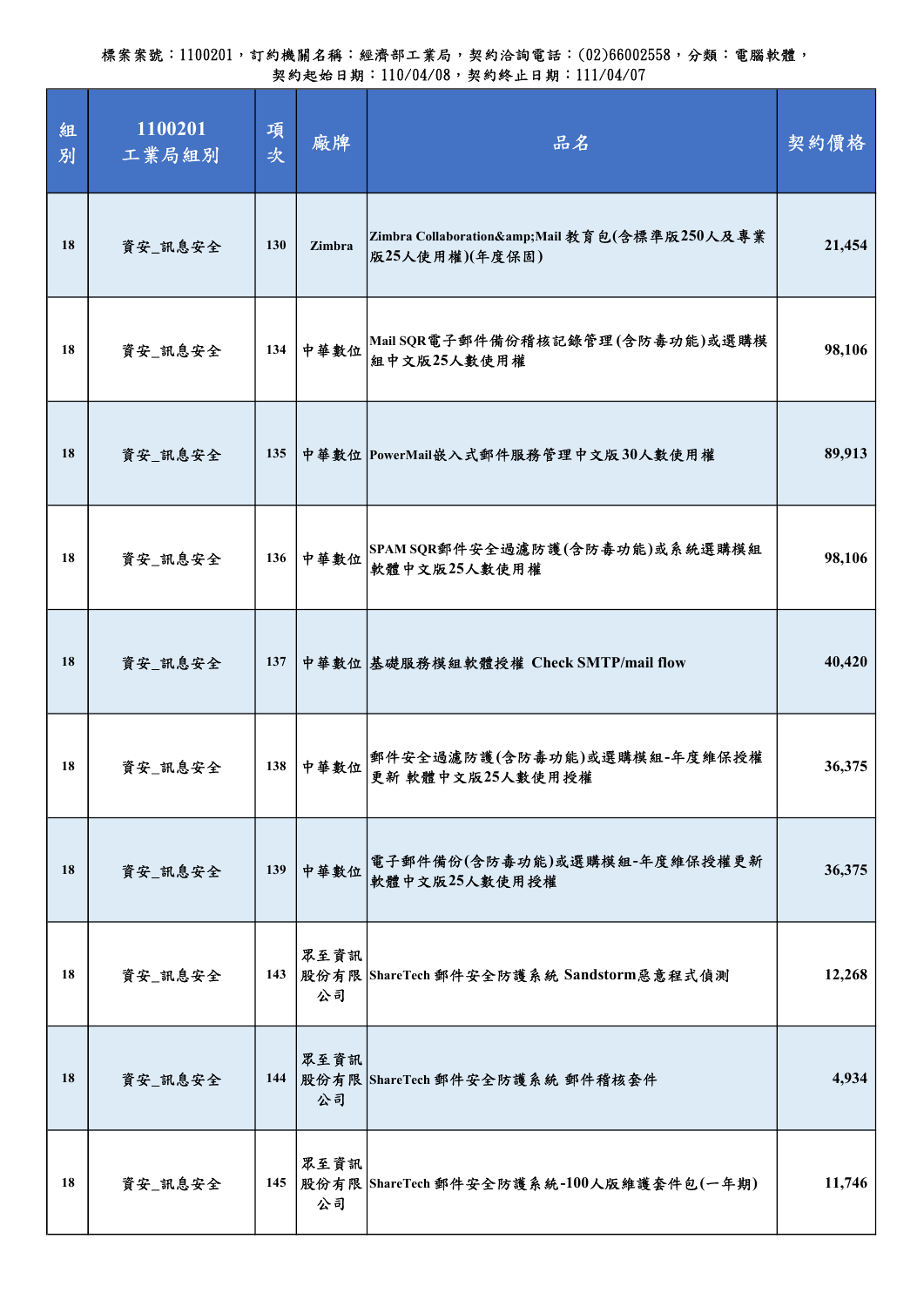| 組<br>別 | 1100201<br>工業局組別 | 項<br>次     | 廠牌         | 品名                                             | 契約價格    |
|--------|------------------|------------|------------|------------------------------------------------|---------|
| 18     | 資安_訊息安全          | 146        | 眾至資訊<br>公司 | 股份有限  ShareTech 郵件安全防護系統-200人版維護套件包(一年期)       | 12,258  |
| 18     | 資安_訊息安全          | 147        | 眾至資訊<br>公司 | 股份有限 ShareTech 郵件安全防護系統-300人版維護套件包(一年期)        | 13,887  |
| 18     | 資安_訊息安全          | 148        | 眾至資訊<br>公司 | 股份有限  ShareTech 郵件安全防護系統-500人版維護套件包(一年期)       | 19,221  |
| 18     | 資安_訊息安全          | 149        | 眾至資訊<br>公司 | 股份有限 ShareTech 郵件安全防護系統-Web Chat 25人版          | 24,557  |
| 18     | 資安_訊息安全          | <b>150</b> | 眾至資訊<br>公司 | 股份有限 ShareTech 郵件安全防護系統100人版 一年授權              | 58,915  |
| 18     | 資安_訊息安全          | 151        | 眾至資訊<br>公司 | 股份有限 ShareTech 郵件安全防護系統200人版 一年授權              | 94,183  |
| 18     | 資安_訊息安全          | 152        | 眾至資訊<br>公司 | 股份有限  ShareTech 郵件安全防護系統300人版 一年授權             | 131,039 |
| 18     | 資安_訊息安全          | 153        | 眾至資訊<br>公司 | 股份有限 ShareTech 郵件安全防護系統500人版 一年授權              | 240,112 |
| 18     | 資安_訊息安全          |            | 眾至資訊<br>公司 | 154  股份有限  ShareTech 郵件履歷歸檔系統-1000人版維護套件包(一年期) | 46,475  |
| 18     | 資安_訊息安全          | 155        | 眾至資訊<br>公司 | 股份有限 ShareTech 郵件履歷歸檔系統-200人版維護套件包(一年期)        | 16,150  |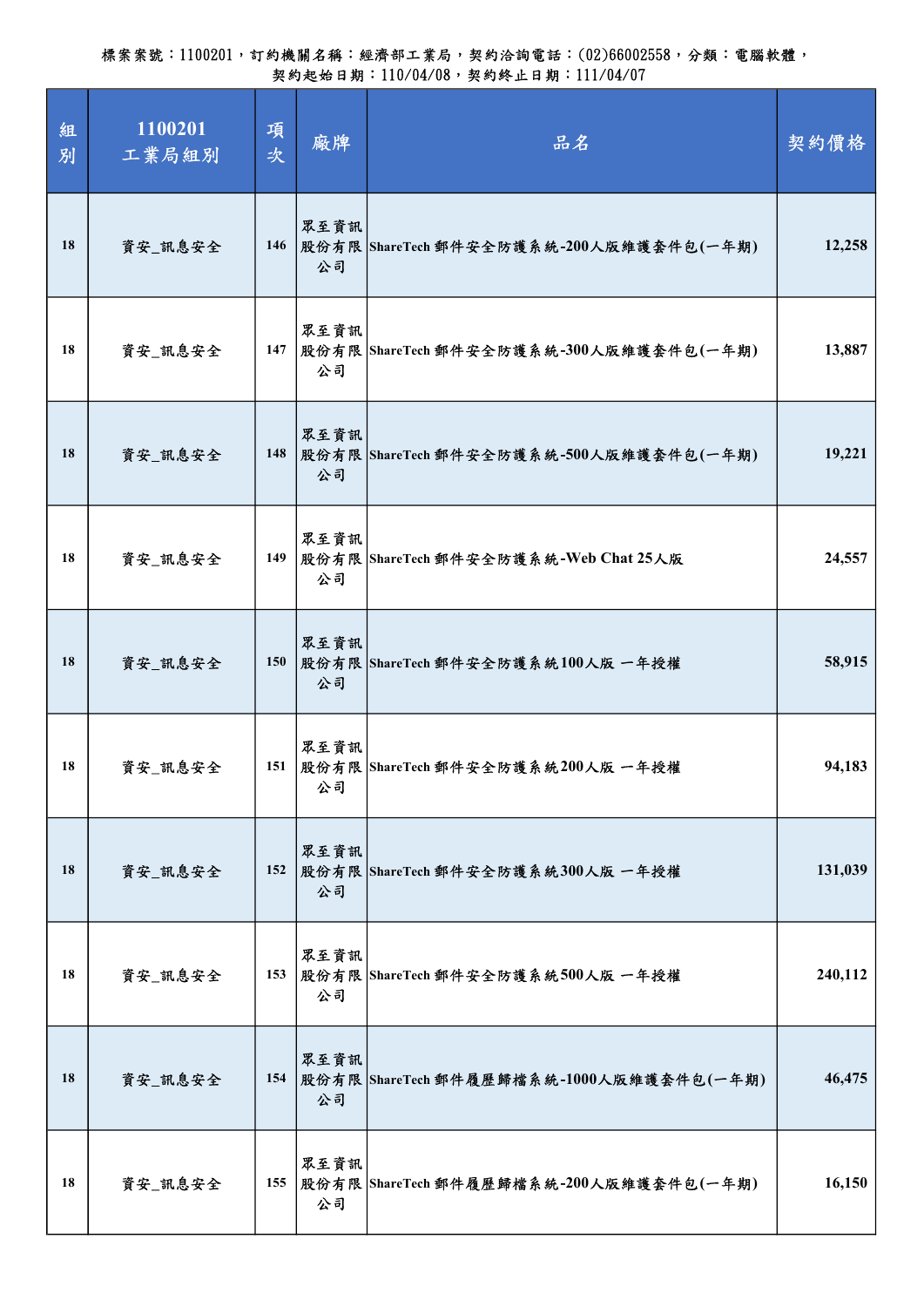| 組<br>別 | 1100201<br>工業局組別 | 項<br>次 | 廠牌                                | 品名                                                               | 契約價格      |
|--------|------------------|--------|-----------------------------------|------------------------------------------------------------------|-----------|
| 18     | 資安_訊息安全          | 156    | 眾至資訊<br>公司                        | 股份有限 ShareTech 郵件履歷歸檔系統-400人版維護套件包(一年期)                          | 32,228    |
| 18     | 資安_訊息安全          | 158    | 眾至資訊<br>公司                        | 股份有限 ShareTech 郵件履歷歸檔系統200人版一年授權                                 | 89,166    |
| 18     | 資安_訊息安全          | 159    | 眾至資訊<br>公司                        | 股份有限 ShareTech 郵件履歷歸檔系統400人版一年授權                                 | 163,044   |
| 18     | 資安_訊息安全          | 161    |                                   | 趨勢科技  Deep Discovery Email Inspector 1000 社交 工程郵件防禦系統            | 1,433,080 |
| 18     | 資安_訊息安全          | 162    | 趨勢科技                              | Deep Discovery Email Inspector 1000 社交 工程郵件防禦系統更<br>新授權          | 469,947   |
| 19     | 資安_主機或網站安全       | 6      | <b>COMODO</b>                     | COMODO應用程式安全管理系統-政府版-一年授權(白名單<br>程式管理)(最低購買10u)                  | 6,067     |
| 19     | 資安_主機或網站安全       | 8      | <b>COMODO</b>                     | COMODO網站安全管理(DDoS防護、WAF、OWASP風險評<br>估與SOC監控服務)                   | 283,114   |
| 19     | 資安_主機或網站安全       | 9      | <b>COMODO</b>                     | COMODO網站安全管理(DDoS防護、WAF、OWASP風險評<br>估與SOC監控服務)                   | 252,525   |
| 19     | 資安_主機或網站安全       | 10     | CyCarrier                         | Xensor端點進階持續性威脅攻擊防禦系統-專業版 (100IP/一<br>年授權/端點鑑識/AI全場域分析報告/資安預警情資) | 778,564   |
| 19     | 資安_主機或網站安全       | 14     | F <sub>5</sub><br><b>Networks</b> | F5-AWF-VE-1G 防駭虛擬式網頁防火牆軟體                                        | 1,963,166 |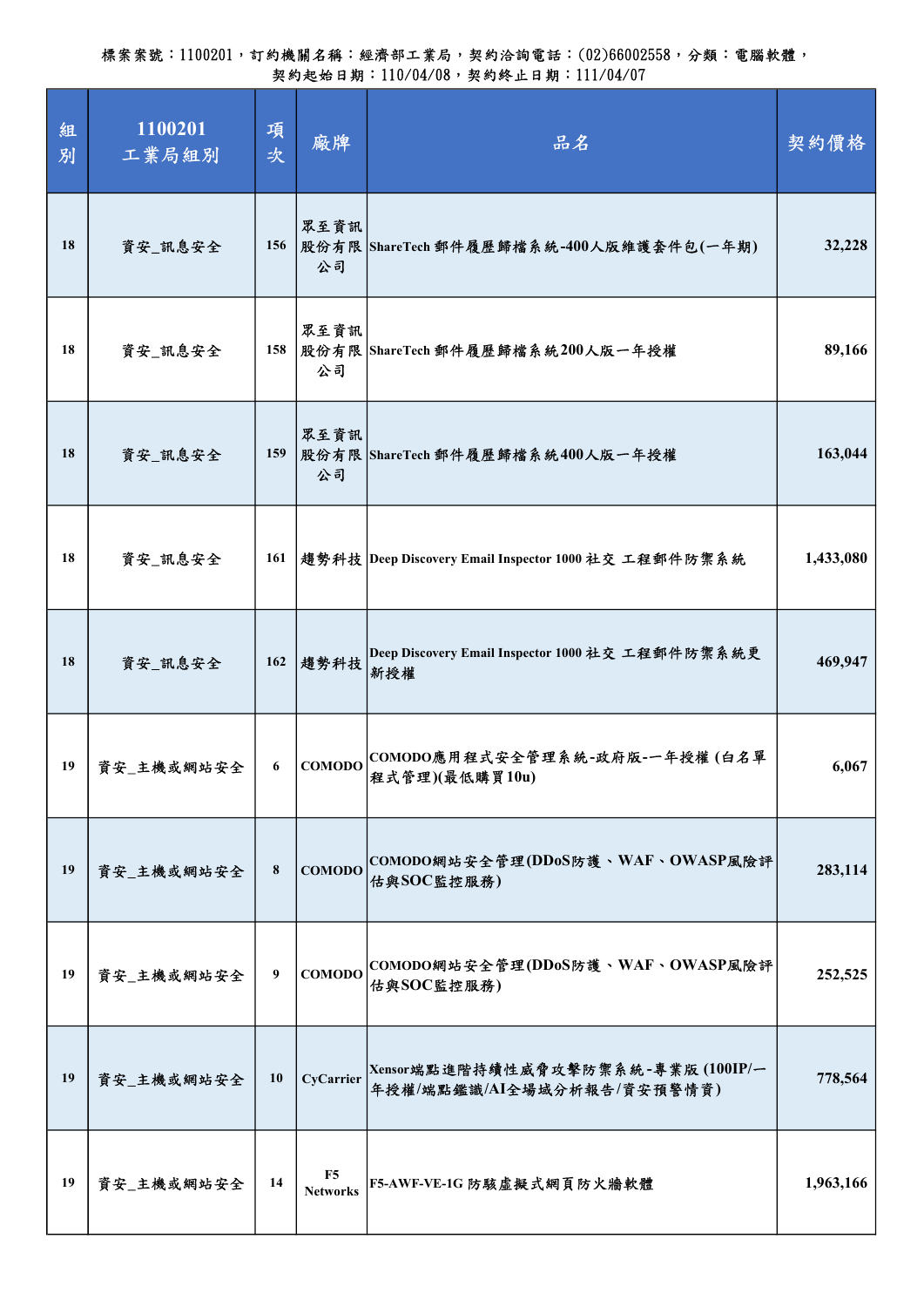| 組<br>別 | 1100201<br>工業局組別 | 項<br>次 | 廠牌                                | 品名                                              | 契約價格      |
|--------|------------------|--------|-----------------------------------|-------------------------------------------------|-----------|
| 19     | 資安_主機或網站安全       | 15     | F5<br><b>Networks</b>             | F5-AWF-VE-1G 防駭虛擬式網頁防火牆軟體(大數據分析版)               | 2,987,231 |
| 19     | 資安_主機或網站安全       | 16     | F <sub>5</sub><br><b>Networks</b> | F5-AWF-VE-200M防駭虛擬式網頁防火牆軟體                      | 1,492,096 |
| 19     | 資安_主機或網站安全       | 17     | F <sub>5</sub><br><b>Networks</b> | F5-AWF-VE-200M防駭虛擬式網頁防火牆軟體(大數據分析版)              | 2,516,161 |
| 19     | 資安_主機或網站安全       | 19     | <b>IMPERVA</b>                    | IMPERVA Camouflage 静態資料遮罩系統0.5T軟體更新(一年<br>授權)   | 473,130   |
| 19     | 資安_主機或網站安全       | 20     |                                   | IMPERVA  IMPERVA CounterBreach 資料庫AI智能防護系統      | 363,043   |
| 19     | 資安_主機或網站安全       | 21     |                                   | IMPERVA IMPERVA CounterBreach 資料庫AI智能防護系統       | 321,756   |
| 19     | 資安_主機或網站安全       | 23     | <b>IMPERVA</b>                    | IMPERVA CounterBreach 資料庫AI智能防護系統軟體更新(一<br>年授權) | 79,809    |
| 19     | 資安_主機或網站安全       | 24     |                                   | IMPERVA IMPERVA中央集中管理及報表軟體                      | 644,661   |
| 19     | 資安_主機或網站安全       | 26     |                                   | IMPERVA IMPERVA網頁應用程式防火牆軟體100M                  | 645,686   |
| 19     | 資安_主機或網站安全       | 28     |                                   | IMPERVA IMPERVA資料庫監控既記錄軟體100M更新(一年授權)           | 118,190   |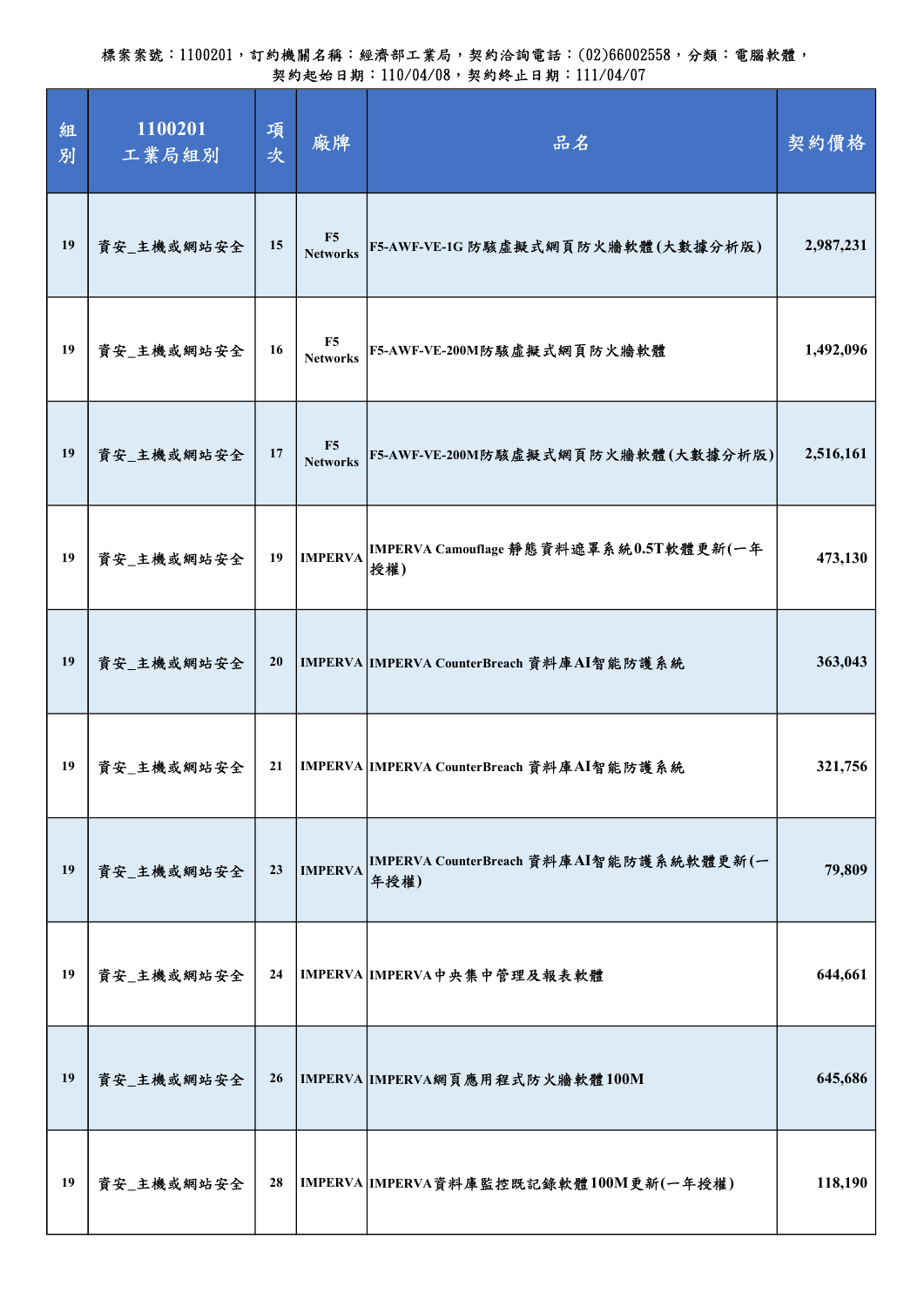| 組<br>別 | 1100201<br>工業局組別 | 項<br>次 | 廠牌             | 品名                                          | 契約價格      |
|--------|------------------|--------|----------------|---------------------------------------------|-----------|
| 19     | 資安_主機或網站安全       | 30     |                | IMPERVA IMPERVA資料庫稽核系統(100M throughput)     | 298,937   |
| 19     | 資安_主機或網站安全       | 31     | <b>IMPERVA</b> | IMPERVA資料庫稽核系統(100M throughput)更新(一年授<br>權) | 73,643    |
| 19     | 資安_主機或網站安全       | 32     |                | IMPERVA IMPERVA資料庫防火牆軟體100M                 | 521,774   |
| 19     | 資安_主機或網站安全       | 33     |                | IMPERVA IMPERVA資料庫防火牆軟體100M更新(一年授權)         | 155,057   |
| 19     | 資安_主機或網站安全       | 50     | Micro<br>Focus | Micro Focus Change Guardian 伺服器主機異動稽核軌跡管理   | 54,784    |
| 19     | 資安_主機或網站安全       | 56     |                | Radware Radware 應用層防火牆報表管理軟體授權              | 212,326   |
| 19     | 資安_主機或網站安全       | 57     | Radware        | Radware 應用層防火牆軟體模組 (1Gbps)                  | 1,209,292 |
| 19     | 資安_主機或網站安全       | 58     | Radware        | Radware 應用層防火牆軟體模組 (1Gbps)一年維護              | 157,985   |
| 19     | 資安_主機或網站安全       | 59     | Radware        | Radware 應用層防火牆軟體模組 (200Mbps)                | 788,987   |
| 19     | 資安_主機或網站安全       | 60     | Radware        | Radware 應用層防火牆軟體模組 (200Mbps)一年維護            | 112,583   |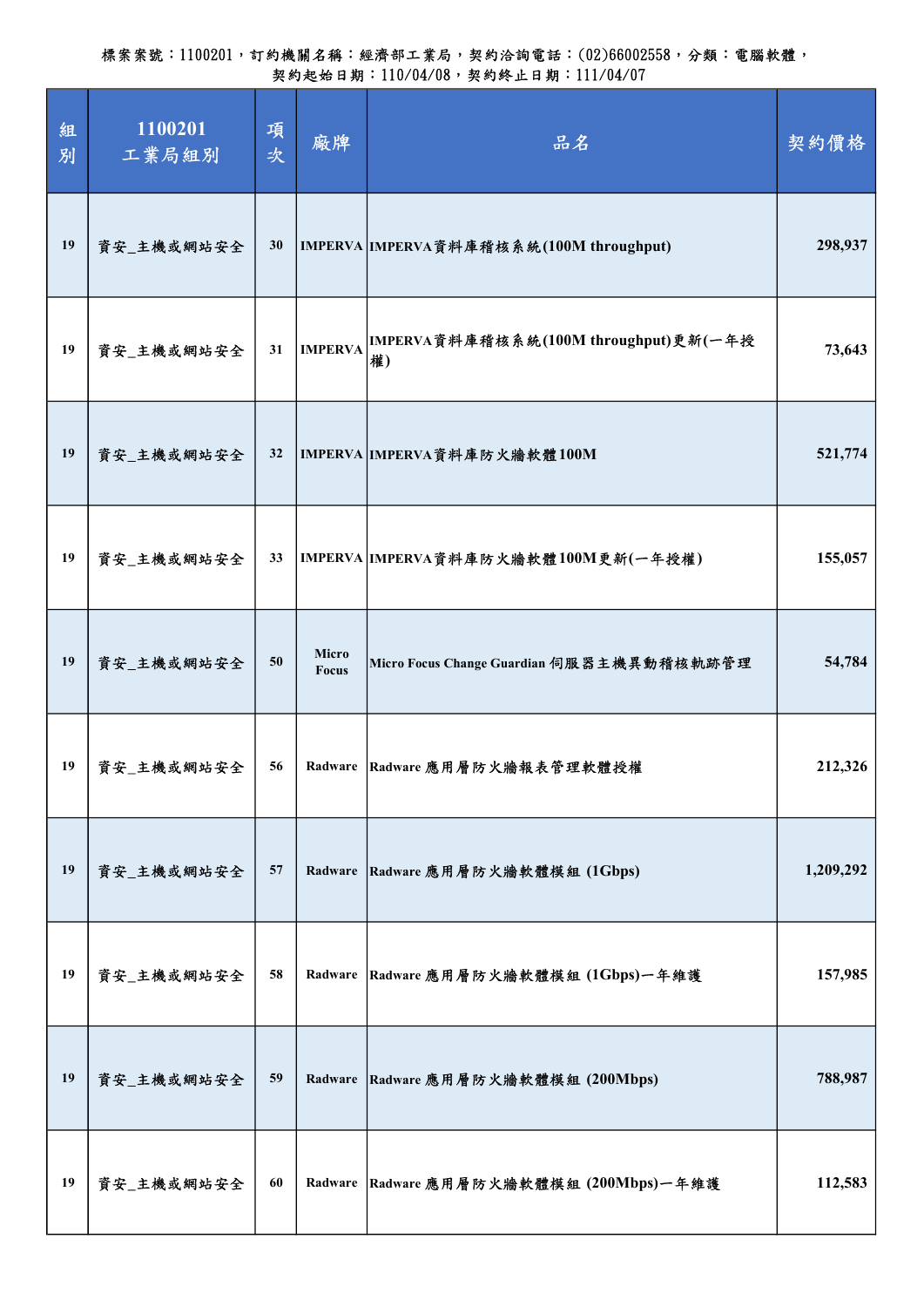| 組<br>別 | 1100201<br>工業局組別 | 項<br>次 | 廠牌                   | 品名                                                                     | 契約價格      |
|--------|------------------|--------|----------------------|------------------------------------------------------------------------|-----------|
| 19     | 資安_主機或網站安全       | 61     | Radware              | Radware 應用層防火牆軟體模組 (2Gbps)                                             | 1,984,338 |
| 19     | 資安_主機或網站安全       | 62     | Radware              | Radware 應用層防火牆軟體模組 (500Mbps)                                           | 941,063   |
| 19     | 資安_主機或網站安全       | 63     | Radware              | Radware 應用層防火牆軟體特徵碼更新訂閱一年 (1Gbps)                                      | 100,092   |
| 19     | 資安_主機或網站安全       | 64     | Radware              | Radware 應用層防火牆軟體特徵碼更新訂閱一年 (200Mbps)                                    | 77,565    |
| 19     | 資安_主機或網站安全       | 81     | 庫柏資訊<br>軟體股份<br>有限公司 | osAegis 特權存取控管暨防駭系統安全軟體(Per svrcore unit<br>License,每台SERVER至少需購4core) | 64,159    |
| 19     | 資安_主機或網站安全       | 82     | 庫柏資訊                 | osAegis 特權存取控管暨防駭系統安全軟體(Per svrcore unit                               | 42,648    |
| 19     | 資安_主機或網站安全       | 85     | 庫柏資訊<br>軟體股份<br>有限公司 | osAegis 特權存取控管暨防駭系統安全軟體(Per VM unit<br>License)                        | 253,098   |
| 19     | 資安_主機或網站安全       | 86     | 庫柏資訊<br>軟體股份<br>有限公司 | osAegis 特權存取控管暨防駭系統安全軟體(Per VM unit<br>License)                        | 199,133   |
| 19     | 資安_主機或網站安全       | 87     | 庫柏資訊<br>軟體股份<br>有限公司 | osAegis 特權存取控管暨防駭系統安全軟體(Per VM unit<br>License)一年維護保固模組                | 48,798    |
| 19     | 資安_主機或網站安全       | 88     | 庫柏資訊<br>軟體股份<br>有限公司 | osAegis 特權存取控管暨防駭系統安全軟體(Per VM unit<br>License)一年維護保固模組                | 37,392    |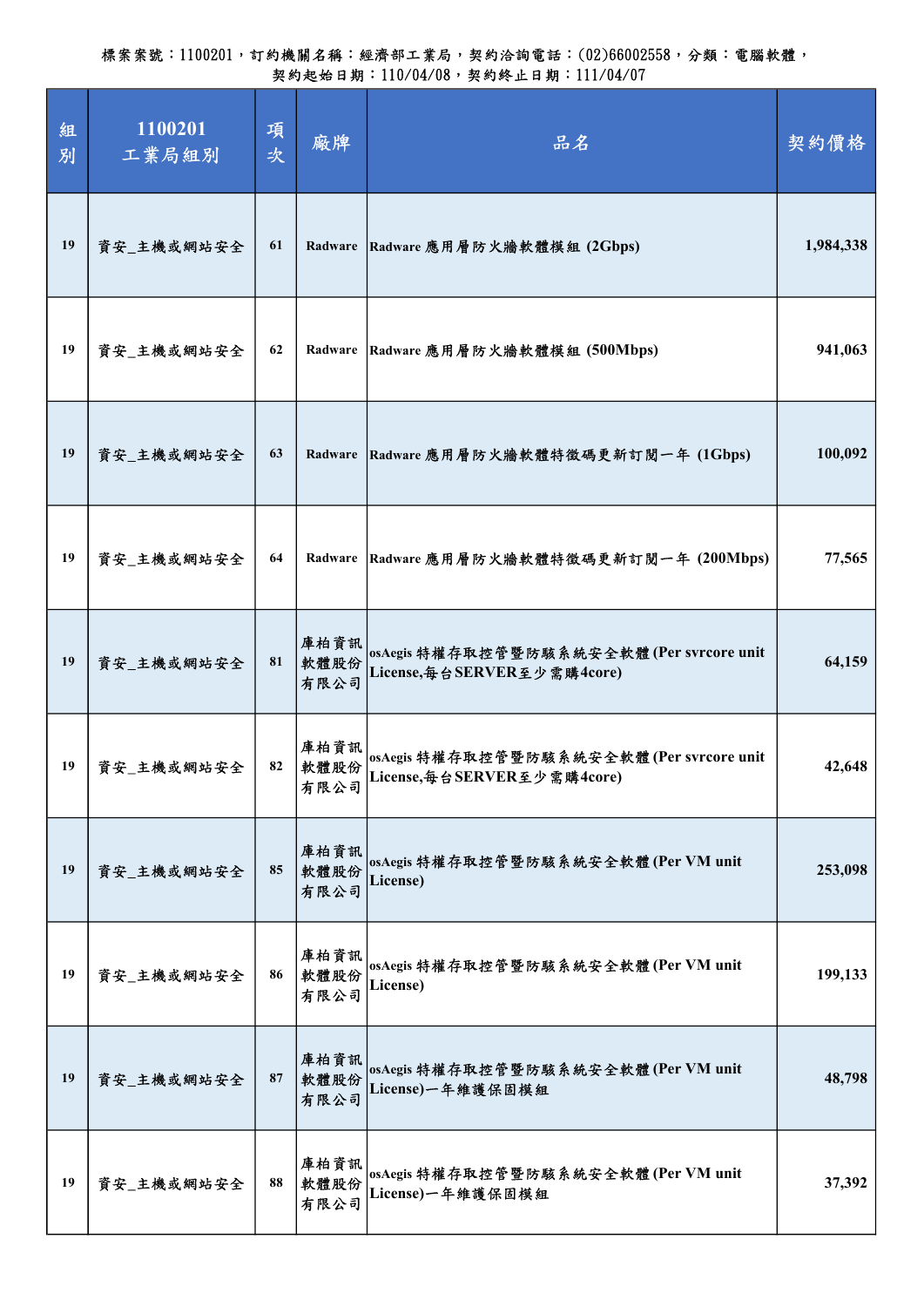| 組<br>別 | 1100201<br>工業局組別 | 項<br>次 | 廠牌                                    | 品名                                                     | 契約價格      |
|--------|------------------|--------|---------------------------------------|--------------------------------------------------------|-----------|
| 20     | 資安_安全管理與弱點<br>評估 | 41     | <b>Armis</b>                          | Armis 網路設備及行為流量分析引擎軟體1年授權                              | 303,327   |
| 20     | 資安_安全管理與弱點<br>評估 | 42     | <b>Armis</b>                          | Armis 設備控管及網路行為可視性平台 軟體1年授權(100<br>User)               | 1,516,673 |
| 20     | 資安_安全管理與弱點<br>評估 | 43     | <b>Armis</b>                          | Armis 設備控管及網路行為可視性平台 軟體1年授權(200<br>User)               | 3,033,357 |
| 20     | 資安_安全管理與弱點<br>評估 | 44     | <b>Armis</b>                          | Armis 設備控管及網路行為可視性平台 軟體1年授權(500<br>User)               | 6,066,724 |
| 20     | 資安_安全管理與弱點<br>評估 | 50     | Checkmar<br>$\mathbf{x}$              | Checkmarx SAST Premium-一年授權                            | 1,146,006 |
| 20     | 資安_安全管理與弱點<br>評估 | 51     | Checkmar<br>$\boldsymbol{\mathrm{X}}$ | Checkmarx SAST Standard-一年授權                           | 779,727   |
| 20     | 資安_安全管理與弱點<br>評估 | 53     | Checkmar<br>$\mathbf{x}$              | Checkmarx源碼安全檢測工具升級包-一年授權                              | 245,151   |
| 20     | 資安_安全管理與弱點<br>評估 | 54     | $\mathbf X$                           | Checkmar Codebashing 安全程式開發線上學習平台 (10 Users)-一年授<br>槯  | 727,401   |
| 20     | 資安_安全管理與弱點<br>評估 | 55     | <b>Cisco</b><br><b>Systems</b>        | 思科 Stealthwatch 安全數位能見度分析, 1000 Flow/Sec., 一<br> 年使用授權 | 1,011,072 |
| 20     | 資安_安全管理與弱點<br>評估 | 58     | Cyberint                              | Cyberint 數位資產管理套件+威脅情資套件(年度保固及訂閱<br>服務)                | 4,044,479 |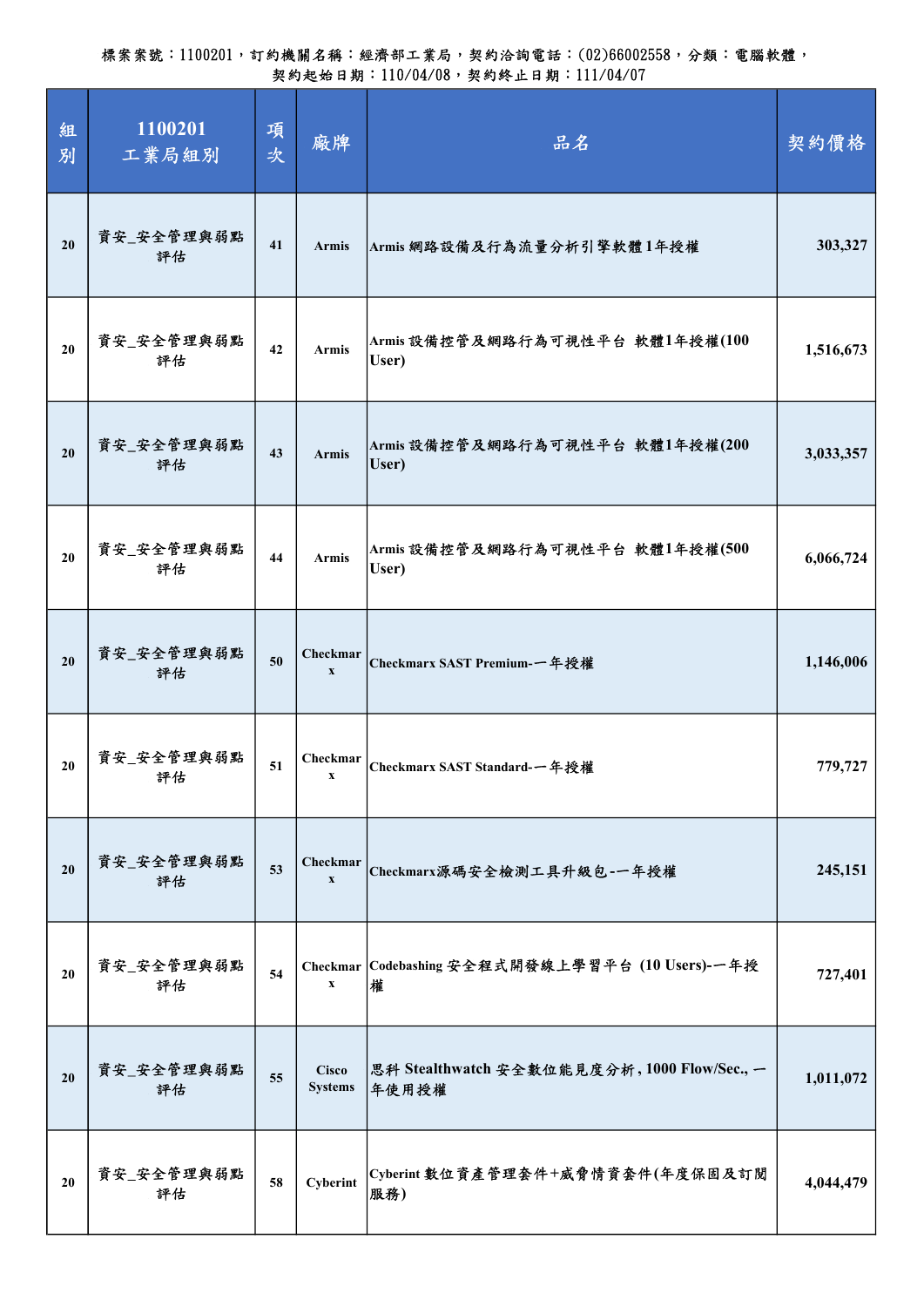| 組<br>別 | 1100201<br>工業局組別 | 項<br>次 | 廠牌      | 品名                                                                                                        | 契約價格      |
|--------|------------------|--------|---------|-----------------------------------------------------------------------------------------------------------|-----------|
| 20     | 資安_安全管理與弱點<br>評估 | 59     |         | Cyberint Cyberint 智慧型資安鑑識調查系統(年度保固及訂閱服務)                                                                  | 3,235,581 |
| 20     | 資安_安全管理與弱點<br>評估 | 61     |         | AIR(AI-bot Response)資通安全威脅偵測管理系統 (100 IP/1年<br>CyCarrier 授權//端點告警關聯分析/自動鑑識調查/全球CTI交叉比對/<br>駭侵案情確認/通報應變建議) | 1,486,350 |
| 20     | 資安_安全管理與弱點<br>評估 | 63     |         | Digtal.AI Arxan 安全防護-一年授權(Android/iOS/Hybrid/Web)                                                         | 1,534,451 |
| 20     | 資安_安全管理與弱點<br>評估 | 64     |         | Digtal.AI SeeTest Web/APP自動化測試工具-一年授權                                                                     | 2,430,212 |
| 20     | 資安_安全管理與弱點<br>評估 | 65     | FireEye | FireEye Cloudvisory On-premise/VM Edition 雲端可視管理軟體訂<br>閱授權一年                                              | 4,446,916 |
| 20     | 資安_安全管理與弱點<br>評估 | 66     | FireEye | FireEye Managed Defense Enterprise Full Coverage 100U 防禦管理<br>監控平台軟體訂閱授權一年                                | 3,880,688 |
| 20     | 資安_安全管理與弱點<br>評估 | 67     | FireEye | FireEye Verodin 安全儀表平台-基礎版軟體訂閱授權一年                                                                        | 5,822,042 |
| 20     | 資安_安全管理與弱點<br>評估 | 68     | FireEye | FireEye Verodin 雲端安全儀表平台-基礎版軟體訂閱授權一年                                                                      | 5,497,472 |
| 20     | 資安_安全管理與弱點<br>評估 | 69     | FireEye | FireEye 專業版 一年續約授權                                                                                        | 981,800   |
| 20     | 資安_安全管理與弱點<br>評估 | 70     | FireEye | FireEye 專業版 一年續約授權                                                                                        | 939,899   |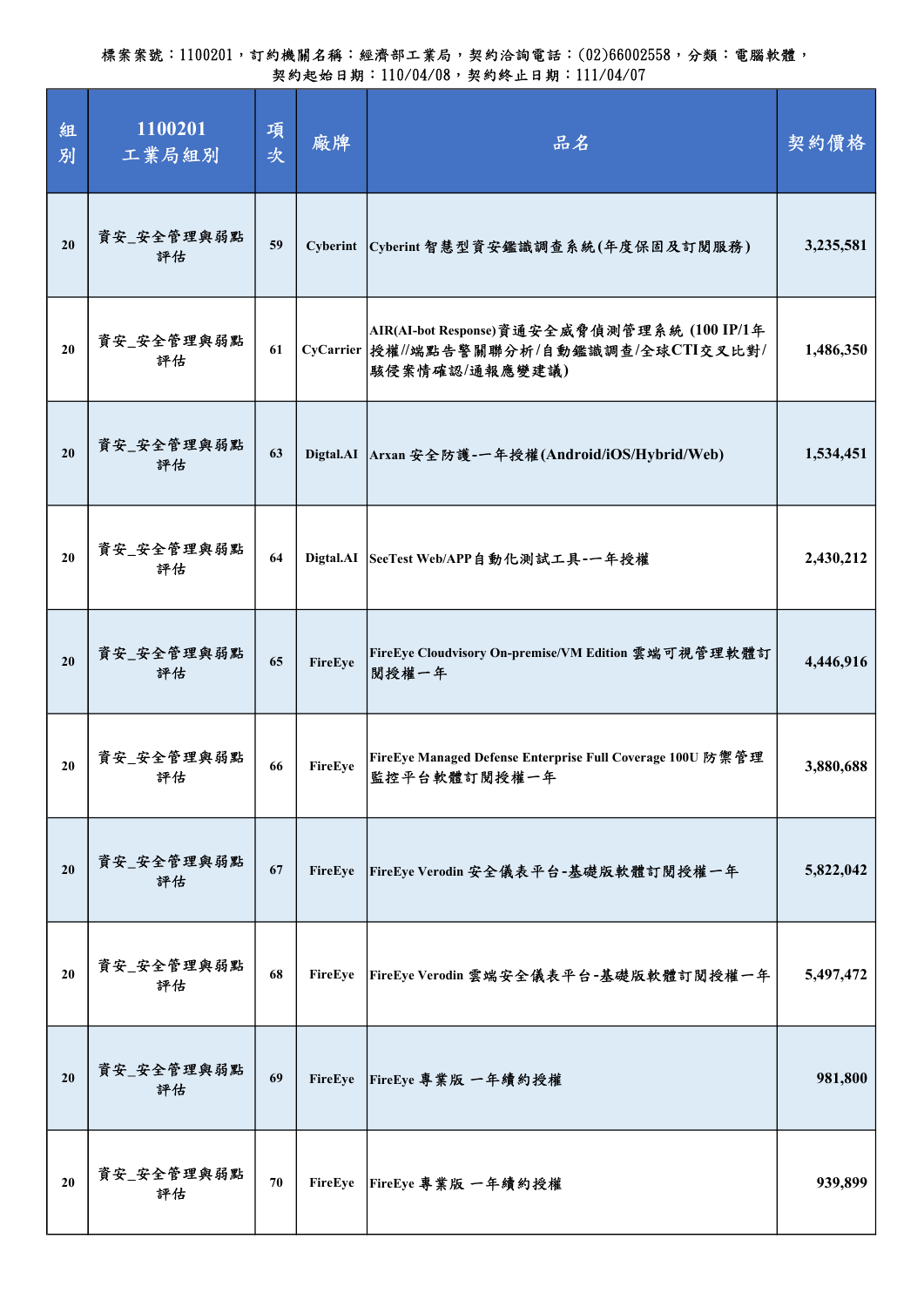| 組<br>別 | 1100201<br>工業局組別 | 項<br>次 | 廠牌                   | 品名                                                               | 契約價格      |
|--------|------------------|--------|----------------------|------------------------------------------------------------------|-----------|
| 20     | 資安_安全管理與弱點<br>評估 | 71     | FireEye              | FireEye 標準版 一年續約授權                                               | 1,513,650 |
| 20     | 資安_安全管理與弱點<br>評估 | 72     | FireEye              | FireEye 標準版 一年續約授權                                               | 1,495,455 |
| 20     | 資安_安全管理與弱點<br>評估 | 73     | FireEye              | FireEye 訂閱制軟體-資安模擬軟體授權續約一年                                       | 5,659,252 |
| 20     | 資安_安全管理與弱點<br>評估 | 74     | FireEye              | FireEye 訂閱制軟體-資安管理軟體授權續約一年                                       | 3,639,029 |
| 20     | 資安_安全管理與弱點<br>評估 | 75     | LC                   | FireMon,L FireMon Application Server 防火牆安全策略管理軟體主程式<br>(設備授權需另購) | 201,668   |
| 20     | 資安_安全管理與弱點<br>評估 | 76     | LC                   | FireMon,L FireMon Security Manager License 防火牆安全策略管理軟體設<br>備授權   | 141,001   |
| 20     | 資安_安全管理與弱點<br>評估 | 77     | <b>Fortinet</b>      | Fortinet 稽核管理系統50台設備一年授權                                         | 2,621,094 |
| 20     | 資安_安全管理與弱點<br>評估 | 78     | <b>Fortinet</b>      | Fortinet 稽核管理系統Windows Agent 50台設備一年授權                           | 491,039   |
| 20     | 資安_安全管理與弱點<br>評估 | 79     | Fortinet             | Fortinet 稽核管理系統升級100台設備一年授權                                      | 3,276,495 |
| 20     | 資安_安全管理與弱點<br>評估 | 84     | <b>HEXACYB</b><br>ER | ICS資安稽核輔助管理系統                                                    | 3,737,058 |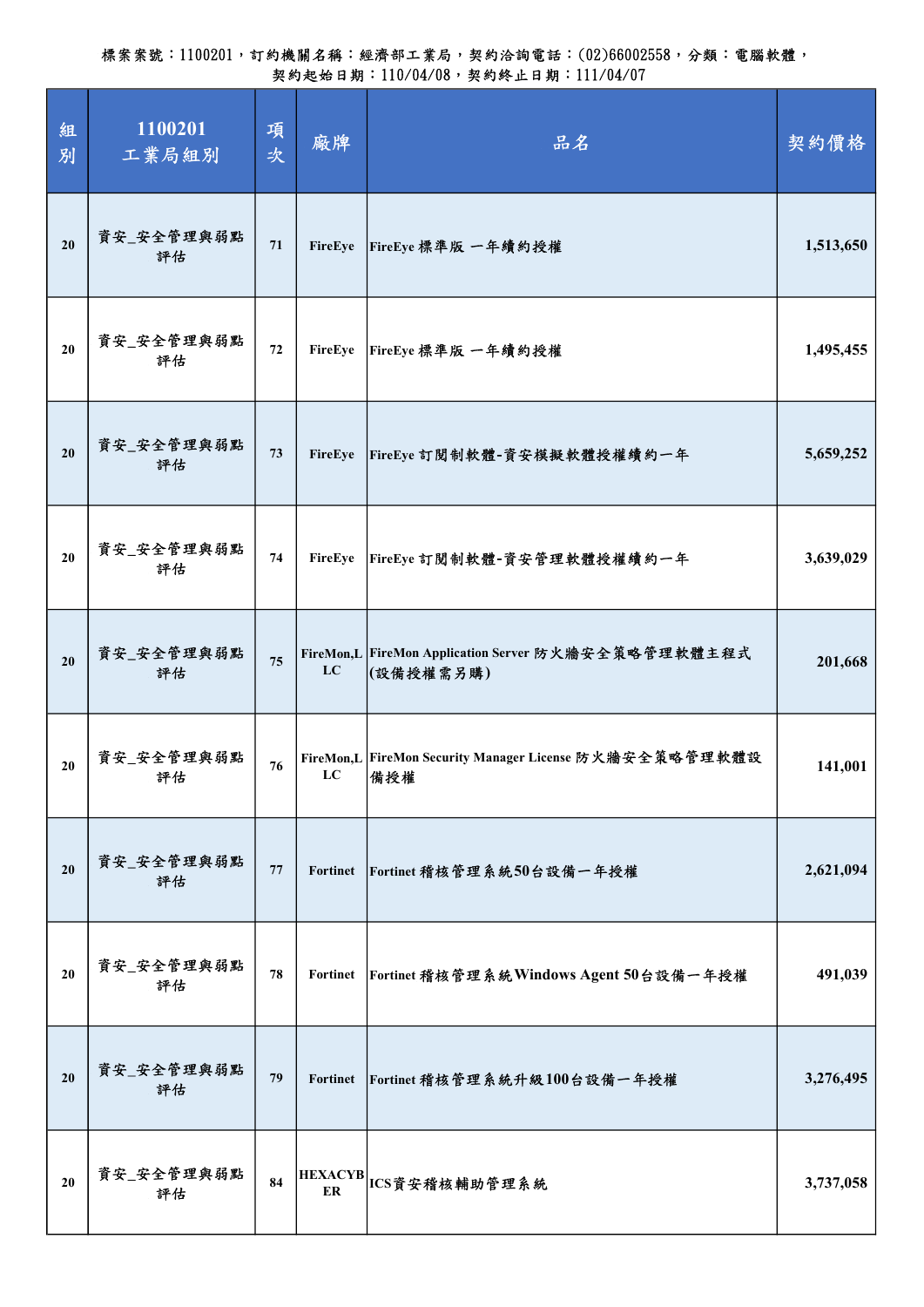| 組<br>別 | 1100201<br>工業局組別 | 項<br>次 | 廠牌                          | 品名                                                                                                                  | 契約價格      |
|--------|------------------|--------|-----------------------------|---------------------------------------------------------------------------------------------------------------------|-----------|
| 20     | 資安_安全管理與弱點<br>評估 | 85     | <b>HEXACYB</b><br><b>ER</b> | ICS資安稽核輔助管理系統 -主機系統弱掃管理擴充模組                                                                                         | 970,627   |
| 20     | 資安_安全管理與弱點<br>評估 | 86     | <b>Kryptowir</b><br>e       | Kryptowire Mobile APP行動安全 On-Demand                                                                                 | 564,633   |
| 20     | 資安_安全管理與弱點<br>評估 | 87     | LogRhyth<br>m               | LogRhythm v7.5 XDR 或 DetectX 智慧型資安情資數據即時分<br>析平台使用者授權(含第一年MA,此品項須搭配LogRhythm<br>v7.5 XDR 或 DetectX 智慧型資安情資數據即時分析平台) | 26,874    |
| 20     | 資安_安全管理與弱點<br>評估 | 88     | $\mathbf m$                 | LogRhyth LogRhythm v7.5 XDR 智慧型資安情資數據即時分析平台 (含<br>第一年MA)                                                            | 3,879,778 |
| 20     | 資安_安全管理與弱點<br>評估 | 89     | LogRhyth<br>m               | LogRhythm v7.5 智慧型端點監控 Lite Agent (Desktop) (含第<br>一年MA,此品項須搭配LogRhythm v7.5 XDR 或 DetectX 智<br>慧型資安情資數據即時分析平台)     | 10,677    |
| 20     | 資安_安全管理與弱點<br>評估 | 90     | LogRhyth<br>$\mathbf{m}$    | LogRhythm v7.5 智慧型端點監控 Pro Agent (Server) (含第一<br>年MA,此品項須搭配LogRhythm v7.5 XDR 或 DetectX智慧<br>型資安情資數據即時分析平台)        | 37,298    |
| 20     | 資安_安全管理與弱點<br>評估 | 91     | LogRhyth<br>m               | LogRhythm 智慧型端點監控 Lite Agent (Desktop) * 一年MA                                                                       | 2,135     |
| 20     | 資安_安全管理與弱點<br>評估 | 92     | LogRhyth<br>m               | LogRhythm 智慧型端點監控 Pro Agent (Server) * 一年MA                                                                         | 7,462     |
| 20     | 資安_安全管理與弱點<br>評估 | 93     | $\mathbf{m}$                | LogRhyth LogRhythm 智慧型資安情資數據即時分析平台 * 一年MA服<br>務包                                                                    | 775,986   |
| 20     | 資安_安全管理與弱點<br>評估 | 118    | TeamT5                      | ThreatSonar惡意威脅智能鑑識IR工具包(5端點/1年授權/支援<br>Windows、Linux及Mac)                                                          | 501,416   |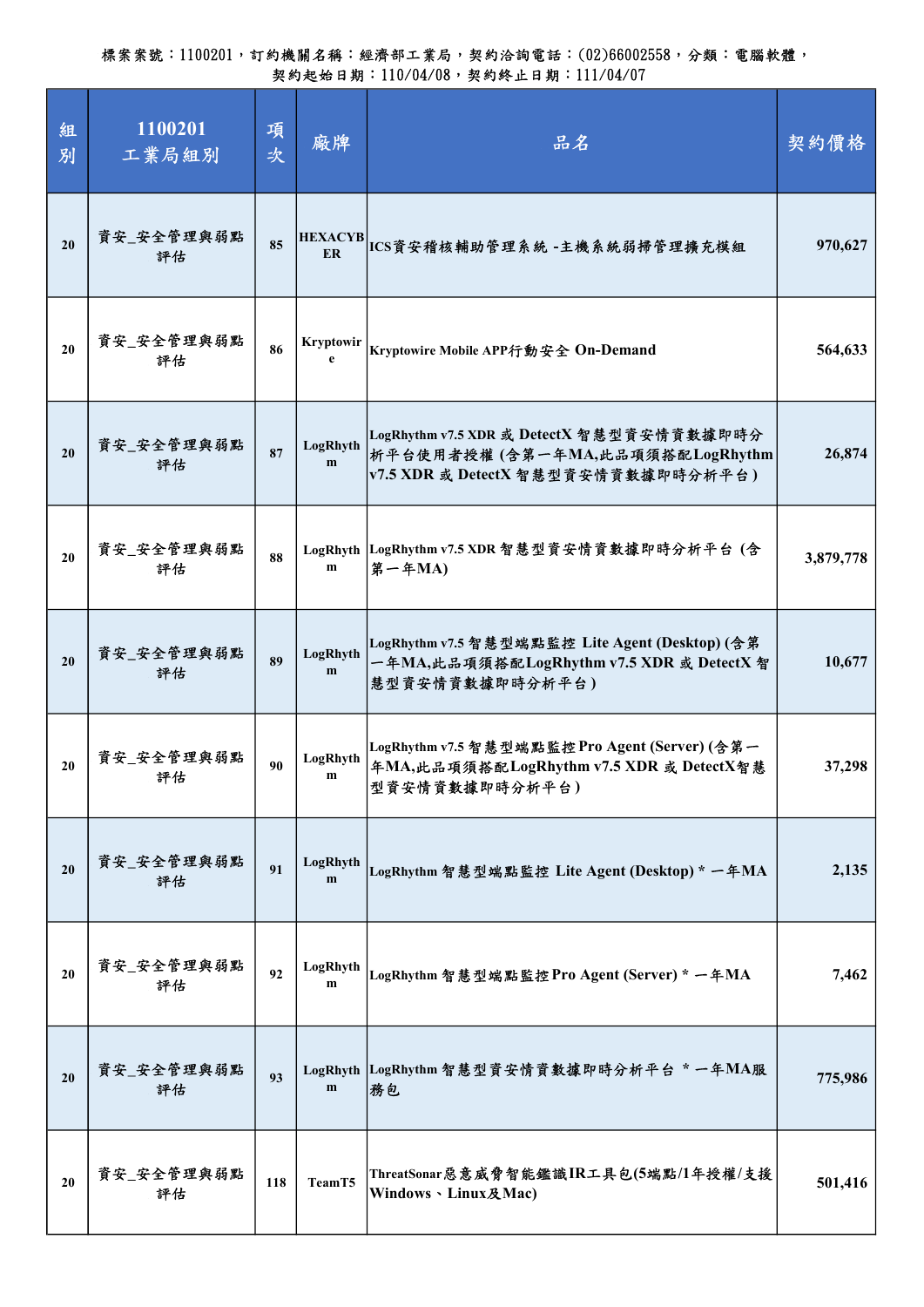| 組<br>別 | 1100201<br>工業局組別 | 項<br>次 | 廠牌                     | 品名                                                          | 契約價格      |
|--------|------------------|--------|------------------------|-------------------------------------------------------------|-----------|
| 20     | 資安_安全管理與弱點<br>評估 | 119    | TeamT5                 | ThreatSonar惡意威脅智能鑑識系統專業版(5端點/1年授權/支<br>接Windows及Mac)        | 54,904    |
| 20     | 資安_安全管理與弱點<br>評估 | 120    | TeamT5                 | ThreatSonar惡意威脅智能鑑識系統旗艦版(5端點/1年授權/支<br>援Windows、Linux及Mac)  | 62,993    |
| 20     | 資安_安全管理與弱點<br>評估 | 121    | TeamT5                 | ThreatSonar惡意威脅智能鑑識系統標準版(5端點/1年授權/支<br>接Windows)            | 44,388    |
| 20     | 資安_安全管理與弱點<br>評估 | 122    | TeamT5                 | ThreatSonar惡意威脅智能鑑識系統進階版(5端點/1年授權/支<br>接Windows及Linux)      | 53,856    |
| 20     | 資安_安全管理與弱點<br>評估 | 123    | TeamT5                 | ThreatSonar惡意威脅智能鑑識系統雲端版(10端點/1年授權/<br>支援Windows、Linux及Mac) | 35,288    |
| 20     | 資安_安全管理與弱點<br>評估 | 124    | Tenable<br>Inc.        | Nessus Agents -512u (單套)                                    | 409,524   |
| 20     | 資安_安全管理與弱點<br>評估 | 125    | <b>Tenable</b><br>Inc. | Security Center-512 IP (單套)                                 | 1,894,417 |
| 20     | 資安_安全管理與弱點<br>評估 | 126    | <b>Tenable</b><br>Inc. | Security Center-512 IP (單套)-次年軟體保固續約                        | 606,572   |
| 20     | 資安_安全管理與弱點<br>評估 | 127    | <b>Tenable</b><br>Inc. | SecurityCenter Continuous View -512 IP (單套)                 | 2,478,133 |
| 20     | 資安_安全管理與弱點<br>評估 | 128    | Tenable<br>Inc.        | SecurityCenter Continuous View -512 IP (單套)-次年軟體保固續<br>約    | 909,909   |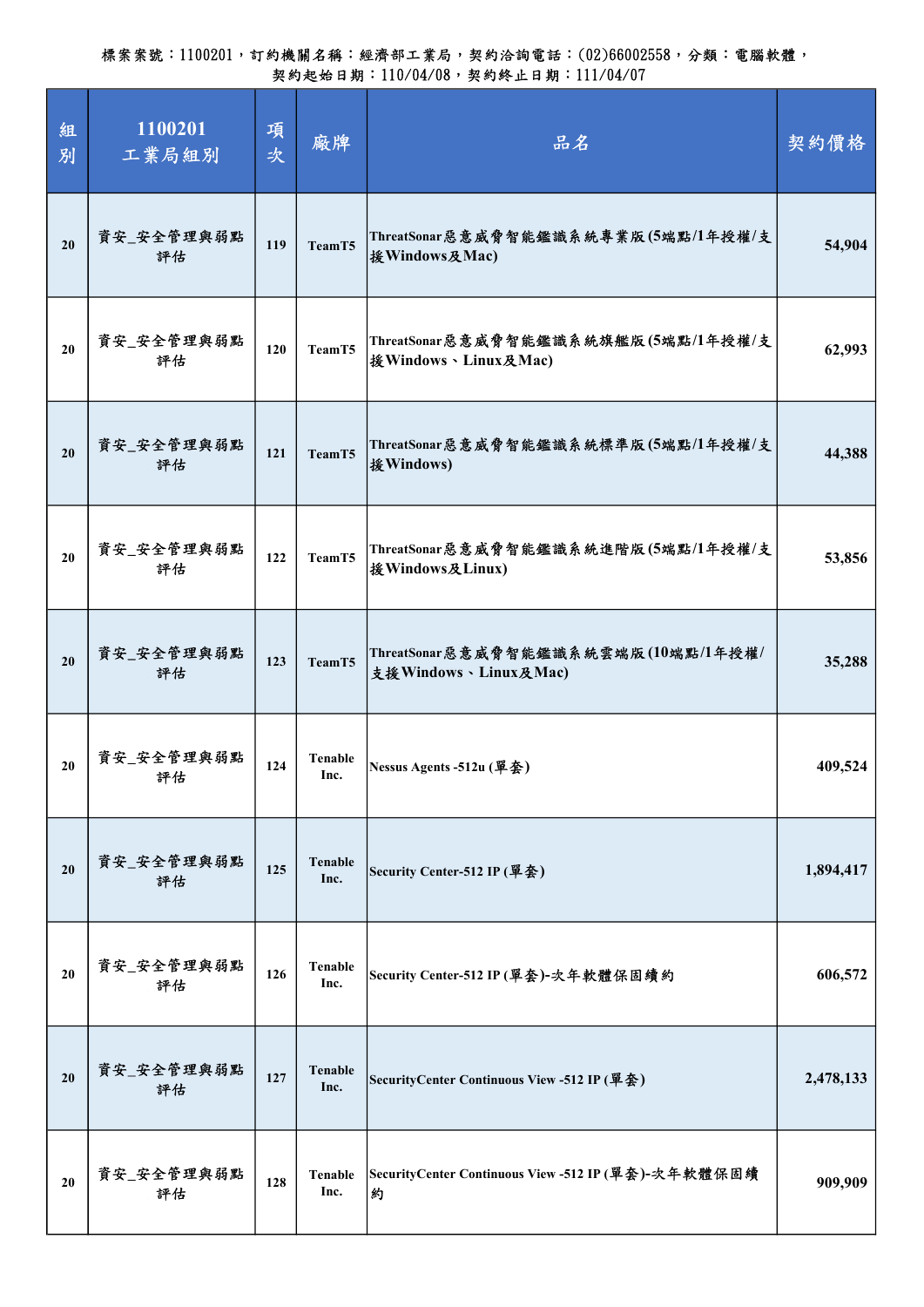| 組<br>別 | 1100201<br>工業局組別 | 項<br>次 | 廠牌                     | 品名                                                                    | 契約價格      |
|--------|------------------|--------|------------------------|-----------------------------------------------------------------------|-----------|
| 20     | 資安_安全管理與弱點<br>評估 | 129    | <b>Tenable</b><br>Inc. | TIO-VM (Tenable.io Vulnerability Management)-256 IP (單套)              | 363,903   |
| 20     | 資安_安全管理與弱點<br>評估 | 130    | Tenable<br>Inc.        | TIO-WAS (Tenable.io Web Application Scanning)- 10 url (單套)            | 242,568   |
| 20     | 資安_安全管理與弱點<br>評估 | 148    | WhiteSour<br>ce        | WhiteSource 開源安全檢測工具 Standard 一年授權                                    | 1,284,664 |
| 20     | 資安_安全管理與弱點<br>評估 | 149    | ce                     | WhiteSour WhiteSource 開源安全檢測工具-加值模組-一年授權(需搭配<br>WhiteSource 開源安全檢測工具) | 613,814   |
| 20     | 資安_安全管理與弱點<br>評估 | 150    | WhiteSour<br>ce        | WhiteSource 開源安全檢測工具Basic-一年授權(教育版)                                   | 503,903   |
| 20     | 資安_安全管理與弱點<br>評估 | 175    |                        | 優易資訊 CTM網路威脅情資管理暨資安聯防系統一年軟體更新維護                                       | 72,791    |
| 20     | 資安_安全管理與弱點<br>評估 | 179    | 叡揚資訊<br>公司             | 股份有限 Application Security Analysis On-Demand                          | 302,730   |
| 20     | 資安_安全管理與弱點<br>評估 | 180    | 叡揚資訊<br>公司             | 股份有限  資安弱點管理平台(AVC) Basic (10 Projects)- 一年授權                         | 562,797   |
| 20     | 資安_安全管理與弱點<br>評估 |        | 叡揚資訊<br>公司             | 181 股份有限 資安弱點管理平台(AVC) 加值模組- 一年授權                                     | 149,039   |
| 20     | 資安_安全管理與弱點<br>評估 | 182    | 叡揚資訊<br>公司             | 股份有限 軟體資安檢測防護授權                                                       | 358,352   |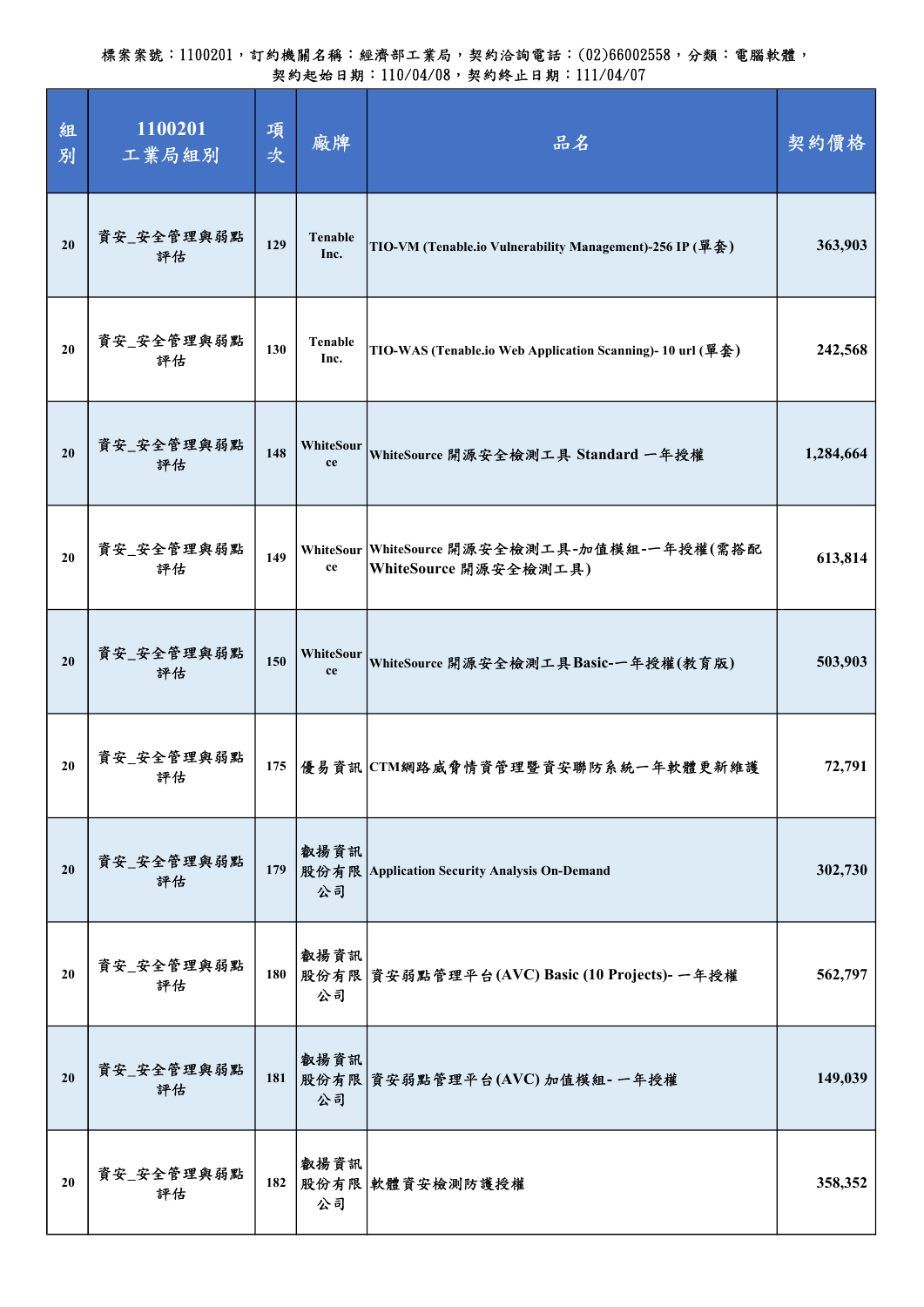| 組<br>別 | 1100201<br>工業局組別 | 項<br>次 | 廠牌  | 品名                                                | 契約價格      |
|--------|------------------|--------|-----|---------------------------------------------------|-----------|
| 20     | 資安_安全管理與弱點<br>評估 | 185    | 安資捷 | Privacy ID 【資料庫型】個資盤點工具 Per instance - 1年版<br>本維護 | 5,119     |
| 20     | 資安_安全管理與弱點<br>評估 | 186    | 安資捷 | Privacy ID 【資料庫型】個資盤點工具 Per instance 授權           | 25,601    |
| 20     | 資安_安全管理與弱點<br>評估 | 187    | 安資捷 | SCA Web Agent for Fortify SCA 源碼檢測引擎整合模組          | 102,405   |
| 20     | 資安_安全管理與弱點<br>評估 | 188    | 安資捷 | SCA Web Server for Fortify SSC 源碼檢測專案管理平台         | 307,218   |
| 20     | 資安_安全管理與弱點<br>評估 | 189    | 安資捷 | SCA Web User存取授權                                  | 511       |
| 20     | 資安_安全管理與弱點<br>評估 | 190    | 安資捷 | TVMS 資安案件管理系統 - Management Server                 | 687,563   |
| 20     | 資安_安全管理與弱點<br>評估 | 191    | 安資捷 | TVMS 資安案件管理系統 Management Server - 1年版本維<br>镬      | 137,513   |
| 20     | 資安_安全管理與弱點<br>評估 | 192    | 安資捷 | TVMS 資安案件管理系統威脅案件擴充模組                             | 1,051,567 |
| 20     | 資安_安全管理與弱點<br>評估 | 193    | 安資捷 | TVMS 資安案件管理系統威脅案件擴充模組-1年版本維護                      | 210,313   |
| 20     | 資安_安全管理與弱點<br>評估 | 194    | 安資捷 | TVMS 資安案件管理系統專業版 (1年有效授權) - 管理平台                  | 226,491   |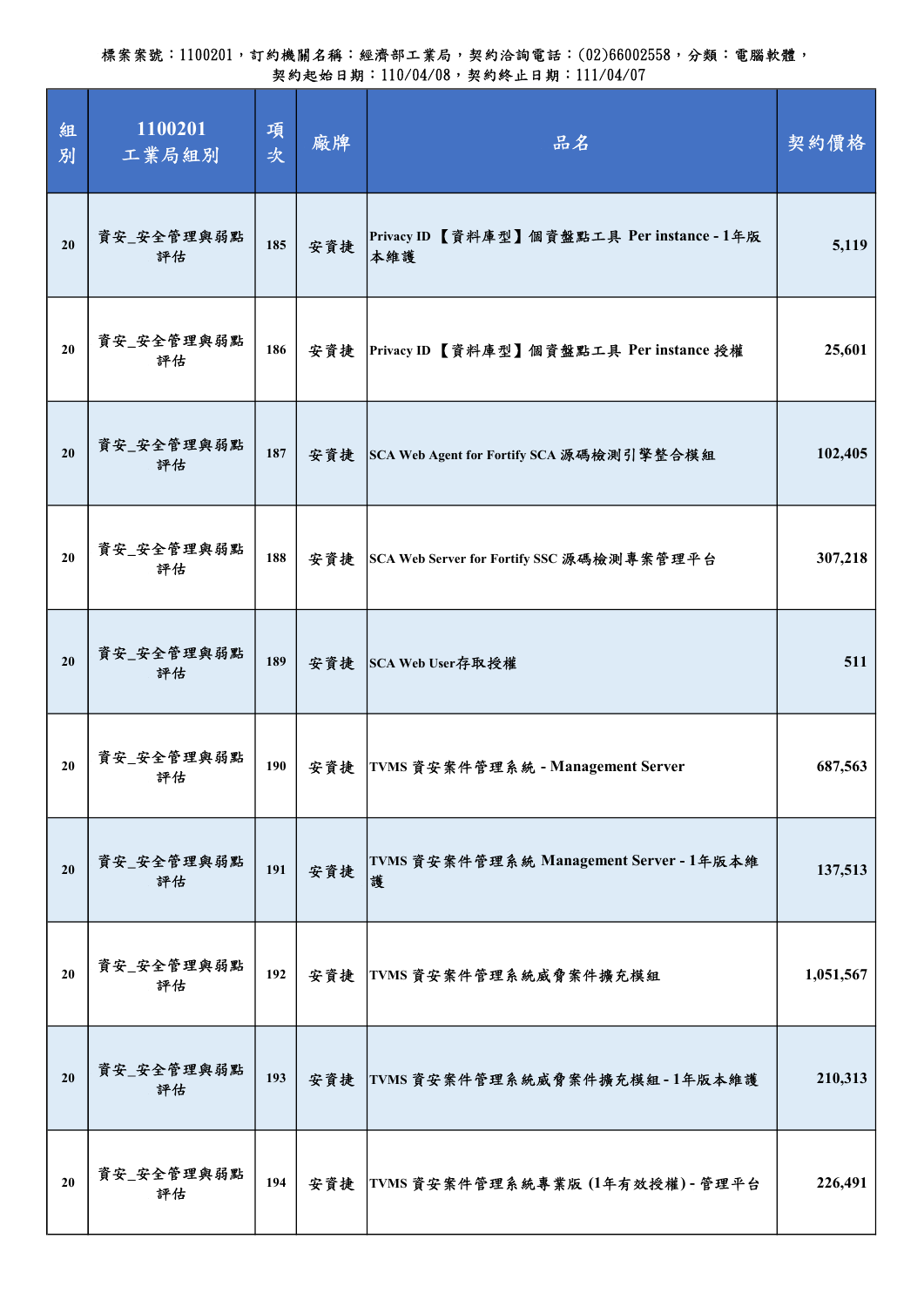| 組<br>別 | 1100201<br>工業局組別 | 項<br>次 | 廠牌  | 品名                                            | 契約價格      |
|--------|------------------|--------|-----|-----------------------------------------------|-----------|
| 20     | 資安_安全管理與弱點<br>評估 | 195    | 安資捷 | TVMS 資安案件管理系統專業版 (1年有效授權) 擴充模組<br>【每種擴充需勾選一套】 | 333,670   |
| 20     | 資安_安全管理與弱點<br>評估 | 196    | 安資捷 | TVMS 資訊資產擴充授權                                 | 1,228     |
| 20     | 資安_安全管理與弱點<br>評估 | 197    | 安資捷 | TVMS 資訊資產擴充授權 - 1024                          | 1,048,640 |
| 20     | 資安_安全管理與弱點<br>評估 | 198    | 安資捷 | TVMS 資訊資產擴充授權 - 1024 - 1年版本維護                 | 209,726   |
| 20     | 資安_安全管理與弱點<br>評估 | 199    | 安資捷 | TVMS 資訊資產擴充授權 - 1年版本維護                        | 245       |
| 20     | 資安_安全管理與弱點<br>評估 | 200    | 安資捷 | TVMS 資訊資產擴充授權專業版(1年有效授權)                      | 408       |
| 20     | 資安_安全管理與弱點<br>評估 | 201    | 安資捷 | 資安法因應包 - 個資盤點報表模組(300台電腦或5個<br>Instance報表授權)  | 225,293   |
| 20     | 資安_安全管理與弱點<br>評估 | 202    | 安資捷 | 資安法因應包 - 弱點掃描檢測報表模組 (1024台資訊資產報<br>表授權)       | 225,293   |
| 20     | 資安_安全管理與弱點<br>評估 | 203    | 安資捷 | 資安法因應包 - 源碼檢測報表模組(10萬行內報表授權)                  | 225,293   |
| 20     | 資安_安全管理與弱點<br>評估 | 204    | 安資捷 | 資安法因應包 - 網站應用程式弱點滲透測試報表模組 (2個<br>URL報表授權)     | 225,293   |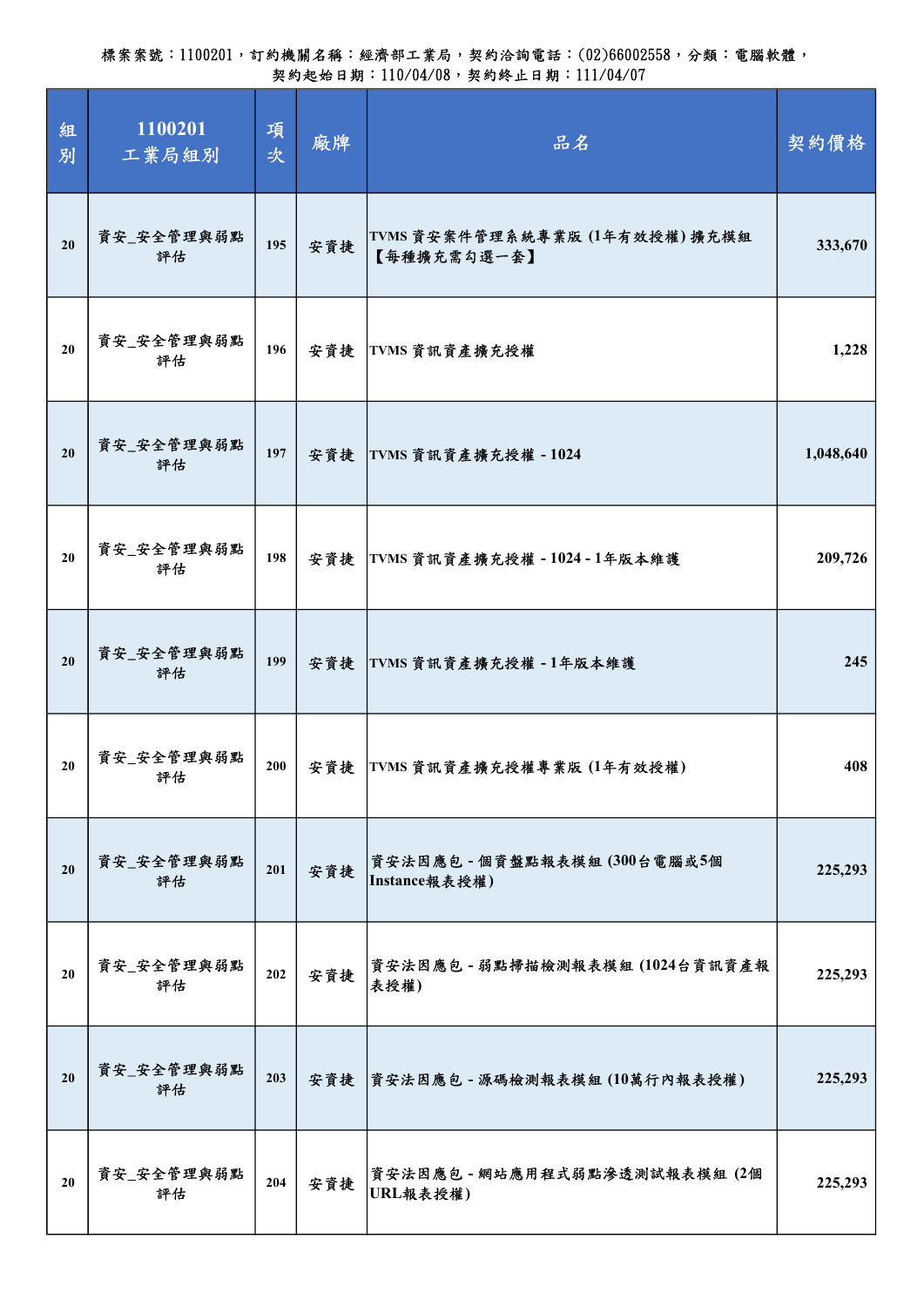| 組<br>別 | 1100201<br>工業局組別 | 項<br>次         | 廠牌                          | 品名                                                                     | 契約價格    |
|--------|------------------|----------------|-----------------------------|------------------------------------------------------------------------|---------|
| 20     | 資安_安全管理與弱點<br>評估 | 205            | 安資捷                         | 資安法因應包 - 電子郵件社交工程演練報表模組(500郵件<br>帳號/5封信件演練報表授權)                        | 225,293 |
| 20     | 資安_安全管理與弱點<br>評估 | 213            |                             | 漢昕科技 BCCS資安大師-ISMS管理系統-On Demand訂閱授權                                   | 101,110 |
| 20     | 資安_安全管理與弱點<br>評估 | 214            |                             | 漢昕科技 BCCS資安大師-ISMS管理系統-VM版訂閱授權                                         | 121,333 |
| 20     | 資安_安全管理與弱點<br>評估 | 215            |                             | 漢昕科技 BCCS資安大師-管理系統訂閱(10人新評版)                                           | 776,540 |
| 20     | 資安_安全管理與弱點<br>評估 | 216            |                             | 漢昕科技 BCCS資安大師-管理系統訂閱(10人複評版)                                           | 388,269 |
| 20     | 資安_安全管理與弱點<br>評估 | 218            |                             | 漢昕科技 BCCS資安大師-管理系統訂閱(單人複評版)                                            | 113,244 |
| 20     | 資安_安全管理與弱點<br>評估 | 219            |                             | 漢昕科技 BCCS資安大師-郵件社交工程演練統計軟體(100人版)                                      | 384,224 |
| 21     | 資安_檔案安全管理        | 1              | <b>ASUS</b><br><b>Cloud</b> | OmniStor Protect 關鍵個資掃描加值模組一年期含維護服務套<br>件(1套装授權,須搭配 OmniStor 企業內容協作平台) | 297,260 |
| 21     | 資安_檔案安全管理        | $\overline{2}$ | <b>ASUS</b><br><b>Cloud</b> | OmniStor 企業內容協作平台 - 軟體技術支援維護服務套件一<br>年期(1用戶數授權)                        | 1,342   |
| 21     | 資安_檔案安全管理        | $\mathbf{3}$   | <b>ASUS</b><br><b>Cloud</b> | OmniStor 企業內容協作平台 - 軟體用戶授權(1用戶數授權,<br>含線上文件共同編輯加值應用)                   | 5,397   |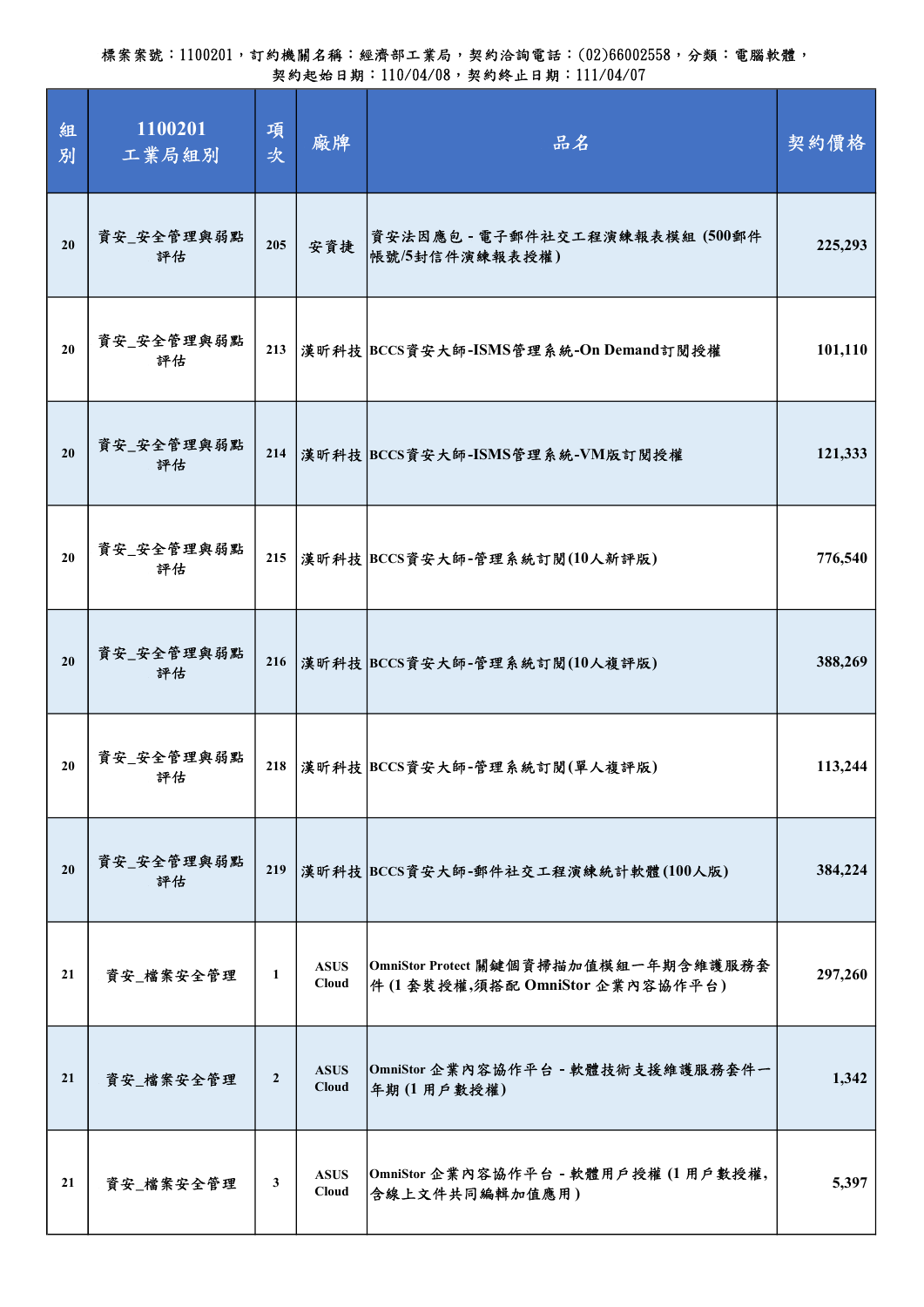| 組<br>別 | 1100201<br>工業局組別 | 項<br>次         | 廠牌                          | 品名                                                         | 契約價格      |
|--------|------------------|----------------|-----------------------------|------------------------------------------------------------|-----------|
| 21     | 資安_檔案安全管理        | $\overline{4}$ | <b>ASUS</b><br><b>Cloud</b> | OmniStor 企業內容協作平台 - 軟體空間授權 HA 架構 (1TB<br>空間授權,不含用戶數授權)     | 16,977    |
| 21     | 資安_檔案安全管理        | 43             | Micro<br>Focus              | Micro Focus iPrint 印表安全管理                                  | 249,611   |
| 21     | 資安_檔案安全管理        | 44             | <b>Netwrix</b>              | Netwrix Auditor變更管理/存取稽核平台-監看Windows關鍵系<br>列伺服器-155U 系統使用權 | 245,750   |
| 21     | 資安_檔案安全管理        | 45             | <b>Netwrix</b>              | Netwrix Auditor變更管理/存取稽核平台-監看Windows關鍵系<br>列伺服器-155U(年度保固) | 58,620    |
| 21     | 資安_檔案安全管理        | 52             |                             | <b>OPSWAT   OPSWAT Metadefender ICAP Server</b>            | 328,605   |
| 21     | 資安_檔案安全管理        | 53             |                             | OPSWAT OPSWAT MetaDefender Kiosk 檔案安檢站                     | 133,108   |
| 21     | 資安_檔案安全管理        | 54             |                             | OPSWAT OPSWAT Metadefender Vault 50個用戶加購模組                 | 242,659   |
| 21     | 資安_檔案安全管理        | 55             | <b>OPSWAT</b>               | OPSWAT Metadefender Vault 安全檔案分享平台 (250個用戶授<br>權組合包)       | 1,213,337 |
| 21     | 資安_檔案安全管理        | 56             |                             | OPSWAT OPSWAT Metadefender 二十防毒套裝                          | 2,556,046 |
| 21     | 資安_檔案安全管理        | 57             |                             | OPSWAT OPSWAT Metadefender 全面防護套裝                          | 6,070,635 |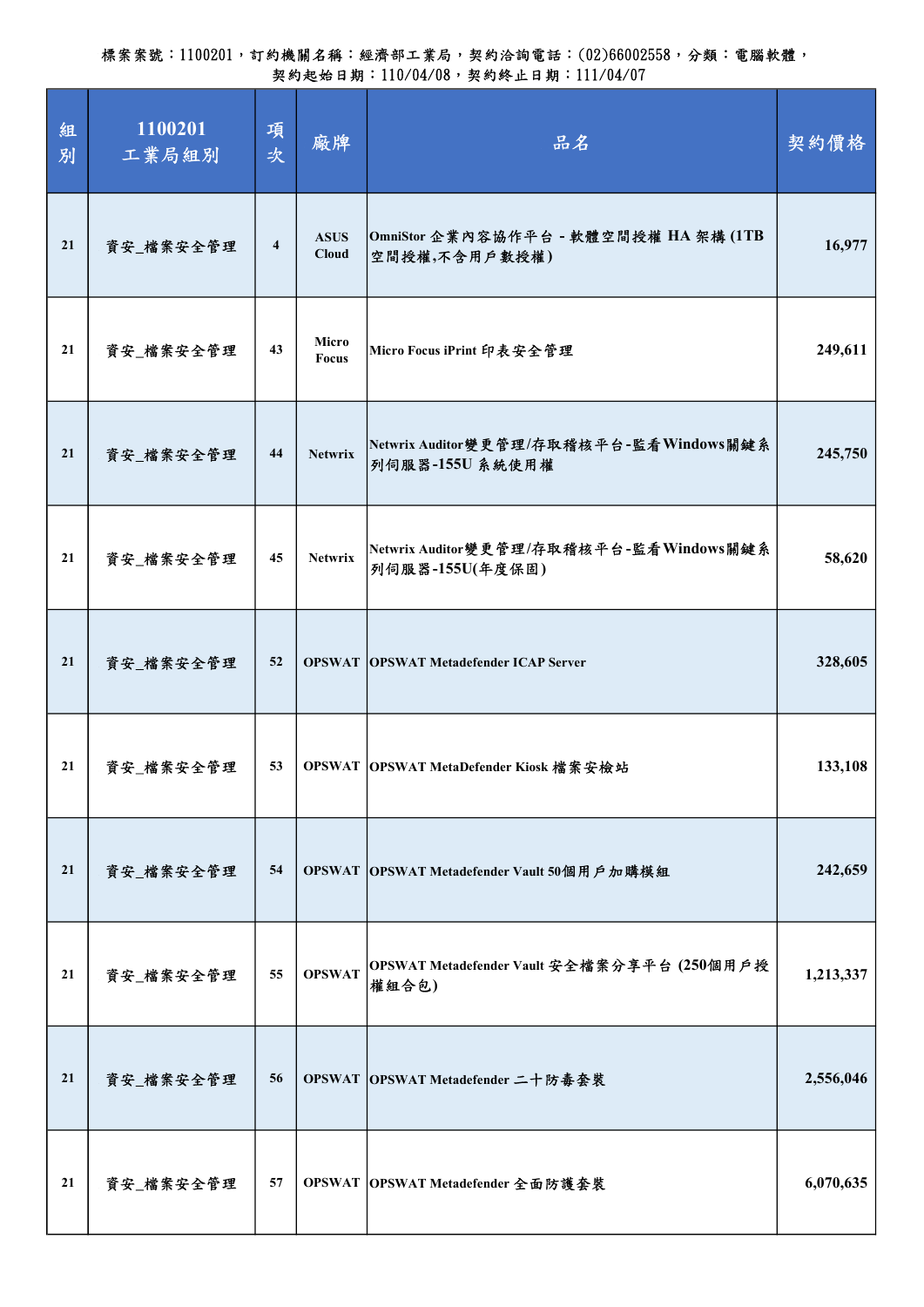| 組<br>別 | 1100201<br>工業局組別 | 項<br>次 | 廠牌    | 品名                                          | 契約價格      |
|--------|------------------|--------|-------|---------------------------------------------|-----------|
| 21     | 資安_檔案安全管理        | 58     |       | OPSWAT OPSWAT Metadefender 八防毒套装            | 319,487   |
| 21     | 資安_檔案安全管理        | 59     |       | OPSWAT OPSWAT Metadefender 十二防毒套裝           | 638,996   |
| 21     | 資安_檔案安全管理        | 60     |       | OPSWAT OPSWAT Metadefender 十六防毒套裝           | 1,597,521 |
| 21     | 資安_檔案安全管理        | 61     |       | OPSWAT OPSWAT Metadefender 單選高階防毒引擎         | 479,242   |
| 21     | 資安_檔案安全管理        | 62     |       | OPSWAT OPSWAT MetaDefender 基礎版中控模組          | 184,311   |
| 21     | 資安_檔案安全管理        | 63     |       | OPSWAT OPSWAT Metadefender 文件净化引擎           | 768,028   |
| 21     | 資安_檔案安全管理        | 64     |       | OPSWAT OPSWAT MetaDefender 進階版中控模組          | 368,643   |
| 21     | 資安_檔案安全管理        | 65     |       | OPSWAT OPSWAT Metadefender 防毒掃描碟軟體進階版       | 319,487   |
| 21     | 資安_檔案安全管理        | 67     | Quest | Change Auditor for SQL Server稽核模組           | 394       |
| 21     | 資安_檔案安全管理        | 68     | Quest | Change Auditor for Windows File Servers稽核模組 | 782       |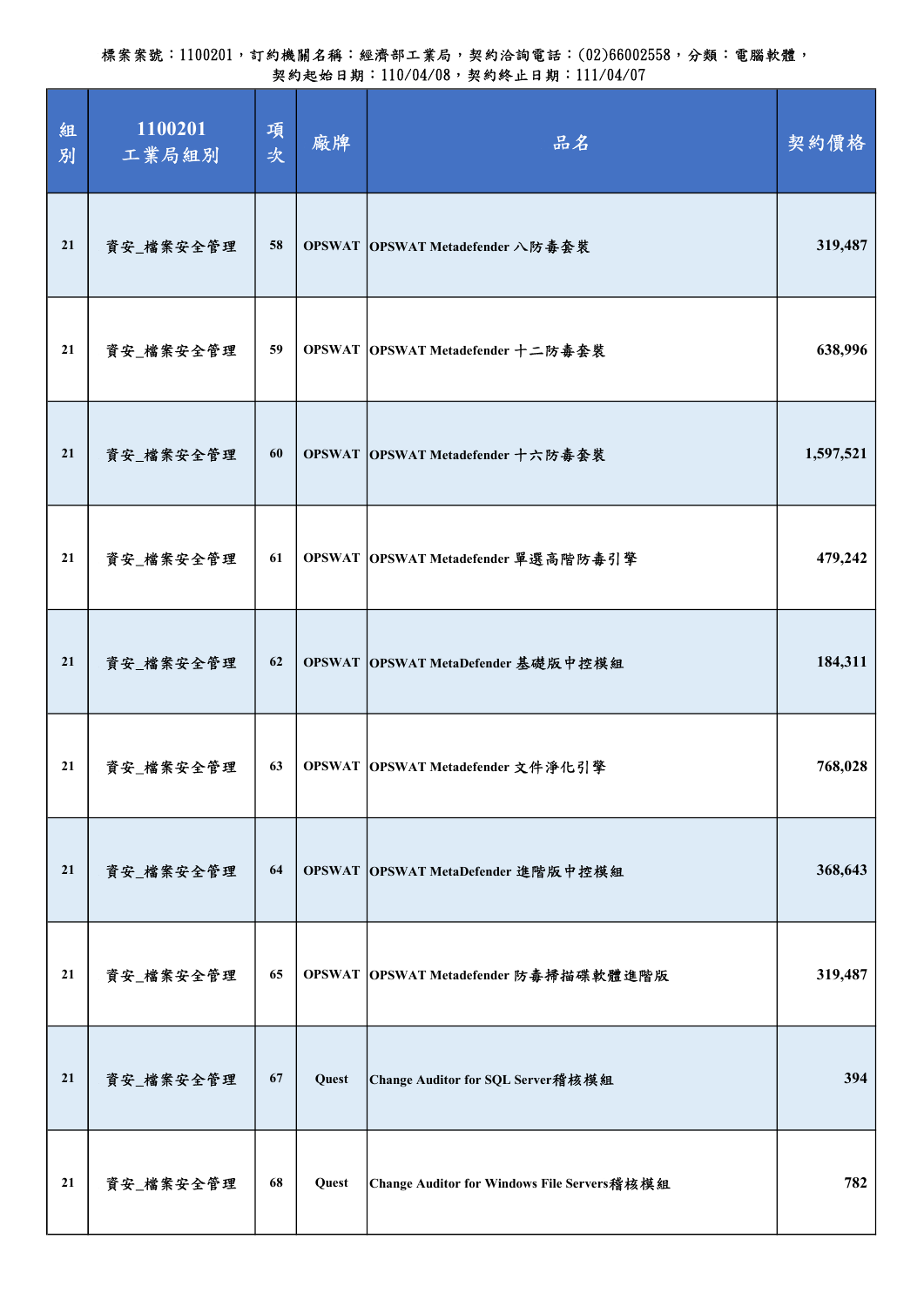| 組<br>別 | 1100201<br>工業局組別 | 項<br>次 | 廠牌    | 品名                                                    | 契約價格    |
|--------|------------------|--------|-------|-------------------------------------------------------|---------|
| 21     | 資安_檔案安全管理        | 69     | Quest | Change Auditor Suite稽核全功能組合包                          | 3,369   |
| 21     | 資安_檔案安全管理        | 81     |       | TrustView TrustView 主系統進階版                            | 323,549 |
| 21     | 資安_檔案安全管理        | 82     |       | TrustView TrustView 主系統進階版 一年更新授權                     | 80,880  |
| 21     | 資安_檔案安全管理        | 83     |       | TrustView TrustView 多功能模組進階版                          | 121,325 |
| 21     | 資安_檔案安全管理        | 84     |       | TrustView TrustView 多功能模組進階版 一年更新授權                   | 30,324  |
| 21     | 資安_檔案安全管理        | 86     |       | TrustView TrustView 用戶端進階版 一年更新授權                     | 1,001   |
| 21     | 資安_檔案安全管理        | 99     | 安資捷   | Privacy ID 【檔案型】個資盤點工具 Per enrollment 授權 - 1<br>年版本維護 | 429     |
| 21     | 資安_檔案安全管理        | 100    | 安資捷   | Privacy ID 【檔案型】個資盤點工具專業版(1年有效授權)-<br>Per enrollment  | 716     |
| 21     | 資安_檔案安全管理        | 101    | 安資捷   | Privacy ID 【檔案型】個資盤點工具專業版(1年有效授權) -<br>管理平台           | 204,812 |
| 21     | 資安_檔案安全管理        | 103    | 安資捷   | Privacy ID 【檔案型】個資盤點工具管理平台 -1年版本維護                    | 122,887 |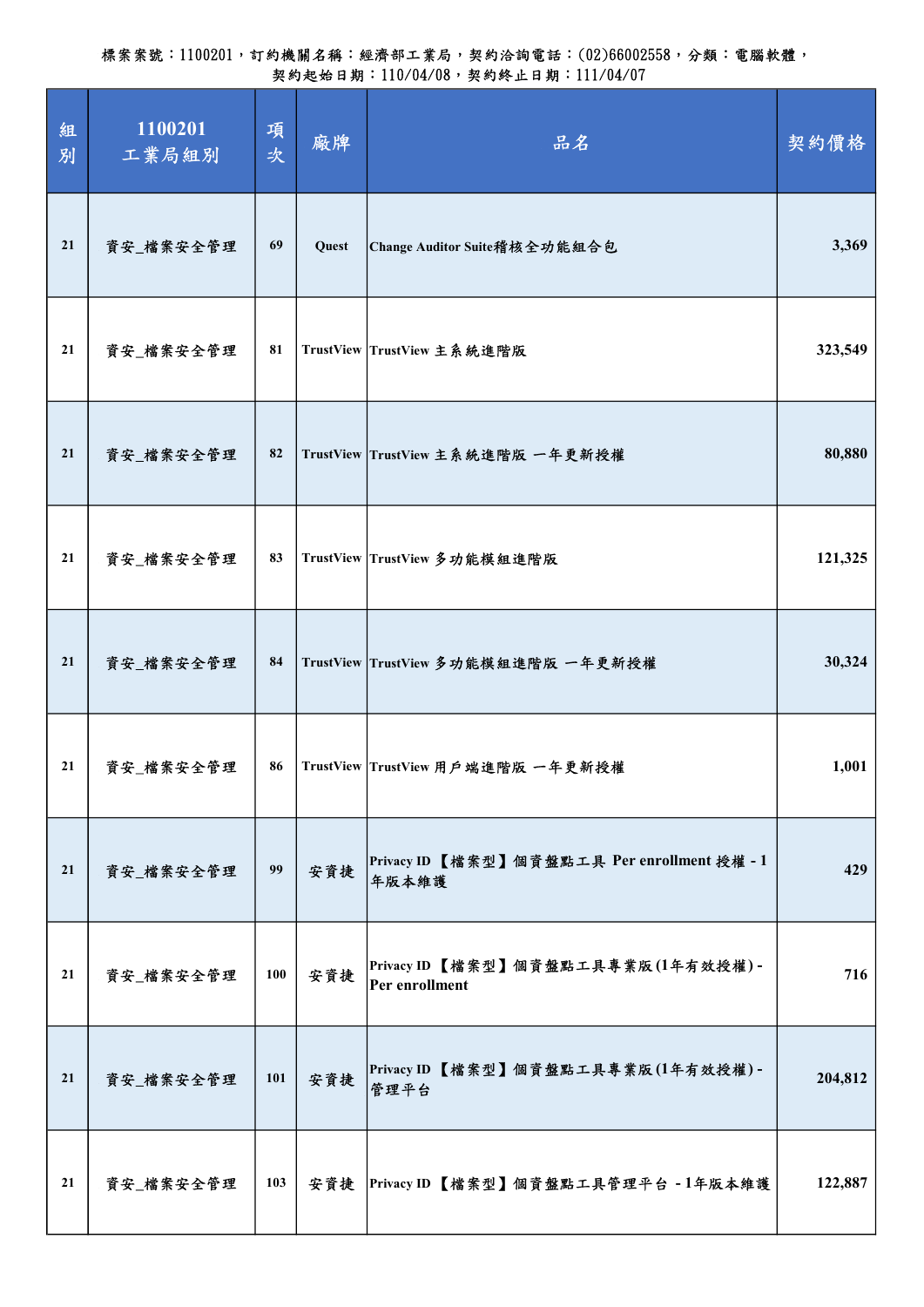| 組<br>別 | 1100201<br>工業局組別 | 項<br>次 | 廠牌                                | 品名                                                     | 契約價格      |
|--------|------------------|--------|-----------------------------------|--------------------------------------------------------|-----------|
| 21     | 資安_檔案安全管理        | 104    | 安資捷                               | Privacy ID 【資料庫型】個資盤點工具 Management server<br>授權        | 327,700   |
| 21     | 資安_檔案安全管理        | 105    | 安資捷                               | Privacy ID 【資料庫型】個資盤點工具 Management Server<br>授權-1年版本維護 | 65,539    |
| 21     | 資安_檔案安全管理        | 106    | 安資捷                               | Privacy ID 【資料庫型】個資盤點工具 Per DB 授權 (含100<br>個instance)  | 1,003,582 |
| 21     | 資安_檔案安全管理        | 108    |                                   | 網星資訊 eB-Patrol 網站內容即時防衛系統 - 專業版                        | 150,657   |
| 21     | 資安_檔案安全管理        | 109    |                                   | 網星資訊 eB-Patrol網站內容即時防衛系統 - 標準版                         | 80,688    |
| 22     | 資安_其他            | 17     | F <sub>5</sub><br><b>Networks</b> | F5-ADD-BIG-SSLO-I28 HTTP/HTTPS網路加密流量解析器                | 820,310   |
| 22     | 資安_其他            | 18     | F5<br><b>Networks</b>             | F5-ADD-BIG-SSLO-I28 HTTP/HTTPS網路加密流量解析器(大數<br>據分析版)    | 2,254,001 |
| 22     | 資安_其他            | 19     | F <sub>5</sub><br><b>Networks</b> | F5-LTM-VE 1G 虛擬式伺服器負載平衡軟體                              | 989,178   |
| 22     | 資安_其他            | 20     | F5<br><b>Networks</b>             | F5-LTM-VE 1G 虚擬式伺服器負載平衡軟體(大數據分析版)                      | 2,013,960 |
| 22     | 資安_其他            | 21     | F5<br><b>Networks</b>             | F5-LTM-VE 200M 虛擬式伺服器負載平衡軟體                            | 653,285   |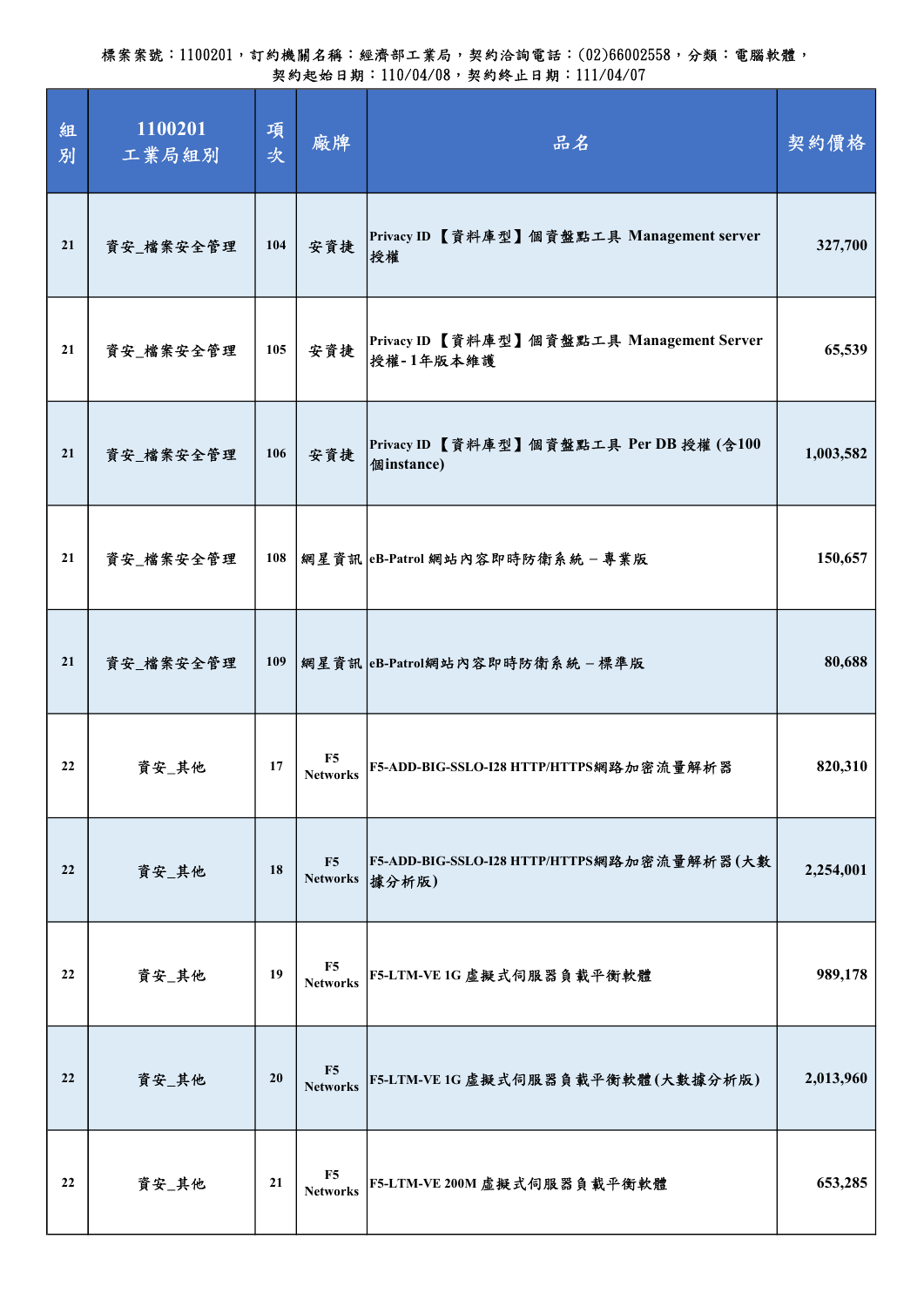| 組<br>別 | 1100201<br>工業局組別 | 項<br>次 | 廠牌                                | 品名                                                                      | 契約價格      |
|--------|------------------|--------|-----------------------------------|-------------------------------------------------------------------------|-----------|
| 22     | 資安_其他            | 22     | F5<br><b>Networks</b>             | F5-LTM-VE 200M 虚擬式伺服器負載平衡軟體(大數據分析<br>版)                                 | 1,678,067 |
| 22     | 資安_其他            | 23     | F <sub>5</sub><br><b>Networks</b> | F5-LTM-VE 25M 虚擬式伺服器負載平衡器                                               | 571,360   |
| 22     | 資安_其他            | 24     | F <sub>5</sub><br><b>Networks</b> | F5-LTM-VE 25M 虚擬式伺服器負載平衡器(大數據分析版)                                       | 1,596,142 |
| 22     | 資安_其他            | 25     | F5<br><b>Networks</b>             | F5-LTM-VE 3G 虛擬式伺服器負載平衡軟體                                               | 1,103,874 |
| 22     | 資安_其他            | 26     | F <sub>5</sub><br><b>Networks</b> | F5-LTM-VE 3G 虚擬式伺服器負載平衡軟體(大數據分析版)                                       | 2,128,655 |
| 22     | 資安_其他            | 27     | FireEye                           | FireEye Threat Prevention Central Managemen (集中管控平台)ー<br>年虛擬主機資安控管軟體授權版 | 675,430   |
| 22     | 資安_其他            | 28     | FireEye                           | FireEye Threat Prevention Central Managemen (集中管控平台)ー<br>年虛擬主機資安控管軟體授權版 | 661,717   |
| 22     | 資安_其他            | 29     | <b>Fortinet</b>                   | Fortinet 廣域網路負載平衡系統 1CPU(依照CPU數量授權方<br>式出貨)                             | 294,727   |
| 22     | 資安_其他            | 30     | <b>Fortinet</b>                   | Fortinet 廣域網路負載平衡系統 1Gbps                                               | 285,613   |
| 22     | 資安_其他            | 31     | Fortinet                          | Fortinet 廣域網路負載平衡系統 1Gbps 一年續約授權                                        | 98,107    |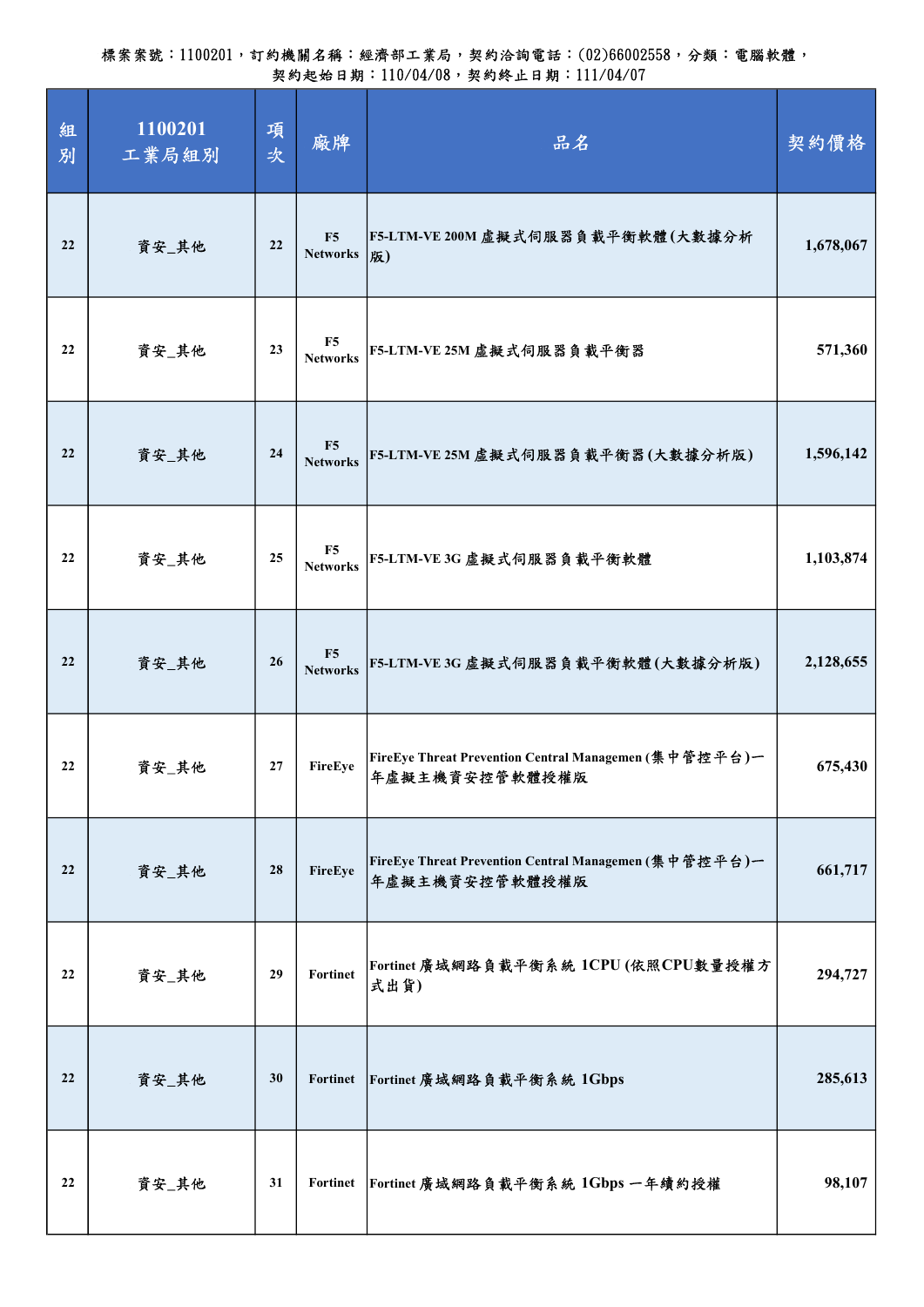| 組<br>別 | 1100201<br>工業局組別 | 項<br>次 | 廠牌                    | 品名                                                                                                 | 契約價格      |
|--------|------------------|--------|-----------------------|----------------------------------------------------------------------------------------------------|-----------|
| 22     | 資安_其他            | 32     | <b>Fortinet</b>       | Fortinet 廣域網路負載平衡系統 頻寬升級 1Gbps                                                                     | 163,647   |
| 22     | 資安_其他            | 33     | <b>Fortinet</b>       | Fortinet 集中管理系統 (10台設備)                                                                            | 202,123   |
| 22     | 資安_其他            | 34     | <b>Fortinet</b>       | Fortinet 集中管理系統 一年續約授權                                                                             | 40,554    |
| 22     | 資安_其他            | 35     | <b>Fortinet</b>       | Fortinet 集中管理系統 數量升級 - 10台設備                                                                       | 121,234   |
| 22     | 資安_其他            | 36     | Micro<br><b>Focus</b> | Micro Focus ArcSight ESM Standard Edition 100 EPS/5GB 事件關聯<br>紀錄管理套件組                              | 1,960,948 |
| 22     | 資安_其他            | 37     | Micro<br><b>Focus</b> | Micro Focus ArcSight ESM Standard Edition 100 EPS/5GB 事件關聯<br>紀錄管理套件組 一年軟體升級及更新授權                  | 529,367   |
| 22     | 資安_其他            | 38     | Micro<br><b>Focus</b> | Micro Focus ArcSight Intelligence User and Entity Behavioral<br>Analytics 使用者行為分析模組(1000U) 一年使用授權  | 3,382,189 |
| 22     | 資安_其他            | 39     | Micro<br>Focus        | Micro Focus Arcsight Logger Standard Edition 100 EPS/5GB 通用日<br>誌管理系統 (適用每日5GB日誌資料量)               | 451,321   |
| 22     | 資安_其他            | 40     | Micro<br>Focus        | Micro Focus ArcSight Logger Standard Edition 100 EPS/5GB 通用日<br>誌管理系統(適用每日5GB日誌資料量)一年軟體升級及更<br>新授權 | 121,768   |
| 22     | 資安_其他            | 41     | Micro<br>Focus        | Micro Focus Fortify SCA静態程式碼分析工具 一年軟體升級及<br>更新授權                                                   | 443,888   |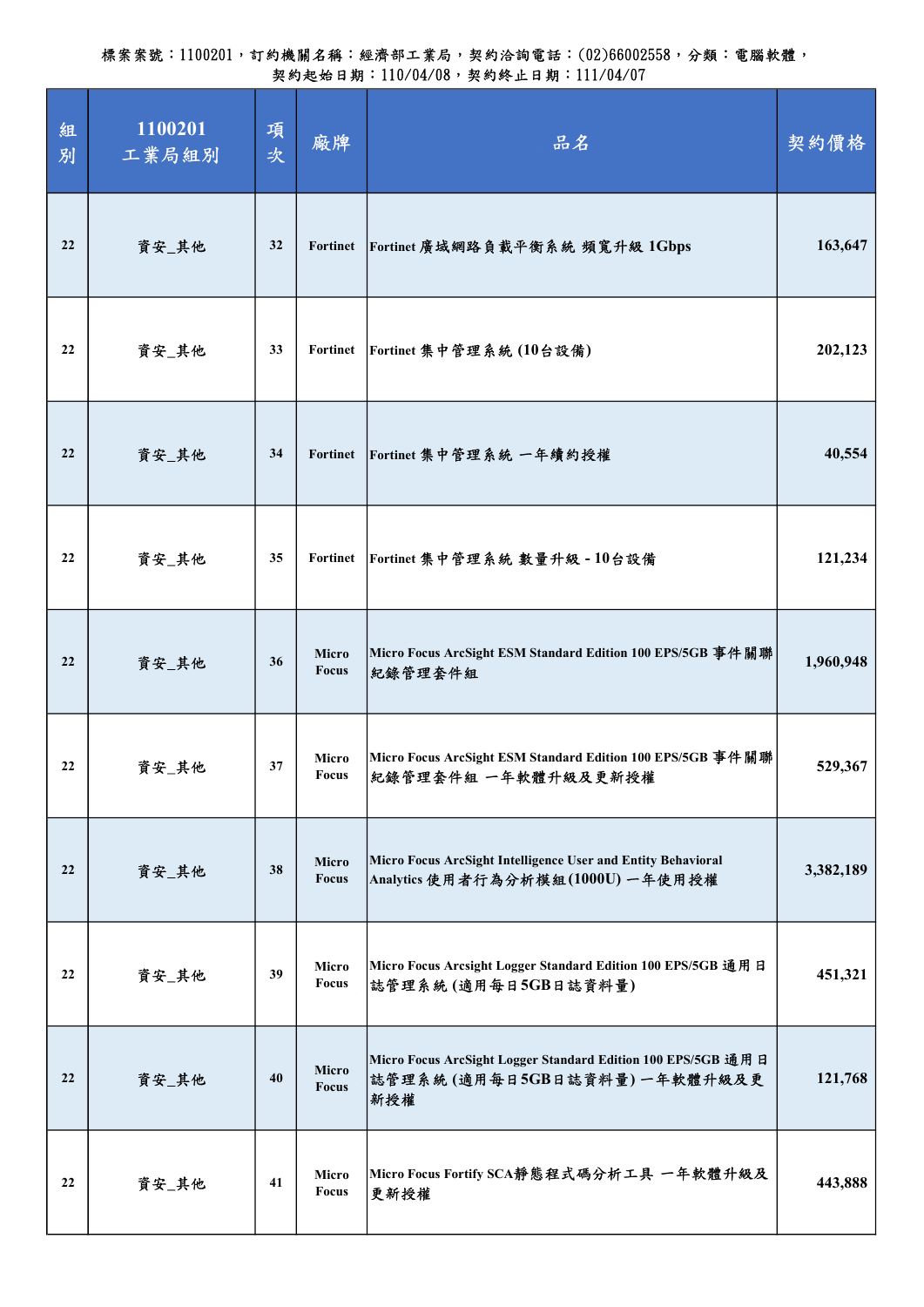| 組<br>別 | 1100201<br>工業局組別 | 項<br>次 | 廠牌                    | 品名                                                                    | 契約價格      |
|--------|------------------|--------|-----------------------|-----------------------------------------------------------------------|-----------|
| 22     | 資安_其他            | 42     | Micro<br><b>Focus</b> | Micro Focus Fortify SCA靜態程式碼分析工具(含軟體安全管理<br>中心以及行動裝置源碼檢測)             | 1,827,665 |
| 22     | 資安_其他            | 44     | Micro<br><b>Focus</b> | Micro Focus Fortify WebInspect 動態網頁安全檢測工具一年軟<br>體升級及更新授權              | 327,779   |
| 22     | 資安_其他            | 46     | N-Partner             | N-Partner N-Balancer Log分析報表系統,提供負載平衡和主機<br>異常偵測-維護更新模組(包含一年免費軟體版本昇級) | 67,037    |
| 22     | 資安_其他            | 47     | N-Partner             | N-Partner N-Balancer Log分析報表系統,提供負載平衡和主機<br>異常偵測(包含一年免費軟體版本昇級)        | 533,771   |
| 22     | 資安_其他            | 48     | N-Partner             | N-Partner N-Center Log分析報表系統,提供報表及資料分析服<br>務-維護更新模組(包含一年免費軟體版本昇級)     | 105,056   |
| 22     | 資安_其他            | 49     | N-Partner             | N-Partner N-Center Log分析報表系統,提供報表及資料分析服<br>務(包含一年免費軟體版本昇級)            | 873,407   |
| 22     | 資安_其他            | 50     | N-Partner             | N-Partner N-Probe 40GbE流量採集系統-維護更新模組 (包含一<br>年免費軟體版本昇級)               | 220,930   |
| 22     | 資安_其他            | 51     | N-Partner             | N-Partner N-Probe 40GbE流量採集系統((包含一年免費軟體版<br>本昇級))                     | 1,474,419 |
| 22     | 資安_其他            | 52     | N-Partner             | N-Partner N-Probe 流量採集系統 (包含一年免費軟體版本昇<br>級)                           | 460,667   |
| 22     | 資安_其他            | 53     | N-Partner             | N-Partner N-Probe 流量採集系統-維護更新模組 (包含一年免<br>費軟體版本昇級)                    | 68,959    |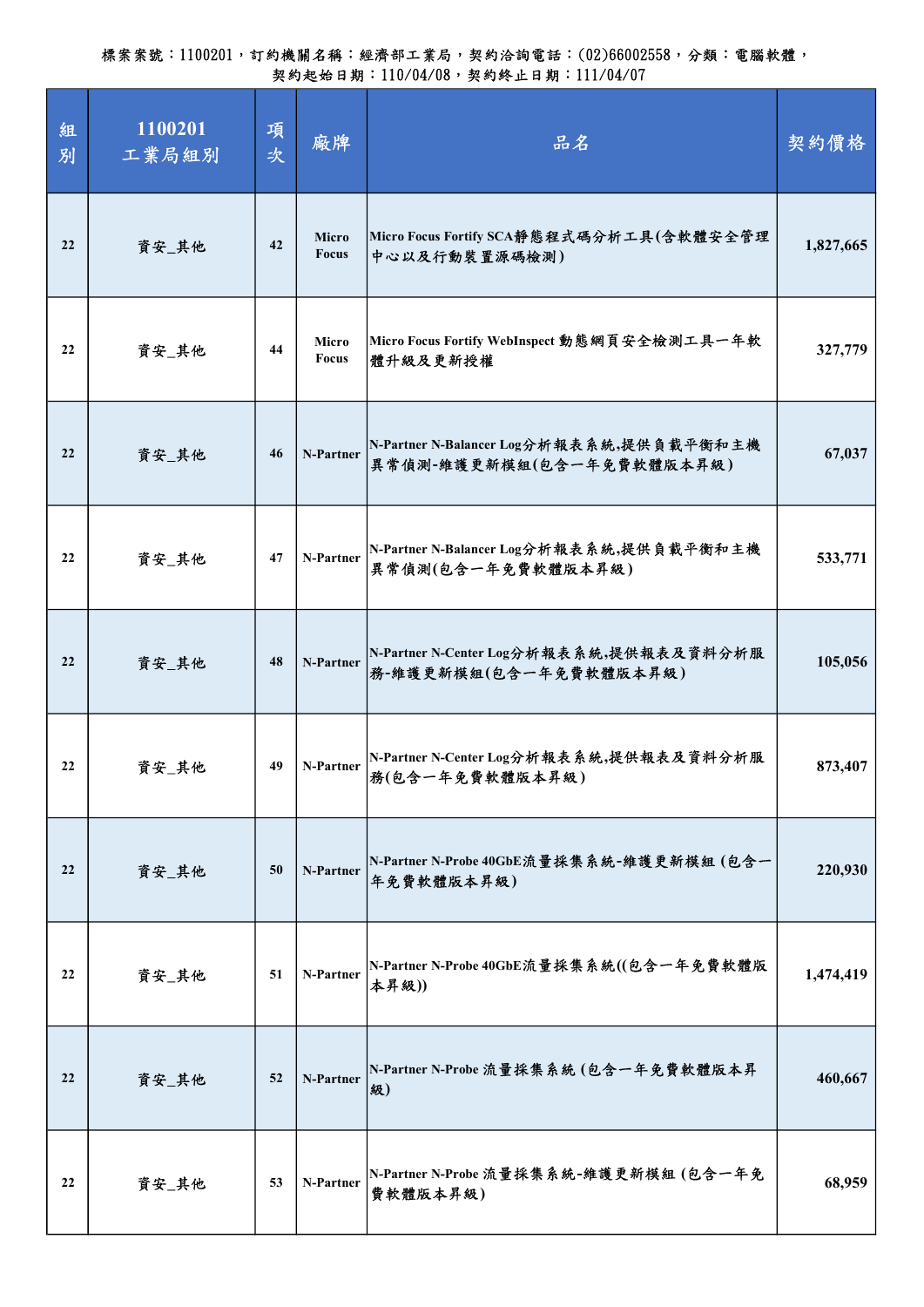| 組<br>別 | 1100201<br>工業局組別 | 項<br>次 | 廠牌        | 品名                                                                                                                                | 契約價格    |
|--------|------------------|--------|-----------|-----------------------------------------------------------------------------------------------------------------------------------|---------|
| 22     | 資安_其他            | 54     | N-Partner | N-Partner N-Receiver Log分析報表系統,提供資料收集儲存和<br>運算-維護更新模組(包含一年免費軟體版本昇級)                                                               | 79,171  |
| 22     | 資安_其他            | 55     | N-Partner | N-Partner N-Receiver Log分析報表系統,提供資料收集儲存和<br>運算(包含一年免費軟體版本昇級)                                                                      | 687,361 |
| 22     | 資安_其他            | 56     | N-Partner | N-Reporter LOG管理分析系統-主機及資料庫稽核管理功能模<br>組,含50部可管理主機數授權                                                                              | 228,261 |
| 22     | 資安_其他            | 57     | N-Partner | N-Reporter LOG管理分析系統-可管理設備擴充,擴充5個資<br>安/網路/主機設備授權                                                                                 | 39,333  |
| 22     | 資安_其他            | 61     | N-Partner | N-Reporter LOG管理分析系統-維護更新模組 (包含一年免費<br>軟體版本昇級)                                                                                    | 60,465  |
| 22     | 資安_其他            | 62     | N-Partner | N-Reporter LOG管理分析系統-網路設備管理功能模組,含50<br>部可管理網路設備數授權                                                                                | 137,412 |
| 22     | 資安_其他            | 68     | ObserveIT | ObserveIT内部威脅暨資料外洩防護解決方案 v7.10 Desktop<br>Agent * 一年MA升級保固合約 (此品項須搭配ObserveIT內<br>部威脅暨資料外洩防護解決方案 v7.10版*一年MA升級保固<br>合約)           | 2,092   |
| 22     | 資安_其他            | 69     | ObserveIT | ObserveIT内部威脅暨資料外洩防護解決方案 v7.10<br>Linux/Unix Server Agent * 一年MA升級保固合約 (此品項<br>須搭配ObserveIT內部威脅暨資料外洩防護解決方案 v7.10<br>版*一年MA升級保固合約) | 39,422  |
| 22     | 資安_其他            | 70     | ObserveIT | ObservelT内部威脅暨資料外洩防護解決方案 v7.10 TS/Jump<br>Server Agent * 一年MA升級保固合約 (此品項須搭配<br>ObserveIT内部威脅暨資料外洩防護解決方案 v7.10版*一年<br>MA升級保固合約)    | 76,441  |
| 22     | 資安_其他            | 71     | ObserveIT | ObserveIT内部威脅暨資料外洩防護解決方案 v7.10 Windows <br>Server Agent * 一年MA升級保固合約 (此品項須搭配<br>ObserveIT内部威脅暨資料外洩防護解決方案 v7.10版*一年<br>MA升級保固合約)   | 13,276  |